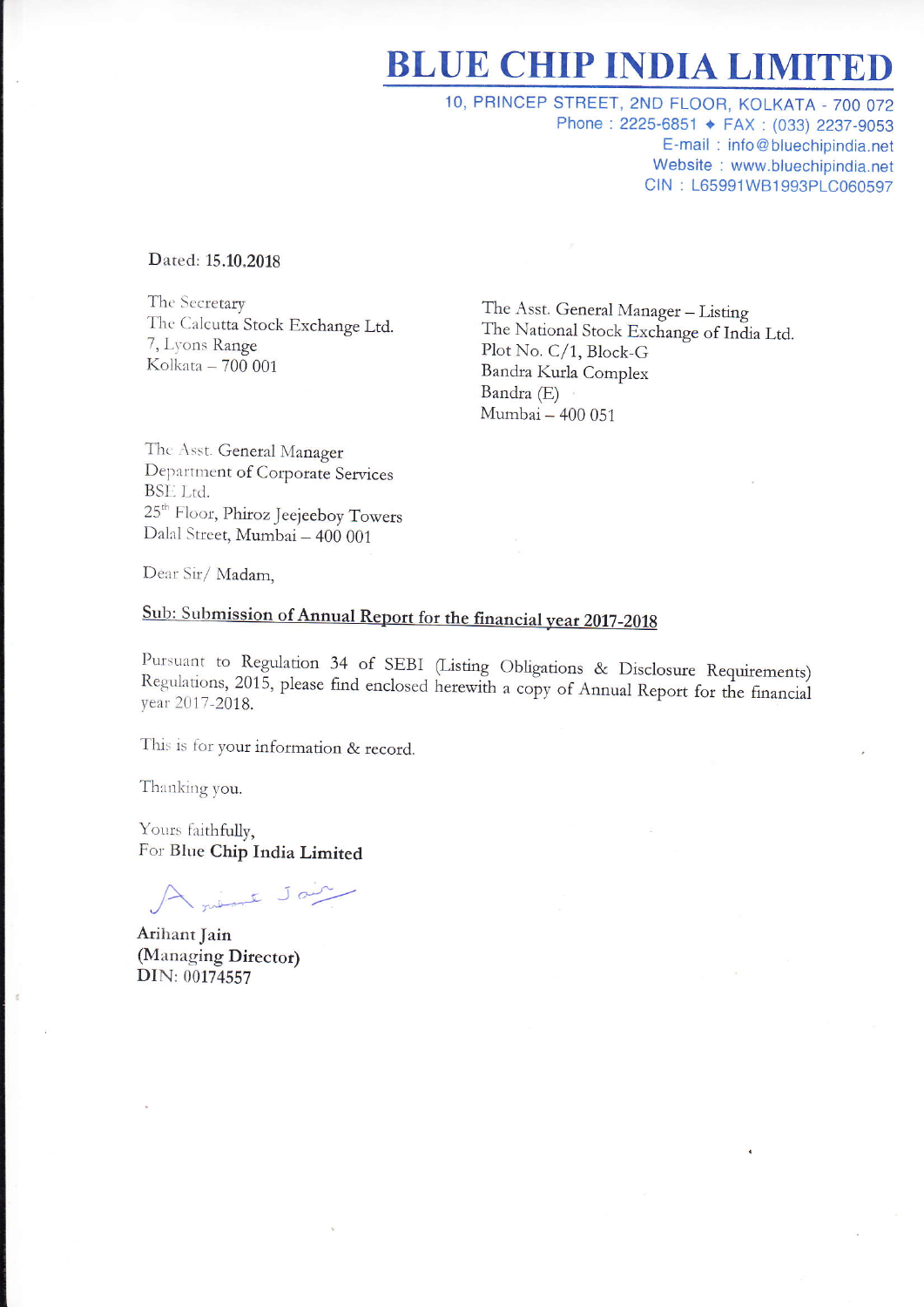# *Thirty-Third Annual Report, 2018*

| <b>BOARD OF DIRECTORS</b>                              | SHRI ARIHANT JAIN, Managing Director<br>SHRI SUBHABRATA TALUKDAR<br>SHRI PRANAB CHAKRABORTY<br><b>SMT. MADHU BARNWAL</b><br><b>SHRI SUBHANKAR KAYAL</b>                                                                                |
|--------------------------------------------------------|----------------------------------------------------------------------------------------------------------------------------------------------------------------------------------------------------------------------------------------|
| <b>COMPANY SECRETARY</b>                               | <b>MS. JYOTI GUPTA</b>                                                                                                                                                                                                                 |
| <b>AUDITORS</b>                                        | M/S. DEOKI BIJAY & CO.<br><b>Chartered Accountants</b>                                                                                                                                                                                 |
| <b>BANKERS</b>                                         | <b>CANARA BANK</b><br><b>HDFC BANK</b>                                                                                                                                                                                                 |
| <b>REGISTERED OFFICE</b>                               | 10, PRINCEP STREET<br>2ND FLOOR<br>KOLKATA - 700 072<br>Phone: (033) 4002 2880<br>Fax: (033) 2237-9053<br>E-mail: info@bluechipind.net<br>bluechipindialimited@gmail.com<br>Website: www.bluechipind.net<br>CIN: L65991WB1993PLC060597 |
| <b>REGISTRAR &amp; SHARE</b><br><b>TRANSFER AGENTS</b> | <b>MAHESHWARI DATAMATICS PVT. LTD.</b><br>23, R. N. MUKHERJEE ROAD<br>5TH FLOOR, KOLKATA - 700 001<br>Phone: (033) 2243-5029, 2248-2248<br>Fax: (033) 2248-4787<br>Email: mdpldc@yahoo.com                                             |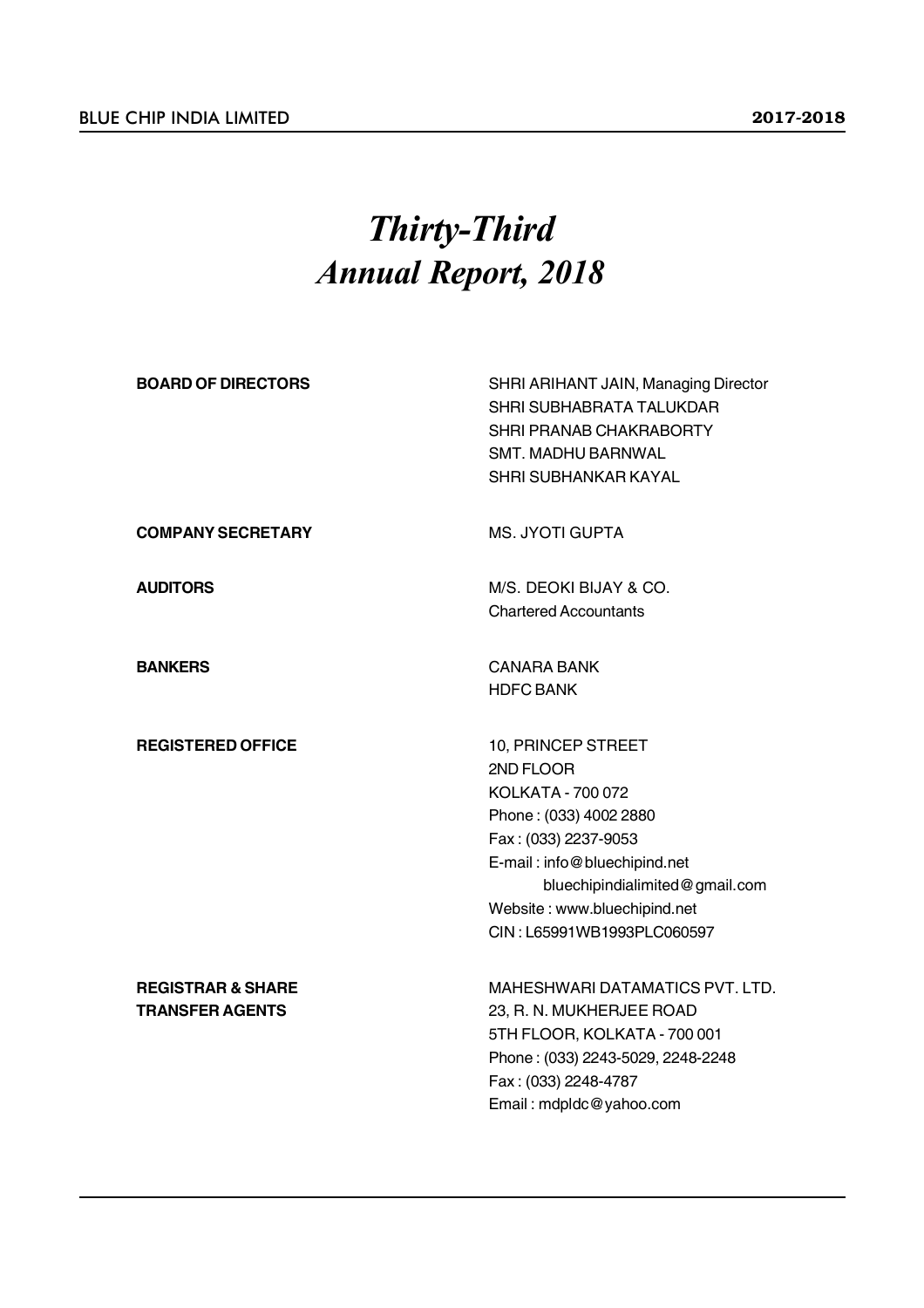### **NOTICE**

**NOTICE** is hereby given that the Thirty-Third Annual General Meeting of the company will be held on Wednesday, 26th day of September, 2018 at 10.30 a.m. at the "Somani Conference Hall" Merchants Chamber of Commerce, 15B, Hemanta Basu Sarani, Kolkata - 700001 to transact the following business :

#### **ORDINARY BUSINESS**

- 1. To receive, consider and adopt the Audited Financial Statements of the Company for the financial year ended 31st March, 2018 together with the reports of the Directors' and Auditors' thereon.
- 2. To appoint a Director in place of Smt. Madhu Barnwal (DIN : 07150790), who retires by rotation and being eligible, offer herself for re-appointment.
- 3. To dispense with the requirement of ratification of the appointment of M/s. Deoki Bijay & Co., Chartered Accountants (Firm Registration No. 313105E), Statutory Auditors of the Company.

*Registered Office :* 10, Princep Street, 2nd Floor, Kolkata - 700 072 Date : 10th August, 2018

By the order of the Board For **Blue Chip India Limited**

> **Jyoti Gupta** *Company Secretary*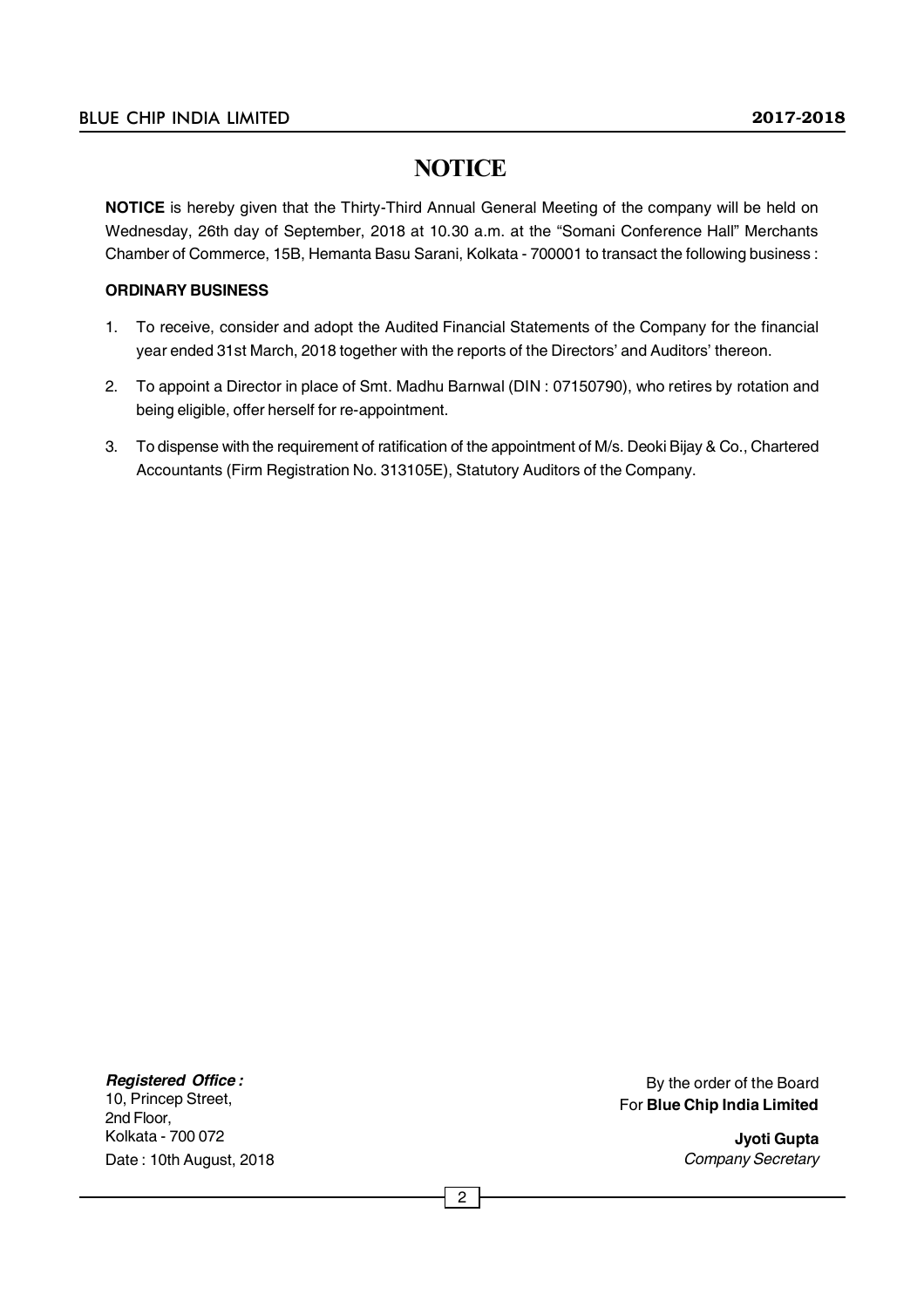#### **NOTES :**

- 1. **A Member entitled to attend and vote at the Annual General Meeting is entitled to appoint a proxy to attend and vote instead of himself/herself and the proxy need not be a Member of the Company. Proxies, in order to be effective, must be received at the Registered Office of the Company at 10, Princep Street, 2nd Floor, Kolkata 700 072, not less than forty-eight hours before the commencement of the Annual General Meeting.** A person can act as proxy on behalf of members not exceeding fifty (50) and holding in the aggregate not more than ten percent of the total share capital of the Company. As per Secretarial Standard 2, the Proxy-holder are requested to bring valid identity proofs (viz, PAN Card, Voter ID Card, Passport, Aadhar Card etc.) at the venue of the meeting for identification.
- 2. Corporate members intending to send their authorized representatives to attend the Annual General Meeting are requested to send to the Company a certified true copy of the Board Resolution authorizing their representative to attend and vote on their behalf at the Meeting.
- 3. Notice of Annual General Meeting is being sent to all the Members, whose names appear in the Register of Members/list of Beneficial Owners as received from Depositories on 3rd August, 2018. Any member who acquire shares and became Member after dispatch of Notice and Annual Report may obtain the same from Company website: www.bluechipind.net or may request for a copy of the same by writing to the Company at info@bluechipind.net / bluechipindialimited@gmail.com or Registrar and Share Transfer Agent ('Registrar') at mdpldc@yahoo.com.
- 4. Members are requested to bring their attendance slip along with their copy of Annual Report to the Annual General Meeting. Members holding shares in dematerialised form are requested to bring their supporting evidence in repsect of their Client ID & DP ID Nos. for easier identification of the attendance at the meeting.
- 5. In case of joint holders attending the meeting, only such joint holder who is higher in order of names will be entitled to vote.
- 6. Members holding shares in electronic form are requested to intimate immediately any change in their address or bank mandates to their Depository Participants with whom they are maintaining their demat accounts. Members holding shares in physical form are requested to advise any change in their address or bank mandates immediately to the Registrar.
- 7. The Securities and Exchange Board of India (SEBI) has mandated the submission of Permanent Account Number (PAN) by every participant in securities market. Member holding shares in electronic form are, therefore, requested to submit the PAN to their Depository Participants with whom they are maintaining their demat accounts. Members holding shares in physical form can submit their PAN details to the Company/Registrar.
- 8. Members holding shares in the physical form and desirous of making/changing nomination in respect of their shareholding in the Company, as permitted under Section 72 of the Companies Act, 2013 and Rules made there under are requested to submit the prescribed Form No. SH-13 and SH-14, as applicable for this purpose to the Company's Registrar, who will provide the Form on request.
- 9. Equity shares of the Company are under compulsory demat trading by all investors. Considering the advantage of scripless trading, members are encouraged to consider dematerialisation of their shareholding so as to avoid inconvenience in future.
- 10. Members are requested to inform their correct email address, if any to the Depositories (if shares held in demat form) and to our Registrar (if shares are held in physical form) in compliance of Green Initiative circular no. 17/2011 dated 21.04.2011 and 18/2011 dated 29.04.2011 issued by Ministry of Corporate Affairs to facilitate the Company to send notice/document through e-mail.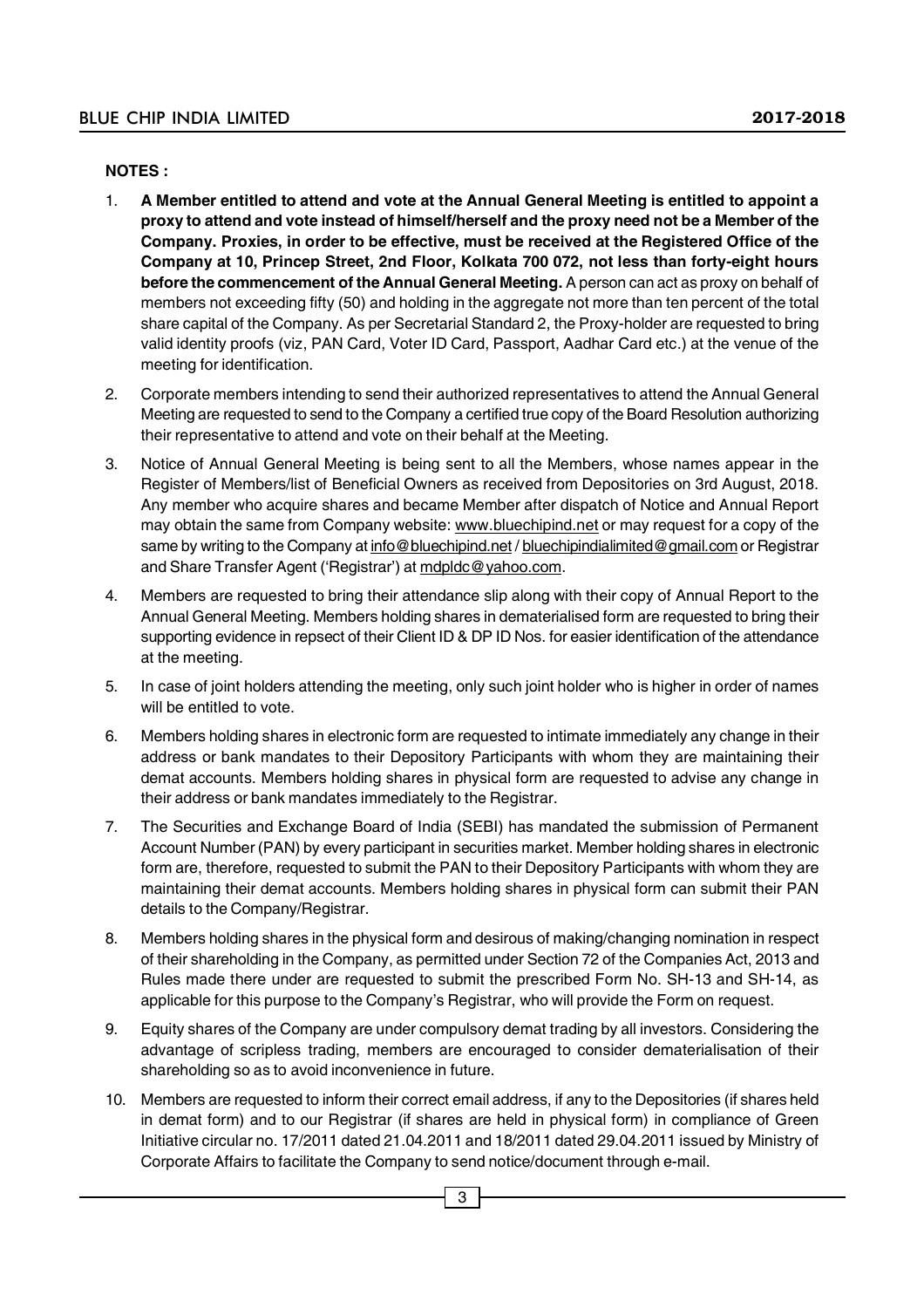- 11. Members holding shares in multiple folios are requested to submit their application to Registrar for consolidation of folios into single folio.
- 12. Members seeking any information with regard to the Accounts are requested to write to the Company at an early date so as to enable the management to keep the information ready.
- 13. Additional information pursuant to Regulation 36(3) of SEBI (Listing Obligations & Disclosure Requirements) Regulations, 2015 pertaining to the Directors being appointed/re-appointed at the Annual General Meeting, forms integral part of the notice.
- 14. Relevant documents referred to in the accompanying Notice are open for inspection by the members at the registered office of the Company on all working days, during business hours up to the date of the Annual General Meeting.
- 15. The Register of Members and Share Transfer Books of the Company will remain closed from Thursday, 20th September 2018 to Wednesday, 26th September 2018 (both days inclusive).
- 16. Process and Manner for Members opting to vote through electronic means :
- I. In compliance with provisions of Section 108 of the Companies Act, 2013 read with Rule 20 of the Companies (Management & Administration) Rules, 2014 as ammended , Regulation 44 of the Listing Regulations and any other applicable provisions, if any, the Company is pleased to provide members facility to exercise their right to vote using an electronic voting system from a place other than the venue of the AGM ("remote e-voting") at the 33rd Annual General Meeting (AGM) and the business may be transacted through remote e-voting services provided by Central Depository Services (India) Limited (CDSL). It is hereby clarified that it is not mandatory for member to vote using the remote evoting facility, and member may avail of the facility at his/her/its discretion. **The instructions for evoting are as under :**
	- (i) Log on to the e-voting website www.evotingindia.com
	- (ii) Click on "Shareholders" tab.
	- (iii) Now Enter your User ID
		- a. For CDSL: 16 digits beneficiary ID,
		- b. For NSDL: 8 Character DP ID followed by 8 Digits Client ID,
		- c. Members holding shares in Physical Form should enter Folio Number registered with the Company.
	- (iv) Next enter the Image Verification as displayed and Click on Login.
	- (v) If you are holding shares in demat form and had logged on to www.evotingindia.com and voted on an earlier voting of any company, then your existing password is to be used.
	- (vi) However, If you are a first time user, follow the steps given below :

#### **For Members holding shares in Demat Form and Physical Form**

| PAN <sup>*</sup>                               | Enter your 10 digit alpha-numeric *PAN issued by Income Tax Department<br>(Applicable for both demat shareholders as well as physical shareholders)       |
|------------------------------------------------|-----------------------------------------------------------------------------------------------------------------------------------------------------------|
| Dividend Bank<br>Details or Date<br>of Birth # | Enter the Dividend Bank Details or Date of Birth (in dd/mm/yyyy format) as<br>recorded in your demat account or in the company records in order to login. |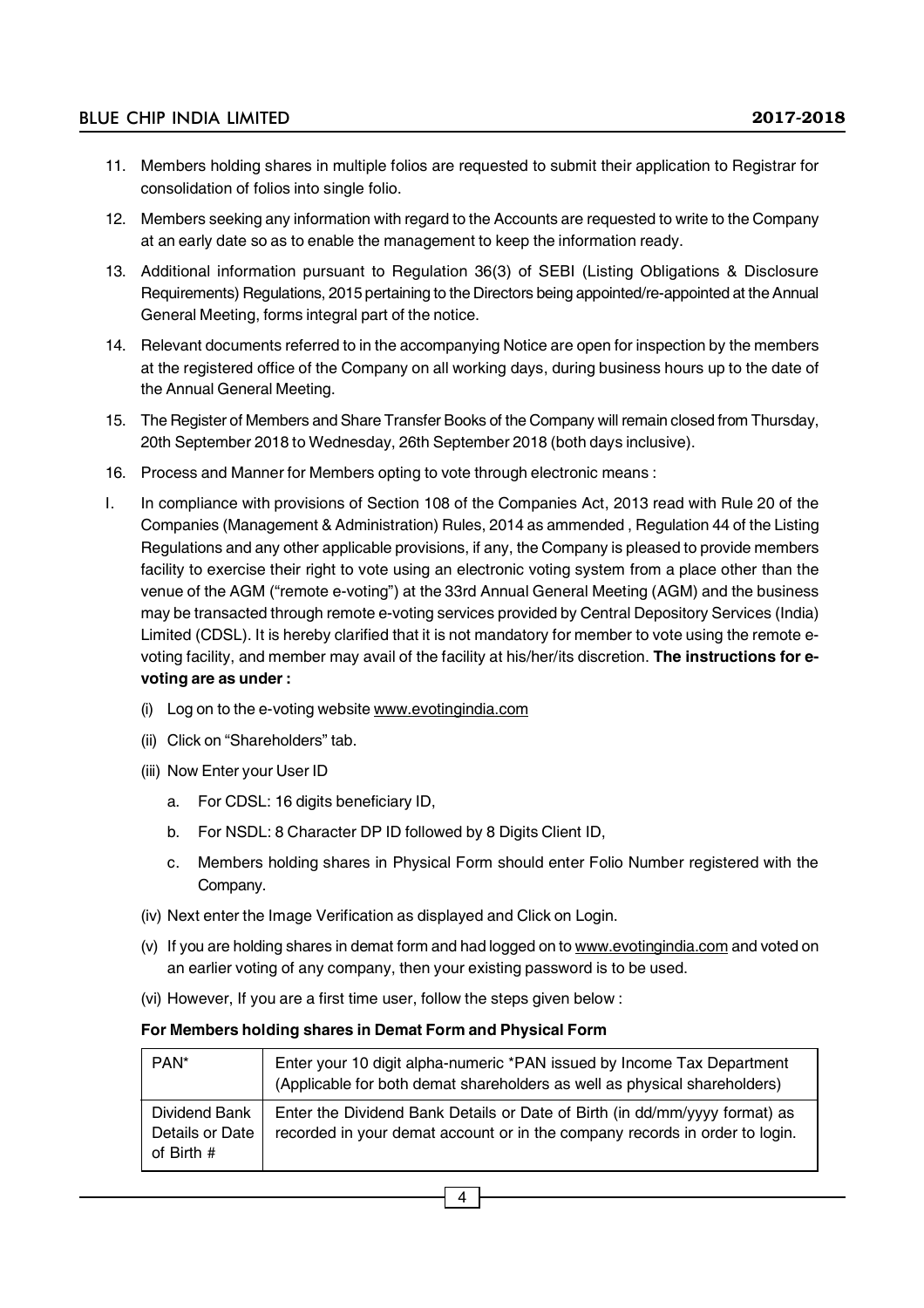\* Members who have not updated their PAN with the Company/Depository Participant are requested to enter in the PAN field the first two letters of their name and 8 digit (including zeros) sequence number communicated to you. In case the sequence number is less than 8 digits enter the applicable number of 0's before the number after the first two characters of the name in CAPITAL letters. Eg. If your name is Ramesh Kumar with sequence number 1 then enter RA00000001 in the PAN field.

# In case both the details are not recorded with the depository or company please enter the member id / folio number in the Dividend Bank details field.

- (vii) After entering these details appropriately, click on "SUBMIT" tab.
- (viii) Members holding shares in physical form will then reach directly the Company selection screen. However, members holding shares in demat form will now reach 'Password Creation' menu wherein they are required to mandatorily enter their login password in the new password field.

Kindly note that this password is to be also used by the demat holders for voting for resolutions of any other company on which they are eligible to vote, provided that company opts for evoting through CDSL platform. It is strongly recommended not to share your password with any other person and take utmost care to keep your password confidential.

- (ix) For Members holding shares in physical form, the details can be used only for e-voting on the resolutions contained in this Notice.
- (x) Click on the EVSN for the relevant <BLUE CHIP INDIA LIMITED> on which you choose to vote.
- (xi) On the voting page, you will see "RESOLUTION DESCRIPTION" and against the same the option "YES/NO" for voting. Select the option YES or NO as desired. The option YES implies that you assent to the Resolution and option NO implies that you dissent to the Resolution.
- (xii) Click on the "RESOLUTIONS FILE LINK" if you wish to view the entire Resolution details.
- (xiii) After selecting the resolution you have decided to vote on, click on "SUBMIT". A confirmation box will be displayed. If you wish to confirm your vote, click on "OK", else to change your vote, click on "CANCEL" and accordingly modify your vote.
- (xiv) Once you "CONFIRM" your vote on the resolution, you will not be allowed to modify your vote.
- (xv) You can also take out print of the voting done by you by clicking on "Click here to print" option on the Voting page.
- (xvi) If a demat account holder has forgotten the login password then Enter the User ID and the image verification code and click on Forgot Password & enter the details as prompted by the system.
- (xvii) Shareholders can also cast their vote using CDSL's mobile app m-Voting available for android based mobiles. The m-Voting app can be downloaded from Google Play Store. Apple and Windows phone users can download the app from the App store and Windows Phone Store respectively. Please follow the instructions as prompted by the mobile app while voting on your mobile.
- (xviii) Note for Institutional Shareholders & Custodians
- Institutional shareholders (i.e. other than Individuals, HUF, NRI etc.) are required to log on to https://www.evotingindia.com and register themselves as Corporate.
- They should submit a scanned copy of the Registration Form bearing the stamp and sign of the entity to helpdesk.evoting@cdslindia.com.
- After receiving the login details a Compliance User should be created using the admin login and password. The Compliance User would be able to link the account(s) which they wish to vote on.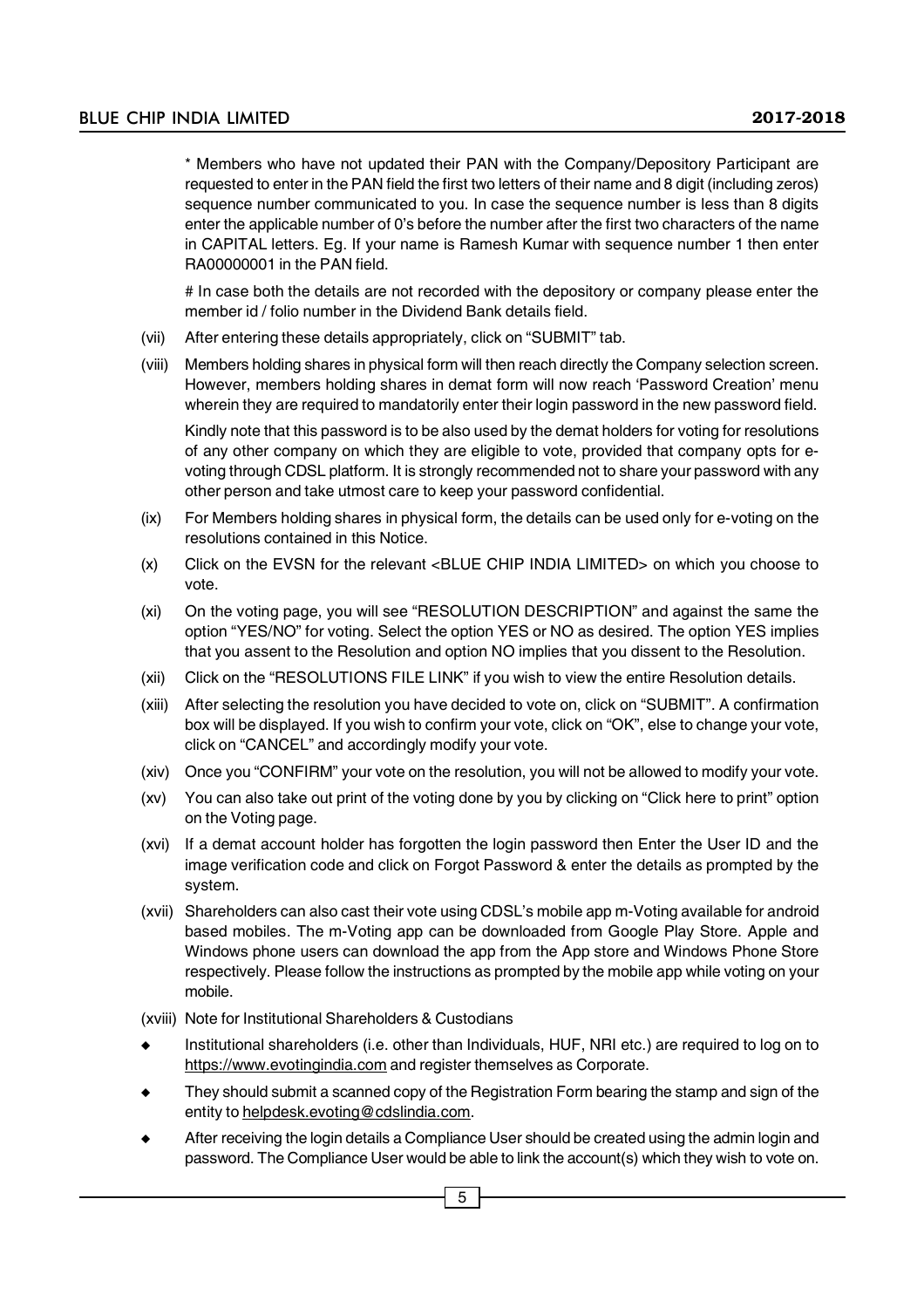- The list of accounts should be mailed to helpdesk.evoting@cdslindia.com and on approval of the accounts they would be able to cast their vote.
- They should upload a scanned copy of the Board Resolution and Power of Attorney (POA) which they have issued in favour of the Custodian, if any, in PDF format in the system for the scrutinizer to verify the same.
- (xix) The voting period begins on Sunday, 23rd September, 2018 at 9.00 a.m. and ends on Tuesday, 25th September, 2018 at 5.00 p.m. During this period shareholder's of the Company, holding shares either in physical form or in dematerialized form, as on the **cut-off date of 19th September, 2018**, may cast their vote electronically. The e-voting module shall be disabled by CDSL for voting thereafter.
- (xx) Any person who acquired shares and became Member after dispatch of Notice of 33rd AGM and holds shares as of the cut-off date of 19th September, 2018 may obtain the login ID and password for remote e-voting by sending a request to the Company's RTA at mdpldc@yahoo.com
- (xxi) A facility for voting through Ballot paper shall be made available at the AGM venue and the Members attending the meeting who have not cast their vote by remote e-voting can exercise their right during the meeting on 26th September, 2018 between 10.30 A.M. till the conclusion of the meeting.
- (xxii) For abundant clarity, please note that Members who have already cast their vote by remote evoting prior to the meeting date may also attend the meeting but shall not be entitled to cast their vote again. However, in case members cast their vote exercising both options i.e., physical and remote e-voting, then vote casted through e-voting shall only be taken into consideration and treated as valid whereas vote casted physically at the meeting shall be treated as invalid.
- (xxiii) In case you have any queries or issues regarding e-voting, you may refer the Frequently Asked Questions ("FAQs") and e-voting manual available at www.evotingindia.com under help section or write an email to helpdesk.evoting@cdslindia.com.
- II. The voting rights of the shareholders shall be in proportion to their shares of the paid-up equity share capital of the Company as on the cut-off date of 19th September, 2018.
- III. Mr. Atul Kumar Labh (C.P. No. 3238, Membership No. FCS 4848) of A. K. Labh & Co., Practicing Company Secretaries has been appointed as Scrutinizer to scrutinize the remote e-voting and voting process to be carried out at the AGM in a fair and transparent manner.
- IV. The Scrutinizer shall within forty eight hours from the conclusion of meeting unblock the votes cast through remote e-voting, after counting the votes cast at the meeting in the presence of at least two witnesses not in employment of the Company and make a consolidated scrutinizer's report of the votes cast in favour or against, if any, and forward to the Chairman of the AGM who shall countersign the same and declare the Results of the voting forthwith and the resolutions will be deemed to be passed on the AGM date subject to receipt of the requisite numbers of votes in favour of the resolutions.
- V. The consolidated results declared along with the Scrutinizer's report shall be placed on the Company's website and on the website of CDSL. The results will also be communicated to the Stock Exchanges where shares of the Company are listed.

*Registered Office :* 10, Princep Street, 2nd Floor, Kolkata - 700 072 Date : 10th August, 2018

By the order of the Board For **Blue Chip India Limited**

> **Jyoti Gupta** *Company Secretary*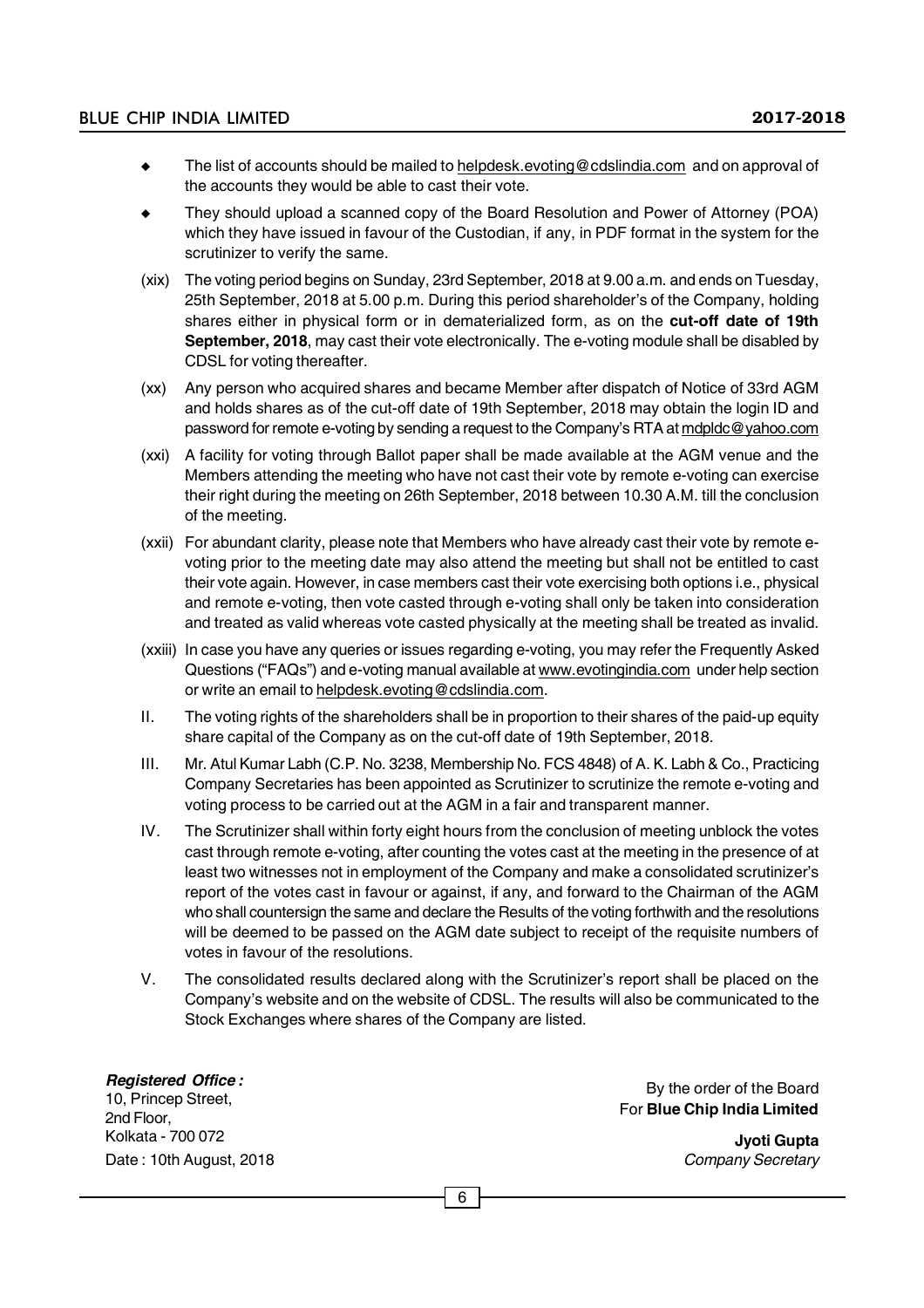**Additional Information of the Directors seeking appointment/re-appointment at the Annual General Meeting in pursuance of Regulation 36(3) of SEBI (Listing Obligations & Disclosure Requirements) Regulations, 2015 :**

| Name of the Director                                                   | Smt. Madhu Barnwal                                                               |
|------------------------------------------------------------------------|----------------------------------------------------------------------------------|
| <b>DIN</b>                                                             | 07150790                                                                         |
| Date of Birth                                                          | 7th August, 1986                                                                 |
| Date of Appointment                                                    | 30th March, 2015                                                                 |
| Qualification                                                          | B. Com                                                                           |
| Expertise                                                              | Smt. Barnwal is having a vast<br>experience in corporate and<br>of stock market. |
| Directorship of other public<br>companies (*) (as at 31.03.2018)       | <b>ATN International Limited</b>                                                 |
| Chairman/Membership<br>in Committees of other<br>public companies (**) |                                                                                  |
| Shareholding in Equity<br>Shares of the Company<br>and $%$ of holding  |                                                                                  |

(\*) Excluding directorship held in private limited/foreign companies and Companies registered under Section 8 of Companies Act, 2013.

(\*\*) Audit Committee & Stakeholders Relationship Committee are considered.

Route map of the Venue of the Annual General Meeting is appended below :

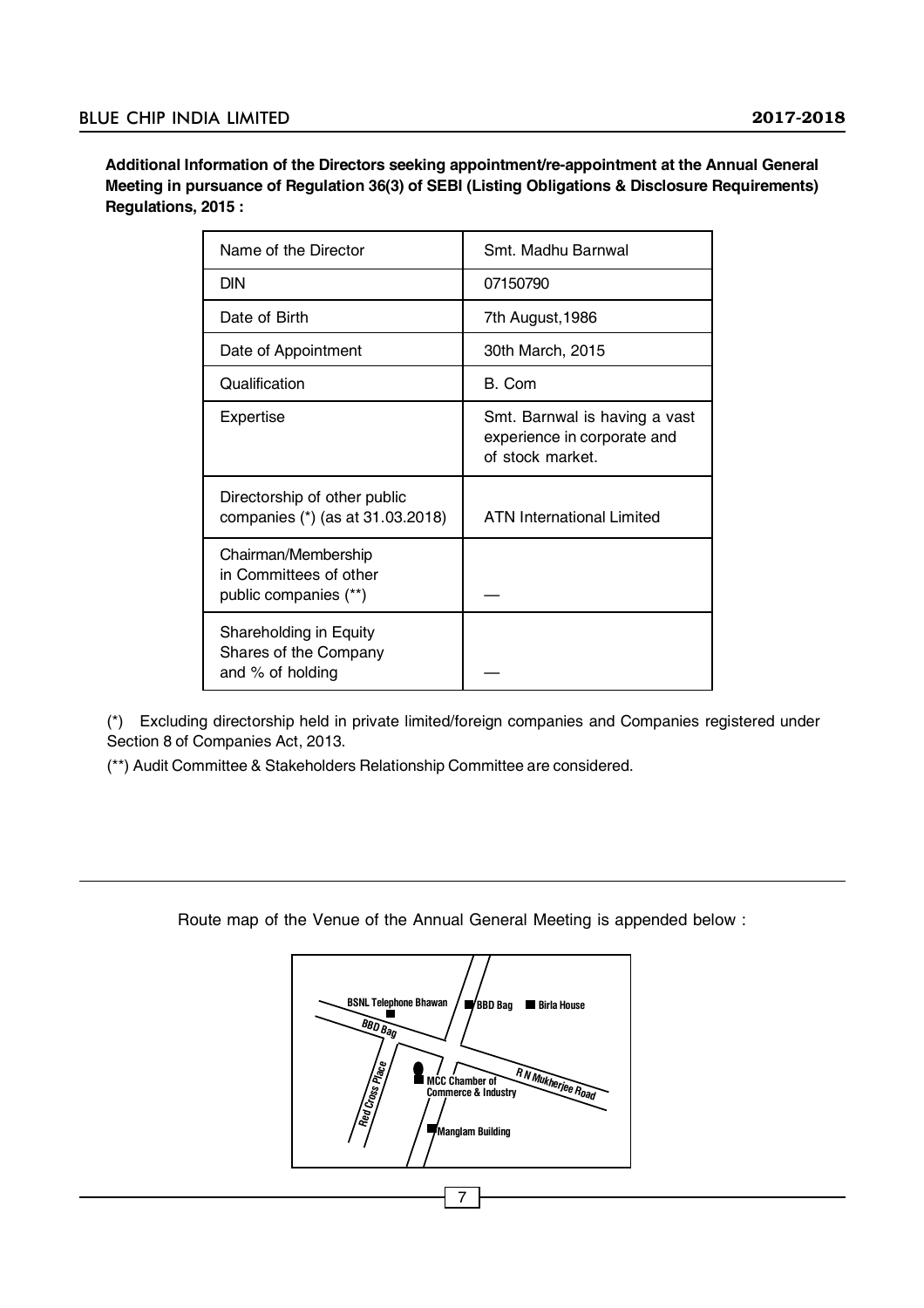## **DIRECTORS' REPORT**

#### **Dear Shareholders**

Your Directors have pleasure in presenting the Thirty-Third Annual Report of the Company together with the Audited Accounts for the year ended 31st March, 2018.

#### **1. FINANCIAL HIGHLIGHTS**

The financial performance of the Company, for the year under review are given below :

| <b>Particulars</b>                                           | Year ended<br>31.03.2018<br>$(in$ Rs. $)$ | Year ended<br>31.03.2017<br>$(in$ Rs. $)$ |
|--------------------------------------------------------------|-------------------------------------------|-------------------------------------------|
| Profit before tax and exceptional items                      | (12,58,069.83)                            | (26, 24, 449.17)                          |
| <b>Exceptional Items</b>                                     |                                           |                                           |
| <b>Profit before tax</b>                                     | (12,58,069.83)                            | (26, 24, 449.17)                          |
| Tax Expense:<br>(1) Current Tax<br>(2) Tax for earlier years |                                           | 2,16,553.00                               |
| <b>Profit after tax</b>                                      | (12,58,069.83)                            | (28, 41, 002.17)                          |
| <b>Profit for the year</b>                                   | (12,58,069.83)                            | (28, 41, 002.17)                          |

#### **2. DIVIDEND & RESERVE**

The Board have decided not to recommend any dividend for the year under review.

During the year under review, no amount was transferred to General Reserve.

#### **3. PERFORMANCE REVIEW**

During the year under review, your Company has incurred a loss of Rs. (12,58,069.83). The performance of the Company has not been up to the expectation due to high volatility in the market but has been improved since last year. Your Directors are making all efforts to improve the performance of the Company in future.

#### **4. CHANGE IN NATURE OF BUSINESS, IF ANY**

There was no change in the nature of business of the Company during the financial year ended 31st March, 2018.

#### **5. SHARE CAPITAL**

The paid up equity capital as on March 31, 2018 was Rs.1106.09 Lakhs. During the year under review, the Company has not issued shares with differential voting rights nor has granted stock options or sweat equity.

#### **6. SUBSUDIARY/JOINT VENTURE/ASSOCIATE**

The Company does not have any Subsidiary/Joint Venture/Associate.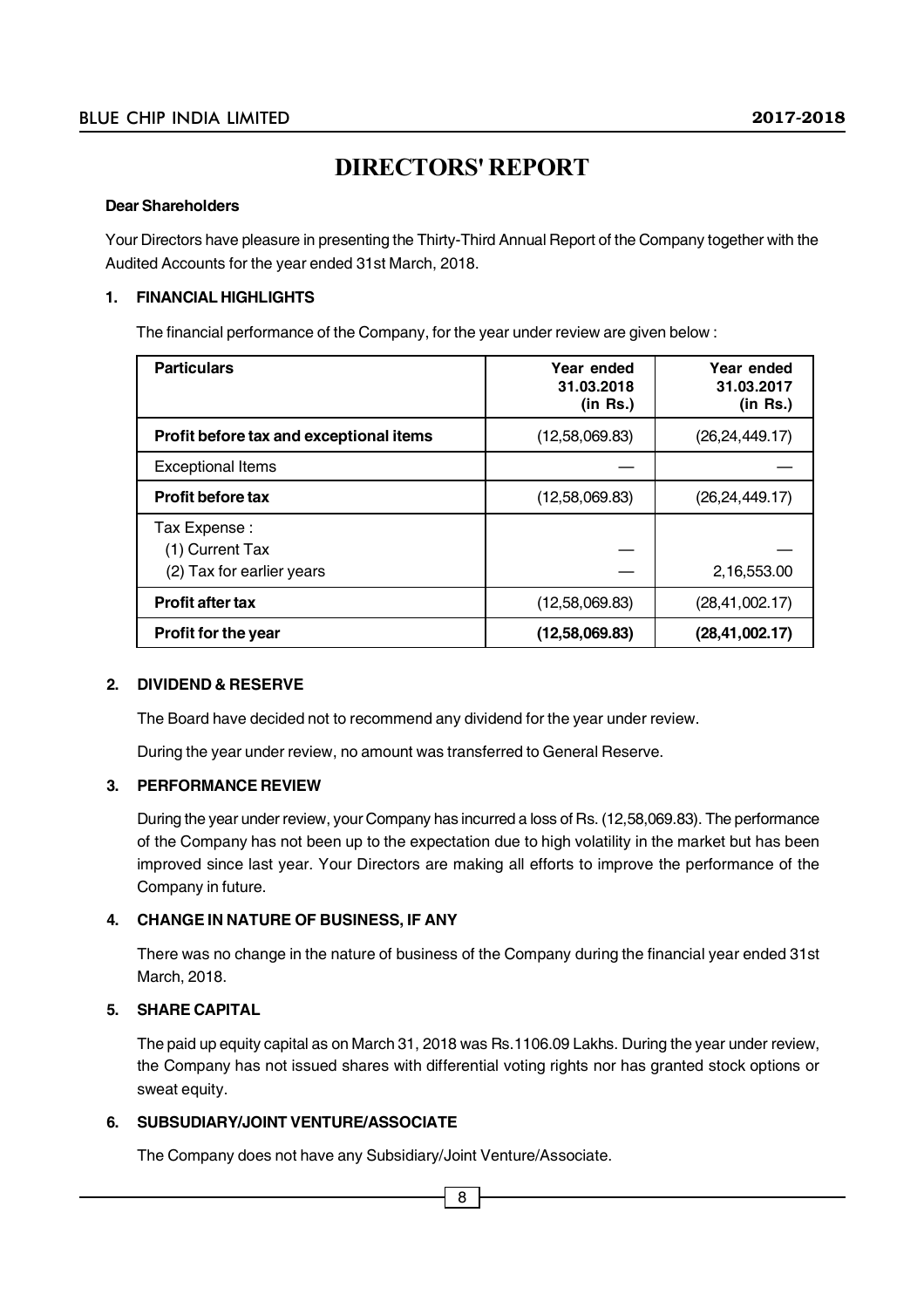#### **7. LISTING OF EQUITY SHARES**

The Equity Shares of your Company are presently listed on three Indian Stock Exchanges viz. National Stock Exchange (NSE), Bombay Stock Exchange (BSE) and Calcutta Stock Exchange (CSE). The shares of the Company had been suspended from trading in CSE. Directors are taking necessary steps for the same.

Listing fees for the financial year 2018-19 have been paid to Stock Exchanges. The Company has also paid the annual custodian fees to NSDL & CDSL for the Securities of the Company held in dematerialized mode with them for the year 2018-19.

#### **8. DEPOSITS**

During the year under review, your Company has not accepted any deposits within the meaning of Section 73 of the Companies Act, 2013 and the Companies (Acceptance of Deposits) Rules, 2014.

#### **9. LOANS, GUARANTEES AND INVESTMENTS**

Pursuant to Section 186(11) of the Companies Act, 2013, your Company being the non-banking financial Company are exempted from disclosure in the Annual Report.

#### **10. CORPORATE SOCIAL RESPONSIBILITY**

The provisions of the Companies Act, 2013 regarding Corporate Social Responsibilities are not applicable to the Company.

#### **11. DIRECTORS AND KEY MANAGERIAL PERSONNEL**

In accordance with the Articles of Association of the Company and provisions of the Companies Act, 2013, Smt. Madhu Barnwal (DIN: 07150790) retire by rotation and being eligible offer herself for reappointment. The Board recommends her re-appointment for the approval of the members.

Shri. Amiya Kumar Basu, an Independent Director of the Company has stepped down from the directorship of the Company with effect from 10th August, 2018. As a result of old age and certain health concerns, Mr. Amiya Kumar Basu is facing difficulties in conducting his duties as an independent director of the Company and has willingly requested the Company to discharge him from his duties and responsibilities of an Independent director.

Brief resume of Director seeking re-appointment in pursuance of Regulation 36(3) of SEBI (LODR) Regulations, 2015 forms part of the notice of 33rd Annual General Meeting of the Company

All Independent Directors have given declarations that they meet the criteria of independence as laid down under Section 149 (6) of the Act and Regulation 16(1)(b) of SEBI (LODR) Regulations, 2015.

#### **12. BOARD EVALUATION**

Pursuant to the provisions of the Act and SEBI (LODR) Regulations, 2015, the Board has carried out an evaluation of its own performance, performance of the Directors as well as the evaluation of the working of its committee.

The performance evaluation of the Independent Directors was carried out by the entire Board, excluding the Director being evaluated. The performance evaluation of the Managing Director and Non Independent Director was carried out by the Independent Directors at their meeting without the attendance of Non-Independent Directors and members of the management. The Directors were satisfied with the evaluation results.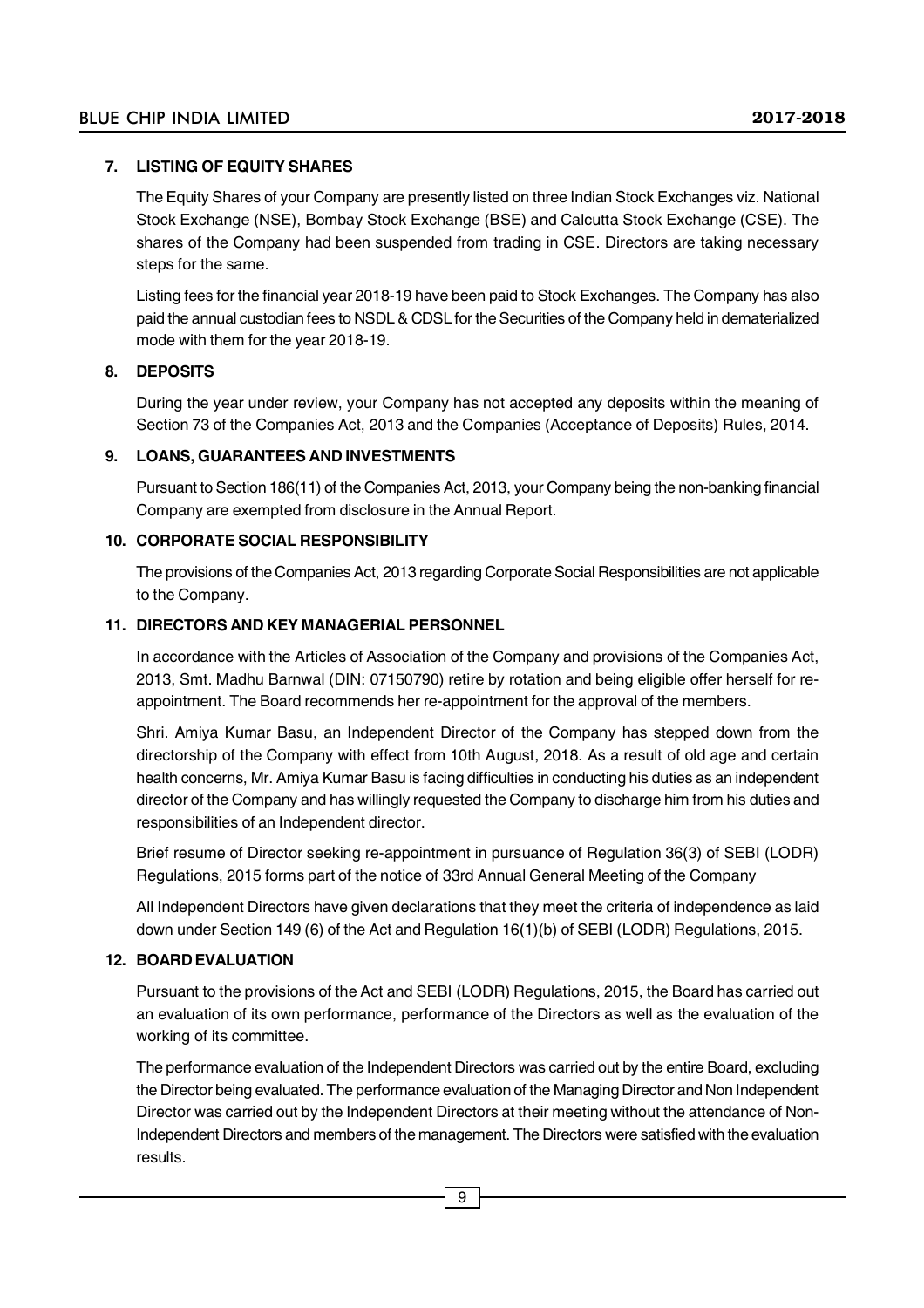#### **13. NUMBER OF MEETINGS OF THE BOARD**

The details of the number of meetings of the Board held during the financial year 2017-2018 forms part of Report on Corporate Governance.

#### **14. INTERNAL FINANCIAL CONTROL**

The Audit Committee of the Board of Directors actively reviews the adequacy and effectiveness of the internal control system and suggests improvements to strengthen the same. In opinion of the board, the existing internal control framework is adequate and commensurate to the size and nature of the business of the Company. During the year such controls were tested and no reportable material weaknesses in the design or operation were observed.

#### **15. NOMINATION & REMUNERATION POLICY**

The Board of Directors has framed a policy which lays down a framework in relation to remuneration of Directors, Key Managerial Personnel and other employees of the Company. This Policy has also laid down the criteria for determining qualifications, positive attributes, independence of Director and Board diversity and criteria for evaluation of Board, its Committee and individual Directors. The policy is stated in the Report on Corporate Governance.

#### **16. VIGIL MECHANISM/WHISTLE BLOWER POLICY**

The Company has a mechanism called "Whistle Blower Policy" for Directors and employees to report genuine concerns or grievances. The policy is available on the website of the Company (www.bluechipind.net).

#### **17. RISK MANAGEMENT POLICY**

The Company has a Risk Management Policy in accordance with the provisions of the Act and SEBI (LODR) Regulations, 2015, which provides a mechanism for risk assessment and mitigation.

At present the Company has not identified any element of risk which may threaten the existence of the Company.

#### **18. DISCLOSURES UNDER SEXUAL HARASSMENT OF WOMEN AT WORKPLACE (PREVENTION, PROHIBITION AND REDRESSAL) ACT, 2013.**

Your Directors has in place Internal Complaint Committee to review the cases filed pursuant to Sexual Harassment of Women at Workplace (Prevention, Prohibition and Redressal) Act, 2013 and further state that, there were no cases reported in respect to above mentioned Act.

#### **19. RELATED PARTIES TRANSACTION**

All related party transactions that were entered into during the financial year were in the ordinary course of the business and were on arm's length basis. Thus disclosure in Form AOC-2 is not required. Further there were no materially significant related party transactions entered by the company with Promoters, Directors, Key Managerial Personnel or other persons which may have potential conflict with interest of the company. The policy on Related Party transaction as approved by Board of Directors has been uploaded on the website of the Company. The web link of the same is www.bluechipind.net

Details of the transactions with Related Parties are provided in the accompanying financial statements.

#### **20. SIGNIFICANT AND MATERIAL ORDER PASSED BY THE REGULATORS OR COURTS**

During the year, there are no significant and material order passed by the Regulators/Courts which would impact the going concern of the Company and its future operation.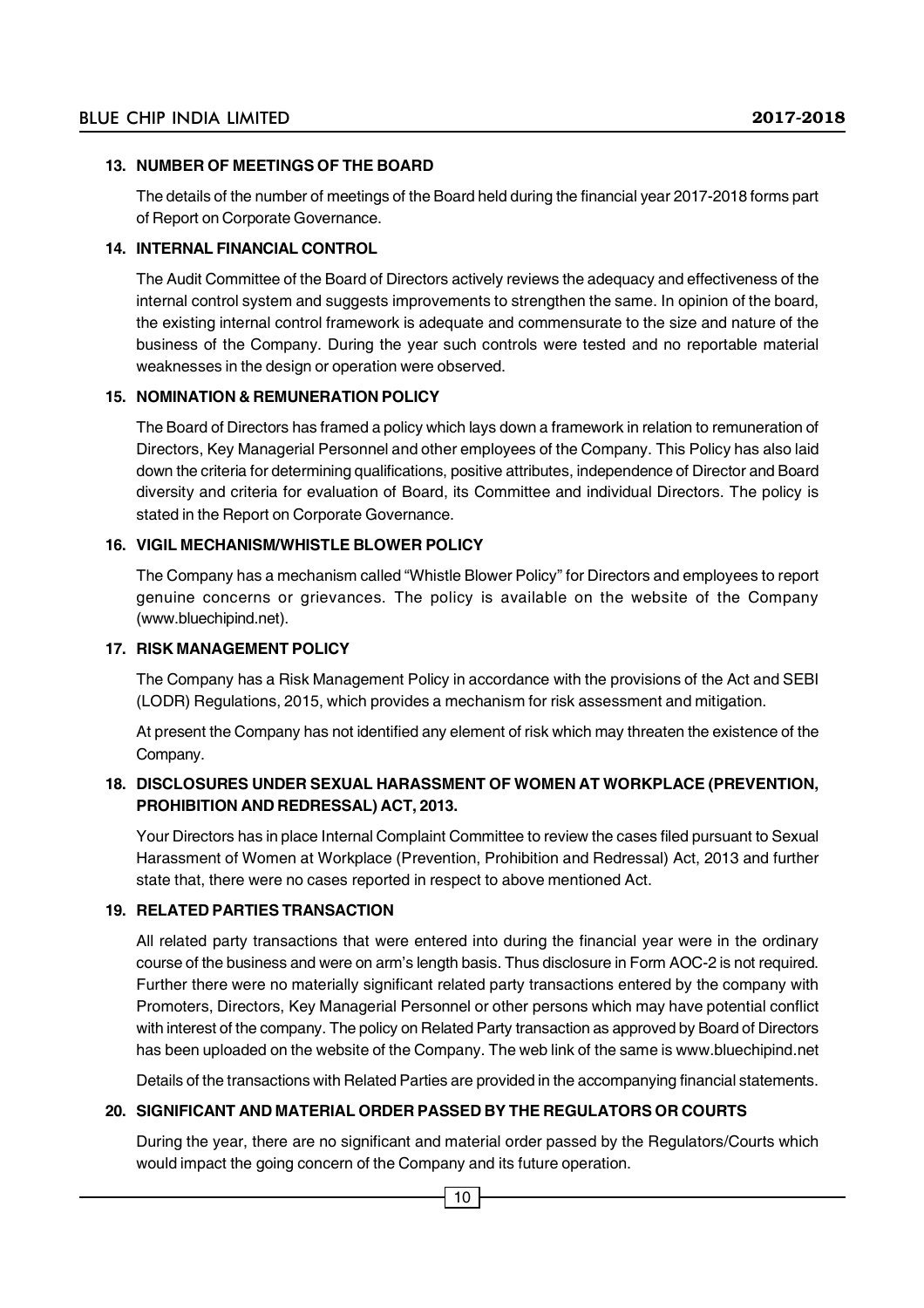#### **21. DIRECTOR'S RESPONSIBILITY STATEMENT**

In terms of Section 134 (5) of the Companies Act, 2013, the directors would like to state that :

- i) in the preparation of the annual accounts, the applicable accounting standards have been followed.
- ii) the directors have selected such accounting policies and applied them consistently and made judgments and estimates that were reasonable and prudent so as to give a true and fair view of the state of affairs of the Company at the end of the financial year and of the profit or loss of the Company for the year under review.
- iii) the directors have taken proper and sufficient care for the maintenance of adequate accounting records in accordance with the provisions of this Act for safeguarding the assets of the Company and for preventing and detecting fraud and other irregularities.
- iv) the directors have prepared the annual accounts on a going concern basis.
- v) the directors had laid down internal financial controls to be followed by the company and that such internal financial controls are adequate and were operating effectively.
- vi) the directors had devised proper system to ensure compliance with the provisions of all applicable laws and that such system were adequate and operating effectively.

#### **22. AUDITORS' REPORT/SECRETARIAL AUDIT REPORT**

The Directors against the observation made by the Auditors regarding Valuation of inventories of unquoted shares would like to state that it is difficult to estimate fair value of unquoted shares because of the reason that latest balance sheet is not available or the fair value of assets of the concerned companies is difficult to be arrived at which results is unreliable valuation of the Equity Shares. Further, the Management will take the necessary actions in this regard in the subsequent years.

The observation made in the Auditors' Report read together with relevant notes thereon are self explanatory other than mentioned above and hence, do not call for any further comments under Section 134 of the Companies Act, 2013.

The observation made in the Secretarial Audit Report is self explanatory and hence, do not call for any further comments.

#### **23. AUDITORS**

#### **• Statutory Auditors**

M/s. Deoki Bijay & Co., Chartered Accountants were appointed as Statutory Auditors of the Company at the Annual General Meeting held on 27th September, 2016, for a term of three consecutive years. After notification of Section 40 of the Companies (Amendment) Act, 2017 (w.e.f. 07th May, 2018) pertaining to an amendment in Section 139 of the Companies Act, 2013; the Company hereby dispense with the requirement of ratification of M/s. Deoki Bijay & Co., Chartered Accountants, as Statutory Auditors of the Company. Accordingly, the Statutory Auditors of the Company continue to be appointed in this AGM.

#### **• Secretarial Auditor**

Pursuant to the provisions of Section 204 of the Act and The Companies (Appointment and Remuneration of Managerial Personnel) Rules, 2014, the Board of Directors of the Company had appointed M/s. N. Purohit & Associates, Practising Company Secretaries in place of M/s. B. K. Barik & Associates, a firm of Company Secretaries in Practice to undertake the Secretarial Audit of the Company for the year ended 31st March, 2018 due to sudden resignation of M/s. B. K. Barik & Associates. The Secretarial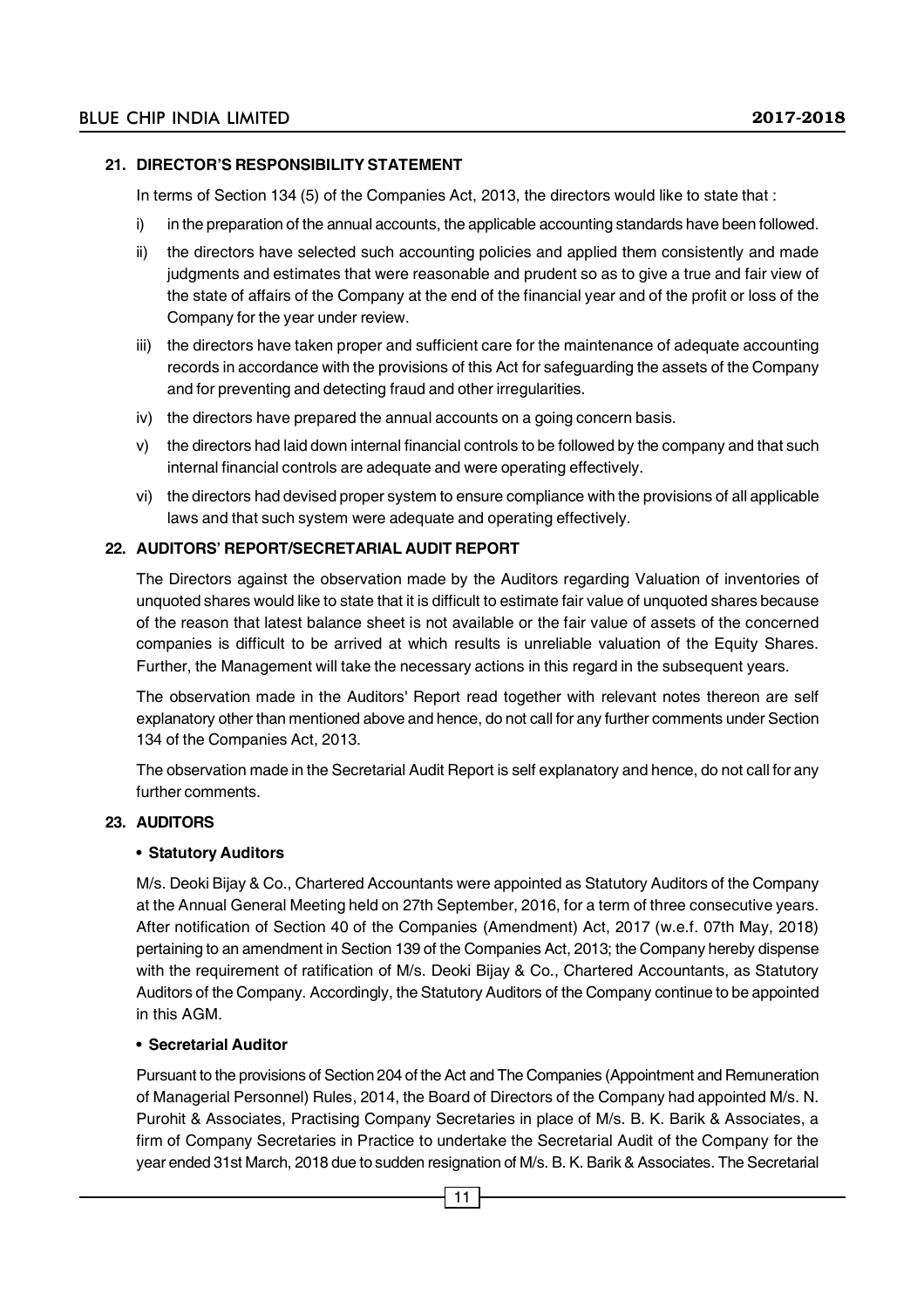Audit Report is annexed herewith as Annexure I.

#### **• Internal Auditor**

M/s. Dash & Associates, Chartered Accountants performs the duties of internal auditors of the company for the year ended 31st March, 2018.

#### **24. EXTRACT OF ANNUAL RETURN**

Pursuant to Section 92 (3) of the Act and Rule 12 (1) of The Companies (Management and Administration) Rules, 2014, the extract of Annual Return in form MGT.9 is annexed herewith as Annexure II.

#### **25. MATERIAL CHANGES**

There have been no material changes and commitments affecting the financial position of the company, which have occurred since 31st March 2018, being the end of the Financial Year of the Company to which financial statements relate and the date of the report.

#### **26. FOREIGN EXCHANGE**

During the period under review there was no foreign exchange earnings or out flow.

#### **27. STATUTORY INFORMATION**

Since the Company does not own any manufacturing facility, requirement regarding the disclosure of particulars of conservation of energy and technology absorption prescribed by the rules is not applicable.

#### **28. PARTICULARS OF EMPLOYEES**

The Company had no employee who were in receipt of more than Rs. 1.02 crores per annum during the year ended 31st March, 2018 or of more than Rs. 8.5 Lakhs per month during any part thereof. However the information required pursuant to Section 197 of the Companies Act, 2013 read with Rule 5(1) and 5(2) of the Companies (Appointment and Remuneration of Managerial Personnel) Rules, 2014 has been furnished below :

Information pursuant to Rule 5(2) of the Companies (Appointment and Remuneration of Managerial Personnel) Rules, 2014 as amended displaying the names of the top ten employees in terms of remuneration drawn during the year :

| SI.<br>No. | Name of Employee     | Designation                                | Remuneration<br>Gross (In Rs.) | Date of<br>Employment | Nature of<br>Employment |
|------------|----------------------|--------------------------------------------|--------------------------------|-----------------------|-------------------------|
| 1.         | Manoj Saraogi        | Senior Accountant                          | 3,81,832.00                    | 01.07.2006            | Whole-time              |
| 2.         | Jyoti Gupta          | <b>Company Secretary</b>                   | 3,36,987.00                    | 29.05.2017            | Whole-time              |
| 3.         | Madhu Devi Prajapati | Stock Market &<br>Accounts Assistant       | 2,33,977.00                    | 01.06.2013            | Whole-time              |
| 4.         | Krishna Banerjee     | <b>Share Department</b><br>Executive       | 2,01,857.00                    | 01.06.2013            | Whole-time              |
| 5.         | Jayanta Barik        | <b>Secretarial Department</b><br>Assistant | 1,31,750.00                    | 01.06.2013            | Whole-time              |
| 6.         | Ananda Dolui         | Accounts Assistant                         | 1,35,893.00                    | 01.12.2011            | Whole-time              |
| 7.         | Niladri Bihari Barik | <b>Office Assistant</b>                    | 1,24,128.00                    | 01.09.2005            | Whole-time              |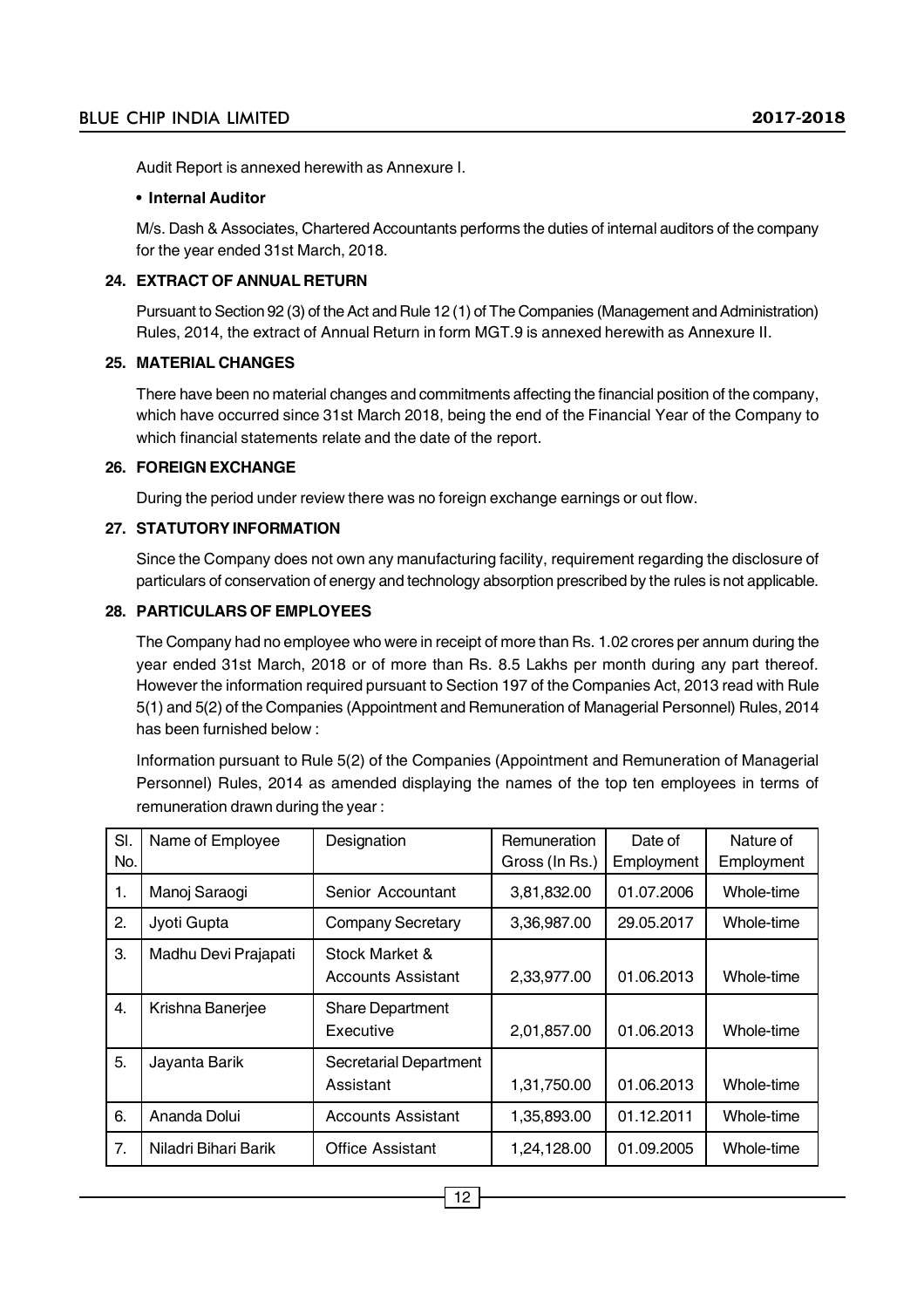#### **29. EMPLOYER EMPLOYEE RELATIONSHIP**

The Company has maintained a cordial relationship with its employees, which resulted in smooth flow of business operations during the year under review.

#### **30. CORPORATE GOVERNANCE AND MANAGEMENT DISCUSSION & ANALYSIS REPORTS**

As per the Listing Regulations, the Company has implemented the Code on Corporate Governance. The Corporate Governance compliance certificate obtained from the Auditors of the Company is attached to Report on Corporate Governance.

The Management Discussion and Analysis Report and the Report on Corporate Governance forms an integral part of this report. The Board members and Senior management personnel have confirmed compliance with the Code of conduct.

#### **31. ACKNOWLEDGEMENTS**

Your Directors acknowledge the support and owe a debt of gratitude to the Members, Investors, Consultants & Bankers. Your Directors' also place on record their sense of appreciation for the valuable contribution made by the employees of the Company.

#### *Registered Office :*

10, Princep Street, 2nd Floor, Kolkata - 700 072 Dated : 10th August, 2018 *On behalf of the Board of Directors*

**For BLUE CHIP INDIA LIMITED**

**Arihant Jain** *Managing Director* DIN : 00174557

**Pranab Chakraborty** *Director* DIN : 03568360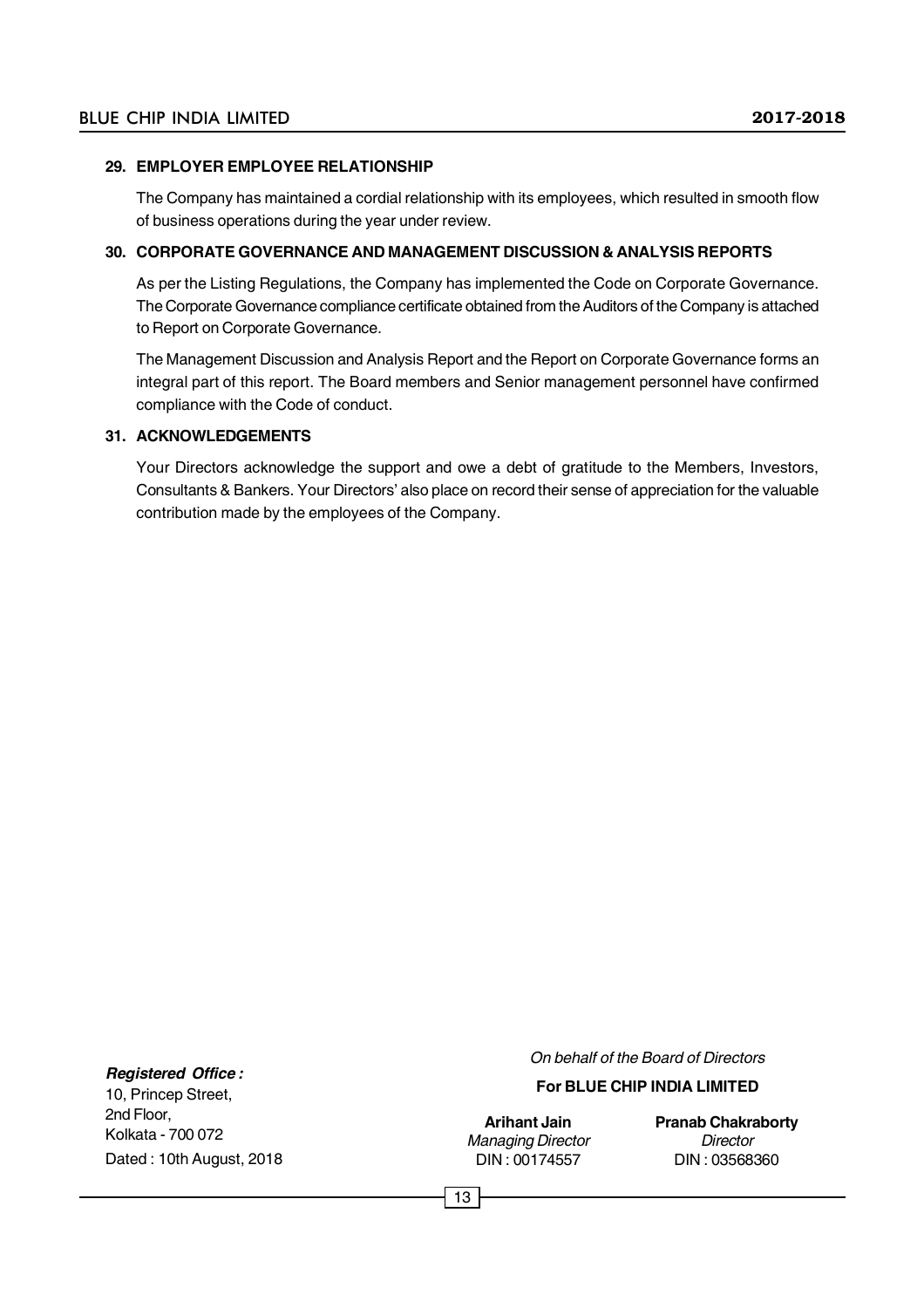#### **Annexure I to the Directors' Report**

#### **Form No. MR - 3 SECRETARIAL AUDIT REPORT FOR THE FINANCIAL YEAR ENDED 31ST MARCH, 2018**

*[Pursuant to section 204(1) of the Companies Act, 2013 and rule No. 9 of the Companies (Appointment and Remuneration of Managerial Personnel) Rules, 2014]*

#### The Members, **M/s. BLUE CHIP INDIA LIMITED** 10, Princep Street, 2nd Floor, Kolkata - 700072

We have conducted the Secretarial Audit of the compliance of applicable statutory provisions and the adherence to good corporate practice by **M/s. BLUE CHIP INDIA LIMITED** (hereinafter called the "Company"). Secretarial Audit was conducted in a manner that provided a reasonable basis for evaluating the corporate conduct/ statutory compliance and expressing our opinion thereon.

Based on our verification of the **M/s. BLUE CHIP INDIA LIMITED**, books, papers, minute books, forms, and returns filed and other records maintained by the company and also the information provided by the company, its officers, agents and authorized representatives during the conduct of secretarial audit, we hereby report in our opinion that the company has during the audit period covering the financial year ended on 31st March, 2018 complied with all the statutory provisions listed hereunder and also that the company has proper Board-process and compliance–mechanism in place to the extent, in the manner and subject to the reporting made hereinafter :

We have examined the books, papers, minute books, forms and returns filed and other records maintained by **M/s. BLUE CHIP INDIA LIMITED** ("the Company"), for the financial year ended on 31st March, 2017 according to provision of :-

- (i) The Companies Act, 2013 (the Act) and the rules made thereunder;
- (ii) The Securities Contracts (Regulation) Act, 1956 ('SCRA') and the rules made thereunder;
- (iii) The Depositories Act, 1996 and the Regulations and Bye-laws framed thereunder;
- (iv) The following Regulations and Guidelines prescribed under the Securities and Exchange Board of India Act, 1992 ('SEBI Act') :-
	- (a) The Securities and Exchange Board of India (Substantial Acquisition of Shares and Takeovers) Regulations, 2011;
	- (b) The Securities and Exchange Board of India (Prohibition of Insider Trading) Regulations, 1992 and The Securities and Exchange Board of India (Prohibition of Insider Trading) Regulations, 2015;
	- (c) The Securities and Exchange Board of India (Registrars to an Issue and Share Transfer Agents) Regulations, 1993 regarding the Companies Act and dealing with client;
	- (d) The Securities and Exchange Board of India (Listing Obligations & Disclosure Requirements) Regulations, 2015.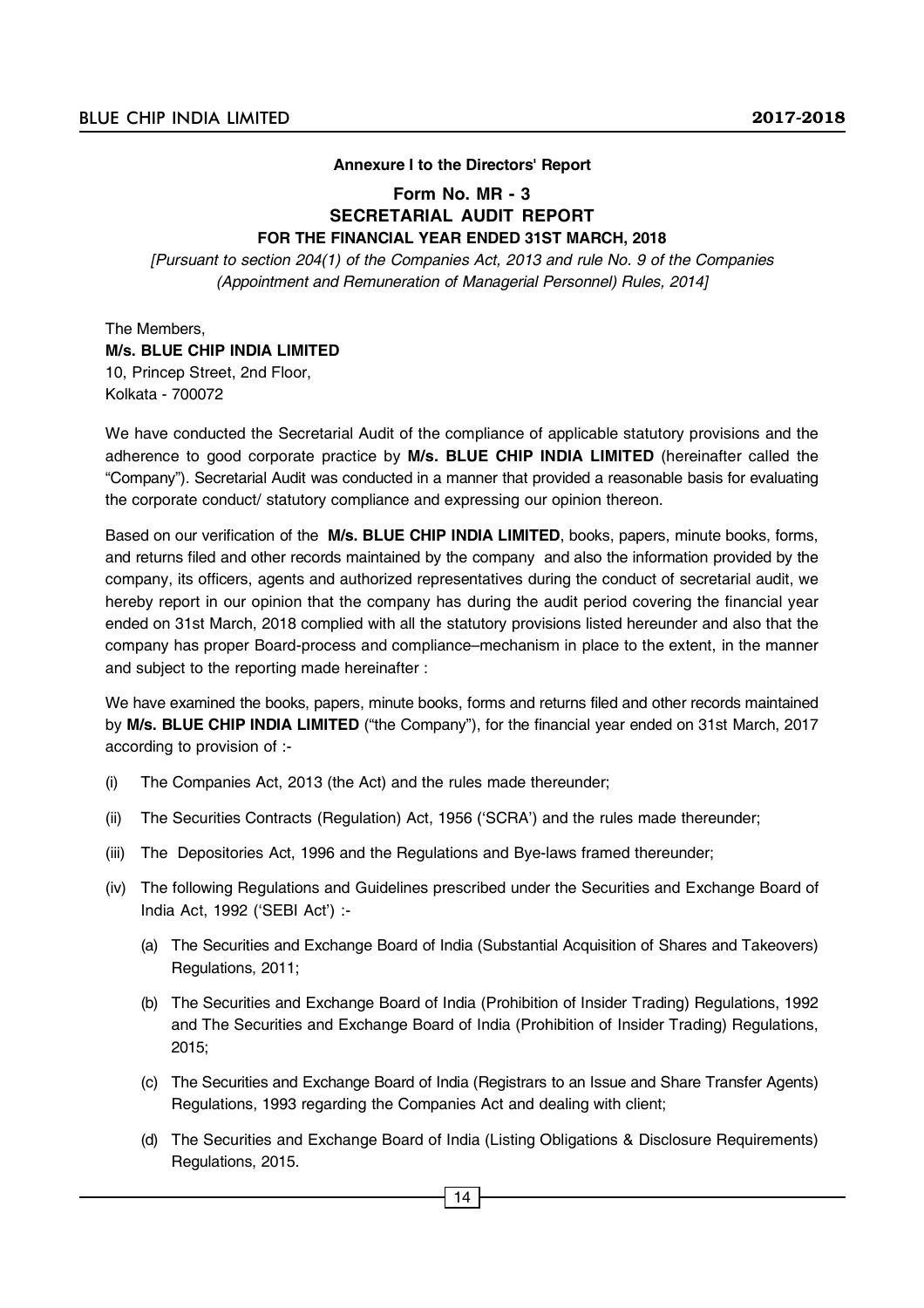(v) The regulations made by the Reserve Bank of India (under the Reserve Bank Act, 1934) with regard to Non-Banking Financial Companies ("NBFC").

We also examined compliance with the applicable clauses of the following :-

- (i) Secretarial Standards with respect to Meetings of Board of Directors (SS-1) and General Meetings (SS-2) issued by The Institute of Company Secretaries of India, effective from July 1, 2015 which was revised w.e.f. October 1, 2017.
- (ii) Securities and Exchange Board of India (Listing Obligation and Disclosure Requirements) Regulations, 2015 including any amendments occurred time and again.

During the period under review the Company has complied with the provision of the Act, Rules, Regulations, Guidelines, Standards etc. mentioned above.

The Company is in process of appointing Chief Financial Officer.

#### **We further report that**

The Board of Directors of the Company is duly constituted with proper balance of Executive Directors, Non-Executive Directors, Independent Directors and Woman Director. The changes in composition of the Board of Directors that took place during the period under review were carried out in compliance with the provisions of the Companies Act and Listing Regulations.

Adequate notice is given to all directors to schedule the Board Meetings, agenda and detailed notes on agenda were sent at least seven days in advance, and a system exists for seeking and obtaining further information and clarifications on the agenda items before the meeting and for meaningful participation at the meeting.

**We further report that** there are adequate systems and processes in the company commensurate with the size and operations of the company to monitor and ensure compliance with applicable laws, rules, regulations and guidelines.

Place : Kolkata Date : 25th May, 2018 For **N. PUROHIT & ASSOCIATES** Practising Company Secretaries **Narendra Purohit** Practising Company Secretary ACS : 32133, C.P. No. 12524

*This report is to be read with our letter of even date which is annexed as Annexure-A and forms an integral part of this report.*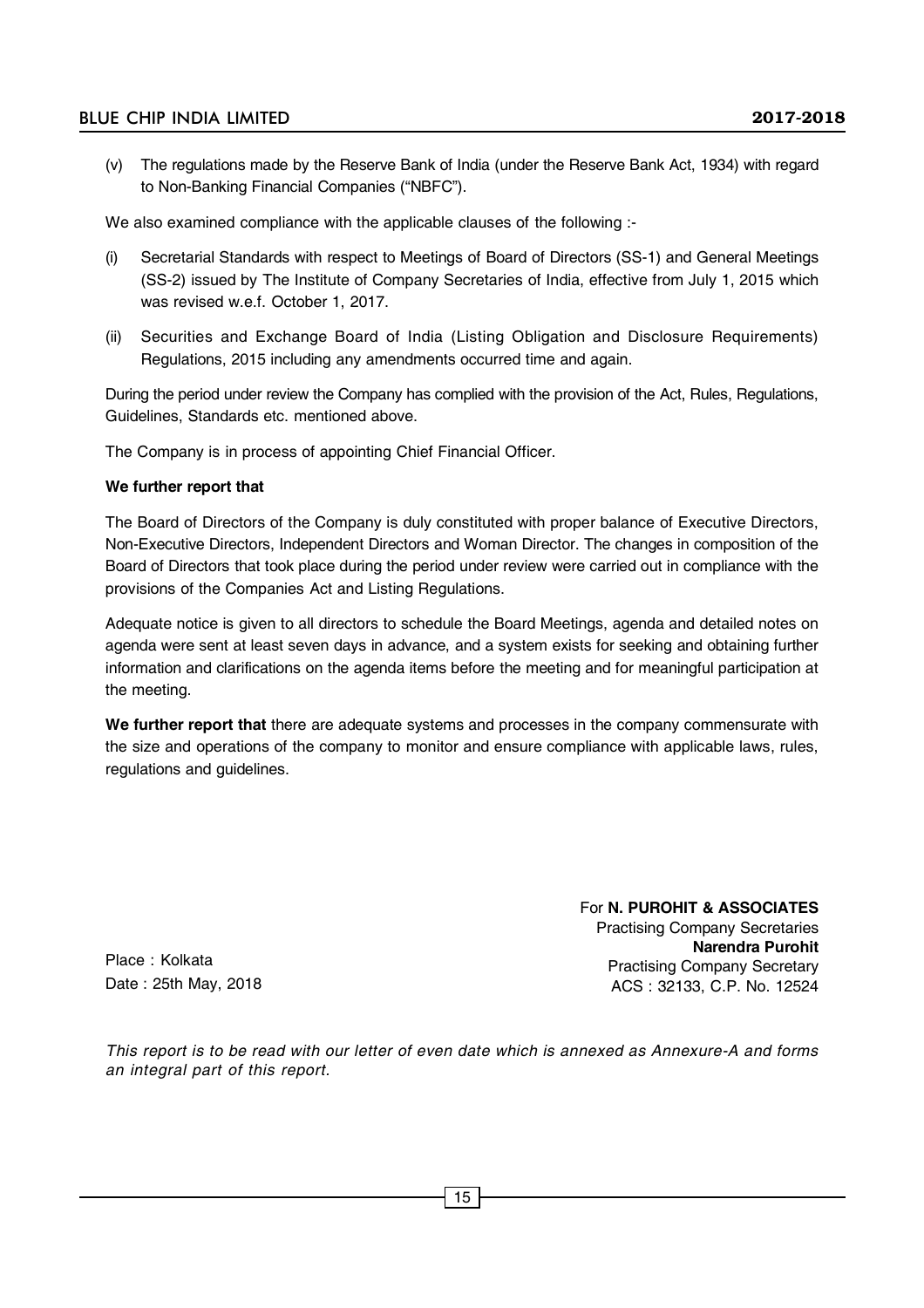**Annexure - A**

The Members, **M/s. BLUE CHIP INDIA LIMITED** 10, Princep Street, 2nd Floor, Kolkata - 700072

Our report of even date is to be read along with this letter.

- 1. Maintenance of Secretarial record is the responsibility of the management of the Company. Our responsibility is to express an opinion on these Secretarial records based on our audit.
- 2. We have followed the audit practices and processes as were appropriate to obtain reasonable assurance about the correctness of the contents of the Secretarial records. The verification was done on test basis to ensure that correct facts are reflected in Secretarial records. We believe that the processes and practices, we followed provide a reasonable basis for our opinion.
- 3. We have not verified the correctness and appropriateness of financial records and Books of Accounts of the Company.
- 4. Where ever required, we have obtained the Management representation about the compliance of laws, rules and regulations and happening of events etc.
- 5. The compliance of the provisions of Corporate and other applicable laws, rules, regulations, standards is the responsibility of management. Our examination was limited to the verification of procedures on test basis.
- 6. The Secretarial Audit report is neither an assurance as to the future viability of the Company nor of the efficacy or effectiveness with which the management has conducted the affairs of the Company.

Place : Kolkata Date : 25th May, 2018 For **N. PUROHIT & ASSOCIATES** Practising Company Secretaries **Narendra Purohit** Practising Company Secretary ACS : 32133, C.P. No. 12524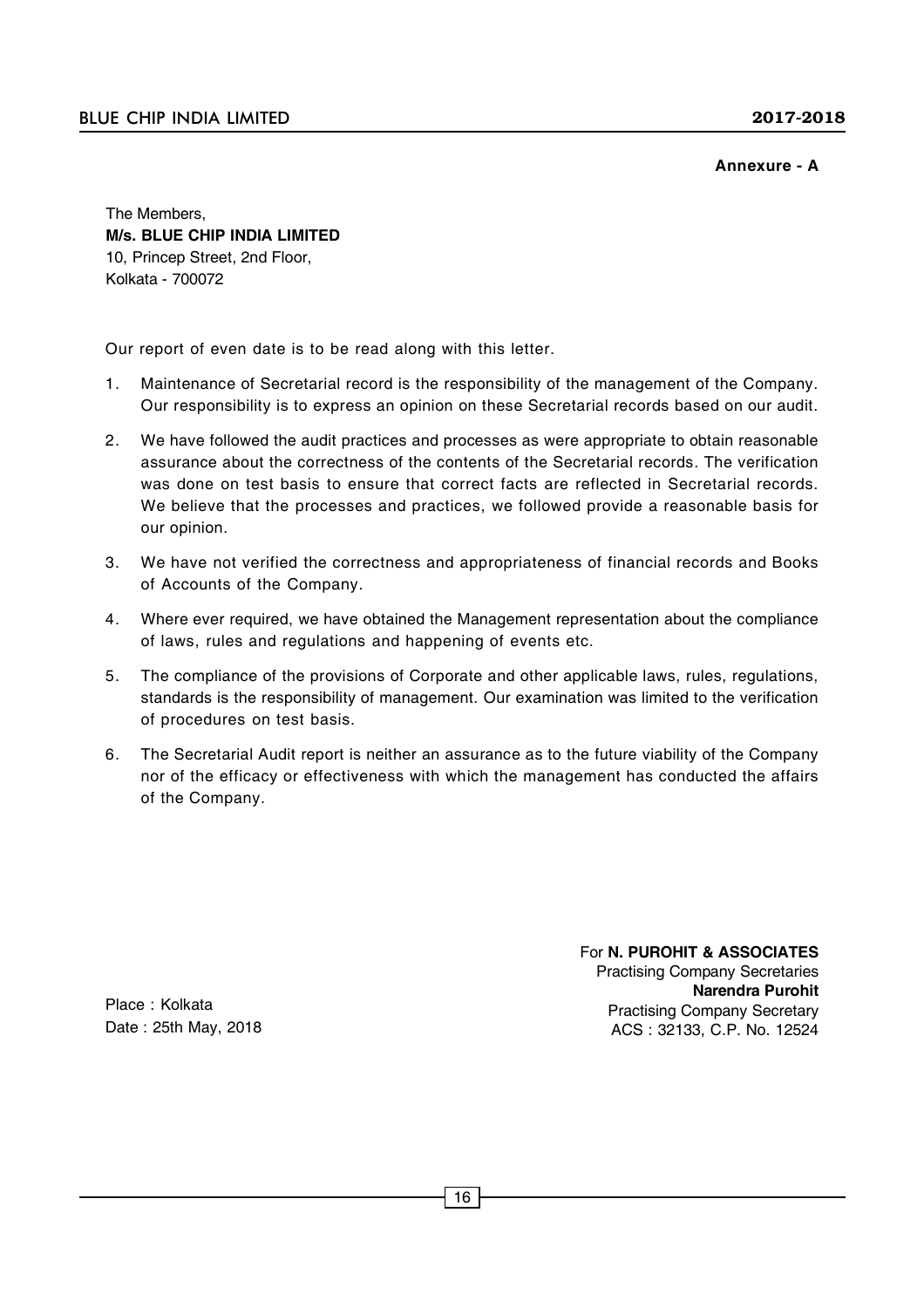#### **Annexure II to the Directors' Report**

#### **FORM NO. MGT 9 EXTRACT OF ANNUAL RETURN**

#### **as on financial year ended on 31.03.2018**

*[Pursuant to Section 92(3) of the Companies Act, 2013 and rule 12(1) of the Companies (Management & Administration) Rules, 2014]*

#### **I. REGISTRATION & OTHER DETAILS :**

| i)   | <b>CIN</b>                                                                  | L65991WB1993PLC060597                                                                                                                                                                    |
|------|-----------------------------------------------------------------------------|------------------------------------------------------------------------------------------------------------------------------------------------------------------------------------------|
| ii)  | <b>Registration Date</b>                                                    | 27/10/1993                                                                                                                                                                               |
| iii) | Name of the Company                                                         | <b>BLUE CHIP INDIA LIMITED</b>                                                                                                                                                           |
| iv)  | Category / Sub-Category of the Company                                      | <b>COMPANY LIMITED BY SHARES</b>                                                                                                                                                         |
| V)   | Address of the Registered office<br>and contact details                     | 10, PRINCEP STREET, 2ND FLOOR<br>KOLKATA - 700072<br>PHONE: 033-40022880<br>EMAIL ID: info@bluechipind.net<br>bluechipindialimited@gmail.com                                             |
| vi)  | Whether listed company                                                      | <b>YES</b>                                                                                                                                                                               |
| vii) | Name, Address and Contact details of<br><b>Registrar and Transfer Agent</b> | <b>MAHESHWARI DATAMATICS PVT. LTD.</b><br>23, R. N. MUKHERJEE ROAD, 5TH FLOOR<br>KOLKATA - 700001<br>PHONE: 033-2243-5029, 2248-2248<br>FAX: 033-2248-4787<br>EMAIL ID: mdpldc@yahoo.com |

#### **II. PRINCIPAL BUSINESS ACTIVITIES OF THE COMPANY**

All the business activities contributing 10% or more of the total turnover of the company shall be stated :

| SI. | Name & Description of main products/services | NIC Code of the          | % to total turnover |  |
|-----|----------------------------------------------|--------------------------|---------------------|--|
| No. |                                              | <b>Product / service</b> | of the company      |  |
|     | Sale of Equity Shares                        | 64990                    | 100                 |  |

#### **III. PARTICULARS OF HOLDING, SUBSIDIARY & ASSOCIATE COMPANIES**

| SI.<br>No. | Name & Address of the<br>Company | <b>CIN/GLN</b> | <b>HOLDING/</b><br><b>SUBSIDIARY/</b><br><b>ASSOCIATE</b> | $%$ OF<br><b>SHARES</b><br><b>HELD</b> | <b>APPLICABLE</b><br><b>SECTION</b> |
|------------|----------------------------------|----------------|-----------------------------------------------------------|----------------------------------------|-------------------------------------|
|            | N.A.                             | N.A.           | N.A.                                                      | N.A.                                   | N.A.                                |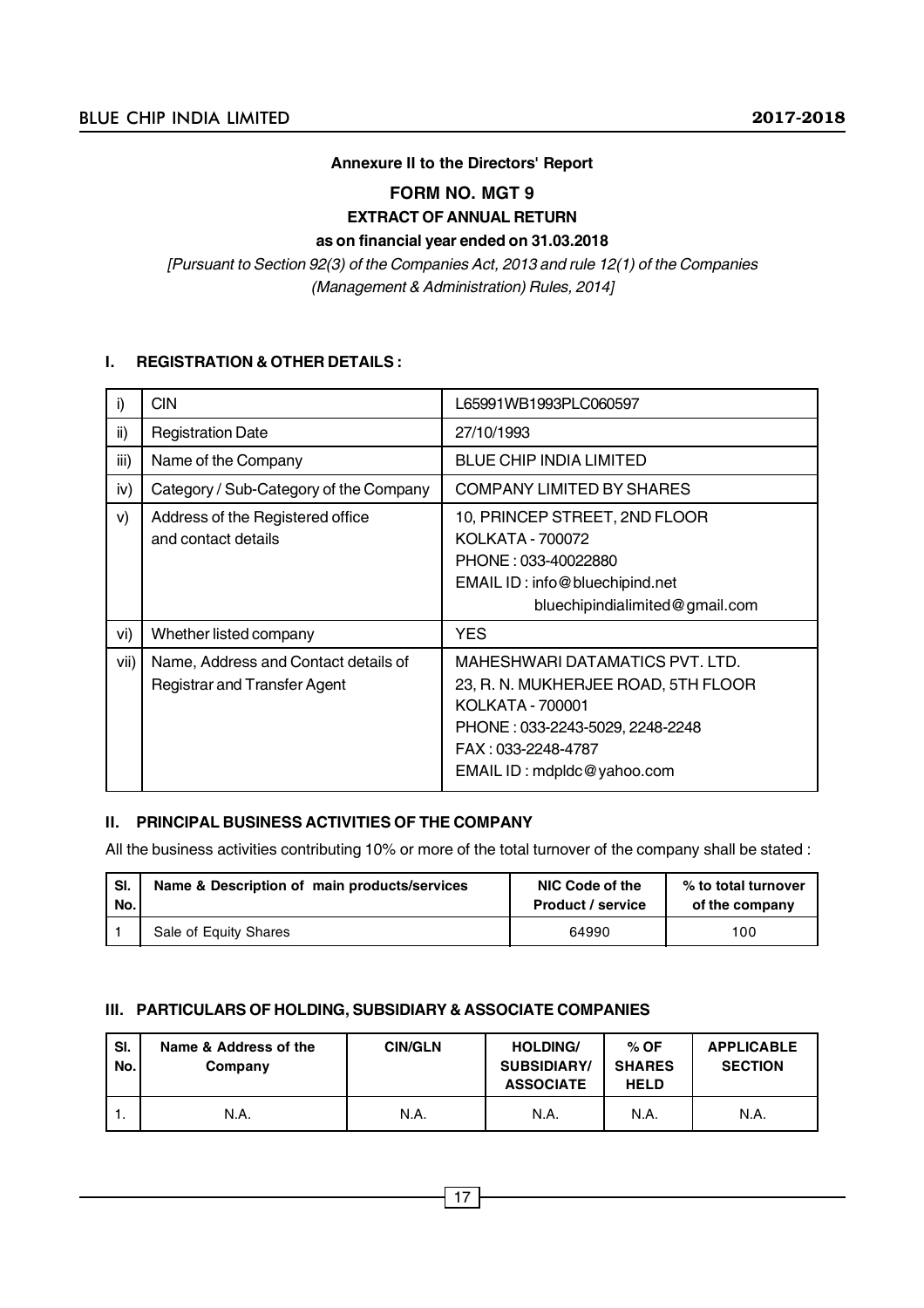#### **IV. SHAREHOLDING PATTERN (Equity Share Capital Break up as percentage of Total Equity)**

#### **(i) Category-wise Share Holding**

| <b>Category of Shareholders</b>                      | No. of Shares held at the beginning of the year |                 |              |                            |              | No. of Shares held at the end of the year |              |                                           | $%$ Change         |
|------------------------------------------------------|-------------------------------------------------|-----------------|--------------|----------------------------|--------------|-------------------------------------------|--------------|-------------------------------------------|--------------------|
|                                                      | <b>Demat</b>                                    | <b>Physical</b> | <b>Total</b> | %of Total<br><b>Shares</b> | <b>Demat</b> | <b>Physical</b>                           | <b>Total</b> | $\overline{\%}$ of Total<br><b>Shares</b> | during<br>the year |
| A. Promoters                                         |                                                 |                 |              |                            |              |                                           |              |                                           |                    |
| $(1)$ Indian                                         |                                                 |                 |              |                            |              |                                           |              |                                           |                    |
| a) Individual/HUF                                    | 179600                                          | NIL             | 179600       | 0.3247                     | 179600       | <b>NIL</b>                                | 179600       | 0.3247                                    | 0.0000             |
| b) Central Govt.                                     | <b>NIL</b>                                      | <b>NIL</b>      | <b>NIL</b>   | <b>NIL</b>                 | <b>NIL</b>   | <b>NIL</b>                                | <b>NIL</b>   | <b>NIL</b>                                | <b>NIL</b>         |
| c) State Govt (s)                                    | <b>NIL</b>                                      | <b>NIL</b>      | <b>NIL</b>   | NIL                        | <b>NIL</b>   | <b>NIL</b>                                | <b>NIL</b>   | <b>NIL</b>                                | NIL                |
| d) Bodies Corp.                                      | 6035670                                         | <b>NIL</b>      | 6035670      | 10.9136                    | 6035670      | <b>NIL</b>                                | 6035670      | 10.9136                                   | 0.0000             |
| e) Banks/Fl                                          | <b>NIL</b>                                      | <b>NIL</b>      | <b>NIL</b>   | <b>NIL</b>                 | NIL          | <b>NIL</b>                                | <b>NIL</b>   | <b>NIL</b>                                | NIL                |
| f) Any Other                                         | <b>NIL</b>                                      | <b>NIL</b>      | NIL          | <b>NIL</b>                 | <b>NIL</b>   | <b>NIL</b>                                | <b>NIL</b>   | <b>NIL</b>                                | <b>NIL</b>         |
| Sub-total (A) $(1)$ :-                               | 6215270                                         | <b>NIL</b>      | 6215270      | 11.2383                    | 6215270      | <b>NIL</b>                                | 6215270      | 11.2383                                   | 0.0000             |
| (2) Foreign                                          |                                                 |                 |              |                            |              |                                           |              |                                           |                    |
| a) NRIs - Individuals                                | <b>NIL</b>                                      | <b>NIL</b>      | <b>NIL</b>   | <b>NIL</b>                 | <b>NIL</b>   | <b>NIL</b>                                | <b>NIL</b>   | <b>NIL</b>                                | <b>NIL</b>         |
| b) Other - Individuals                               | <b>NIL</b>                                      | <b>NIL</b>      | <b>NIL</b>   | <b>NIL</b>                 | <b>NIL</b>   | <b>NIL</b>                                | <b>NIL</b>   | <b>NIL</b>                                | <b>NIL</b>         |
| c) Bodies Corp.                                      | <b>NIL</b>                                      | <b>NIL</b>      | NIL          | <b>NIL</b>                 | <b>NIL</b>   | <b>NIL</b>                                | <b>NIL</b>   | <b>NIL</b>                                | <b>NIL</b>         |
| d) Banks / Fl                                        | <b>NIL</b>                                      | <b>NIL</b>      | <b>NIL</b>   | <b>NIL</b>                 | <b>NIL</b>   | NIL                                       | <b>NIL</b>   | <b>NIL</b>                                | <b>NIL</b>         |
| e) Any Other                                         | <b>NIL</b>                                      | <b>NIL</b>      | <b>NIL</b>   | NIL                        | <b>NIL</b>   | <b>NIL</b>                                | <b>NIL</b>   | <b>NIL</b>                                | <b>NIL</b>         |
| Sub-total $(A)$ $(2)$ :-                             | <b>NIL</b>                                      | <b>NIL</b>      | <b>NIL</b>   | NIL                        | <b>NIL</b>   | <b>NIL</b>                                | <b>NIL</b>   | <b>NIL</b>                                | <b>NIL</b>         |
| <b>Total shareholding of</b>                         |                                                 |                 |              |                            |              |                                           |              |                                           |                    |
| <b>Promoter</b>                                      | 6215270                                         |                 | 6215270      | 11.2383                    |              |                                           |              | 11.2383                                   | 0.0000             |
| $(A) = (A)(1) + (A)(2)$                              |                                                 | <b>NIL</b>      |              |                            | 6215270      | <b>NIL</b>                                | 6215270      |                                           |                    |
| <b>B. Public Shareholding</b><br>1. Institutions     |                                                 |                 |              |                            |              |                                           |              |                                           |                    |
| a) Mutual Funds                                      | <b>NIL</b>                                      | <b>NIL</b>      | <b>NIL</b>   | <b>NIL</b>                 | <b>NIL</b>   | <b>NIL</b>                                | <b>NIL</b>   | <b>NIL</b>                                | <b>NIL</b>         |
| b) Banks/Fl                                          | <b>NIL</b>                                      | <b>NIL</b>      | <b>NIL</b>   | <b>NIL</b>                 | <b>NIL</b>   | <b>NIL</b>                                | <b>NIL</b>   | <b>NIL</b>                                | NIL                |
| c) Central Govt.                                     | 1000                                            | <b>NIL</b>      | 1000         | 0.0018                     | 1000         | <b>NIL</b>                                | 1000         | 0.0018                                    | 0.0000             |
| d) State Govt(s)                                     | NIL                                             | <b>NIL</b>      | <b>NIL</b>   | NIL                        | <b>NIL</b>   | <b>NIL</b>                                | <b>NIL</b>   | NIL                                       | <b>NIL</b>         |
| e) Venture Capital Funds                             | <b>NIL</b>                                      | <b>NIL</b>      | NIL          | NIL                        | <b>NIL</b>   | <b>NIL</b>                                | <b>NIL</b>   | <b>NIL</b>                                | <b>NIL</b>         |
| f) Insurance Companies                               | <b>NIL</b>                                      | <b>NIL</b>      | <b>NIL</b>   | <b>NIL</b>                 | <b>NIL</b>   | <b>NIL</b>                                | <b>NIL</b>   | NIL                                       | NIL                |
| g) Flls                                              | <b>NIL</b>                                      | <b>NIL</b>      | <b>NIL</b>   | <b>NIL</b>                 | <b>NIL</b>   | NIL                                       | <b>NIL</b>   | <b>NIL</b>                                | <b>NIL</b>         |
| h) Foreign Venture                                   |                                                 |                 |              |                            |              |                                           |              |                                           |                    |
| <b>Capital Funds</b>                                 | NIL                                             | <b>NIL</b>      | NIL          | NIL                        | NIL          | NIL                                       | <b>NIL</b>   | NIL                                       | NIL                |
| i) Others (specify)                                  | <b>NIL</b>                                      | <b>NIL</b>      | <b>NIL</b>   | NIL                        | <b>NIL</b>   | <b>NIL</b>                                | <b>NIL</b>   | <b>NIL</b>                                | <b>NIL</b>         |
| Sub-total $(B)(1)$ :-                                | 1000                                            | <b>NIL</b>      | 1000         | 0.0018                     | 1000         | <b>NIL</b>                                | 1000         | 0.0018                                    | 0.0000             |
| 2. Non-Institutions                                  |                                                 |                 |              |                            |              |                                           |              |                                           |                    |
| a) Bodies Corp.                                      |                                                 |                 |              |                            |              |                                           |              |                                           |                    |
| i) Indian                                            | 13221220                                        | 25026           | 13246246     | 23.9515                    | 13011518     | 25026                                     | 13036544     | 23.5724                                   | $-0.3791$          |
| ii) Overseas                                         | NIL                                             | <b>NIL</b>      | NIL          | NIL                        | <b>NIL</b>   | NIL                                       | NIL          | NIL                                       | NIL                |
| b) Individuals                                       |                                                 |                 |              |                            |              |                                           |              |                                           |                    |
| i) Individual shareholders                           |                                                 |                 |              |                            |              |                                           |              |                                           |                    |
| holding nominal share                                |                                                 |                 |              |                            |              |                                           |              |                                           |                    |
| capital upto Rs. 1 lakh                              | 29466347                                        | 293463          | 29759810     | 53.8110                    | 29655240     | 321105                                    | 29976345     | 54.2025                                   | 0.3915             |
| ii) Individual shareholders<br>holding nominal share |                                                 |                 |              |                            |              |                                           |              |                                           |                    |
| capital in excess of                                 |                                                 |                 |              |                            |              |                                           |              |                                           |                    |
| Rs. 1 lakh                                           | 5783370                                         | <b>NIL</b>      | 5783370      | 10.4574                    | 5799171      | <b>NIL</b>                                | 5799171      | 10.4859                                   | 0.0285             |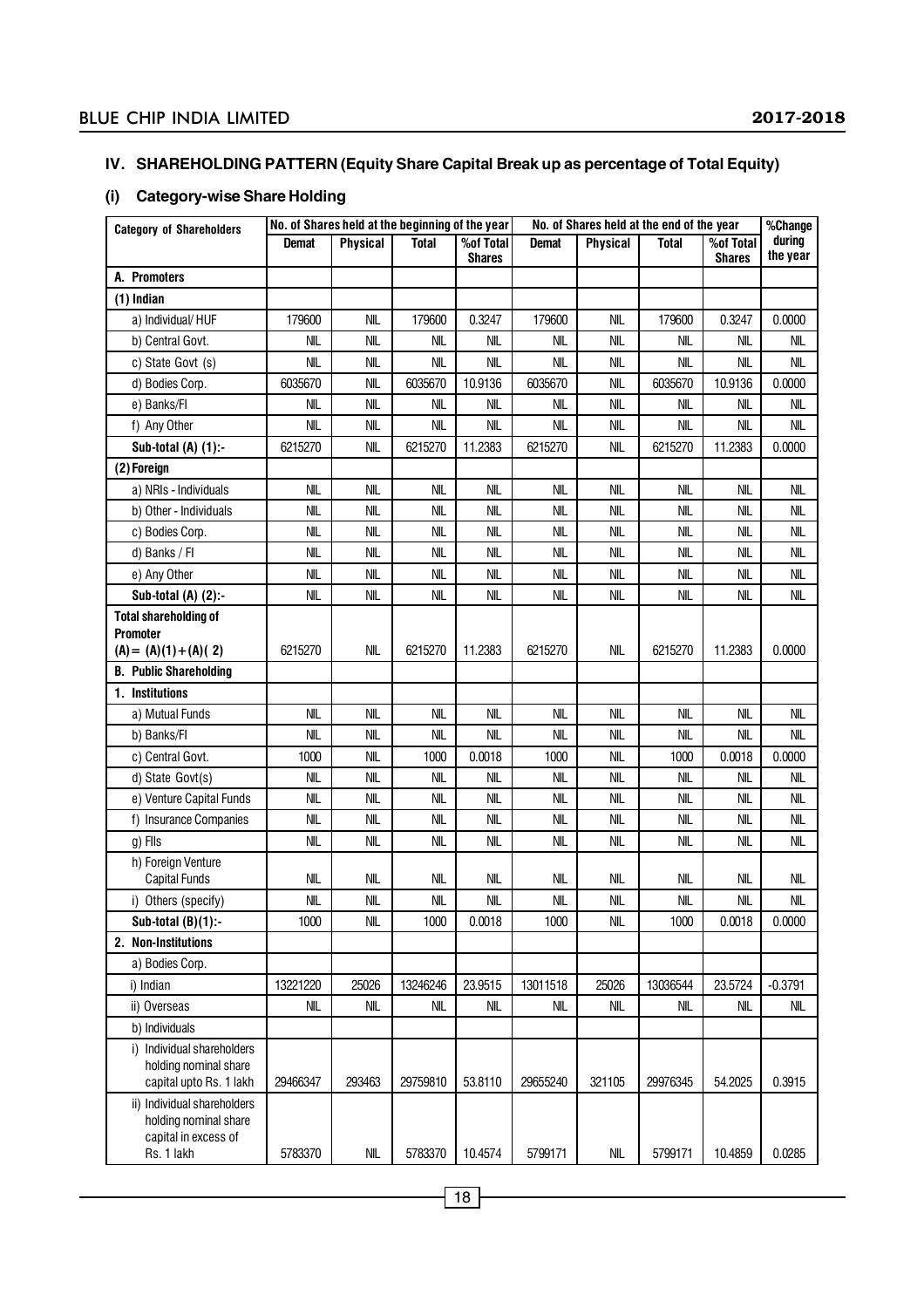| <b>Category of Shareholders</b>                             | No. of Shares held at the beginning of the year |                 |              | No. of Shares held at the end of the year |              |                 |              | %change                    |                    |
|-------------------------------------------------------------|-------------------------------------------------|-----------------|--------------|-------------------------------------------|--------------|-----------------|--------------|----------------------------|--------------------|
|                                                             | <b>Demat</b>                                    | <b>Physical</b> | <b>Total</b> | %of Total<br><b>Shares</b>                | <b>Demat</b> | <b>Physical</b> | <b>Total</b> | %of Total<br><b>Shares</b> | during<br>the year |
| <b>Others</b><br>C)                                         |                                                 |                 |              |                                           |              |                 |              |                            |                    |
| <b>Clearing Member</b>                                      | 129293                                          | <b>NIL</b>      | 129293       | 0.2338                                    | 110059       | <b>NIL</b>      | 110059       | 0.1990                     | $-0.0348$          |
| NRI                                                         | 151351                                          | <b>NIL</b>      | 151351       | 0.2737                                    | 147951       | NIL             | 147951       | 0.2675                     | $-0.0062$          |
| Trusts                                                      | 18000                                           | <b>NIL</b>      | 18000        | 0.0325                                    | 18000        | <b>NIL</b>      | 18000        | 0.0325                     | 0.0000             |
| NBFCs registered with RBI                                   | NIL                                             | NIL             | NIL          | nil                                       | <b>NIL</b>   | NIL             | NIL          | NIL                        | <b>NIL</b>         |
| Sub-total $(B)(2)$ :-                                       | 48769581                                        | 318489          | 49088070     | 88.7599                                   | 48741939     | 346131          | 49088070     | 88.7598                    | $-0.0001$          |
| <b>Total Public Shareholding</b><br>$(B) = (B)(1) + (B)(2)$ | 48770581                                        | 318489          | 49089070     | 88.7617                                   | 48742939     | 346131          | 49089070     | 88.7616                    | $-0.0001$          |
| Shares held by Custodian<br>C.                              |                                                 |                 |              |                                           |              |                 |              |                            |                    |
| for GDRs & ADRs                                             | NIL                                             | <b>NIL</b>      | NIL          | <b>NIL</b>                                | <b>NIL</b>   | <b>NIL</b>      | <b>NIL</b>   | NIL                        | <b>NIL</b>         |
| Grand Total $(A+B+C)$                                       | 54985851                                        | 318489          | 55304340     | 100.0000                                  | 54958209     | 346131          | 55304340     | 100,0000                   | 0.0000             |

#### **(ii) Shareholding of Promoters :**

| <b>SI</b><br>No. | <b>Shareholders Name</b> | Shareholding at the<br>beginning of the year |                                           |                                                               | Shareholding at the<br>end of the year | $%$ change<br>in share                    |                                                   |                               |
|------------------|--------------------------|----------------------------------------------|-------------------------------------------|---------------------------------------------------------------|----------------------------------------|-------------------------------------------|---------------------------------------------------|-------------------------------|
|                  |                          | No. of<br>shares                             | % of total<br>shares<br>of the<br>company | $%$ of shares<br>pleded /<br>encumbered<br>to total<br>shares | No. of<br>shares                       | % of total<br>shares<br>of the<br>company | % of shares<br>pledged/<br>encumbered<br>to total | holding<br>during<br>the year |
|                  | Bahubali Properties Ltd. | 3982980                                      | 7.2019                                    | 0.0000                                                        | 3982980                                | 7.2019                                    | 0.0000                                            | 0.0000                        |
| 2.               | Herald Commerce Ltd.     | 2052690                                      | 3.7116                                    | 0.0000                                                        | 2052690                                | 3.7116                                    | 0.0000                                            | 0.0000                        |
| 3.               | Lalita Jain              | 179600                                       | 0.3247                                    | 0.0000                                                        | 179600                                 | 0.3247                                    | 0.0000                                            | 0.0000                        |
|                  | Total                    | 6215270                                      | 11.2383                                   | 0.0000                                                        | 6215270                                | 11.2383                                   | 0.0000                                            | 0.0000                        |

#### **(iii) Change in Promoters' Shareholding ( please specify, if there is no change) :**

| SI.<br>No. |                                                                                                                                                                                  | Shareholding at the<br>beginning of the year |                                        | <b>Cumulative Shareholding</b><br>during the year |                                        |  |
|------------|----------------------------------------------------------------------------------------------------------------------------------------------------------------------------------|----------------------------------------------|----------------------------------------|---------------------------------------------------|----------------------------------------|--|
|            |                                                                                                                                                                                  | No. of<br>shares                             | % of total<br>shares of<br>the company | No. of<br>shares                                  | % of total<br>shares of<br>the company |  |
| 1.         | HERALD COMMERCE LTD.                                                                                                                                                             |                                              |                                        |                                                   |                                        |  |
|            | At the beginning of the year                                                                                                                                                     | 2052690                                      | 3.7116                                 | 2052690                                           | 3.7116                                 |  |
|            | Date wise Increase/ Decrease in Promoters<br>Share holding during the year specifying<br>the reasons for increase/decrease (e.g.<br>allotment/transfer/bonus/ sweat equity etc): | 167249<br>(23/03/2018)<br>-Transfer)         | 0.3024                                 | 2052690                                           | 3.7116                                 |  |
|            | At the End of the year                                                                                                                                                           | 2052690                                      | 3.7116                                 | 2052690                                           | 3.7116                                 |  |
| 2.         | <b>BAHUBALI PROPERTIES LIMITED</b>                                                                                                                                               |                                              |                                        |                                                   |                                        |  |
|            | At the beginning of the year                                                                                                                                                     | 3982980                                      | 7.2019                                 | 3982980                                           | 7.2019                                 |  |
|            | Date wise Increase/ Decrease in Promoters<br>Share holding during the year specifying<br>the reasons for increase/decrease (e.g.<br>allotment/transfer/bonus/ sweat equity etc): | <b>NIL</b>                                   | <b>NIL</b>                             | <b>NIL</b>                                        | <b>NIL</b>                             |  |
|            | At the End of the year                                                                                                                                                           | 3982980                                      | 7.2019                                 | 3982980                                           | 7.2019                                 |  |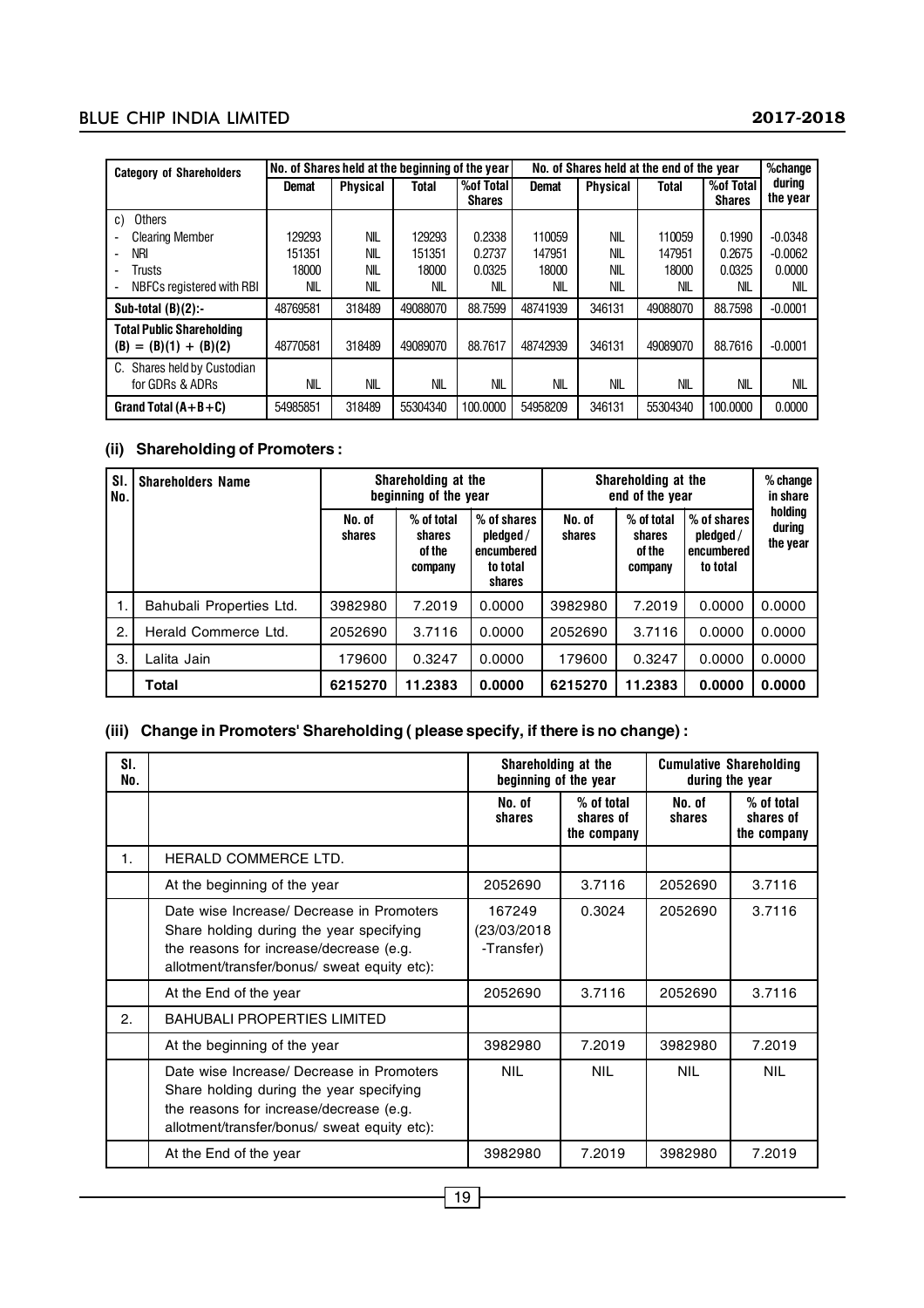| З. | LALITA JAIN                                                                                                                                                                      |            |            |            |            |
|----|----------------------------------------------------------------------------------------------------------------------------------------------------------------------------------|------------|------------|------------|------------|
|    | At the beginning of the year                                                                                                                                                     | 179600     | 0.3247     | 179600     | 0.3247     |
|    | Date wise Increase/ Decrease in Promoters<br>Share holding during the year specifying<br>the reasons for increase/decrease (e.g.<br>allotment/transfer/bonus/ sweat equity etc): | <b>NIL</b> | <b>NIL</b> | <b>NIL</b> | <b>NIL</b> |
|    | At the End of the year                                                                                                                                                           | 179600     | 0.3247     | 179600     | 0.3247     |

#### **(iv) Shareholding Pattern of top ten Shareholders (other than Directors, Promoters and Holders of GDRs and ADRs) :**

| SI.<br>No.       | For Each of the Top 10<br><b>Shareholders</b> | Shareholding at the<br>beginning of the year |                                           | <b>Date</b> | Reason | Increase/Decrease in<br><b>Shareholding</b> |                                           | <b>Cumulative shareholding</b><br>during the year |                                                  |
|------------------|-----------------------------------------------|----------------------------------------------|-------------------------------------------|-------------|--------|---------------------------------------------|-------------------------------------------|---------------------------------------------------|--------------------------------------------------|
|                  |                                               | No. of<br><b>Shares</b>                      | % of total<br>shares<br>of the<br>Company |             |        | No. of<br><b>Shares</b>                     | % of total<br>shares<br>of the<br>Company | No. of<br><b>Shares</b>                           | % of total<br>shares<br>of the<br><b>Company</b> |
| $\mathbf{1}$     | <b>Future Zone Entertainment</b><br>Pvt. Ltd. | 2469494                                      | 4.4653                                    |             |        |                                             |                                           | 2469494                                           | 4.4653                                           |
| 2.               | Hanurang Projects Pvt. Ltd.                   | 1942968                                      | 3.5132                                    |             |        |                                             |                                           | 1942968                                           | 3.5132                                           |
| 3.               | Suryasakti Advisory Pvt. Ltd.                 | 616336                                       | 1.1144                                    |             |        |                                             |                                           | 616336                                            | 1.1144                                           |
| $\overline{4}$ . | <b>Hungerford Consultants</b><br>Pvt. Ltd.    | 771989                                       | 1.3959                                    |             |        |                                             |                                           | 771989                                            | 1.3959                                           |
| 5.               | Aarti Singal                                  | 600000                                       | 1.0849                                    |             |        |                                             |                                           | 600000                                            | 1.0849                                           |
| 6.               | Arissan Infrastructure<br>Pvt. Ltd.           | 428600                                       | 0.7750                                    |             |        |                                             |                                           | 428600                                            | 0.7750                                           |
| 7.               | Rangbarshi Projects Ltd.                      | 1714375                                      | 3.0999                                    |             |        |                                             |                                           | 1714375                                           | 3.0999                                           |
| 8.               | Suresh Kumar Gupta                            | 500000                                       | 0.9041                                    |             |        |                                             |                                           | 500000                                            | 0.9041                                           |
| 9.               | Sanjay Singal                                 | 482000                                       | 0.8715                                    |             |        |                                             |                                           | 482000                                            | 0.8715                                           |
| 10.              | Snapshot Media Pvt. Ltd.                      | 388400                                       | 0.7023                                    |             |        |                                             |                                           | 388400                                            | 0.7023                                           |

#### **(v) Shareholding of Directors and Key Managerial Personnel :**

| SI.<br>No. |                                                                   | Shareholding at the<br>beginning of the year |                                        | <b>Cumulative Shareholding</b><br>during the year |                                        |
|------------|-------------------------------------------------------------------|----------------------------------------------|----------------------------------------|---------------------------------------------------|----------------------------------------|
|            |                                                                   | No. of<br>shares                             | % of total<br>shares of<br>the company | No. of<br>shares                                  | % of total<br>shares of<br>the company |
| 1.         | <b>ARIHANT JAIN</b>                                               |                                              |                                        |                                                   |                                        |
|            | At the beginning of the year                                      | 800                                          | 0.0014                                 | 800                                               | 0.0014                                 |
|            | Date wise Increase / Decrease in<br>Share holding during the year | <b>NIL</b>                                   | <b>NIL</b>                             | <b>NIL</b>                                        | <b>NIL</b>                             |
|            | At the End of the year                                            | 800                                          | 0.0014                                 | 800                                               | 0.0014                                 |

Note : No other Director and KMP are holding any shares in the Company.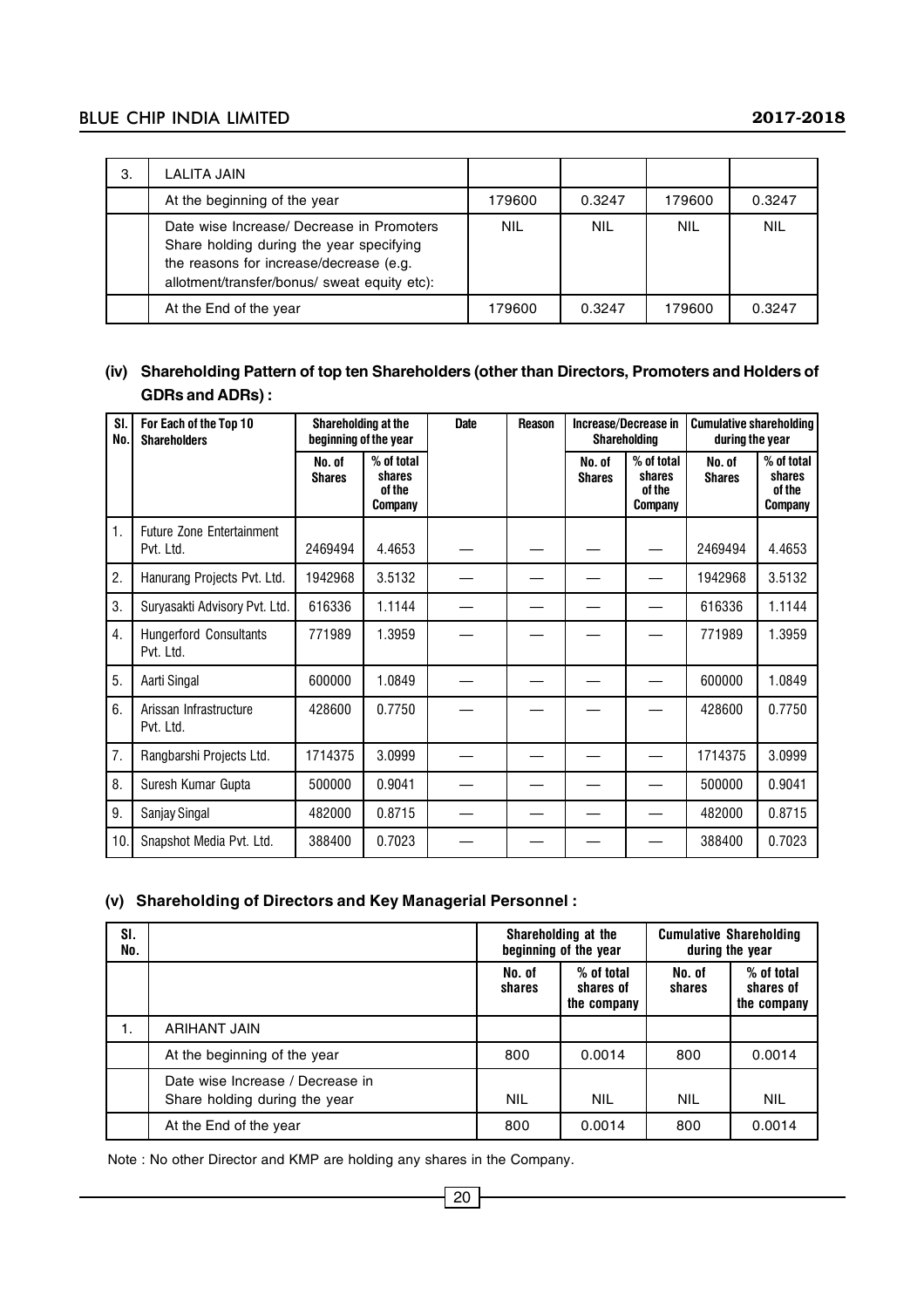#### **V. INDEBTEDNESS**

#### **Indebtedness of the Company including interest outstanding/accrued but not due for payment :**

|                                                     | <b>Secured Loans</b><br>excluding deposits | <b>Unsecured</b><br>Loans | <b>Deposits</b> | <b>Total</b><br><b>Indebtedness</b> |
|-----------------------------------------------------|--------------------------------------------|---------------------------|-----------------|-------------------------------------|
| Indebtedness at the beginning of the financial year |                                            |                           |                 |                                     |
| Principal Amount<br>i)                              | NIL                                        | <b>NIL</b>                | <b>NIL</b>      | <b>NIL</b>                          |
| Interest due but not paid<br>ii)                    | <b>NIL</b>                                 | <b>NIL</b>                | <b>NIL</b>      | <b>NIL</b>                          |
| Interest accrued but not due<br>iii)                | <b>NIL</b>                                 | <b>NIL</b>                | <b>NIL</b>      | <b>NIL</b>                          |
| Total $(i+ii+iii)$                                  | <b>NIL</b>                                 | <b>NIL</b>                | <b>NIL</b>      | <b>NIL</b>                          |
| Change in Indebtedness during the financial year    |                                            |                           |                 |                                     |
| Addition<br>$\bullet$                               | <b>NIL</b>                                 | <b>NIL</b>                | <b>NIL</b>      | <b>NIL</b>                          |
| Reduction<br>$\bullet$                              | <b>NIL</b>                                 | <b>NIL</b>                | <b>NIL</b>      | <b>NIL</b>                          |
| <b>Net Change</b>                                   | <b>NIL</b>                                 | <b>NIL</b>                | <b>NIL</b>      | <b>NIL</b>                          |
| Indebtedness at the end of the financial year       |                                            |                           |                 |                                     |
| Principal Amount<br>i)                              | <b>NIL</b>                                 | <b>NIL</b>                | <b>NIL</b>      | <b>NIL</b>                          |
| Interest due but not paid<br>ii)                    | <b>NIL</b>                                 | <b>NIL</b>                | <b>NIL</b>      | <b>NIL</b>                          |
| Interest accrued but not due<br>iii)                | <b>NIL</b>                                 | <b>NIL</b>                | <b>NIL</b>      | <b>NIL</b>                          |
| Total $(i+ii+iii)$                                  | <b>NIL</b>                                 | <b>NIL</b>                | <b>NIL</b>      | <b>NIL</b>                          |

#### **VI. REMUNERATION OF DIRECTORS AND KEY MANAGERIAL PERSONNEL**

#### **A. Remuneration to Managing Director, Whole-time Directors and/or Manager :**

| SI.<br>No. | <b>Particulars of Remuneration</b>                                                                                                                                                                                                                       | <b>Name of Managing</b><br>Director/WTD/Manager | <b>Total</b><br>Amount          |  |
|------------|----------------------------------------------------------------------------------------------------------------------------------------------------------------------------------------------------------------------------------------------------------|-------------------------------------------------|---------------------------------|--|
|            |                                                                                                                                                                                                                                                          | Arihant Jain -<br><b>Managing Director</b>      | (Rs.)                           |  |
| 1.         | Gross salary<br>Salary as per provisions contained in section 17(1) of<br>(a)<br>the Income-tax Act, 1961<br>Value of perquisites u/s 17(2) Income-tax Act, 1961<br>(b)<br>Profits in lieu of salary under section 17(3) Income- tax<br>(c)<br>Act, 1961 | NIL<br><b>NIL</b><br><b>NIL</b>                 | NIL<br><b>NIL</b><br><b>NIL</b> |  |
| 2.         | Stock Option                                                                                                                                                                                                                                             | <b>NIL</b>                                      | <b>NIL</b>                      |  |
| 3.         | <b>Sweat Equity</b>                                                                                                                                                                                                                                      | NIL                                             | <b>NIL</b>                      |  |
| 4.         | Commission<br>- as % of profit<br>- others, specify                                                                                                                                                                                                      | NIL                                             | <b>NIL</b>                      |  |
| 5.         | Others, please specify                                                                                                                                                                                                                                   | NIL                                             | <b>NIL</b>                      |  |
|            | Total (A)                                                                                                                                                                                                                                                | <b>NIL</b>                                      | <b>NIL</b>                      |  |
|            | Ceiling as per the Act                                                                                                                                                                                                                                   |                                                 | N.A.                            |  |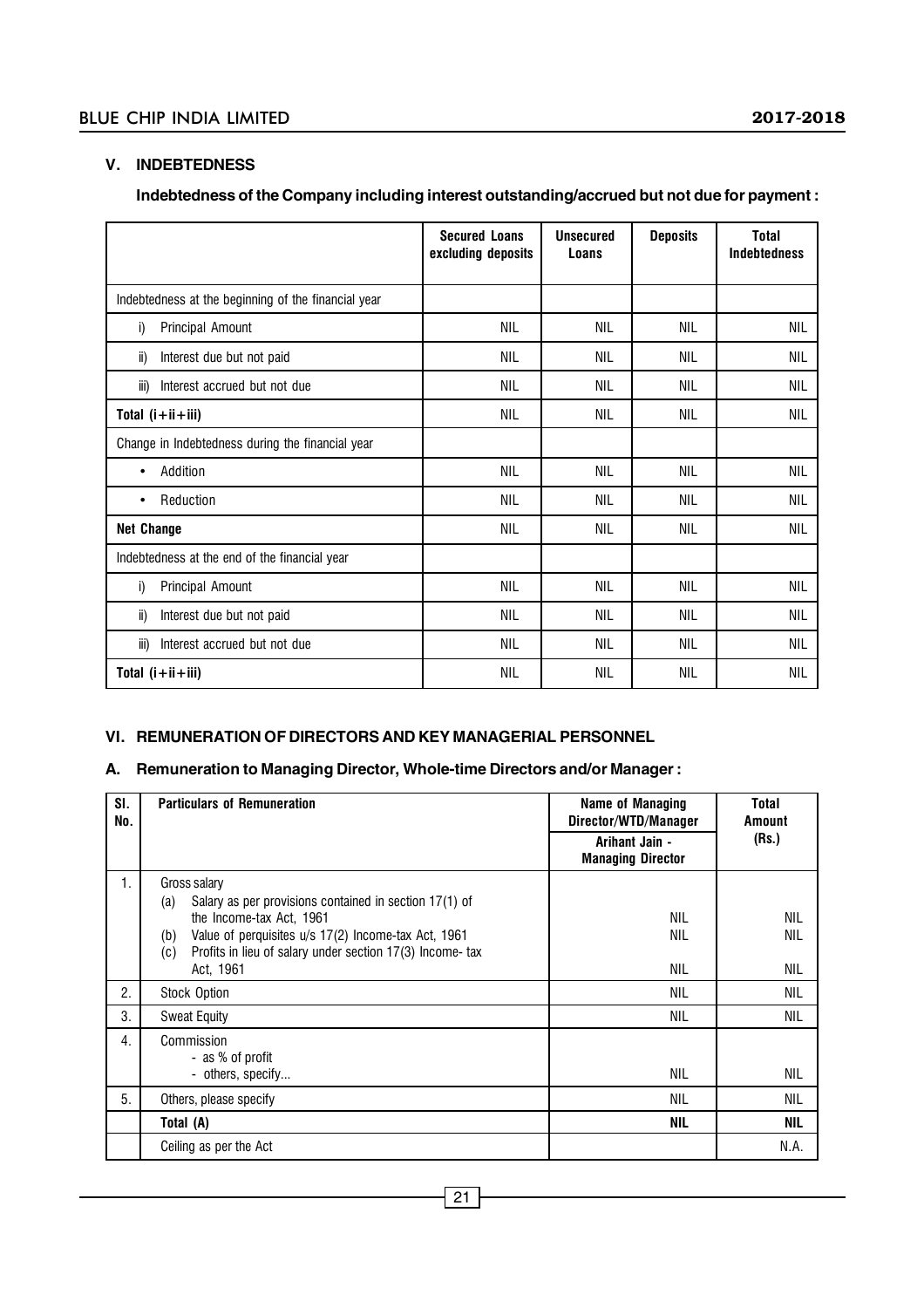#### **B. Remuneration to other Directors :**

| SI. | <b>Particulars of Remuneration</b>                         | <b>Name of Directors</b>                                  |                                                  |                                                            |                                       |                                                                        | <b>Total</b> |
|-----|------------------------------------------------------------|-----------------------------------------------------------|--------------------------------------------------|------------------------------------------------------------|---------------------------------------|------------------------------------------------------------------------|--------------|
| No. |                                                            | Pranab<br>Chakraborty -<br>Independent<br><b>Director</b> | Amiya Kumar<br>Basu -<br>Independent<br>Director | <b>Subhabrata</b><br>Talukdar -<br>Independent<br>Director | Madhu<br>Barnwal -<br><b>Director</b> | <b>Subhankar</b><br>Kayal -<br>Non-Executive Non-Executive<br>Director | Amount       |
| 1.  | <b>Independent Directors</b>                               |                                                           |                                                  |                                                            |                                       |                                                                        |              |
|     | Fee for attending board<br>$\bullet$<br>committee meetings | <b>NIL</b>                                                | <b>NIL</b>                                       | <b>NIL</b>                                                 |                                       |                                                                        | <b>NIL</b>   |
|     | Commission<br>$\bullet$                                    | <b>NIL</b>                                                | <b>NIL</b>                                       | <b>NIL</b>                                                 |                                       |                                                                        | <b>NIL</b>   |
|     | Others, please specify<br>٠                                | <b>NIL</b>                                                | <b>NIL</b>                                       | <b>NIL</b>                                                 |                                       |                                                                        | <b>NIL</b>   |
|     | Total (1)                                                  | <b>NIL</b>                                                | <b>NIL</b>                                       | <b>NIL</b>                                                 |                                       |                                                                        | <b>NIL</b>   |
| 2.  | <b>Other Non-Executive Directors</b>                       |                                                           |                                                  |                                                            |                                       |                                                                        |              |
|     | Fee for attending board<br>٠<br>committee meetings         |                                                           |                                                  |                                                            | <b>NIL</b>                            | <b>NIL</b>                                                             | NIL          |
|     | Commission<br>٠                                            |                                                           |                                                  |                                                            | <b>NIL</b>                            | <b>NIL</b>                                                             | NIL          |
|     | Others, please specify<br>٠                                |                                                           |                                                  |                                                            | <b>NIL</b>                            | <b>NIL</b>                                                             | NIL          |
|     | Total (2)                                                  | <b>NIL</b>                                                | <b>NIL</b>                                       | <b>NIL</b>                                                 | <b>NIL</b>                            | <b>NIL</b>                                                             | NIL          |
|     | Total $(B) = (1 + 2)$                                      |                                                           |                                                  |                                                            |                                       |                                                                        | NIL          |
|     | <b>Total Managerial Remuneration</b>                       |                                                           |                                                  |                                                            |                                       |                                                                        | NIL          |
|     | Overall Ceiling as per the Act                             |                                                           |                                                  |                                                            |                                       |                                                                        | N.A.         |

#### **C. REMUNERATION TO KEY MANAGERIAL PERSONNEL OTHER THAN MD/MANAGER/WTD :**

| SI.<br>No.     | <b>Particulars of Remuneration</b>                                                                        | <b>Key Managerial Personnel</b>                                            | <b>Total</b>             |
|----------------|-----------------------------------------------------------------------------------------------------------|----------------------------------------------------------------------------|--------------------------|
|                |                                                                                                           | Jyoti Gupta -<br><b>Company Secretary</b><br>(Appointed w.e.f. 29-05-2017) |                          |
|                | Gross salary<br>Salary as per provisions contained in section<br>(a)<br>17(1) of the Income Tax Act, 1961 | 336,987.00                                                                 | 336,987.00               |
|                | Value of perquisites u/s 17(2) of the Income<br>(b)<br>Tax Act, 1961                                      | <b>NIL</b>                                                                 | <b>NIL</b>               |
|                | Profits in lieu of salary under section 17(3)<br>(c)<br>of the Income Tax Act, 1961                       | <b>NIL</b>                                                                 | <b>NIL</b>               |
| $\overline{2}$ | Stock option                                                                                              | <b>NIL</b>                                                                 | <b>NIL</b>               |
| 3              | <b>Sweat Equity</b>                                                                                       | NIL                                                                        | NIL                      |
| 4              | Commission<br>- as % of profit<br>- others (specify)                                                      | <b>NIL</b><br><b>NIL</b>                                                   | <b>NIL</b><br><b>NIL</b> |
| 5              | Others, please specify                                                                                    | <b>NIL</b>                                                                 | NIL                      |
|                | <b>Total</b>                                                                                              | 336,987.00                                                                 | 336,987.00               |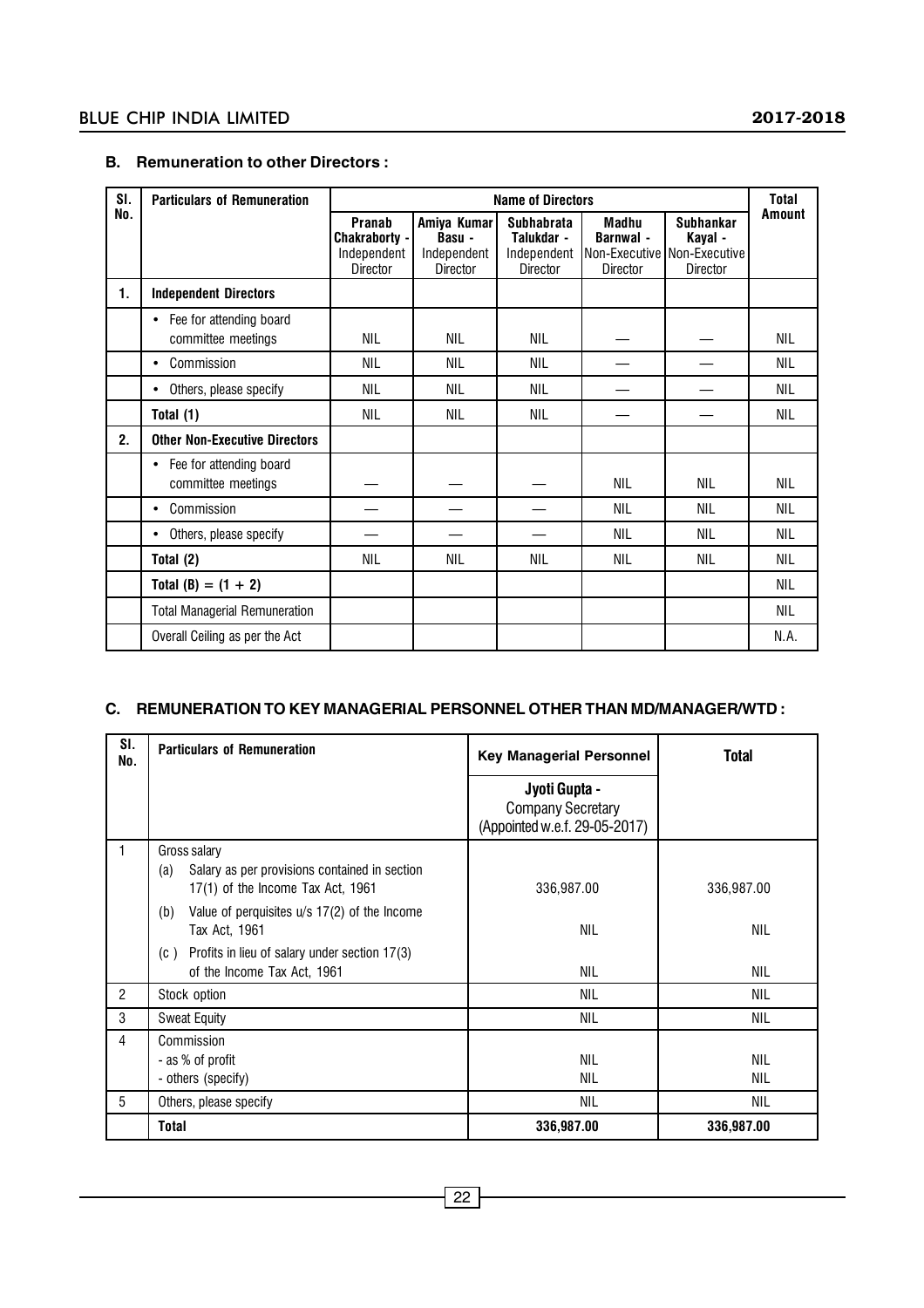#### **VII. PENALTIES/PUNISHMENT/COMPOUNDING OF OFFENCES :**

| <b>Type</b>                 | Section of the<br><b>Companies Act</b> | <b>Brief</b><br><b>Description</b> | <b>Details of</b><br>Penalty/<br>Punishment/<br>Compounding<br>fees imposed | Authority (RD/<br><b>NCLT/ Court)</b> | Appeal made<br>if any<br>(give details) |  |
|-----------------------------|----------------------------------------|------------------------------------|-----------------------------------------------------------------------------|---------------------------------------|-----------------------------------------|--|
| A. COMPANY                  |                                        |                                    |                                                                             |                                       |                                         |  |
| Penalty                     |                                        |                                    |                                                                             |                                       |                                         |  |
| Punishment                  | <b>NIL</b>                             |                                    |                                                                             |                                       |                                         |  |
| Compounding                 |                                        |                                    |                                                                             |                                       |                                         |  |
| <b>B. DIRECTORS</b>         |                                        |                                    |                                                                             |                                       |                                         |  |
| Penalty                     |                                        |                                    |                                                                             |                                       |                                         |  |
| Punishment                  |                                        |                                    | <b>NIL</b>                                                                  |                                       |                                         |  |
| Compounding                 |                                        |                                    |                                                                             |                                       |                                         |  |
| C. OTHER OFFICER IN DEFAULT |                                        |                                    |                                                                             |                                       |                                         |  |
| Penalty                     |                                        |                                    |                                                                             |                                       |                                         |  |
| Punishment                  | <b>NIL</b>                             |                                    |                                                                             |                                       |                                         |  |
| Compounding                 |                                        |                                    |                                                                             |                                       |                                         |  |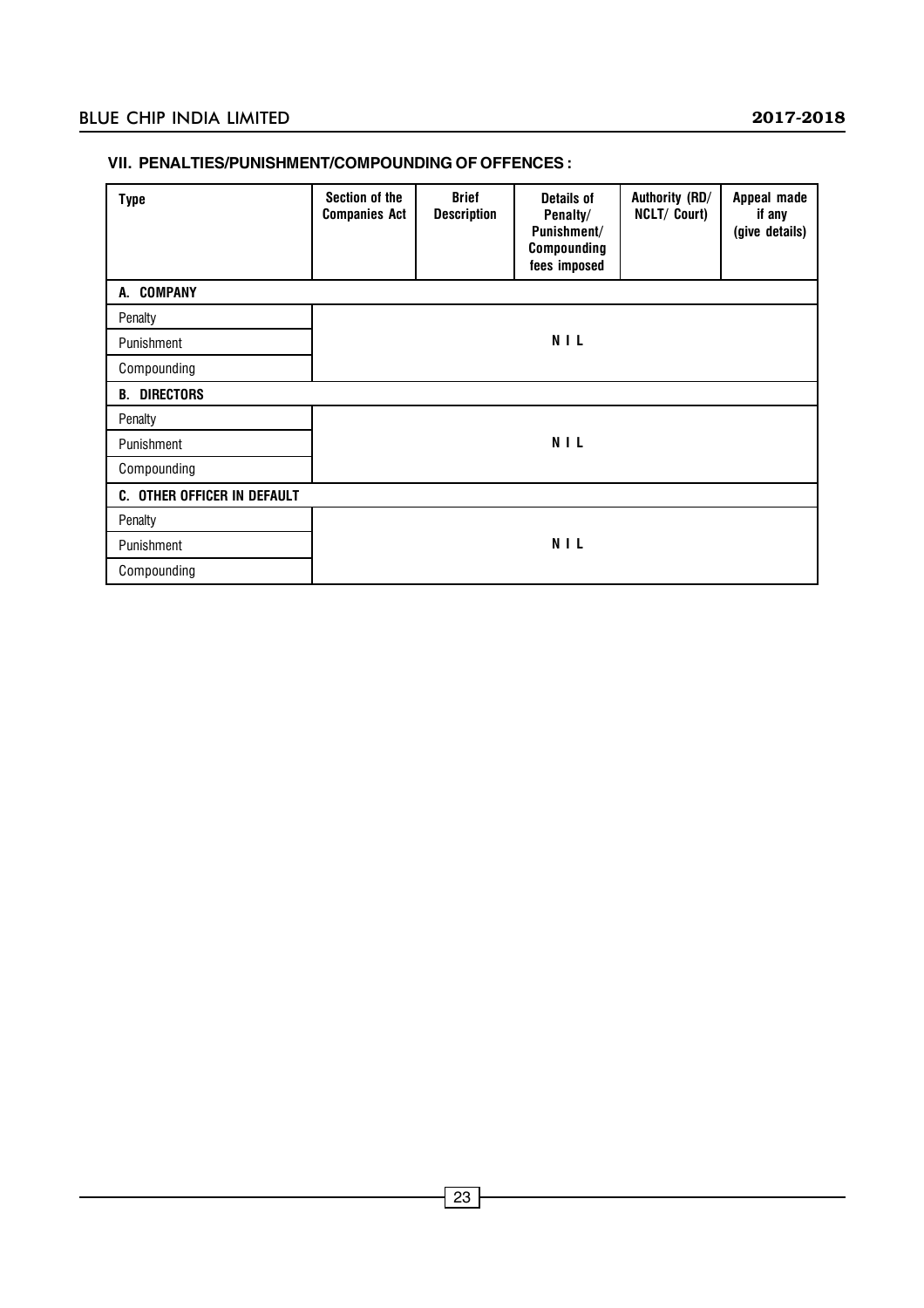#### **REPORT ON CORPORATE GOVERNANCE**

The Company's shares are listed in National Stock Exchange, Bombay Stock Exchange and Calcutta Stock Exchange. Accordingly, the Corporate Governance Report for the year 2017-2018, has been prepared in terms of Regulation 34(3) read with Schedule V of the SEBI (Listing Obligations & Disclosure Requirements) Regulations, 2015 ( "Listing Regulations"/ "SEBI (LODR) Regulations, 2015") :-

#### **Para 1. CORPORATE GOVERNANCE PHILOSOPHY**

Effective Corporate Governance is how an organization is managed, which includes its culture, structure, policies and manner in which it deals with its stakeholders and not just mere compliance. It also relates to processes and systems that direct the resources of the organization and strategies of the management for maximizing the wealth of the stakeholders. Your Company firmly believes that such practices are founded upon the core values of transparency, accountability, independence, responsibility and fairness.

Your Company makes best endeavor to implement these core values in all facets of its operations. The Company continues to follow procedures and practices in conformity with the Code of Corporate Governance enshrined in the Listing Regulations.

#### **Para 2. BOARD OF DIRECTORS**

#### **(i) Composition of the Board :**

The Composition of the Board of Directors of the Company consists of qualified executive and non-executive Directors. The Board comprises of persons who have excelled in their respective areas and have good standing. All the Directors are above the age of 21 years.

| Sr.            |                                                 | Executive/                     | No. of other        |                           |               |  |
|----------------|-------------------------------------------------|--------------------------------|---------------------|---------------------------|---------------|--|
| No.            | <b>Name of Director</b>                         | <b>Non-Executive</b>           | Directorships $(+)$ | Committee <sup>(++)</sup> |               |  |
|                |                                                 |                                |                     | Chairman                  | <b>Member</b> |  |
|                | Shri Arihant Jain -<br><b>Managing Director</b> | Executive                      |                     |                           |               |  |
| $\overline{2}$ | Shri Amiya Kumar Basu*                          | Non-Executive<br>& Independent |                     |                           |               |  |
| 3              | Shri Subhabrata Talukdar                        | Non-Executive<br>& Independent |                     |                           |               |  |
| $\overline{4}$ | Shri Pranab Chakraborty                         | Non-Executive<br>& Independent | 2                   | $\mathfrak{p}$            |               |  |
| 5              | Smt. Madhu Barnwal                              | Non-Executive                  |                     |                           |               |  |
| 6              | Shri Subhankar Kayal                            | Non-Executive                  |                     |                           |               |  |

The composition of the Board of Directors as on 31st March, 2018 is given below :

**\*** Shri Amiya Kumar Basu was resigned w.e.f. August 10, 2018

(+) Excluding directorship held in private limited/foreign companies and Companies registered under Section 8 of Companies Act, 2013.

(++) Represents Chairmanship / Membership of the Audit Committee and Stakeholders Relationship Committee of other companies, in which they are Director.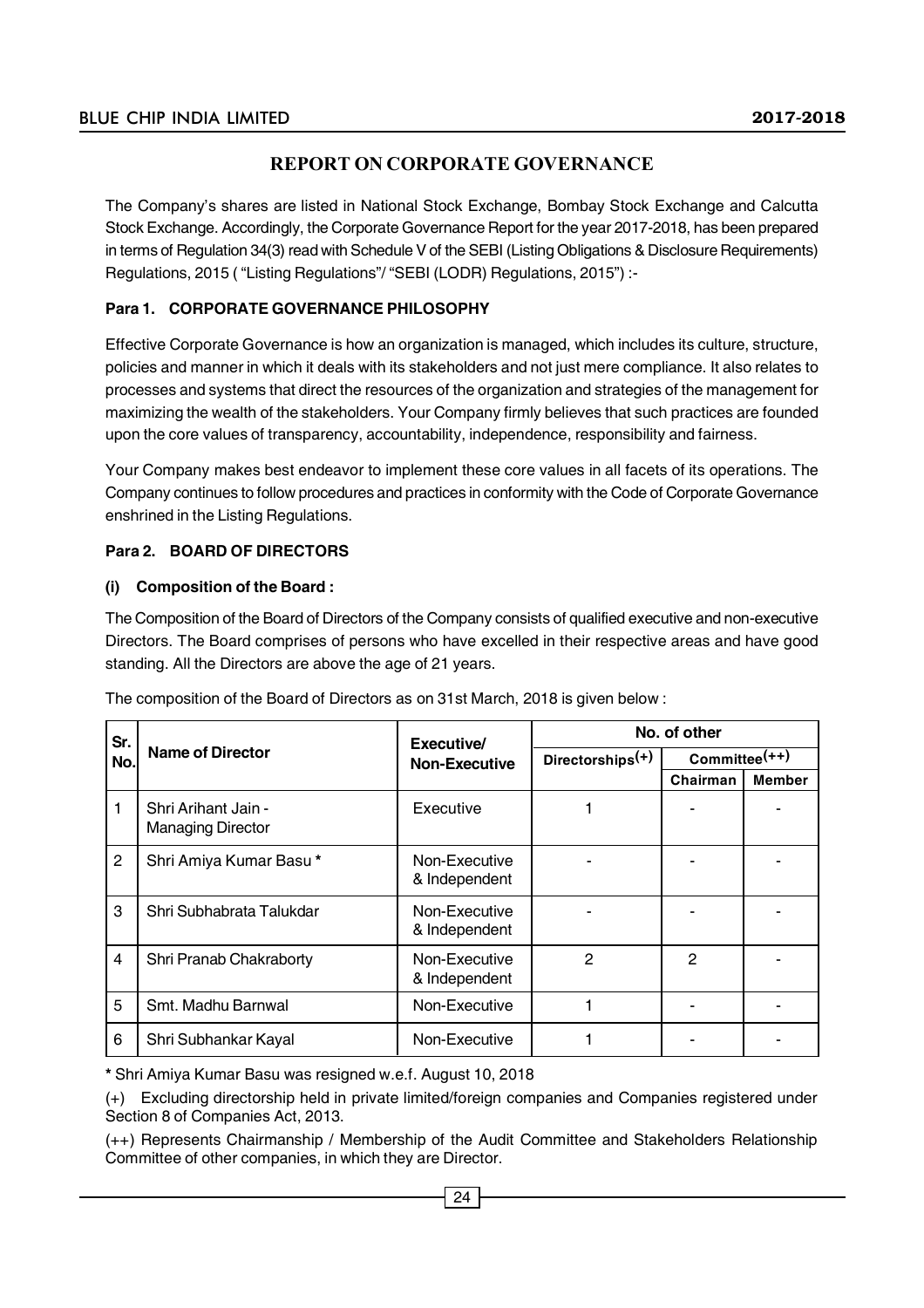| Name of the Director                  |             | No. of Meetings | Attendance at last<br>AGM - held on |
|---------------------------------------|-------------|-----------------|-------------------------------------|
|                                       | <b>Held</b> | <b>Attended</b> | 20th September, 2017                |
| Shri Arihant Jain - Managing Director | 5           | 5               | Yes                                 |
| Shri Amiya Kumar Basu                 | 5           | 5               | Yes                                 |
| Shri Subhabrata Talukdar              | 5           | 5               | Yes                                 |
| Shri Pranab Chakraborty               | 5           | 5               | Yes                                 |
| Smt. Madhu Barnwal                    | 5           | 5               | Yes                                 |
| Shri Subhankar Kayal                  | 5           | 5               | Yes                                 |

#### **(ii) The attendance of the Directors at the Board meetings and the last AGM held are given below :**

Particulars of the Directors to be appointed/re-appointed at the ensuing Annual General Meeting pursuant to Regulation 36(3) of SEBI (LODR) Regulations, 2015 is given in the Notice of 33rd Annual General Meeting of the Company.

#### **(iii) Directors' membership in board/committees of other companies :**

As per the Listing Regulations, no director can be a Member in more than 10 (ten) committees or act as chairman of more than 5 (five) committees across all companies in which he is a Director.

In terms of the Listing Regulations, none of the directors of your Company were Members in more than 10 (ten) committees nor acted as chairman of more than 5 (five) committees across all companies in which they were Directors. Details of other directorships/committee membership/chairmanship held by them are given in Para 2(i) above.

#### **(iv) Number of Board Meetings held, dates on which held :**

As per the Listing Regulations, the Board of Directors must meet at least four times a year, with a maximum time gap of one hundred and twenty days between any two meetings.

During the financial year 2017-2018, Board met 5 (Five) times on 21/04/2017, 29/05/2017, 09/08/2017, 13/11/2017, and 08/02/2018. The gap between any two Board Meetings did not exceed one hundred and twenty days.

#### **(v) Familiarisation Programme for Directors :**

The Company familiarizes its Independent Directors with their roles, rights, responsibilities in the Company, nature of the industry in which the Company operates, business model of the Company, etc., through programme in compliance of Listing Regulations.

The Familiarisation programme for Independent Directors is disclosed on the Company's website at the following web link : www.bluechipind.net

#### **(vi) Independent Directors' Meeting :**

During the year under review, a separate meeting of Independent Directors of the Company, without the attendance of Non-Independent Directors and members of the Management, was held on 14th November, 2017, as required under Companies Act, 2013 and Listing Regulations. All Independent Directors were present at the meeting to review the performance of Non-Independent Directors and the Board as a whole,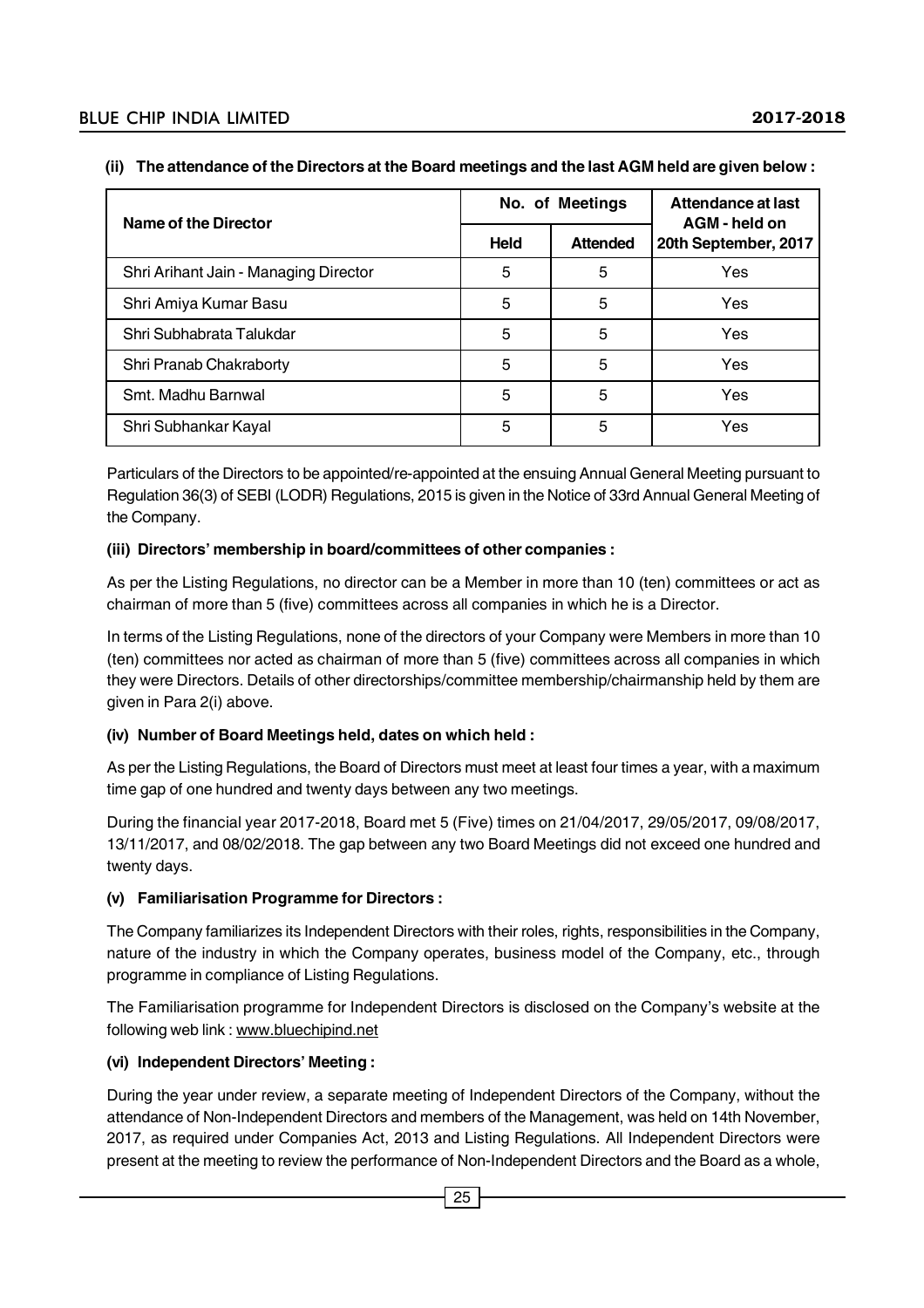assess the quality, quantity and timeliness of flow of information between the Company Management and the Board that is necessary for the Board to effectively and reasonably perform their duties and discuss matters pertaining to the Company's affairs and functioning of the Board and presented their views to the Managing Director for appropriate action.

#### **Para 3. AUDIT COMMITTEE**

#### **(i) Brief description of the terms of reference :**

The terms of reference of the Audit Committee cover the matters specified under Part C of Schedule II of the SEBI (LODR) Regulations, 2015 and provisions of Section 177 of the Companies Act, 2013 read with The Companies (Meetings of Board and its Powers) Rules, 2014.

The Audit Committee reviews, acts and reports to the Board of Directors with respect to :

- a) the appointment of Statutory Auditors of the Company,
- b) review and approval of related party transactions,
- c) provide Board with additional assurance as to reliability of financial information and statutory financial statements and as to the adequacy of internal accounting and control systems,
- d) it acts as a link between the management, statutory auditors and the Board of Directors,
- e) Company's compliance with the legal and statutory requirements.
- f) Such other matters resulting from statutory amendments/modifications from time to time.

#### **(ii) Composition and Name of members :**

The Audit Committee, presently, consists of 3 (three) Independent Members. The following directors are the present Members of the Committee :

| <b>Name of the Members</b> | <b>Designation</b> | <b>Nature of Membership</b> |
|----------------------------|--------------------|-----------------------------|
| Shri Subhabrata Talukdar   | Chairman           | Independent & Non-Executive |
| Shri Amiya Kumar Basu      | Member             | Independent & Non-Executive |
| Shri Pranab Chakraborty    | Member             | Independent & Non-Executive |

All the Members of the Audit Committee are financially literate and Shri Subhabrata Talukdar, Chairman possesses financial /accounting expertise.

#### **(iii) Meetings held and attendance during the year :**

During the financial year 2017-2018, the Audit Committee met 5 (Five) times on 20/04/2017, 27/05/2017, 08/08/2017, 11/11/2017 and 07/02/2018.

| Sr.<br>No. | <b>Members of Audit Committee</b> | No. of meetings<br>held | No. of meetings<br>attended |
|------------|-----------------------------------|-------------------------|-----------------------------|
|            | Shri Subhabrata Talukdar          |                         | 5                           |
| 2          | Shri Amiya Kumar Basu             |                         | 5                           |
| 3          | Shri Pranab Chakraborty           |                         | 5                           |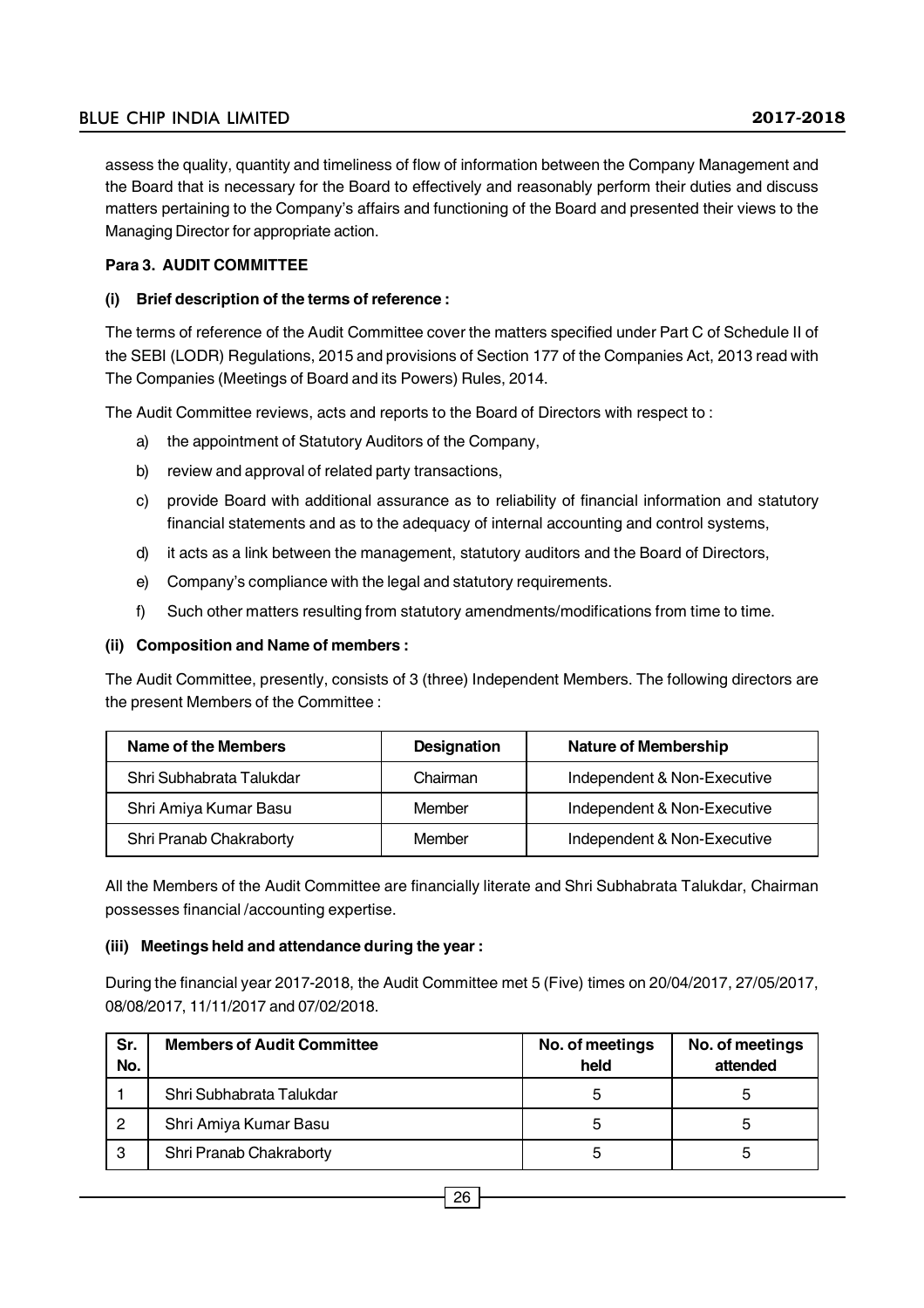#### **Para 4. NOMINATION AND REMUNERATION COMMITTEE**

#### **Brief description of the terms of reference :**

The terms of reference of the Nomination & Remuneration Committee cover the matters specified under Part D of Schedule II of the SEBI (LODR) Regulations, 2015 and provisions of Section 178 of the Companies Act, 2013. The Committee is primarily responsible for :

- a) Formulation of the criteria for determining qualifications, positive attributes and independence of a director and recommend to the Board of Directors a policy relating to, the remuneration of the directors, KMP and other employees.
- b) Formulate the criteria for performance evaluation of independent directors and the Board of directors.
- c) Devise a policy on Diversity of Board of Directors.
- d) Such other matters resulting from statutory amendments/modifications from time to time.

The Company has adopted a Remuneration Policy for its Directors, Key Managerial Personnel and other employees. This Policy has also laid down the criteria for determining qualifications, positive attributes, independence of Director and Board diversity and criteria for evaluation of Board and individual Directors. Details of Remuneration Policy is provided in Para 4 (iv) and has also been uploaded on the website of the Company.

#### **(i) Composition and Name of members :**

The Nomination & Remuneration Committee, presently, comprises of 3 (Three) Non-Executive and Independent Directors. The following directors are the present Members of the Committee :

| Name of the Members      | <b>Designation</b> | <b>Nature of Membership</b> |
|--------------------------|--------------------|-----------------------------|
| Shri Pranab Chakraborty  | Chairman           | Independent & Non-Executive |
| Shri Subhabrata Talukdar | Member             | Independent & Non-Executive |
| Shri Amiya Kumar Basu    | Member             | Independent & Non-Executive |

#### **(ii) Meetings held and attendance during the year :**

During the financial year 2017-2018, the Nomination & Remuneration Committee met on 27/05/2017.

| Name of the Members      | No. of meetings<br>held | No. of meetings<br>attended |
|--------------------------|-------------------------|-----------------------------|
| Shri Pranab Chakraborty  |                         |                             |
| Shri Subhabrata Talukdar |                         |                             |
| Shri Amiya Kumar Basu    |                         |                             |

#### **(iii) The details of remuneration/sitting fee paid to Directors :**

No remuneration/sitting fee has been paid to any Director during the year.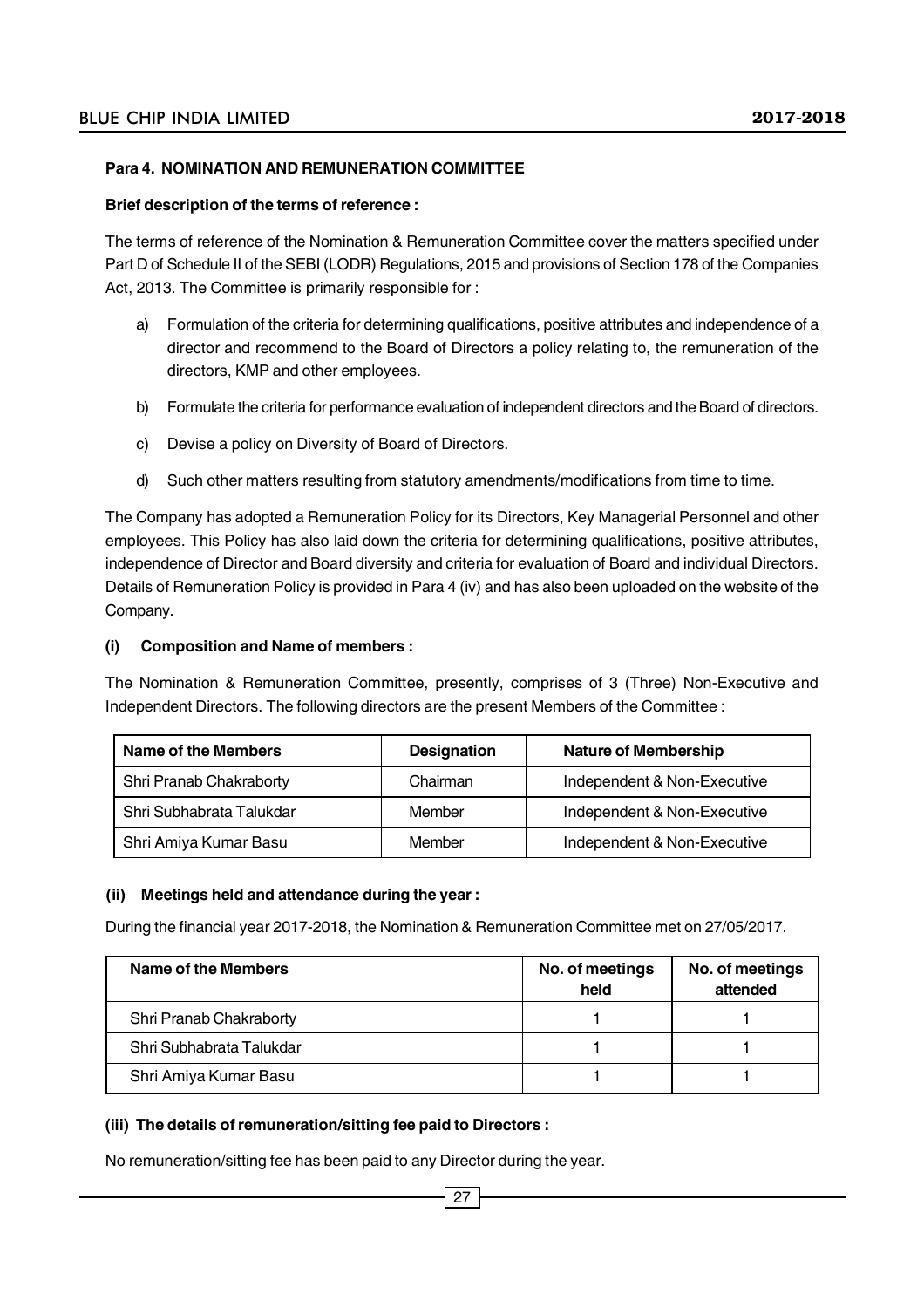#### **(iv) Criteria for selection and appointment of Directors and Remuneration Policy :**

#### **Preamble**

- The remuneration policy provides a framework for remuneration paid to the members of the Board of Directors (Board) and for Key Managerial Personnel (KMP) and other employees. The expression KMP shall have the same meaning as defined under Companies Act, 2013. This policy also provides a framework for indentification of persons who are qualified to become directors and who may be appointed as senior management for recommendation of their appointment to the Board.
- This policy has been framed by the Nomination and Remuneration Committee of the Board of Directors and based on its recommendation, approved by the board of directors of the Company.
- The policy may be reviewed by the Nomination and Remuneration Committee of the Board of Directors.

#### **Criteria for determining qualification**

The Board may expects qualified directors to have ample experience and the highest level of personal and professional ethics, integrity and values. The Board shall also consider whether each director possesses the following :

- The highest level of personal and professional ethics, reputation, integrity and values;
- A person should possess adequate qualification, expertise and experience for the position he / she is considered for appointment. The Committee has discretion to decide whether qualification, expertise and experience possessed by a person is sufficient / satisfactory for the concerned position.
- The ability to exercise objectivity and independence in making informed business decisions;
- The willingness and commitment to devote extensive time necessary to fulfill his/her duties;
- The ability to communicate effectively and collaborate with other board members to contribute effectively to the diversity of perspectives that enhances Board and Committee deliberations, including a willingness to listen and respect the views of others;
- The skills, knowledge and expertise relevant to the Company's business.

#### **Independence Review Criteria**

Determination of director independence will be made by the Board for each director on an annual basis upon the recommendation of the Committee. Independent directors have three key roles, namely, governance, control and guidance. Some of the performance indicators, based on which the independent directors shall be evaluated are :-

- Independence from management.
- Independence from Promoter Group.
- No substantial shareholding.
- Ability to contribute to and monitor our corporate governance practices.
- Ability to contribute by introducing international best practices to address top management issues.
- Active participation in long term strategic planning.
- Commitment to the fulfilment of a director obligations and fiduciary responsibilities this include participation and attendance.
- Other significant relationship which may cause a conflict of interest.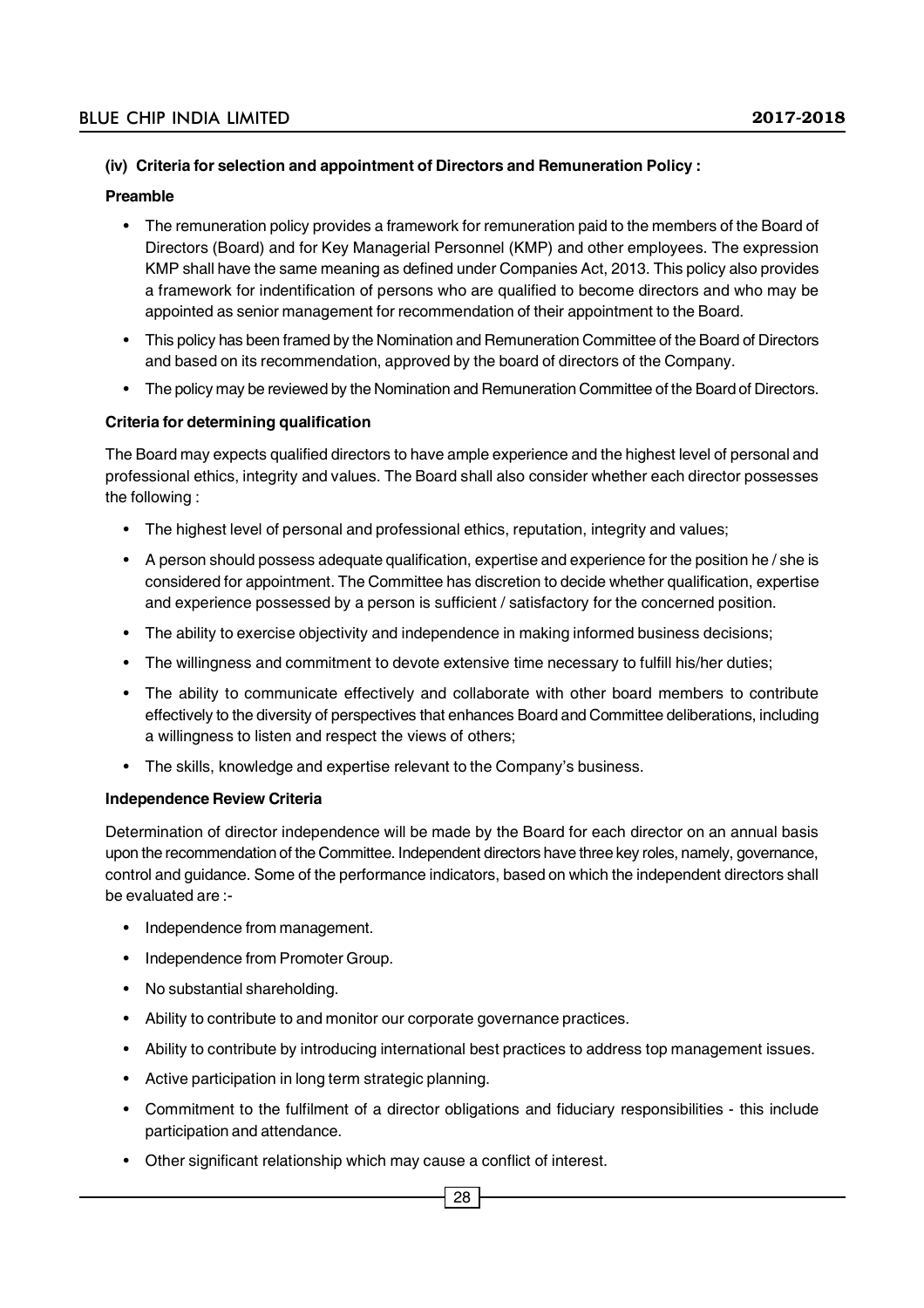#### **Principles of Remuneration**

Company considers that the remuneration system is a key element in creating value. It thus has an advanced remuneration scheme based on the reciprocity of value for employees and for the Company in line with the interests of shareholders. The Company's remuneration system is informed by the following principles :

- Long-term value creation.
- Remunerate achievement of results on the basis of prudent, responsible risk bearing.
- Attract and retain the best professionals.
- Reward the level of responsibility and professional path.
- Ensure equity in the Company and competitiveness outside it.
- Ensure transparency in its remuneration policy

#### **Remuneration to Non-Executive Directors**

Non Executive directors may be paid remuneration by way of sitting fees and reimbursement of expenses for participation in the Board and other meetings and such other payments as may be approved by the Board of Directors within the overall limits prescribed under the Companies Act, 2013 and The Companies (Appointment and Remuneration of Managerial Personnel) Rules, 2014.

#### **Remuneration to Executive Directors**

At the time of appointment or re-appointment, the Managing Director shall be paid such remuneration as may be mutually agreed between the Company and the Managing Director within the overall limits prescribed under the Companies Act, 2013. The remuneration shall be subject to the approval of the Members of the Company in General Meeting.

#### **Remuneration to other Key Managerial Personnel excluding Executive Director & other employees**

Other Key Managerial Personnel excluding Executive Director and other employees shall be paid such remuneration as per term and condition of appointment letter/contract within the range approved by and ratified by the Remuneration Committee. Annual increments effective 1st April each year, as recommended by the Remuneration Committee, shall be approved by the Board.

#### **Evaluation of Individual Directors & Board**

The Independent Directors shall have a separate meeting during the year without the attendance of Non-Independent Directors and members of management. All Independent Directors shall strive to be present at the meeting. The meeting shall review the performance of Non-Independent Directors and the Board as a whole. The meeting shall also review the performance of the Chairman, if any of the Company, taking into account the views of the Executive Directors and the Non-Executive Directors.

The performance evaluation of the Independent Directors shall be done by the entire Board, excluding the Director being evaluated. The performance evaluation of the Independent Directors and the Board as a whole shall be in context of the Company's performance and governance perspective.

#### **Criteria for Performance Evaluation are as under :**

For Board -

• degree of fulfillment of key responsibilities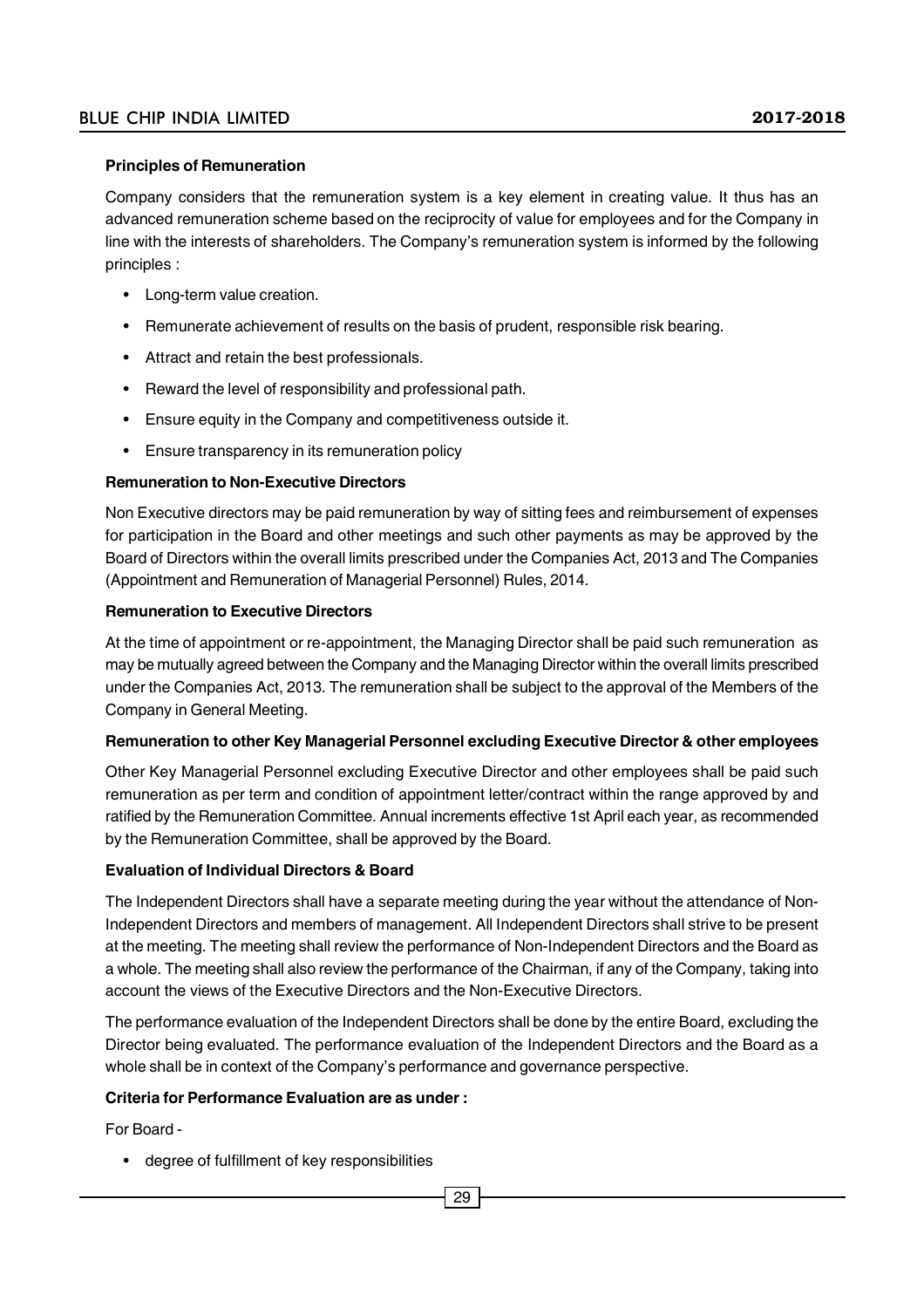- Composition
- Committees of Board
- Board & Committee Meetings
- Team work
- understanding the role
- effectiveness and quality of decision making

#### For Directors -

- attendance at the meeting
- participation and contribution
- responsibility towards Stakeholders
- compliance and governance
- maintaining confidentiality

In addition to the above Managing Director also being evaluated on -

- leadership
- relationships
- communication
- conduct of meeting
- utilization of resources

#### Committee -

- degree of fulfillment of key responsibilities
- adequacy of Committee composition
- relationship
- communication
- understanding of regulatory environment
- interaction with the Board

#### **AMENDMENTS TO THIS POLICY**

This Policy may be amended or substituted by nomination & Remuneration Committee or by the Board as and when required and also by the Compliance Officer where there is any any statutory changes necessitating the change in the policy.

#### **Para 5. STAKEHOLDERS RELATIONSHIP COMMITTEE**

#### **Brief description of the terms of reference :**

The terms of reference of the Stakeholders Relationship Committee cover the matters specified under Part D of Schedule II of the SEBI (LODR) Regulations, 2015 and provisions of Section 178 of the Companies Act, 2013. The board of Directors of the Company has delegated the authority to approve transfer of shares to Stakeholders Relationship Committee of the Company. The Committee also monitors the implementation and compliance with the Company's Code of Conduct for prohibition of Insider Trading. The committee deals with the various matters relating to :

- a. Transfer of shares
- b. Transmission of shares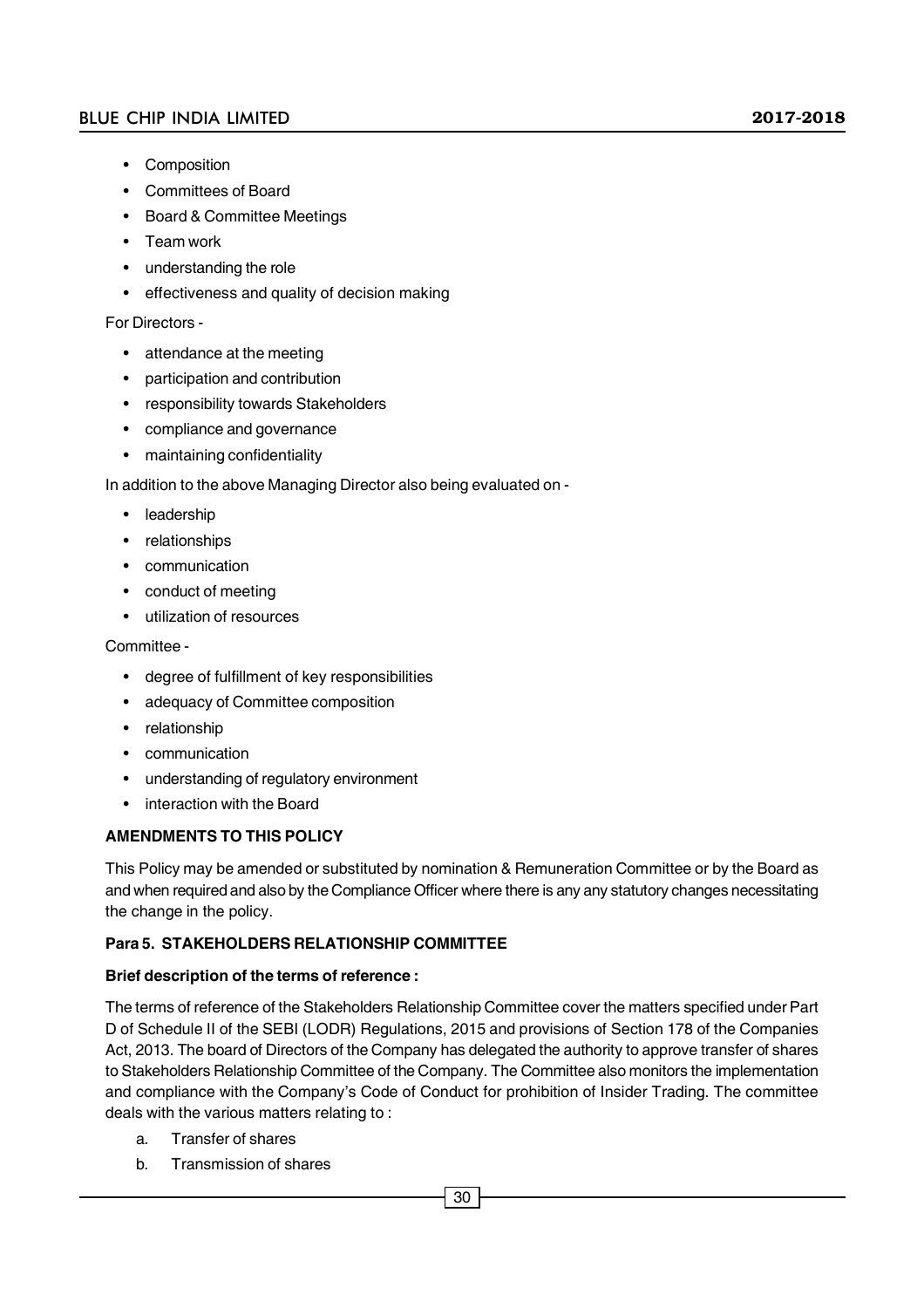- c. Issuance of duplicate share certificates as and when required
- d. Shareholders' queries/complaints and its redressal as and when received
- e. Dematerialization/Rematerialization of shares
- f. Split/consolidation of shares
- g. Such other matters resulting from statutory amendments/modifications from time to time.

The Company has adopted the Code of Conduct for Prevention of Insider Trading, under the SEBI (Prohibition of Insider Trading) Regulations. The Code lays down guidelines for procedures to be followed and disclosures to be made while dealing with the shares of the Company by the directors and designated employees. Shri Arihant Jain, Managing Director has been appointed as the Compliance Officer for the implementation of and overseeing compliance with the Regulations and the Code across the Company.

The Company has also adopted the Code of Corporate Disclosure Practices for ensuring timely and adequate disclosure of Price Sensitive Information, as required under the Regulations.

#### **(i) Composition and name of the Chairman :**

The Committee is being headed by Shri Amiya Kumar Basu, a Non- Executive Independent Director. The Committee comprises of the following persons :

| Name of the Members      | <b>Designation</b> | <b>Nature of Membership</b> |
|--------------------------|--------------------|-----------------------------|
| Shri Amiya Kumar Basu    | Chairman           | Independent & Non-Executive |
| Shri Subhabrata Talukdar | Member             | Independent & Non-Executive |
| Shri Pranab Chakraborty  | Member             | Independent & Non-Executive |

#### **(ii) Meetings held and attendance during the year :**

During the financial year 2017-2018, the Stakeholders Relationship Committee met once on 27/05/2017.

| Sr.<br>No. | Name of the Members      | No. of meetings<br>held | No. of meetings<br>attended |
|------------|--------------------------|-------------------------|-----------------------------|
|            | Shri Amiya Kumar Basu    |                         |                             |
| 2          | Shri Subhabrata Talukdar |                         |                             |
| 3          | Shri Pranab Chakraborty  |                         |                             |

#### **(ii) Name and designation of compliance officer :**

As per the requirements of the Listing Regulations, Ms Jyoti Gupta, Company Secretary acts as the Compliance Officer.

#### **(iii) to (iv) Details of the shareholders' complaints received and resolved during the year 2017-18 :**

| No. of complaints received | No. of complaints resolved | Pendina |
|----------------------------|----------------------------|---------|
| Nil                        | Nil                        | Nil     |

There have been no material grievances raised and all items referred have been dealt with.

As on 31st March, 2018, there were no pending complaints.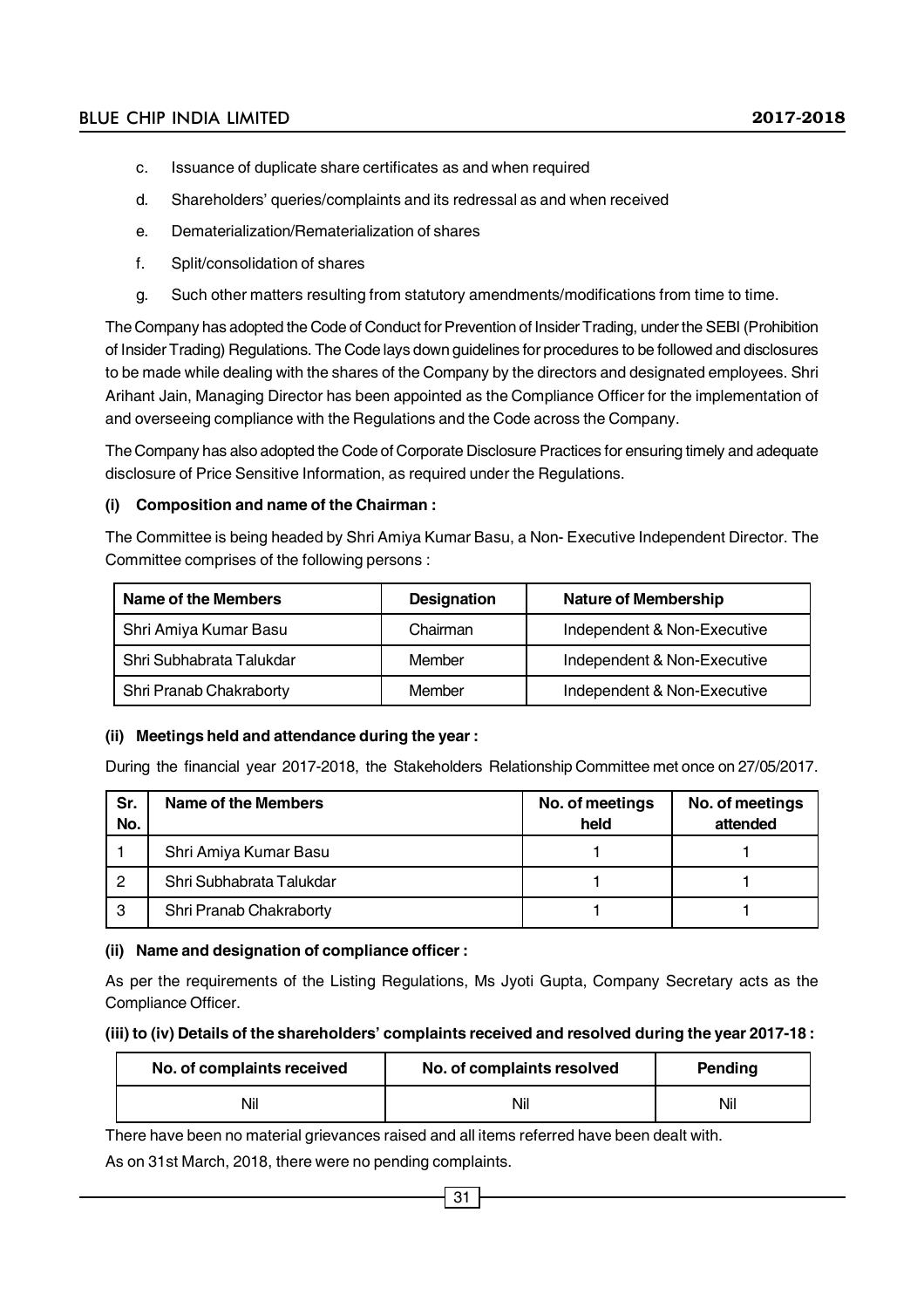#### **Para 6. GENERAL BODY MEETINGS**

#### **(i) Location and Time of last three Annual General Meeting (AGM) :**

The location and time of the last three AGMs are as follows :

| Year    | <b>Date</b> | Location                                                                                                    | <b>Time</b> |
|---------|-------------|-------------------------------------------------------------------------------------------------------------|-------------|
| 2016-17 | 20.09.2017  | "Somani Conference Hall"<br>Merchants Chamber of Commerce,<br>15B Hemanta Basu Sarani,<br>Kolkata - 700 001 | 9.30 A.M.   |
| 2015-16 | 27.09.2016  | "Somani Conference Hall"<br>Merchants Chamber of Commerce,<br>15B Hemanta Basu Sarani,<br>Kolkata - 700 001 | 9.30 A.M.   |
| 2014-15 | 29.09.2015  | "Somani Conference Hall"<br>Merchants Chamber of Commerce,<br>15B Hemanta Basu Sarani,<br>Kolkata - 700 001 | 9.30 A.M.   |

#### **(ii) Details of special resolutions passed in the previous three AGMs :**

No special resolution has been passed in the previous three AGMs.

#### **(iii) Special resolution passed during the financial year 2017-18 through the Postal ballot :**

No special resolution was passed through postal ballot during the financial year 2017-18.

#### **(iv) Postal ballot during the current year :**

For the financial year 2018-19, if resolutions are to be conducted through the Postal Ballot procedure, those will be taken up at the appropriate time.

#### **Para 7. MEANS OF COMMUNICATION**

#### **(i) Quarterly results :**

The Quarterly and Annual Results of the Company are communicated immediately to the stock exchanges upon conclusion of the Board Meeting convened to consider the same.

#### **(ii) Newspapers wherein results are normally published :**

The Financial Results of the Company are published in "Business Standard" and in "Su-Khabar".

#### **(iii) Any website, where displayed :**

The Results are displayed on the Company's website at www.bluechipind.net .

Full Annual Reports for the financial year 2017-18, financial results, Shareholding pattern and other relevant information are also available on the website of the company in a user-friendly and downloadable form.

#### **(iv) Official news releases and presentation to institutional investors/analysts :**

During the year under review there were no such news releases and no presentation was made to institutional investor or to the analysts.

#### **(v) SCORES**

The Company has registered itself on SCORES and endeavors to resolve all investor complaints received through SCORES or otherwise within stipulated time period.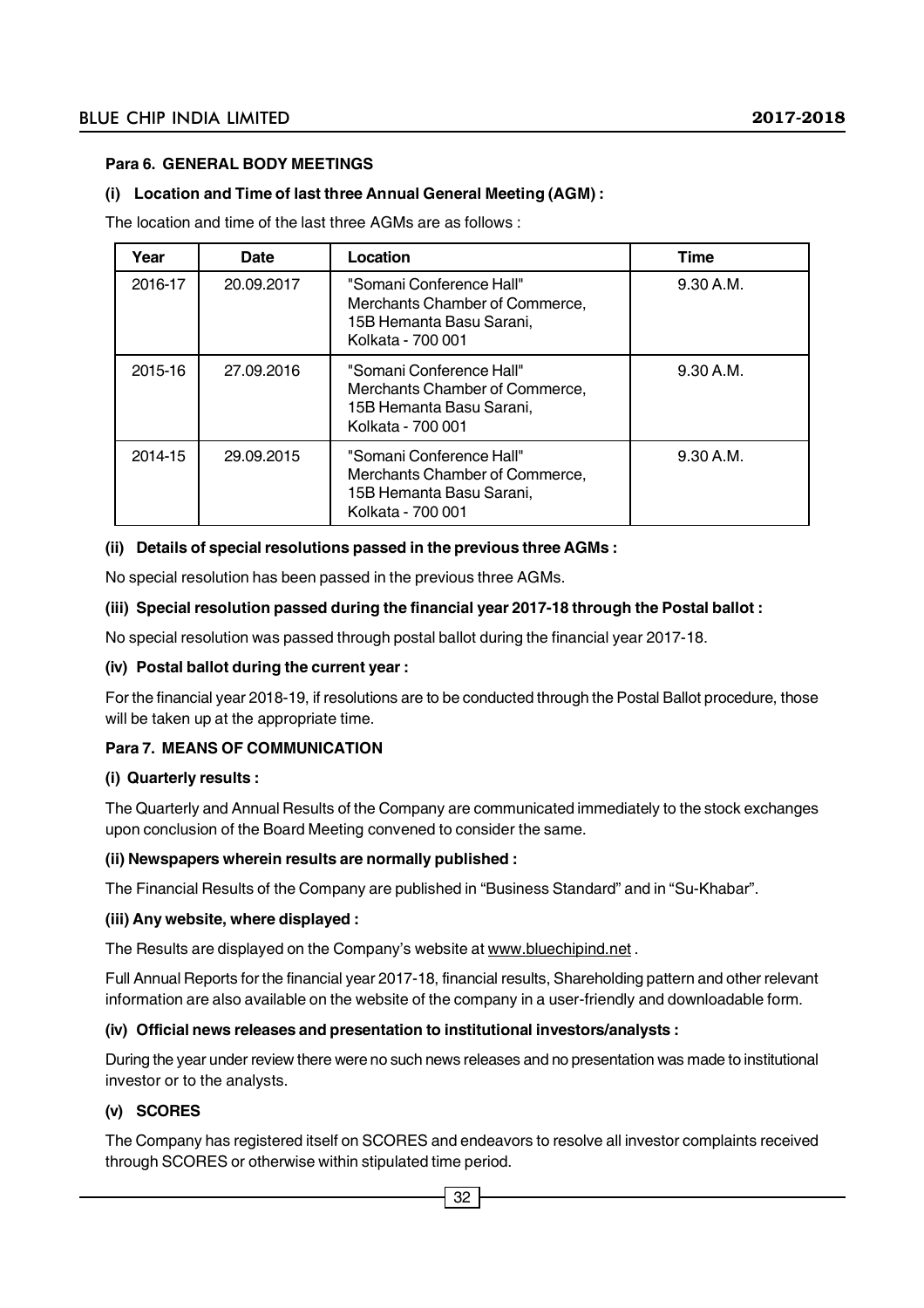#### **Para 8. GENERAL SHAREHOLDER INFORMATION**

#### **(i) AGM : Date, time and venue :**

The forthcoming Annual General Meeting of the Company will be held as given below :

| Date & Time | 26th September, 2018 at 10.30 a.m.                                                                           |
|-------------|--------------------------------------------------------------------------------------------------------------|
| Venue       | "Somani Conference Hall"<br>Merchants' Chamber of Commerce,<br>15B, Hemanta Basu Sarani<br>Kolkata - 700 001 |

#### **(ii) Financial year :**

Financial Year is 1st April, 2018 to 31st March, 2019 and the quarterly results will be declared as per the following schedule :

| Tentative schedule                                          |                              |
|-------------------------------------------------------------|------------------------------|
| Financial Results for the quarter ending June 30, 2018      | Second week of August 2018   |
| Financial Results for the quarter ending September 30, 2018 | Second week of November 2018 |
| Financial Results for the quarter ending December 31, 2018  | Second week of February 2019 |
| Financial Results for the year ending March 31, 2019        | End of May 2019              |
| AGM for the year ending March 31, 2019                      | End of September 2019        |

#### **(iii) Date of Book closure :**

The Company's Register of Members and Share Transfer Books will remain closed from Thursday, 20th day of September, 2018 to Wednesday, 26th day of September, 2018 (both days inclusive).

#### **(iv) Dividend Payment Date :**

No dividend has been recommended by the Board for the year under review.

#### **(v) Listing on Stock Exchanges :**

Your Company's shares are listed on the following stock exchanges as on 31st March, 2018.

- 1. National Stock Exchange of India Limited Exchange Plaza, 5th Floor, Plot No.C/1,G Block, Bandra-Kurla Complex, Bandra (E), Mumbai 400 051.
- 2. BSE Limited Phiroze Jeejeebhoy Towers, Dalal Street, Mumbai 400 001.
- 3. The Calcutta Stock Exchange Limited 7, Lyons Range, Kolkata 700 001.

Listing fees for the financial year 2018-19 have been paid to Stock Exchanges.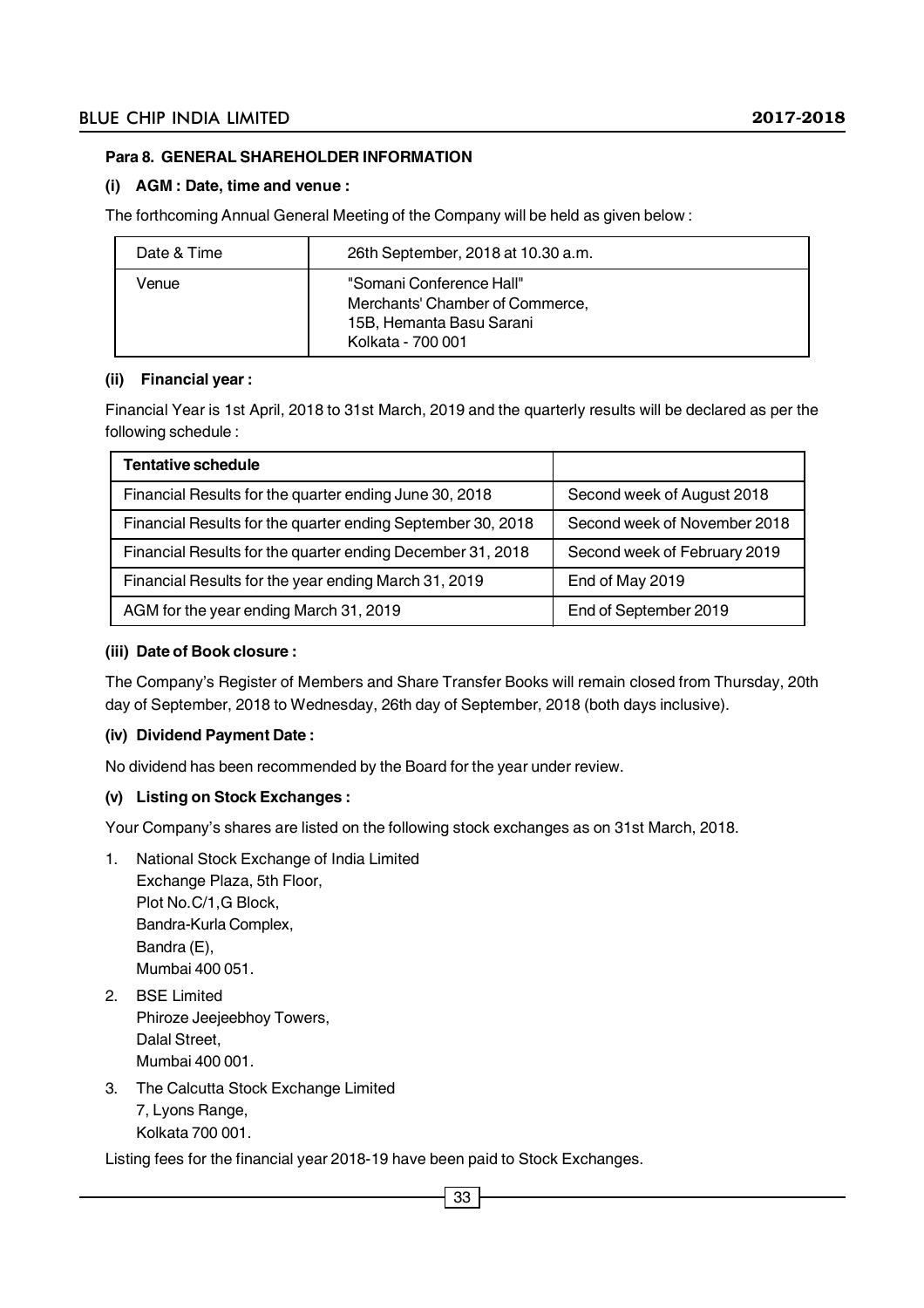#### **(vi) Stock Code :**

| Name of the Exchange                                  | Code            |
|-------------------------------------------------------|-----------------|
| <b>BSE</b> Limited                                    | 531936          |
| National Stock Exchange of India Limited              | <b>BLUECHIP</b> |
| The Calcutta Stock Exchange Limited                   | 12057           |
| International Securities Identification Number (ISIN) | INE657B01025    |
| <b>Depositories Connectivity</b>                      | NSDL and CDSL   |

**(vii) Market Price Data : High, Low during each month in the last financial year :**

| <b>Months</b><br>$(2017-18)$ |      | <b>National Stock Exchange</b><br>(in Rs.) |      | <b>Bombay Stock Exchange</b><br>$(in$ Rs. $)$ |  |
|------------------------------|------|--------------------------------------------|------|-----------------------------------------------|--|
|                              | High | Low                                        | High | Low                                           |  |
| April                        | 0.40 | 0.20                                       | 0.33 | 0.27                                          |  |
| May                          | 0.30 | 0.30                                       | 0.26 | 0.25                                          |  |
| June                         | 0.25 | 0.25                                       | 0.24 | 0.22                                          |  |
| July                         | 0.25 | 0.20                                       | 0.23 | 0.21                                          |  |
| August                       | 0.00 | 0.00                                       | 0.00 | 0.00                                          |  |
| September                    | 0.20 | 0.20                                       | 0.00 | 0.00                                          |  |
| October                      | 0.00 | 0.00                                       | 0.00 | 0.00                                          |  |
| November                     | 0.00 | 0.00                                       | 0.00 | 0.00                                          |  |
| December                     | 0.00 | 0.00                                       | 0.00 | 0.00                                          |  |
| January                      | 0.20 | 0.20                                       | 0.21 | 0.21                                          |  |
| February                     | 0.20 | 0.20                                       | 0.00 | 0.00                                          |  |
| March                        | 0.15 | 0.05                                       | 0.21 | 0.21                                          |  |

#### **(viii) Registrar and Transfer Agents :**

The Board has delegated the work of processing of share transfers to Maheshwari Datamatics Private Limited, Registrar and Share Transfer Agents. Their complete address is as follows :

Maheshwari Datamatics Private Limited 23, R. N. Mukherjee Road, 5th Floor, Kolkata - 700 001. Tel No. : (033) 2243-5029, 2248-2248 Fax No. : (033) 2248-4787 Email: mdpldc@yahoo.com

#### **(ix) Share Transfer System :**

The transfer of shares in physical form is processed and completed by Maheshwari Datamatics Private Limited within the statutory time period. In case where shares are held in electronic form, the transfers are processed by NSDL/CDSL through the Depository Participants and Registrars.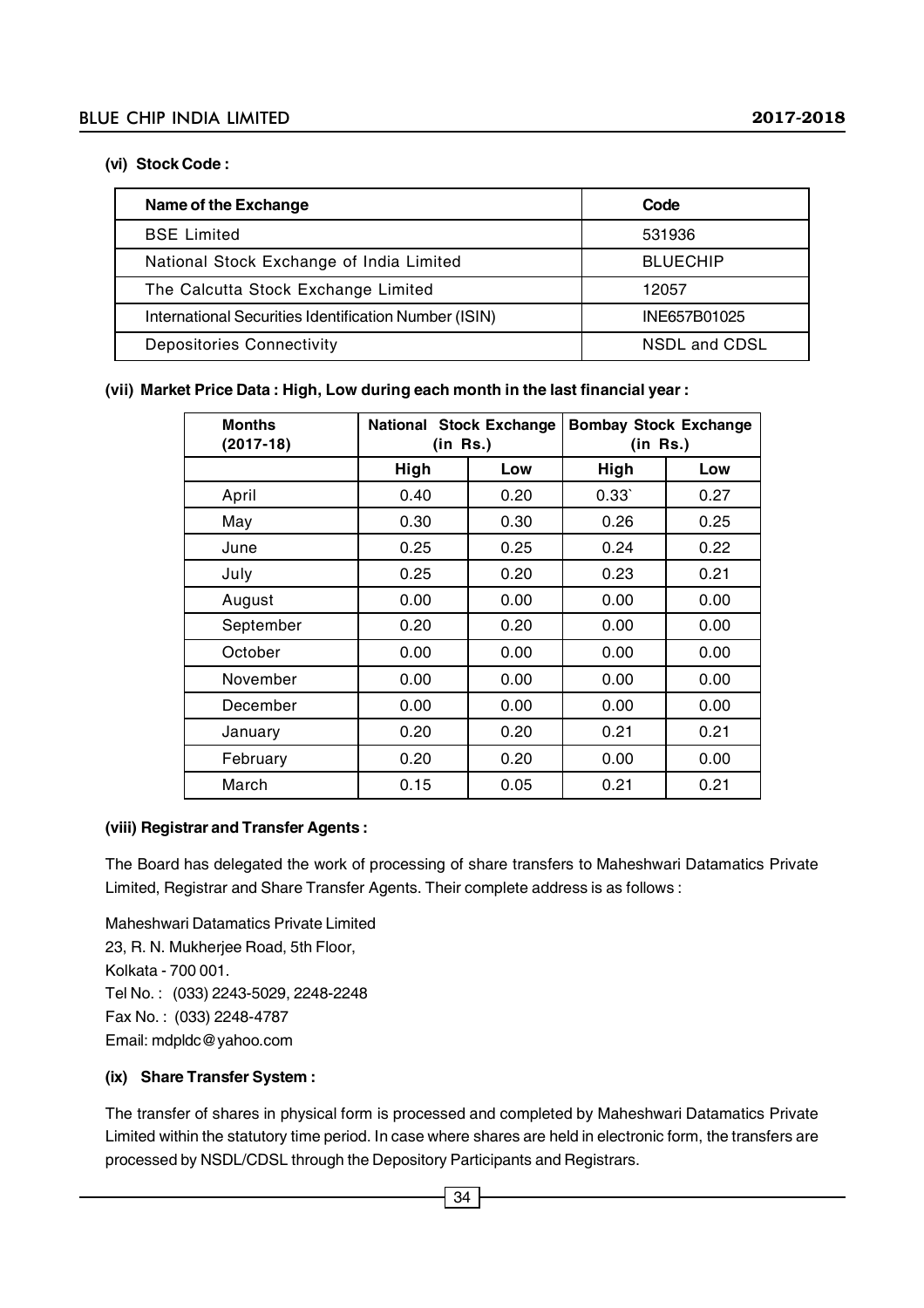#### **(x) Distribution of Shareholding :**

The distribution of shareholding as on 31st March 2018, pursuant to Regulation 31(1)(b) of the SEBI (Listing Obligations & Disclosure Requirements) Regulations, 2015 is as under :

|  | A. Shareholding Pattern of Equity Shares as on 31st March, 2018: |  |
|--|------------------------------------------------------------------|--|
|--|------------------------------------------------------------------|--|

|    | <b>Categories</b>                                                                                                                                          | No. of Shares held                                | % of Shareholding                                |
|----|------------------------------------------------------------------------------------------------------------------------------------------------------------|---------------------------------------------------|--------------------------------------------------|
| A  | <b>Promoters &amp; Promoter Group</b>                                                                                                                      |                                                   |                                                  |
| 1. | Indian                                                                                                                                                     |                                                   |                                                  |
|    | Individuals/Hindu Undivided Family<br>a)<br><b>Bodies Corporate</b><br>b)                                                                                  | 179600<br>6035670                                 | 0.3247<br>10.9136                                |
|    | Sub-total A(1)                                                                                                                                             | 6215270                                           | 11.2383                                          |
| 2. | Foreign                                                                                                                                                    | <b>NIL</b>                                        | <b>NIL</b>                                       |
|    | Sub-total A(2)                                                                                                                                             | <b>NIL</b>                                        | <b>NIL</b>                                       |
|    | Total Shareholding of Promoter &<br>Promoter Group A=(A)(1)+(A)(2)                                                                                         | 6215270                                           | 11.2383                                          |
| В. | <b>Public Shareholding</b>                                                                                                                                 |                                                   |                                                  |
| 1. | Institutions:<br>a) Central Government/State Government(s)                                                                                                 | 1,000                                             | 0.0018                                           |
|    | Sub-total B(1)                                                                                                                                             | 1,000                                             | 0.0018                                           |
| 2. | Non-Institutions<br>Individual<br>a)<br><b>Bodies Corporate</b><br>b)<br><b>Others</b><br>c)<br>- Clearing Member<br>- Non Resident Individual<br>- Trusts | 35775516<br>13036544<br>110059<br>147951<br>18000 | 64.6885<br>23.5724<br>0.1990<br>0.2675<br>0.0325 |
|    | Sub-total B(2)                                                                                                                                             | 49088070                                          | 88.7599                                          |
|    | Total Public Shareholding $B=(B)(1)+(B)(2)$                                                                                                                | 49089070                                          | 88.7617                                          |
|    | <b>GRAND TOTAL (A) + (B)</b>                                                                                                                               | 55304340                                          | 100.0000                                         |

#### **B. Distribution of Equity Shareholding as on 31st March, 2018 :**

| <b>Share Holding</b> | <b>Holders</b> | Percentage | No. of Shares | Percentage |
|----------------------|----------------|------------|---------------|------------|
| to 500               | 6368           | 42.3517    | 1573783       | 2.8457     |
| 501 to 1000          | 3500           | 23.2775    | 3331613       | 6.0241     |
| 1001 to 2000         | 1998           | 13.2881    | 3509071       | 6.3450     |
| 2001 to 3000         | 767            | 5.1011     | 2083530       | 3.7674     |
| 3001 to 4000         | 410            | 2.7268     | 1543521       | 2.7910     |
| 4001 to 5000         | 717            | 4.7686     | 3530839       | 6.3844     |
| 5001 to 10000        | 696            | 4.6289     | 5579033       | 10.0879    |
| 10001 and above      | 580            | 3.8574     | 34152950      | 61.7546    |
| <b>Grand Total</b>   | 15036          | 100.0000   | 55304340      | 100.0000   |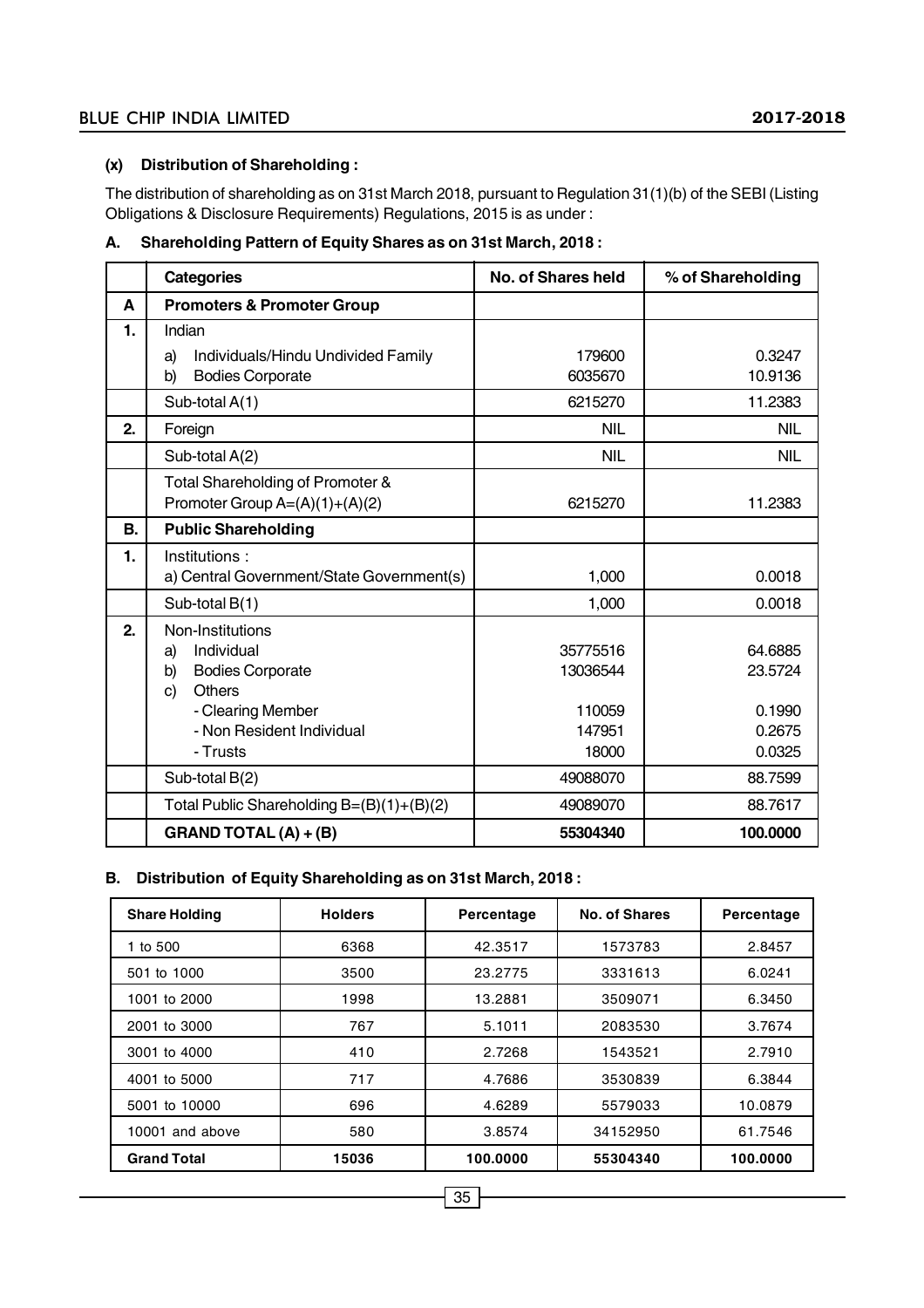#### **(xi) Dematerialisation of shares and liquidity :**

As on 31st March, 2018, 99.37% of the total equity capital was held in dematerialized form with National Securities Depository Limited and Central Depository Services (India) Limited.

#### **(xii) Outstanding GDRs/ADRs/Warrants or any Convertible instruments :**

As of 31st March 2018, there are no outstanding GDRs/ADRs/Warrants or convertible instruments which are likely to have an impact on the Equity Shares.

#### **(xiii) Plant Locations :**

The Company does not have any plant.

#### **(xiv) Address for correspondence :**

Investors' correspondence may be addressed to :-

- 1. The Compliance Officer Blue Chip India Limited 10, Princep Street, 2nd Floor, Kolkata 700 072 Tel No. (033) 40022880 E-mail : info@bluechipind.net / bluechipindialimited@gmail.com CIN : L65991WB1993PLC060597
- 2. Maheshwari Datamatics Private Limited 23, R. N. Mukherjee Road, 5th Floor, Kolkata - 700 001 Ph No. (033) 2243-5029, 2248-2248 Fax No. (033) 2248-4787 Email: mdpldc@yahoo.com

**(xv)** E-mail ID of the grievance redressal division / compliance officer exclusively for the purpose of registering complaints by investors : info@bluechipind.net

#### **Para 9. DISCLOSURES**

#### **(i) Disclosure of materially significant related party transactions :**

During the financial year 2017-2018, the Company had not entered into any materially significant transaction with any related party that may have potential conflict with the interests of the Company at large. The Directors and KMPs have no direct, indirect or on behalf of third party, material interest in any transaction or matter directly affecting the company. The Omnibus approval of the Audit Committee is taken for all proposed Related Party Transactions. The transactions with related parties, in normal course of business, have been disclosed separately in the Notes on Accounts.

The Policy on related Party transactions has been uploaded on Company's website : www.bluechipind.net

#### **(ii) Accounting treatment :**

In view of the management, all applicable accounting standards are being followed for preparation of financial statements.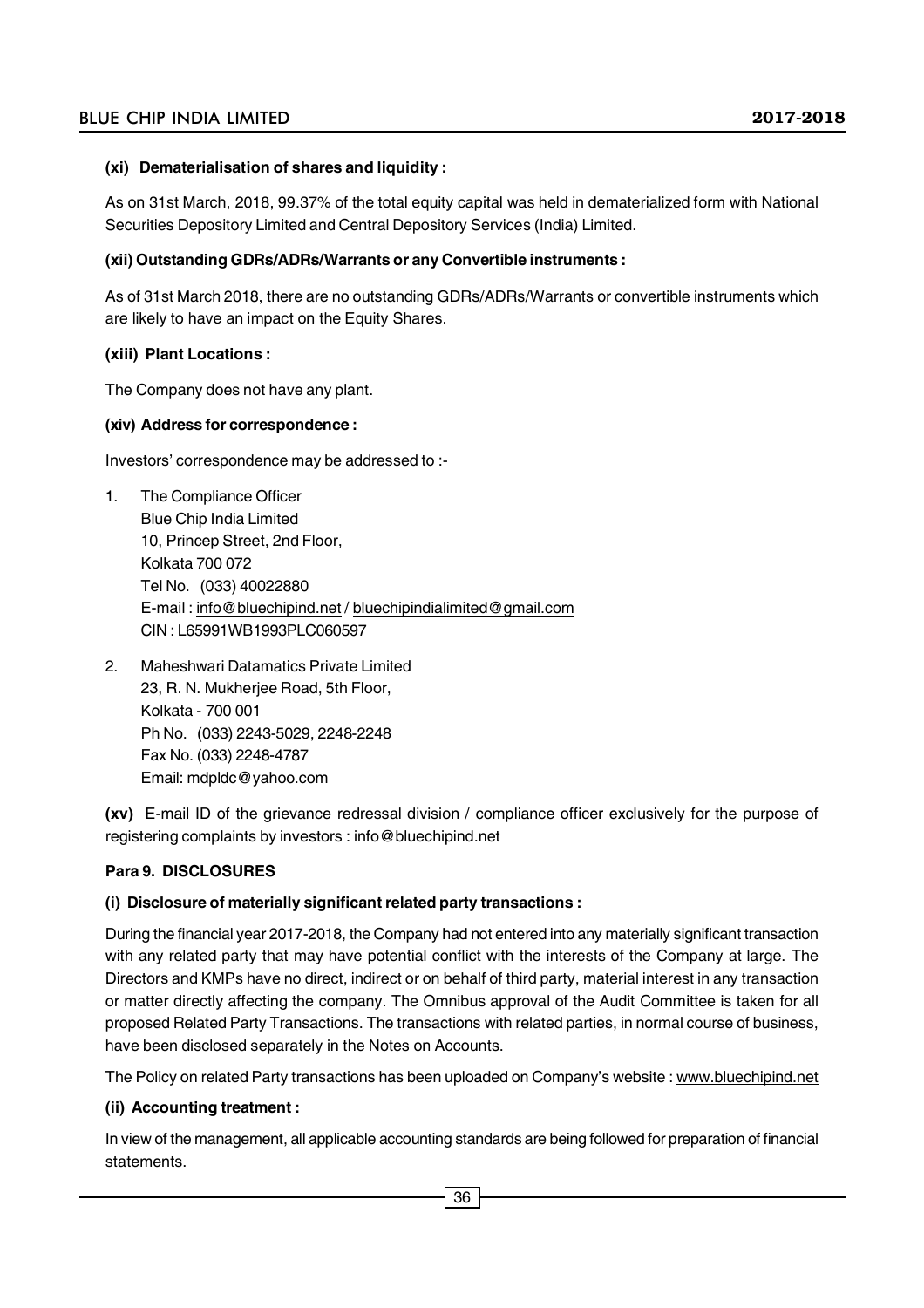#### **(iii) Details of non-compliance by the company :**

The Company has complied with all the requirements of the Regulations and Guidelines prescribed by Securities and Exchange Board of India (SEBI). No penalties or strictures have been imposed by Stock Exchange, SEBI or any other statutory authority, on any matter relating to capital markets, during last three years.

#### **(iv) Whistle Blower Policy :**

The Company has adopted a Whistle Blower Policy, to provide a formal mechanism to the Directors and employees to report their concerns about unethical behaviour, actual or suspected fraud or violation of the Company's Code of Conduct or ethics policy. The Policy provides for adequate safeguards against victimization of employees who avail of the mechanism and also provides for direct access to the Chairman of the Audit Committee. It is affirmed that no personnel of the Company has been denied access to the Audit Committee.

#### **(v) Details of compliance with the mandatory requirements :**

Your Company has complied with all the mandatory requirements of the Listing Regulations. The details of these compliances have been given in the relevant sections of this Report.

#### **(vi) Disclosures regarding weblink of the Company :**

During the year ended 31st March, 2018, the Company does not have any material listed/unlisted subsidiary companies as defined in Listing Regulations, therefore the Company has not formed as of now any such policy on Material Subsidiaries.

Policy on dealing with related party transactions are posted on the Company's website at www.bluechipind.net

#### **(vii) Commodity price risk or foreign exchange risk and hedging activities :**

The Company did not engage in the commodity hedging activities during the year under review.

#### **(viii) Non-compliance of any requirement of Corporate Governance Report :**

There has been no such non compliance of any requirement of Corporate Governance Report.

#### **(ix) Extent to which the discretionary requirements as specified in Part E of Schedule II have been adopted :**

#### **Reporting of internal auditor**

The internal auditor of the Company directly reports to the audit committee.

#### **(x) Confirmation :**

The Company has fully complied with the applicable requirements specified under Regulation 17 to 27 and clause (b) to (i) of Sub regulation (2) of Regulation 46 of SEBI (LODR) Regulations, 2015.

#### **(xi) Demat Suspense account/unclaimed suspense account :**

None of shares of the company are lying in the demat suspense account or unclaimed suspense account.

#### **RECONCILIATION SHARE CAPITAL AUDIT :**

The Company Secretary in practice carried out a Reconciliation of Share Capital Audit to reconcile the total admitted equity share capital with the National Securities Depository Limited (NSDL) and Central Depository Services (India) Limited (CDSL) and the total issued/paid-up capital is in agreement with the total number of shares in physical form and the total number of dematerialised shares held with NSDL and CDSL.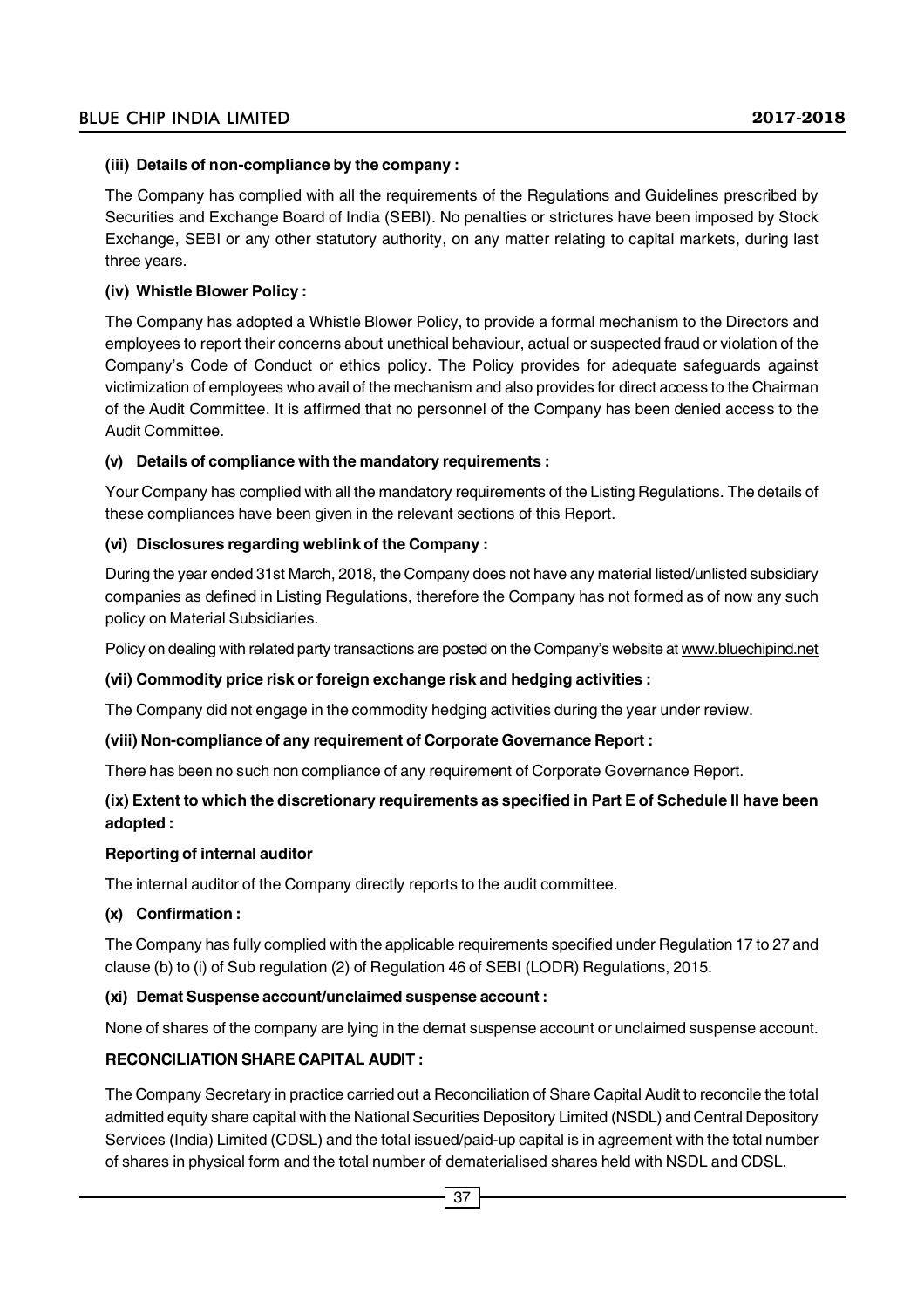#### **MANAGEMENT'S DISCUSSION AND ANALYSIS REPORT :**

The Management's Discussion and Analysis Report forms part of the Director's Report.

#### **RISK MANAGEMENT POLICY :**

The Company has formulated a comprehensive Risk Management Policy to reduce the inherent risk associated with the business activities of the Company but formation of Risk Management Committee is not applicable as per SEBI Circular dated 17th April, 2014.

#### **CODE OF CONDUCT :**

The Company has adopted a Code of Conduct for its Directors and Senior Management Personnel and the said code is uploaded on the Company's website at www.bluechipind.net.The Directors and Senior Management Personnel have affirmed the compliance with the same for the financial year 2017-2018. A declaration to this effect is given below.

#### **ANNUAL DECLARATION BY MANAGING DIRECTOR ON CODE OF CONDUCT PURSUANT TO PARA D OF SCHEDULE V OF THE SEBI (LODR) REGULATIONS, 2015**

I, Arihant Jain, Managing Director of **BLUE CHIP INDIA LIMITED** having its registered office at 10, Princep Street, 2nd Floor, Kolkata - 700 072 hereby declare that all Board Members and Senior Management Personnel have affirmed the compliance of the Code for the financial year 2017-2018.

Place : Kolkata Dated : 25th May, 2018 **For Blue Chip India Limited Arihant Jain** *Managing Director* DIN : 00174557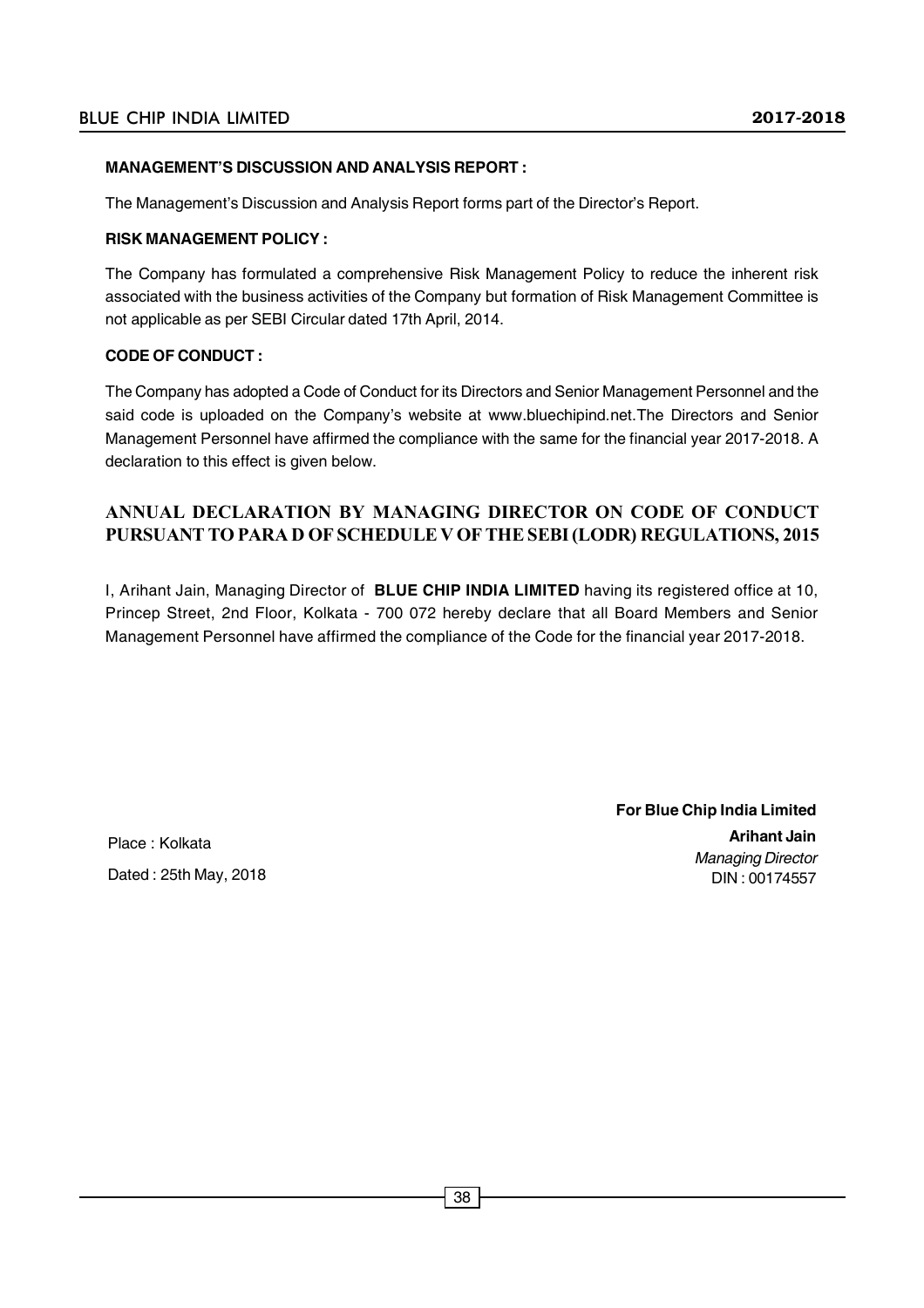#### **AUDITORS' CERTIFICATE ON CORPORATE GOVERNANCE**

#### **To the Members of Blue Chip India Limited**

We have examined the compliance of conditions of Corporate Governance by Blue Chip India Limited ('the Company') for the year ended 31st March, 2018, as stipulated in Regulations 17, 18, 19, 20, 21, 22, 23, 24, 25, 26, 27 and clauses (b) to (i) of sub-regulation 46 and para C, D and E of Schedule V of the Securities and Exchange Board of India (Listing Obligations & Disclosure Requirements) Regulations, 2015 (collectively referred to as "SEBI Listing Regulations, 2015").

The compliance of conditions of corporate governance is the responsibility of the management. Our examination was limited to procedures and implementation thereof, adopted by the Company for ensuring the compliance of the conditions of the Corporate Governance. It is neither an audit nor an expression of opinion on the financial statements of the Company.

In our opinion and to the best of our information and according to the explanations given to us, we certify that the Company has complied with the conditions of Corporate Governance as stipulated in the above mentioned Listing Regulations as applicable and no investor grievances are pending as on 31st March, 2018 against the Company as per the records maintained by the Company.

We further state that such compliance is neither an assurance as to the future viability of the Company nor the efficiency or effectiveness with which the management has conducted the affairs of the Company.

> *For* **DEOKI BIJAY & CO.** *Chartered Accountants* Firm Regn. No. 313105E **CA. D. N. Agrawal** *Partner* Membership No. 051157

Place : Kolkata Dated : 25th May, 2018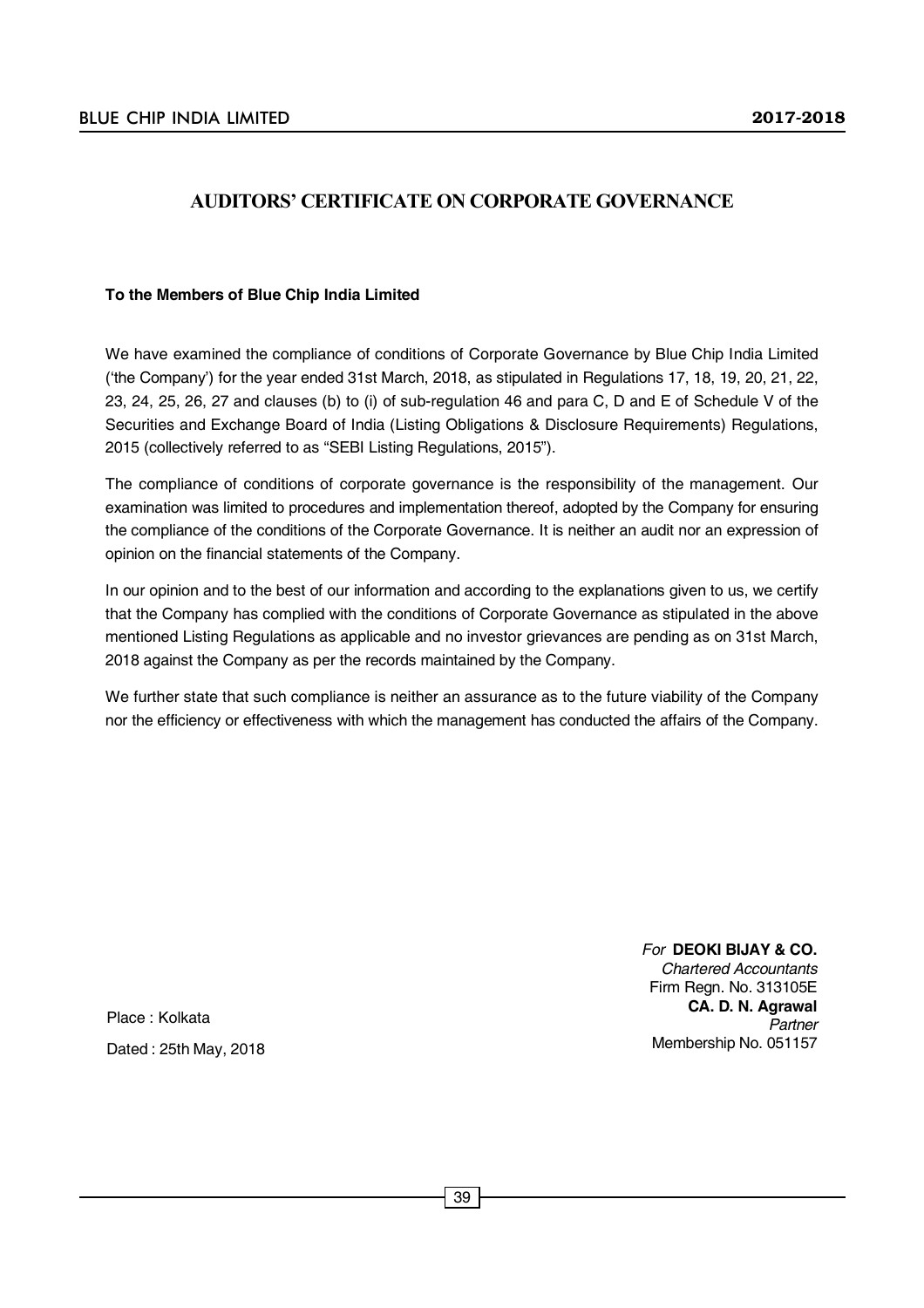#### **CERTIFICATION BY MANAGING DIRECTOR**

[Pursuant to Regulation 17(8) of SEBI (LODR) Regulations, 2015]

I hereby certify that for the financial year, ending 31st March, 2018, on the basis of the review of the financial statements and the cash flow statement and to the best of my knowledge and belief that :-

- a. I have reviewed financial statements and the cash flow statement for the year and that to the best of their knowledge and belief :
	- i. these statements do not contain any materially untrue statement or omit any material fact or contain statements that might be misleading;
	- ii. these statements together present a true and fair view of the company's affairs and are in compliance with existing accounting standards, applicable laws and regulations.
- b. To the best of my knowledge and belief, no transactions entered into by the company during the year ended 31st March, 2018 which are fraudulent, illegal or violative of the Company's Code of Conduct.
- c. I accept responsibility for establishing and maintaining internal controls for financial reporting and I have evaluated the effectiveness of internal control systems of the company pertaining to financial reporting and I have disclosed to the auditors and the Audit Committee, deficiencies in the design or operation of such internal controls, if any, of which I am aware and the steps they have taken or propose to take to rectify these deficiencies.
- d. I have indicated, based on my most recent evaluation, wherever applicable, to the auditor and audit committee.
	- i. There has not been any significant changes in internal control over financial reporting during the year under reference.
	- ii. There has not been significant changes in accounting policies during the year and that the same have been disclosed in the notes to the financial statements; and
	- iii. I am not aware of any instance during the year of significant fraud with involvement therein, of the management or an employee having a significant role in the Company's internal control system over financial reporting.

**For Blue Chip India Limited**

**Arihant Jain** *Managing Director* DIN : 00174557

Place : Kolkata Dated : 25th May, 2018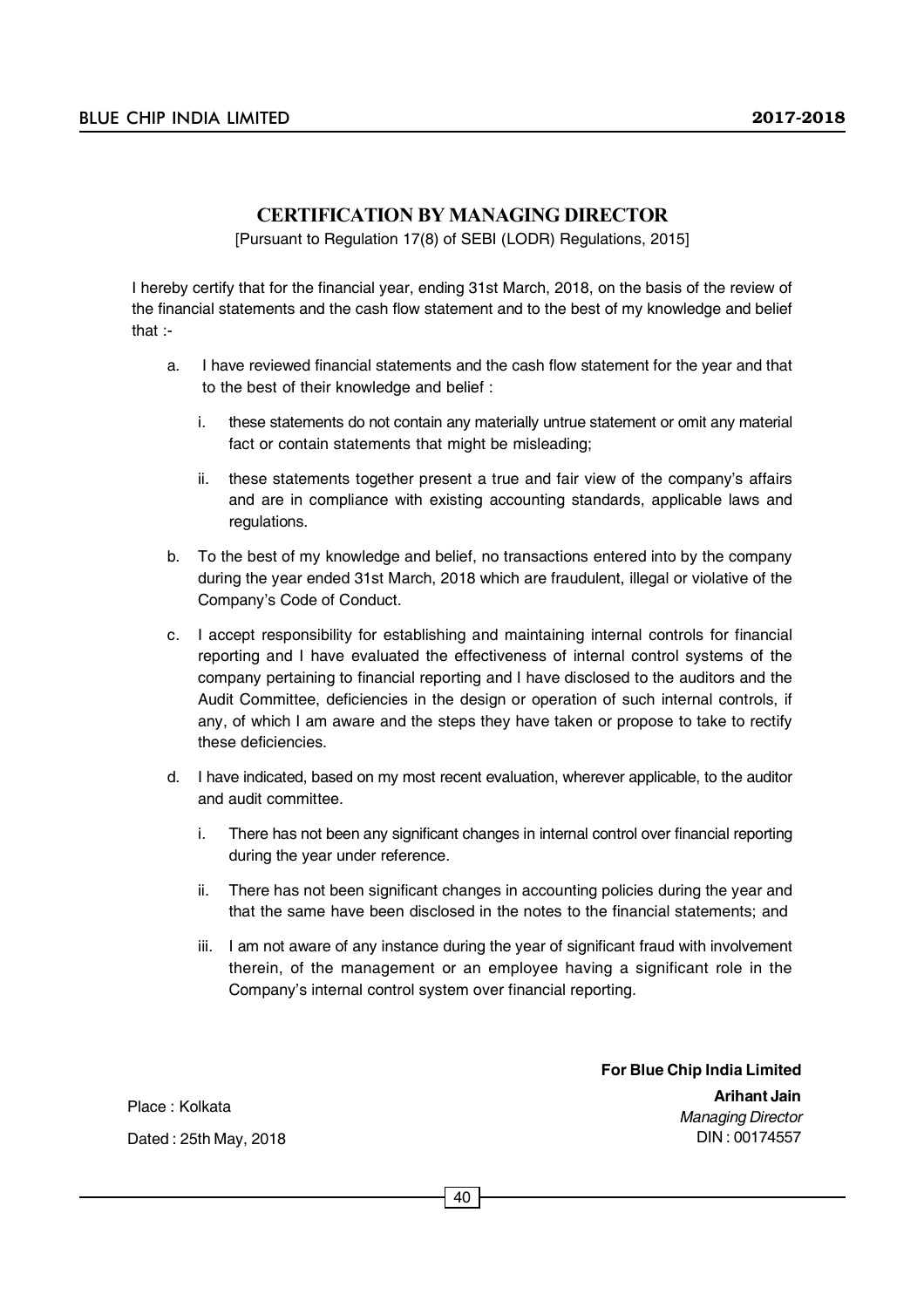#### **MANAGEMENT DISCUSSION AND ANALYSIS REPORT**

#### **Economic Overview :**

A robust banking and financial sector is critical for activating the economy and facilitating higher economic growth . Financial Intermediaries like NBFCs have a definite and very important role in the financial sector. Particularly in a developing economy like ours. Indian's economy is diverse, encompassing agriculture, handicrafts, textile, manufacturing and a multitude of services. The advent of the digital age has gradually transformed India as an important "back office destination" for global outsourcing of customer service and technical support.

#### **Industry Structure and Development – Overview :**

NBFC's play a vital role in the context of Indian economy. They are indispensible part in the Indian financial system because they supplement the activities of banks in terms of deposit mobilization and lending. They supplement the role of the banking sector in meeting the increasing financial needs of the corporate sector, delivering the credit to the unorganized sector and to the small local borrowers. NBFC's has flexible structure than banks. Their flexible structure helps in broadening the market by providing the saver and investor a bundle of services on competitive basis.

With virtually all finance company business lines coming under greater competitive pressure, defining strategic initiatives and backing each with the necessary resources has become imperative for success. On the consumer side of the business, the ability to compete in various product offerings often is dictated by operational efficiencies and economies of scale. In this respect NBFC's face problems of high cost of funds because they lack the nation wide branch network and have a comparatively lower Tier-I and Tier- II capital base.

We witness that NBFC sector, in India are facing stiff competition from different banks and financial institutions. The cost of funds of banks is lower as compared to NBFC's. Not only this, they have a very wide network and huge capital base which makes them more attractive then NBFC'. However as the market is volatile in nature, the long term growth of capital market calls for a matter of concern.

#### **Opportunities, threats, risks and concerns :**

Your Company has operations in finance and equity investments. The independent finance industry issues debt and lends the proceeds to individuals (consumer finance companies) and corporations (commercial finance companies) on both a secured and unsecured basis. Unlike the commercial banks, whose deposit taking ability adds significantly to funding availability, finance companies rely almost exclusively on institutional borrowings and access to the public debt markets for funding. Consequently, the ability to access the short, medium and long-term markets at competitive rates is critical to their ongoing viability. Your company faces tough competition from Nationalized, Foreign and Private Sector Banks due to their inability to grant loan at a considerably low rate of interest.

Your Company is exposed to external and internal risks associated with the business. It is exposed to strong competitive pressures and financial risks from changes in interest rate, economic cycles etc.

There is a major threat coming from Banks. Banks have reduced the rate of interest, this has reduced the spread, thereby reducing the margin. The volatile nature of market also poses another threat. Your Company also faces stiff competition from Nationalised, Foreign and Private Sector Banks as they provide loans at a very low rate of interest.

The company has its own specific risks that are particular to its business including default risk, fluctuation of interest rates, economic cycles etc. Moreover existing banks are moving into retail sector and regional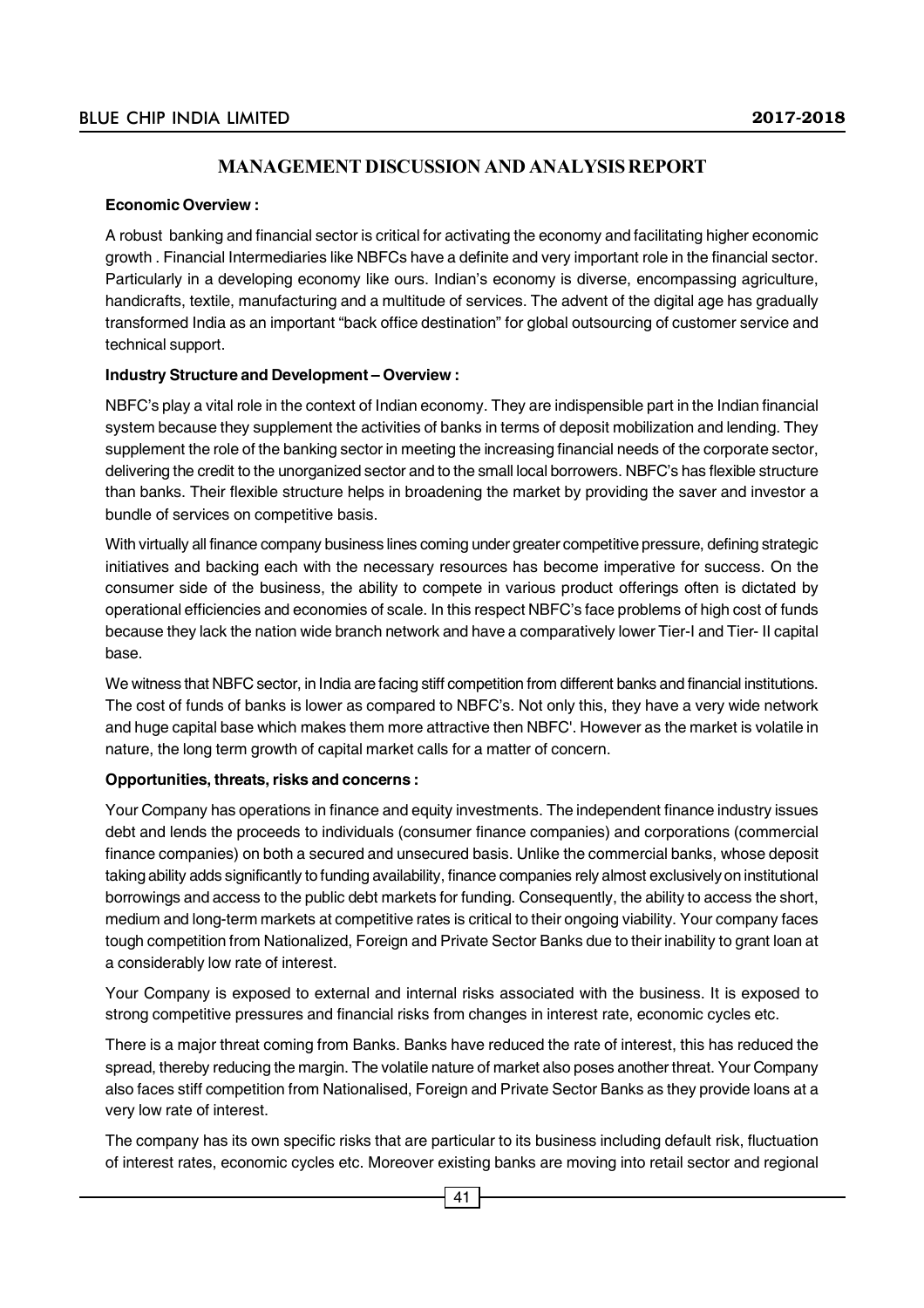banks like Assamese banks are coming into play, which poses major concern for your company. The volatility in the market is a matter of concern. However economic parameters being strong will upsurge the economy. Your company has a well defined and prudent business practice and a comprehensive Risk Management Policy to manage this risk.

Notwithstanding their diversity, NBFCs are characterized by their ability to provide niche financial services in the Indian economy. Because of their relative organizational flexibility leading to a better response mechanism, they are often able to provide tailor made services relatively faster than banks and financial institutions, which are capable of enhancing the functional efficiency of the financial system, instances of unsustainability, often on account of high rates of interest on their deposits and periodic bankruptcies, underscore the need for reinforcing their financial viability. Your Company sees opportunities in the market with existing and new customers. Your Company has dedicated accounts team to focus on each customer. Rising input costs and volatility in material, energy are some of the key challenges that your company is addressing by specific initiatives for each.

#### **Future Outlook :**

Your Company intends to invest in businesses related to infrastructure, telecommunication, soft ware etc. and wide variety of products and services. in the coming years since it sees good prospect in these areas. It would definitely try to establish itself and remain as a strong player in the finance industry. With the Capital market expected to be in a better mode than the previous few years and with our efforts we can look forward to a prosperous year for the company.

#### **Internal Control Systems and their adequacy :**

The Company has in place adequate internal control systems and procedures commensurate with the size and nature of its business. These procedures are designed to ensure:

- That all assets and resources are used efficiently and are adequately protected;
- That all internal policies and statutory guidelines are complied within letter & spirit;
- The accuracy and timing of financial reports and management information.

#### **Material Development in Human Resources/industrial relations front number of people employed :**

The Company believes that people are the key ingredient to the success of an organization. Looking after people makes good business sense because, if people are motivated, service excellence will follow. The relations remain cordial throughout the year between employees and the management. The Company recognizes the importance and contribution of its Human resources for its growth and development and is committed to the development of its people.

#### **Financial and Operational Performance :**

Please refer Directors' Report for performance review.

#### **Cautionary Statement :**

Statement in the Management's Discussion and Analysis describing the Company's projections estimates, expectations or predictions may be forward looking predictions within the meaning of applicable securities laws and regulations. These forward-looking statements are based on certain assumptions and expectations of future events over which the Company exercises no control. The Company cannot guarantee that these assumptions and expectations are accurate or will be realized. Actual results may differ materially from such estimates, projections, etc. whether expressed or implied.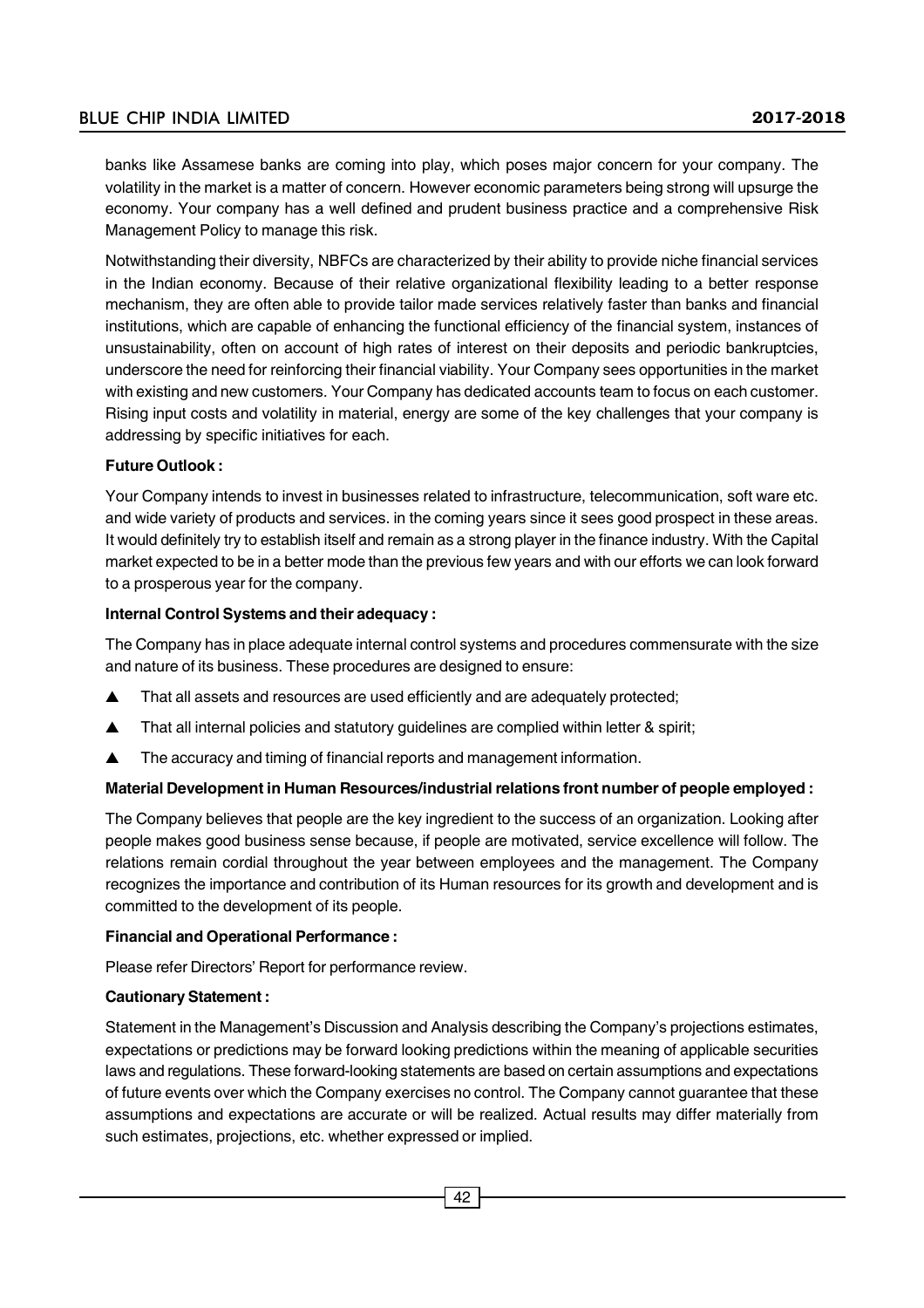#### **AUDITORS' REPORT**

#### **To The Members of Blue Chip India Limited**

#### **Report on the Financial Statements**

We have audited the accompanying financial statements of **Blue Chip India Limited**, ("the Company"), which comprise the Balance Sheet as at March 31, 2018, the Statement of Profit and Loss and Cash Flow Statement for the year then ended and a summary of significant accounting policies and other explanatory information.

#### **Management's Responsibility for the Financial Statements**

The Company's Board of Directors is responsible for the matters stated in section 134(5) of the Companies Act, 2013 ("the Act") with respect to the preparation of these financial statements that give a true and fair view of the financial position, financial performance and cash flows of the Company in accordance with the accounting principles generally accepted in India, including the Accounting Standards specified under Section 133 of the Act, read with Rule 7 of the Companies (Accounts) Rules, 2014. This responsibility also includes the maintenance of adequate accounting records in accordance with the provision of the Act for safeguarding of the assets of the Company and for preventing and detecting the frauds and other irregularities; selection and application of appropriate accounting policies; making judgments and estimates that are reasonable and prudent; and design, implementation and maintenance of adequate internal financial controls, that were operating effectively for ensuring the accuracy and completeness of the accounting records, relevant to the preparation and presentation of the financial statements that give a true and fair view and are free from material misstatement, whether due to fraud or error.

#### **Auditor's Responsibility**

Our responsibility is to express an opinion on these financial statements based on our audit.

We have taken into account the provisions of the Act, the accounting and auditing standards and matters which are required to be included in the audit report under the provisions of the Act and the Rules made thereunder.

We conducted our audit in accordance with the Standards on Auditing specified under section 143(10) of the Act. Those Standards require that we comply with ethical requirements and plan and perform the audit to obtain reasonable assurance about whether the financial statements are free from material misstatement.

An audit involves performing procedures to obtain audit evidence about the amounts and disclosures in the financial statements. The procedures selected depend on the auditor's judgment, including the assessment of the risks of material misstatement of the financial statements, whether due to fraud or error. In making those risk assessments, the auditor considers internal financial control relevant to the Company's preparation of the financial statements that give a true and fair view in order to design audit procedures that are appropriate in the circumstances. An audit also includes evaluating the appropriateness of accounting policies used and the reasonableness of the accounting estimates made by the Company's Directors, as well as evaluating the overall presentation of the financial statements.

We believe that the audit evidence we have obtained is sufficient and appropriate to provide a basis for our audit opinion on the financial statements.

#### **Basis for Qualified Opinion**

Attention is drawn to Note No. 23 related to Valuation of Inventories of unquoted share which are carried in the Balance Sheet at cost instead of Fair Value. In absence of adequate information for determining the fair market value of inventories of unquoted shares, impact thereof on financial statements is not ascertainable.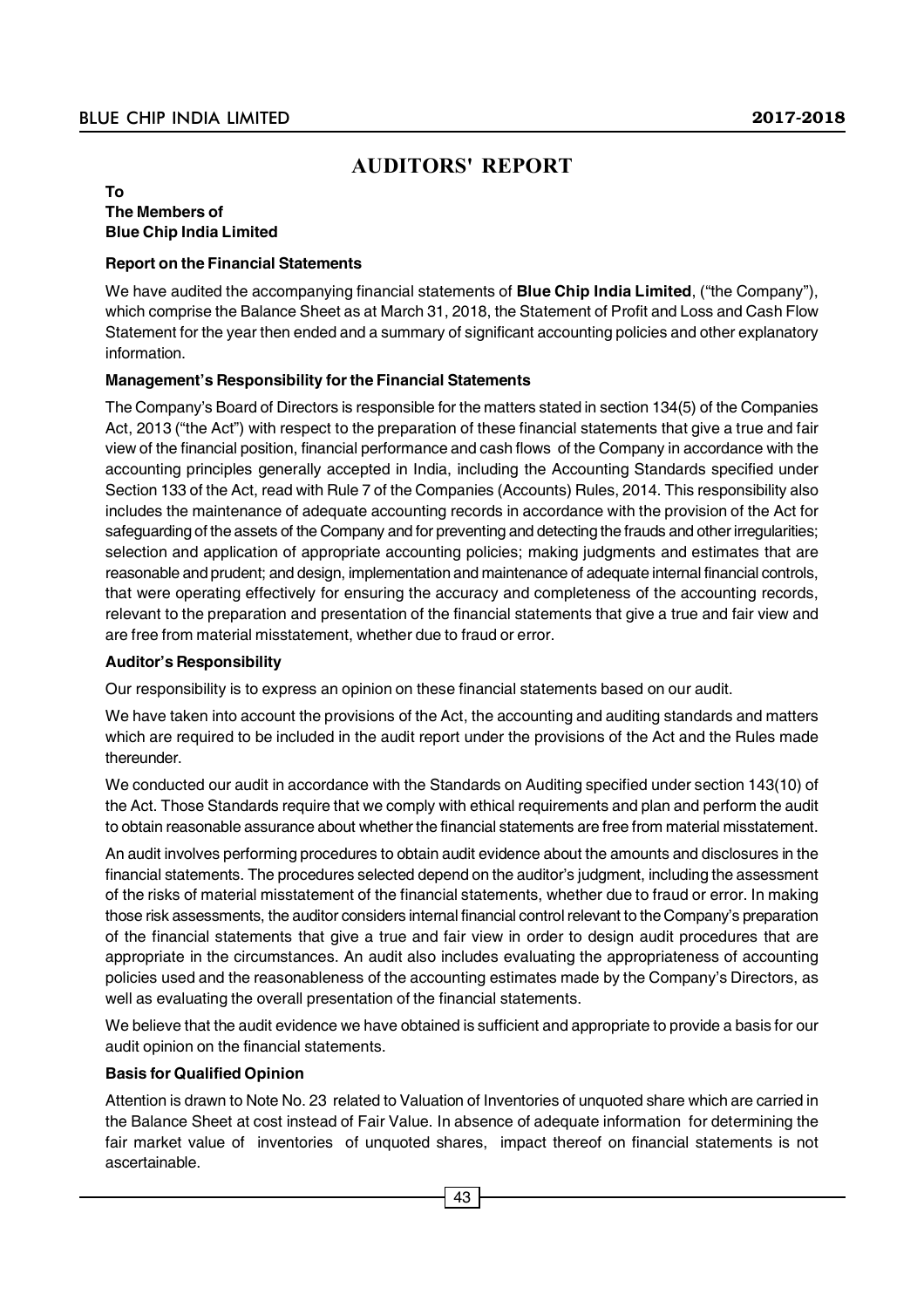#### **Opinion**

In our opinion and to the best of our information and according to the explanations given to us, except for the possible effects of the matter described in the basis for qualified opinion paragraph , the aforesaid financial statements give the information required by the Act in the manner so required and give a true and fair view in conformity with the accounting principles generally accepted in India, of the state of affairs of the Company as at March 31, 2018 and its loss and its cash flows for the year ended on that date.

#### **Emphasis of Matter**

- (a) Attention is drawn to Note No. 24 of financial statements related to non provision of 0.25% on Standard assets as per RBI Guidelines.
- (b) Attention is drawn to Note no. 25(a) of financial statements related to Loans & advances of Rs. 2,08,92,859.23 given by the company which are outstanding since long and the management is of the opinion that the amount is fully recoverable and no provision is required.

#### **Report on other Legal and Regulatory Requirements**

- 1. As required by the Companies (Auditor's Report) order, 2016 ("the order"), issued by the Central Government of India in terms of sub section (11) of section 143 of the Act, we give in the "Annexure A"a statement on the matters specified in paragraph 3 and 4 of the order.
- 2. As required by section 143(3) of the Act, we report that :
	- a) we have sought and obtained all the information and explanations which to the best of our knowledge and belief were necessary for the purposes of our audit.
	- b) in our opinion proper books of account as required by law have been kept by the Company so far as it appears from our examination of those books;
	- c) the Balance Sheet , the Statement of Profit and Loss, and the Cash Flow Statement dealt with by this Report are in agreement with the books of account;
	- d) in our opinion, the aforesaid financial statements comply with the Accounting Standards specified under Section 133 of the Act;
	- e) on the basis of written representations received from the directors of the Company as on31 March, 2018, taken on record by the Board of Directors, none of the directors is disqualified as on 31st March, 2018, from being appointed as a director in terms of sub-section (2) of section 164 of the Act;
	- f) with respect to the adequacy of the internal financial control over financial reporting of the company and the operating effectiveness of such controls, refer to our separate report in "Annexure-B"; and
	- g) with respect to the other matters to be included in the Auditor's Report in accordance with the rule 11 of the Companies (Audit and Auditors) Rules, 2014, in our opinion and to the best of our information and according to the explanations given to us :
		- i. The Company has disclosed the impact of pending litigations on its financial position in its financial statements- Refer Note No. 33 to the financial statements.
		- ii. The Company did not have any long-term contracts including derivatives contracts as at 31st March, 2018 for which there were any material foreseeable losses.
		- iii. There were no amounts which were required to be transferred to the Investor Education and Protection Fund by the Company.

*For* **DEOKI BIJAY & CO.** *Chartered Accountants* Firm Regn. No. 313105E **CA. D. N. Agrawal** *Partner* Membership No. 051157

Place : Kolkata Dated : the 25th day of May, 2018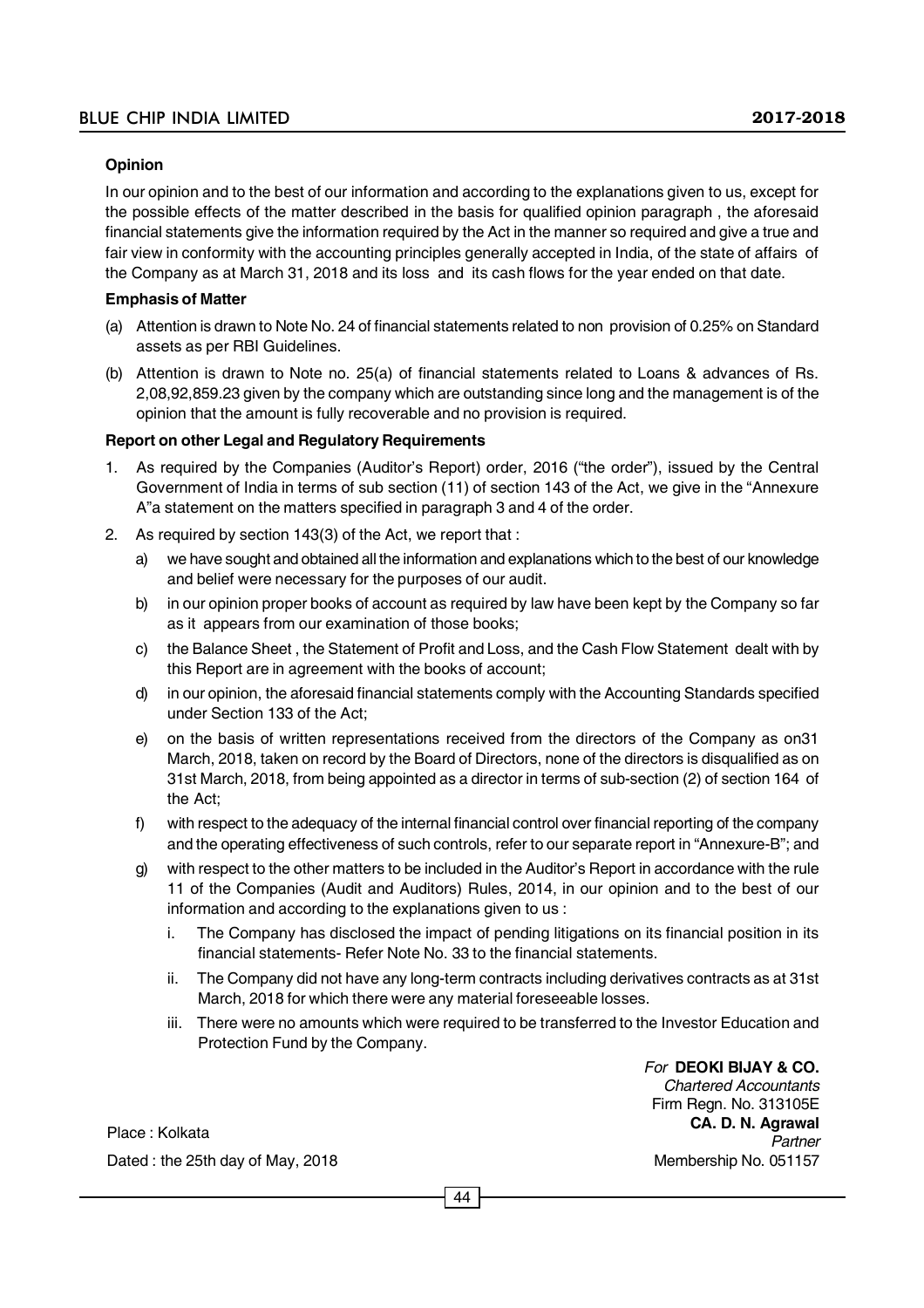#### **Annexure A to the Independent Auditor's Report on the financial statements of Blue Chip India Limited :**

#### **Referred to in paragraph 1, under 'Report on Other Legal and Regulatory Requirements' section of our Report.**

- i. a. The Company has maintained proper records showing full particulars including quantitative details and situation of fixed assets.
	- b. The fixed assets of the Company were physically verified by the Management at reasonable intervals According to the information and explanations given to us, no material discrepancies were noticed on such verification.
	- c. According to the information and explanations given to us, and on the basis of our examination of the records of the Company no immovable properties are held in the name of the Company.
- ii. As explained to us, the inventories were physically verified by the Management during the year at reasonable intervals and no material discrepancies were noticed on physical verification.
- iii. According to the information and explanations given to us, the Company has not granted any loans, secured or unsecured to companies, firms, Limited Liability partnerships or other parties covered in the register maintained under section 189 of the Act. Hence, clause (iii) of the order is not applicable to the Company.
- iv. According to the information and explanations given to us, the Company has not granted any loans, made investments or provided guarantees under section 185 and 186 of the Act. Accordingly, clause (iv) of the order is not applicable to the Company.
- v. According to the information and explanation given to us, the Company has not accepted any deposits from the public and hence the provisions of section 73 to 76 or any other relevant provisions of the Companies Act, 2013 and the rules framed there under are not applicable to the company.
- vi. The Central Government has not prescribed the maintenance of cost records under section 148(1) of the Act, for any of the services rendered by the Company.Accordingly the provision of clause 3(vi) of the Order is not applicable to the Company.
- vii. a. According to the information and explanations given to us, and based on our examination of the books and record of the Company, the Company has generally been regular in depositing undisputed statutory dues as applicable with the appropriate authorities.

Following undisputed amounts payable in respect of Income Tax in arrears as at March 31, 2018 for a period of more than six months from the date they became payable :

| Name of the statue   | Amount (Rs.) | <b>Period to which</b><br>the amount relates |
|----------------------|--------------|----------------------------------------------|
| Income Tax Act, 1961 | $39.620/-$   | Asst. Year 2006-2007                         |
| Income Tax Act, 1961 | $3.48.210/-$ | Asst. Year 2010-2011                         |

b. According to the information and explanations given to us, details of dues of income tax which have not been deposited as at 31st March, 2018 on account of disputes are given below :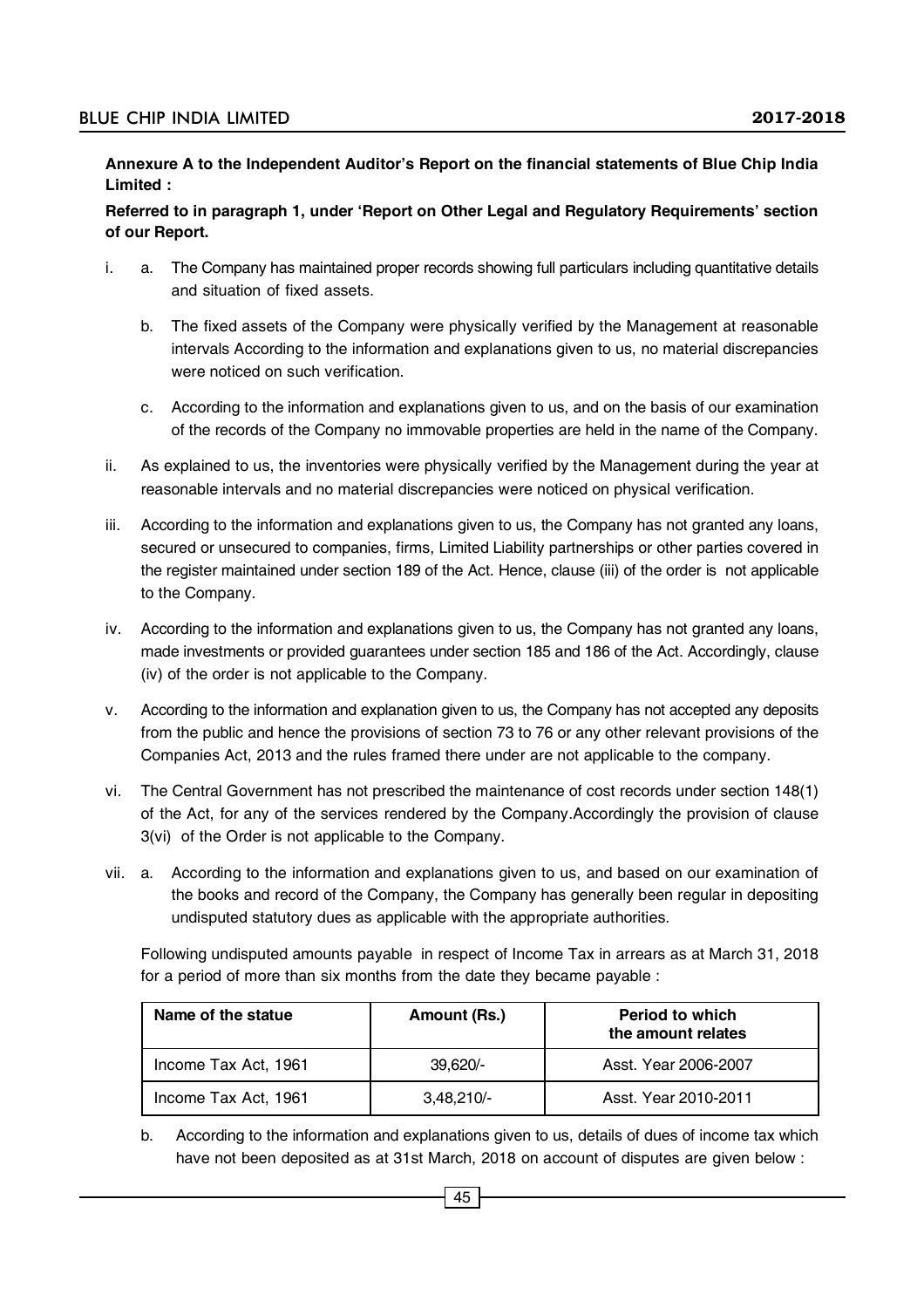| Name of the statue      | <b>Nature of dues</b> | Amount (Rs.) | <b>Period to which</b><br>the amount relates | <b>Forum</b>  |
|-------------------------|-----------------------|--------------|----------------------------------------------|---------------|
| Income Tax<br>Act, 1961 | Income Tax<br>Demands | 7,25,990/-   | <b>Assessment Year</b><br>2012-13            | CIT (Appeals) |
| Income Tax<br>Act, 1961 | Income Tax<br>Demands | $1,24,130/-$ | <b>Assessment Year</b><br>2013-14            | CIT (Appeals) |

- viii. In our opinion and according to the information and explanations given to us, and on the basis of records examined by us the Company does not have any loans or borrowings from banks, financial institutions or government and has not issued any debentures.
- ix. According to the information and explanations given to us, the Company has not raised any money by way of initial public offer or further public offer (including debt instruments) or term loans during the year and hence reporting under clause 3 (ix) of the Order is not applicable to the Company.
- x. To the best of our knowledge and belief and according to the information and explanations given to us, we report that no fraud by the Company or fraud on the Company by the officers or employees of the Company has been noticed or reported during the year.
- xi. According to the information and explanations given to us, the Company has paid / provided managerial remuneration in accordance with the requisite approvals mandated by the provisions of Section 197 read with Schedule V to the Act.
- xii. In our opinion, the Company is not a Nidhi Company. Therefore the provisions of clause 3(xii) of the Order is not applicable to the Company.
- xiii. According to the information and explanations given to us, transaction with the related parties are in compliance with Section 177 and 188 of the Act, where applicable, and the details of related party transactions have been disclosed in the financial statements, as required by the applicable accounting standards.
- xiv. According to the information and explanations given to us, the Company has not made any preferential allotment or private placement of shares or fully or partly convertible debentures during the year under review and hence reporting requirements under clause 3 (xiv) of the Order is not applicable to the Company.
- xv. According to the information and explanations given to us, the Company has not entered into any non cash transactions with its directors or persons connected with him. Accordingly the provision of clause 3 (xv) of the Order is not applicable to the Company.
- xvi. The Company is required to be registered under section 45-IA of the Reserve Bank of India Act,1934 and it has obtained certificate of registration.

*For* **DEOKI BIJAY & CO.** *Chartered Accountants* Firm Regn. No. 313105E **CA. D. N. Agrawal** *Partner* Membership No. 051157

Place : Kolkata Dated : the 25th day of May, 2018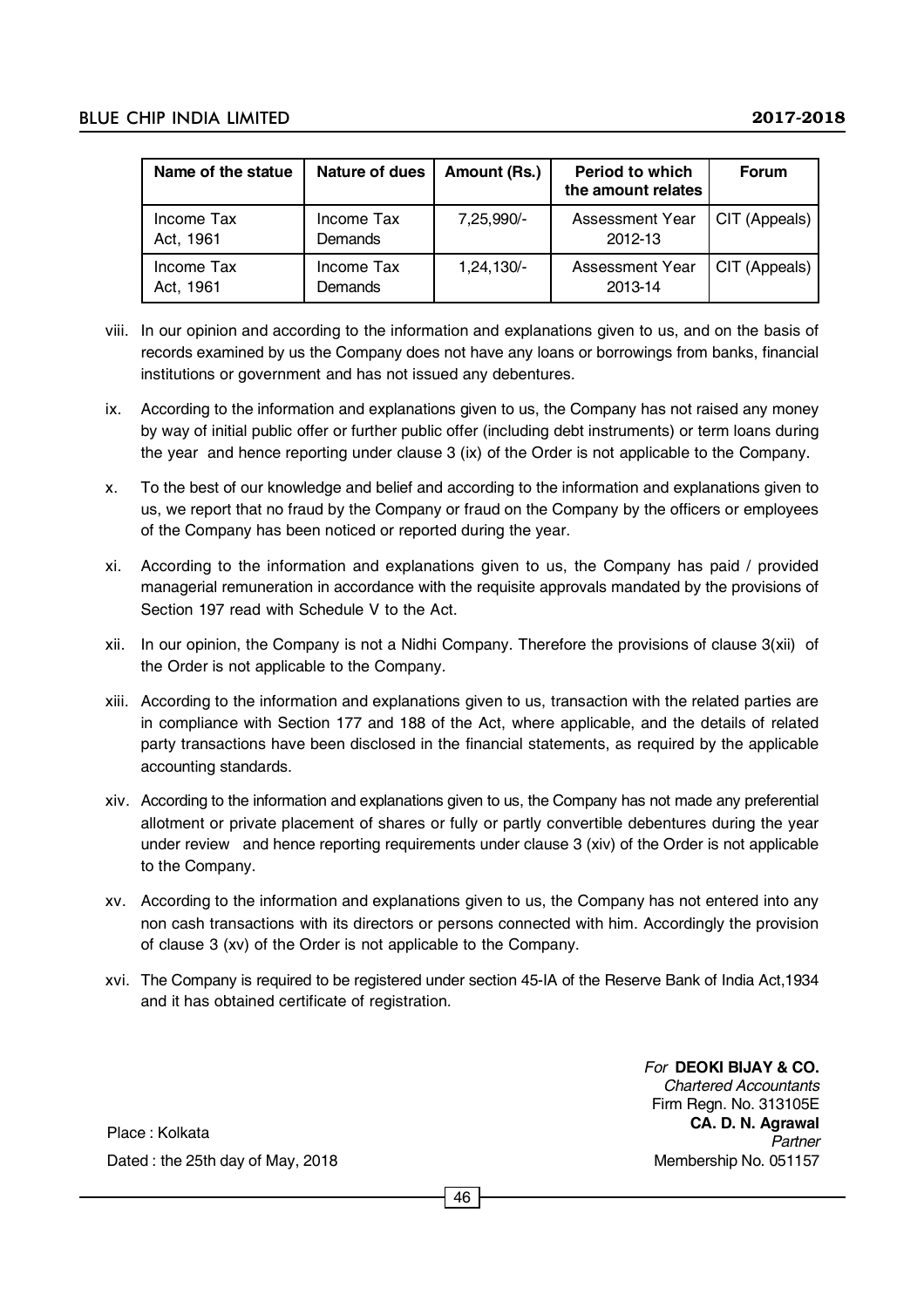#### **Annexure B to the Independent Auditor's Report**

**Referred to in paragraph 2(f) of our Report of even date on the financial statements of the Blue Chip India Limited for the year ended 31st March, 2018. Report on the Internal Financial Controls under Clause (i) of Sub-section 3 of Section 143 of the Companies Act, 2013 ("the Act")**

We have audited the internal financial controls over financial reporting of **Blue Chip India Limite**d ("the Company"), as of March 31, 2018 in conjunction with our audit of the financial statements of the Company for the year ended on that date.

#### **Management's Responsibility for Internal Financial Controls**

The Company's management is responsible for establishing and maintaining internal financial controls based on "the internal control over financial reporting criteria established by the Company considering the essential components of internal control stated in the Guidance Note on Audit of Internal Financial Controls over Financial Reporting issued by the Institute of Chartered Accountants of India" (ICAI). These responsibilities include the design, implementation and maintenance of adequate internal financial controls that were operating effectively for ensuring the orderly and efficient conduct of its business, including adherence to the company's policies, the safeguarding of its assets, the prevention and detection of frauds and errors, the accuracy and completeness of the accounting records, and the timely preparation of reliable financial information, as required under the Companies Act, 2013.

#### **Auditors' Responsibility**

Our responsibility is to express an opinion on the Company's internal financial controls over financial reporting based on our audit. We conducted our audit in accordance with the Guidance Note on Audit of Internal Financial Controls Over Financial Reporting (the "Guidance Note") and the Standards on Auditing, issued by ICAI and deemed to be prescribed under section 143(10) of the Companies Act, 2013, to the extent applicable to an audit of internal financial controls, both applicable to an audit of Internal Financial Controls and, both issued by the Institute of Chartered Accountants of India. Those Standards and the Guidance Note require that we comply with ethical requirements and plan and perform the audit to obtain reasonable assurance about whether adequate internal financial controls over financial reporting was established and maintained and if such controls operated effectively in all material respects.

Our audit involves performing procedures to obtain audit evidence about the adequacy of the internal financial controls system over financial reporting and their operating effectiveness. Our audit of internal financial controls over financial reporting included obtaining an understanding of internal financial controls over financial reporting, assessing the risk that a material weakness exists, and testing and evaluating the design and operating effectiveness of internal control based on the assessed risk. The procedures selected depend on the auditor's judgment, including the assessment of the risks of material misstatement of the financial statements, whether due to fraud or error.

We believe that the audit evidence we have obtained is sufficient and appropriate to provide a basis for our audit opinion on the Company's internal financial controls system over financial reporting.

#### **Meaning of Internal Financial Controls over Financial Reporting**

A company's internal financial control over financial reporting is a process designed to provide reasonable assurance regarding the reliability of financial reporting and the preparation of financial statements for external purposes in accordance with generally accepted accounting principles. A company's internal financial control over financial reporting includes those policies and procedures that (1) pertain to the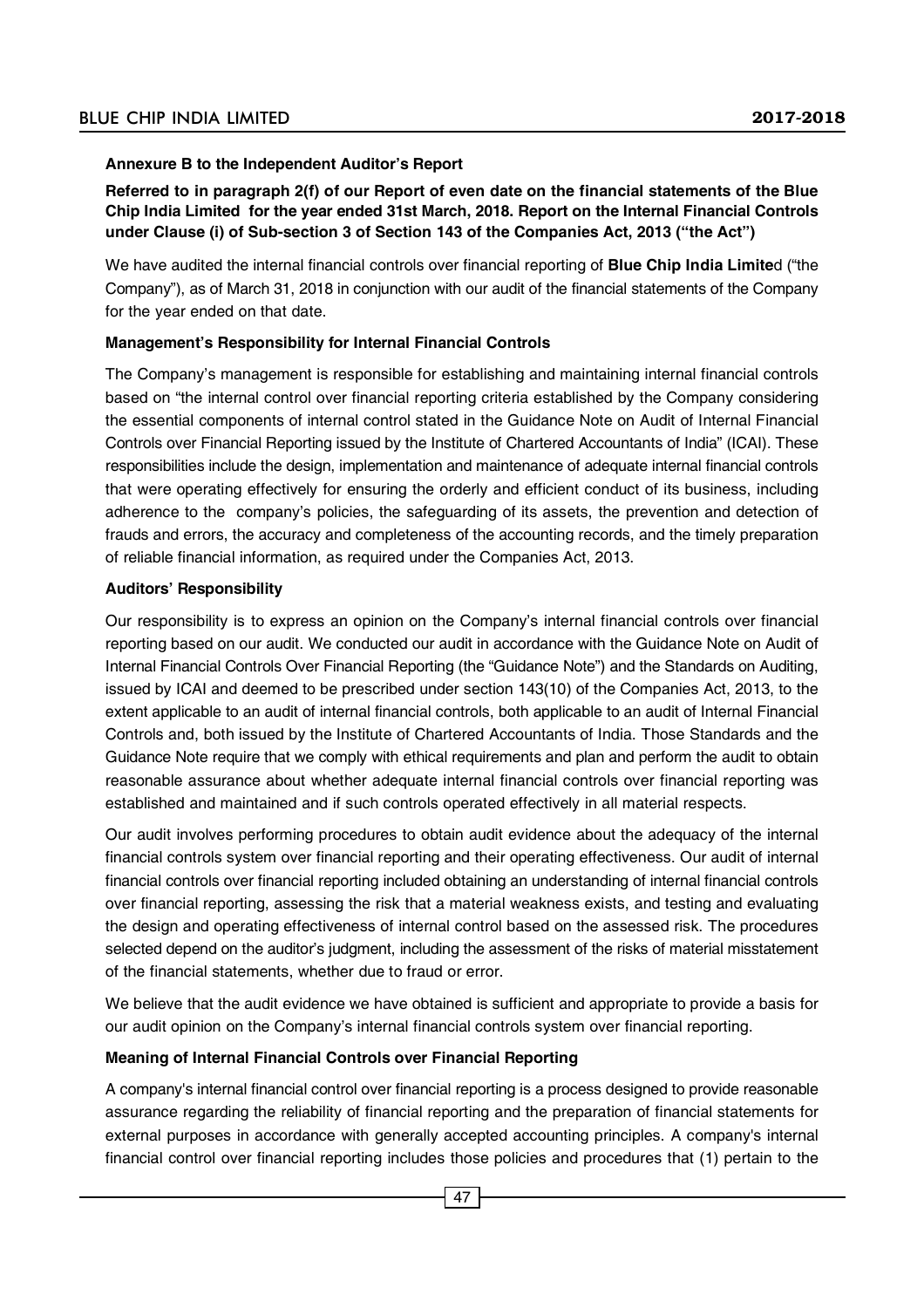maintenance of records that, in reasonable detail, accurately and fairly reflect the transactions and dispositions of the assets of the company; (2) provide reasonable assurance that transactions are recorded as necessary to permit preparation of financial statements in accordance with generally accepted accounting principles, and that receipts and expenditures of the company are being made only in accordance with authorisations of management and directors of the company; and (3) provide reasonable assurance regarding prevention or timely detection of unauthorised acquisition, use, or disposition of the company's assets that could have a material effect on the financial statements.

#### **Inherent Limitations of Internal Financial Controls over Financial Reporting**

Because of the inherent limitations of internal financial controls over financial reporting, including the possibility of collusion or improper management override of controls, material Misstatements due to error or fraud may occur and not be detected. Also, projections of any evaluation of the internal financial controls over financial reporting to future periods are subject to the risk that the internal financial control over financial reporting may become inadequate because of changes in conditions, or that the degree of compliance with the policies or procedures may deteriorate.

#### **Opinion**

In our opinion, the Company has, in all material respects, an adequate internal financial controls system over financial reporting and such internal financial controls over financial reporting were commensurate with the nature of the business of the Company and operating effectively as at March 31, 2018, based on "the internal control over financial reporting criteria established by the Company considering the essential components of internal control stated in the Guidance Note on Audit of Internal Financial Controls Over Financial Reporting issued by the Institute of Chartered Accountants of India".

> *For* **DEOKI BIJAY & CO.** *Chartered Accountants* Firm Regn. No. 313105E **CA. D. N. Agrawal** *Partner* Membership No. 051157

Place : Kolkata Dated : the 25th day of May, 2018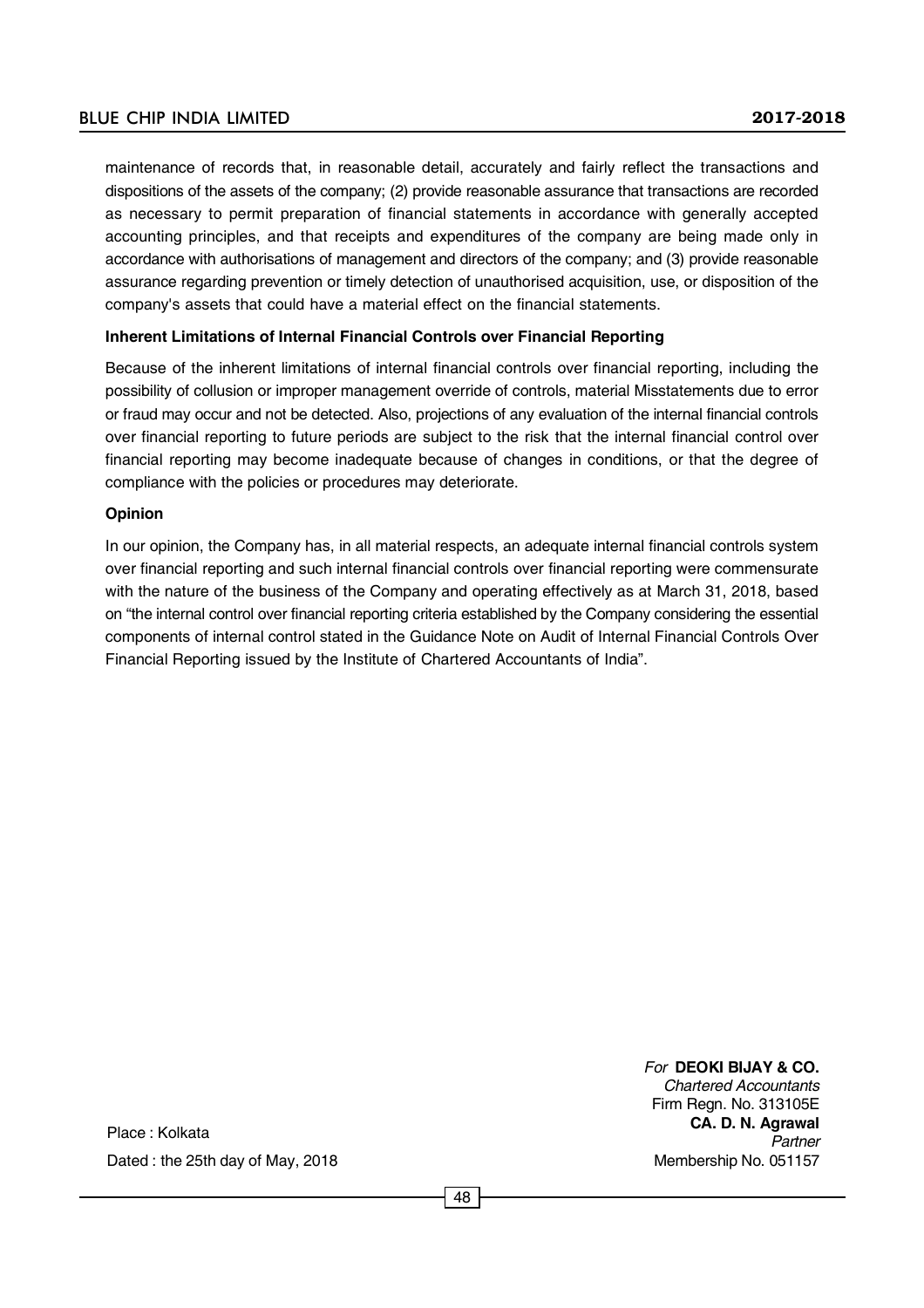#### **BALANCE SHEET as at 31st March, 2018**

|      |                                        |                         |                     | (Amount in Rs.)     |
|------|----------------------------------------|-------------------------|---------------------|---------------------|
|      | <b>Particulars</b>                     | Note No.                | As at<br>31.03.2018 | As at<br>31.03.2017 |
| L    | <b>EQUITY AND LIABILITIES</b>          |                         |                     |                     |
|      | (1) Shareholder's Funds                |                         |                     |                     |
|      | (a) Share Capital                      | 2                       | 110,608,680.00      | 110,608,680.00      |
|      | (b) Reserves and Surplus               | 3                       | (101, 333, 336.43)  | (100, 075, 266.79)  |
|      |                                        |                         | 9,275,343.57        | 10,533,413.21       |
|      | (2) Current Liabilities                |                         |                     |                     |
|      | (a) Trade Payables                     | $\overline{\mathbf{4}}$ | 2,157.00            | 2,157.00            |
|      | (b) Other Current Liabilities          | 5                       | 50, 137, 126.60     | 54,989,170.25       |
|      |                                        |                         | 50,139,283.60       | 54,991,327.25       |
|      | <b>Total</b>                           |                         | 59,414,627.17       | 65,524,740.46       |
| н. - | <b>ASSETS</b>                          |                         |                     |                     |
|      | (1) Non-Current Assets                 |                         |                     |                     |
|      | (a) Fixed Assets                       | 6                       | 179,739.50          | 268,644.50          |
|      | (b) Non Current Investments            | 7                       | 17,100,625.75       | 22,668,359.65       |
|      | (c) Deferred tax assets (net)          | 8                       | 15,629,893.00       | 15,629,893.00       |
|      | (d) Long term Loans & Advances         | 9                       | 15,946,666.23       | 16,055,627.22       |
|      |                                        |                         | 48,856,924.48       | 54,622,524.37       |
| (2)  | <b>Current Assets</b>                  |                         |                     |                     |
|      | (a) Inventories                        | 10                      | 63,324.00           | 118,324.00          |
|      | (b) Trade receivables                  | 11                      | 54,692.18           | 5,054.54            |
|      | (c) Cash and cash equivalents          | 12                      | 182,152.03          | 98,933.07           |
|      | (d) Short term Loans and Advances      | 13                      | 9,067,175.00        | 9,531,544.00        |
|      | (e) Other current assets               | 14                      | 1,190,359.48        | 1,148,360.48        |
|      |                                        |                         | 10,557,702.69       | 10,902,216.09       |
|      | <b>Total</b>                           |                         | 59,414,627.17       | 65,524,740.46       |
|      | <b>Significant Accounting Policies</b> | 1                       |                     |                     |
|      | <b>Notes to Financial Statements</b>   | 2 to 37                 |                     |                     |

|                      | As per our Report of even date |                   | <b>Arihant Jain</b>       |
|----------------------|--------------------------------|-------------------|---------------------------|
|                      | For DEOKI BIJAY & CO.          |                   | <b>Managing Director</b>  |
|                      | <b>Chartered Accountants</b>   |                   | DIN No. 00174557          |
|                      | Firm Registration No. 313105E  |                   |                           |
| Place: Kolkata       | CA. D. N. Agrawal              |                   | <b>Pranab Chakraborty</b> |
|                      | Partner                        | Jyoti Gupta       | Director                  |
| Date: 25th May, 2018 | Membership No. 051157          | Company Secretary | DIN No. 03568360          |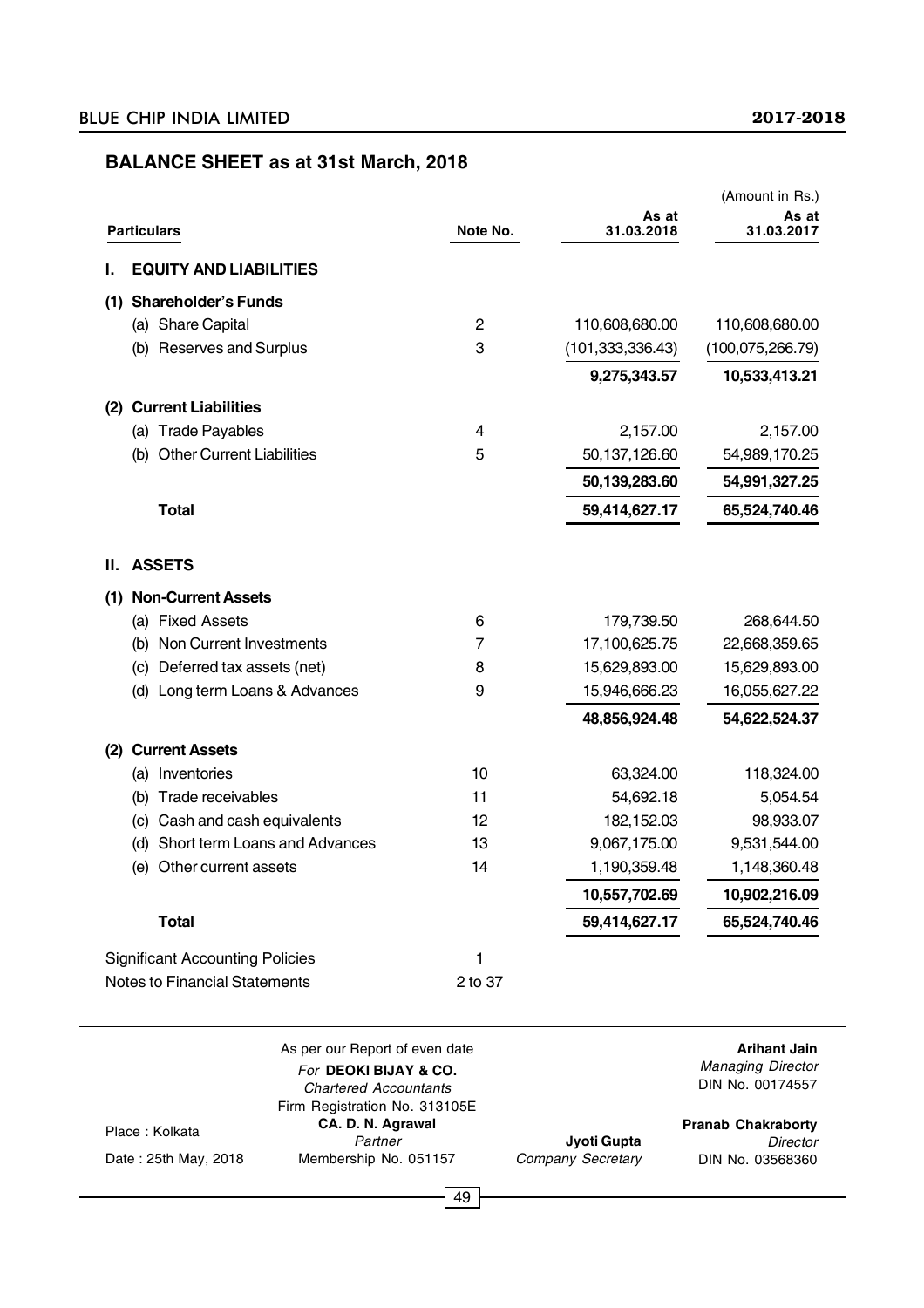### **STATEMENT OF PROFIT & LOSS for the year ended 31st March, 2018**

|                                                                       |          |                     | (Amount in Rs.)     |
|-----------------------------------------------------------------------|----------|---------------------|---------------------|
| <b>Particulars</b>                                                    | Note No. | As at<br>31.03.2018 | As at<br>31.03.2017 |
| <b>INCOME</b>                                                         |          |                     |                     |
| Revenue from operations                                               | 15       | 3,030,860.94        | 58,364,665.00       |
| Other Income                                                          | 16       | 596,217.45          | 2,730.00            |
| <b>Total Revenue</b>                                                  |          | 3,627,078.39        | 58,367,395.00       |
| <b>EXPENSES</b>                                                       |          |                     |                     |
| Purchases of Stock in Trade                                           | 17       | 280,000.00          | 45,875,189.33       |
| Changes in inventories of Shares                                      | 18       | 55,000.00           | 10,764,179.61       |
| <b>Employee Benefit Expense</b>                                       | 19       | 1,591,000.00        | 1,193,604.00        |
| Depreciation                                                          | 6        | 88,905.00           | 203,535.00          |
| <b>Other Expenses</b>                                                 | 20       | 2,870,243.22        | 2,955,336.23        |
| <b>Total Expenses</b>                                                 |          | 4,885,148.22        | 60,991,844.17       |
| Profit before tax and exceptional items                               |          | (1,258,069.83)      | (2,624,449.17)      |
| <b>Exceptional Items</b>                                              |          |                     |                     |
| Profit before tax                                                     |          | (1, 258, 069.83)    | (2,624,449.17)      |
| Tax expense:                                                          |          |                     |                     |
| <b>Current Tax</b><br>(1)                                             |          |                     |                     |
| Taxation for earlier years<br>(2)                                     |          |                     | 216,553.00          |
| Profit/(Loss) after tax                                               |          | (1, 258, 069.83)    | (2,841,002.17)      |
| Earning per equity share face value of<br>Rs. 2/- each fully paid up: |          |                     |                     |
| $(1)$ Basic (in Rs.)                                                  |          | (0.02)              | (0.05)              |
| (2) Diluted (in Rs.)                                                  |          | (0.02)              | (0.05)              |
| <b>Significant Accounting Policies</b>                                | 1        |                     |                     |
| Notes to Financial Statements                                         | 2 to 37  |                     |                     |
|                                                                       |          |                     |                     |

|                      | As per our Report of even date<br>For DEOKI BIJAY & CO.<br><b>Chartered Accountants</b> |                   | <b>Arihant Jain</b><br><b>Managing Director</b><br>DIN No. 00174557 |
|----------------------|-----------------------------------------------------------------------------------------|-------------------|---------------------------------------------------------------------|
| Place: Kolkata       | Firm Registration No. 313105E<br>CA. D. N. Agrawal<br>Partner                           | Jyoti Gupta       | <b>Pranab Chakraborty</b><br>Director                               |
| Date: 25th May, 2018 | Membership No. 051157                                                                   | Company Secretary | DIN No. 03568360                                                    |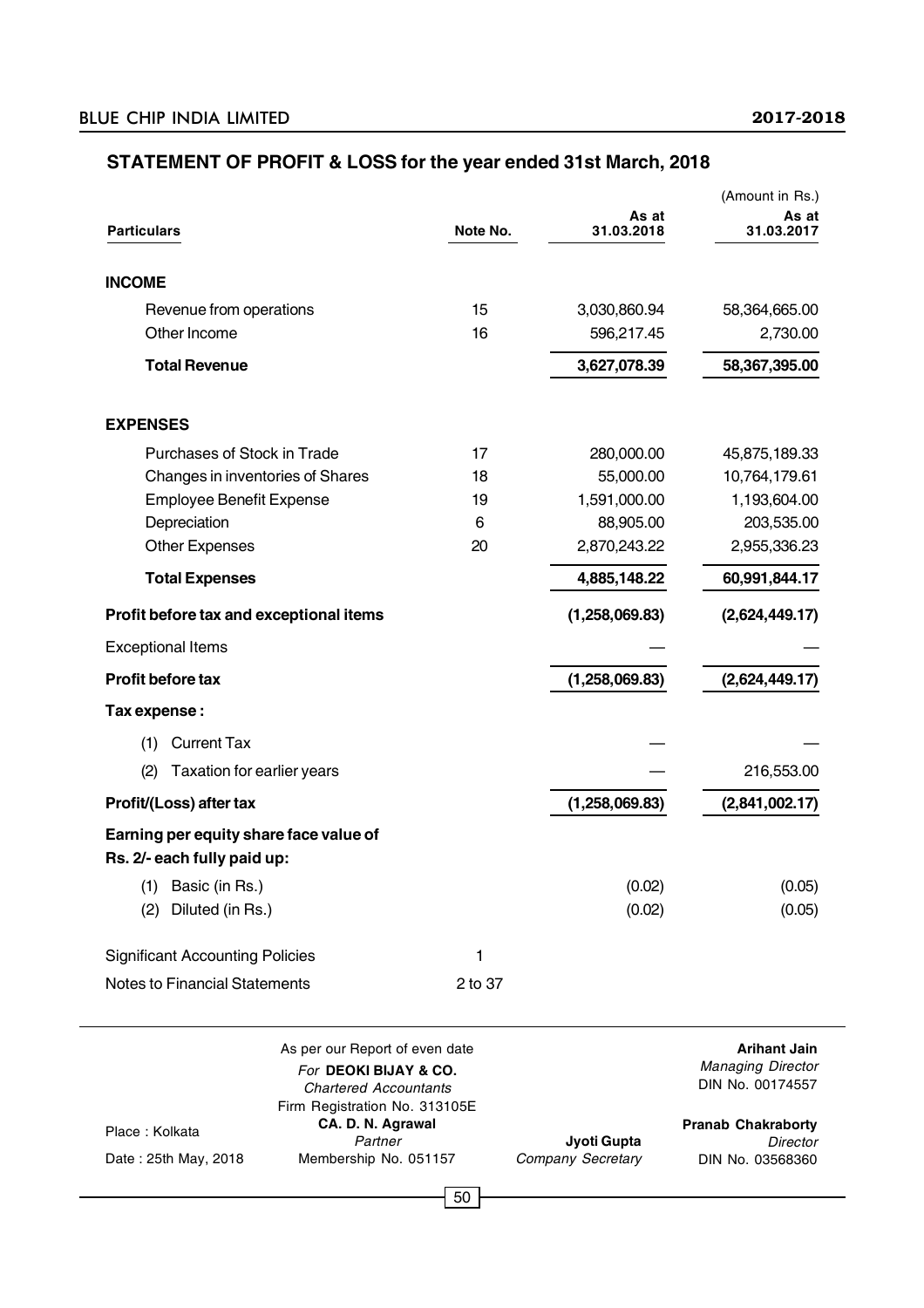#### **CASH FLOW STATEMENT for the year ended 31st March, 2018**

| <b>DESCRIPTION</b>                             |                                                        |           | Year ended<br>31st March, 2018 | (Amount in Rs.)<br><b>Year ended</b><br>31st March, 2017 |
|------------------------------------------------|--------------------------------------------------------|-----------|--------------------------------|----------------------------------------------------------|
| A. Cash Flow from Operating Activities         |                                                        |           |                                |                                                          |
|                                                | Net Profit, Before Tax & Extraordinary Items           |           | (1,258,069.64)                 | (2,624,449.17)                                           |
| Depreciation                                   |                                                        |           | 88,905.00                      | 203,535.00                                               |
| <b>Taxation for Earlier Year</b>               |                                                        |           |                                | (216, 553.00)                                            |
| Sundry Balance written off                     |                                                        |           |                                | 1,000,000.00                                             |
|                                                | <b>Operating Profit before Working Capital Changes</b> |           | (1, 169, 164.64)               | (1,637,467.17)                                           |
| <b>Changes in Working Capital</b>              |                                                        |           |                                |                                                          |
| Inventories                                    |                                                        |           | 55,000.00                      | 35,242,031.01                                            |
| <b>Trade Receivables</b>                       |                                                        |           | (49, 637.64)                   | 242,944.45                                               |
| Long Term Loan and Advances                    |                                                        |           | 464,369.00                     | 2,973,025.00                                             |
| <b>Other Current Assets</b>                    |                                                        |           | (41,999.00)                    | 147,835.00                                               |
| <b>Trade Payable</b>                           |                                                        |           |                                | (12,557,018.55)                                          |
| Non Current Investments                        |                                                        |           | 5,567,733.90                   | (22,668,359.65)                                          |
| <b>Other Current Liabilities</b>               |                                                        |           | (4,852,044.00)                 | (1,968,702.96)                                           |
| Long Term Provision                            |                                                        |           |                                | (79, 314.00)                                             |
| Long Term Loans & Advances                     |                                                        |           | 108,960.99                     |                                                          |
| Other Long Term Liabilities                    |                                                        |           |                                | 20,949.00                                                |
| <b>Net Cash from Operating Activities</b>      |                                                        | (A)       | 83,218.61                      | (2,84,077.87)                                            |
| <b>B. Cash Flow from Investing Activities</b>  |                                                        |           |                                |                                                          |
| <b>Purchase of Fixed Assets</b>                |                                                        |           |                                | (2,875.00)                                               |
| <b>Net Cash Flow from Investing Activities</b> |                                                        | (B)       |                                | (2,875.00)                                               |
| C. Cash Flow from Financing Activities         |                                                        |           |                                |                                                          |
|                                                |                                                        |           |                                |                                                          |
|                                                | Net Increase in Cash and Cash Equivalents              | $(A+B+C)$ | 83,218.61                      | (286, 952.87)                                            |
|                                                | <b>Cash and Cash Equivalents (Opening Balance)</b>     |           | 98,933.07                      | 385,885.13                                               |
|                                                | <b>Cash and Cash Equivalents (Closing Balance)</b>     |           | 182,152.03                     | 98,933.07                                                |
|                                                |                                                        |           |                                |                                                          |

As per our Report of even date *For* **DEOKI BIJAY & CO.** *Chartered Accountants* Firm Registration No. 313105E **CA. D. N. Agrawal** *Partner* Membership No. 051157

Place : Kolkata

Date : 25th May, 2018

*Managing Director* DIN No. 00174557

**Pranab Chakraborty Jyoti Gupta** *Company Secretary*

*Director* DIN No. 03568360

**Arihant Jain**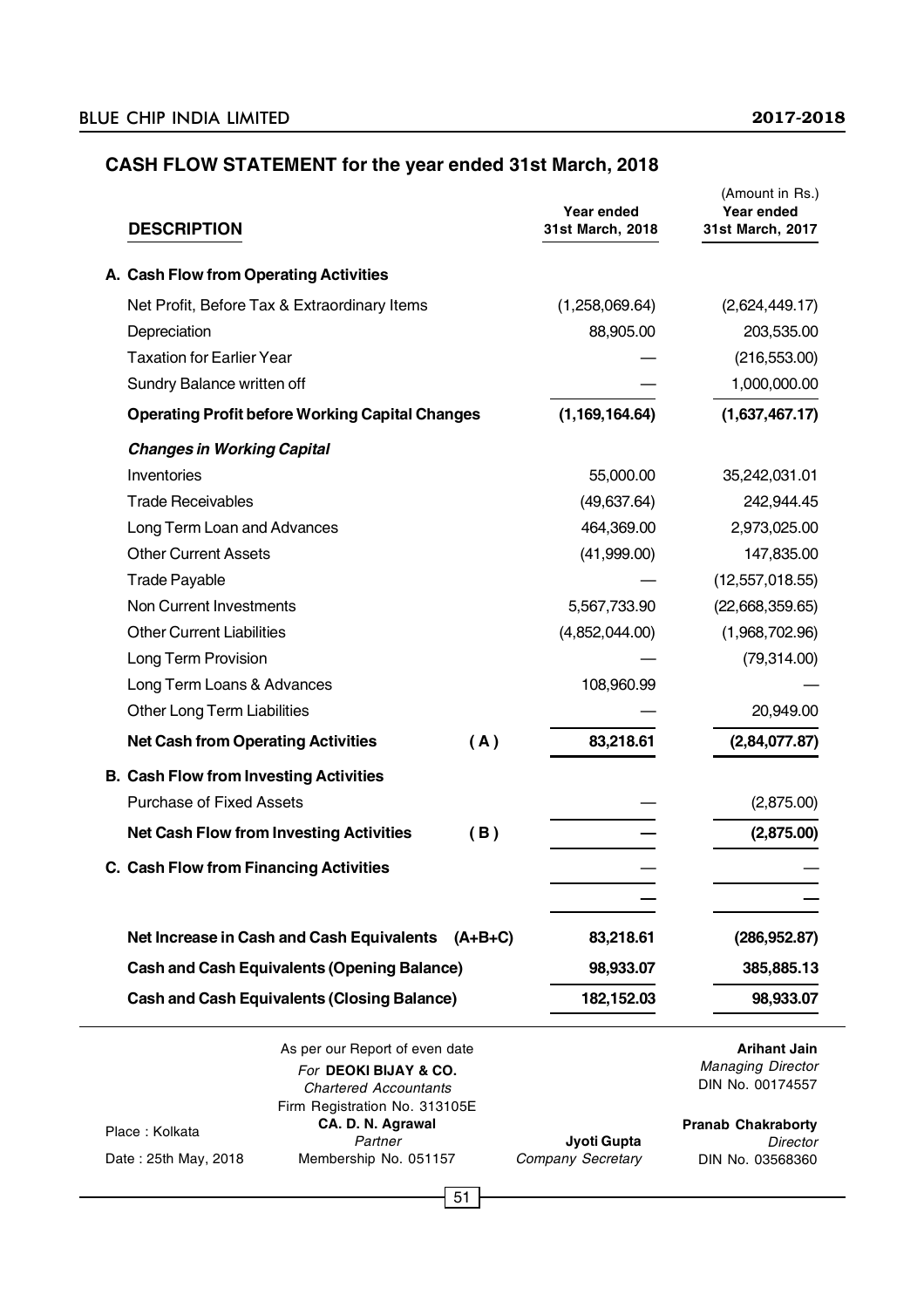#### **Note 1 :**

#### **(I) COMPANY INFORMATION :**

Blue Chip India Limited (the 'Company'), is incorporated in India as a public Limited company, and registered with Reserve Bank of India as Non Systemically Non - Deposit Taking Non Banking Financial Services Company ("NBFC"). The Company is engaged in financial services business by way of lending and investments.

#### **(II) SUMMARY OF SIGNIFICANT ACCOUNTING POLICIES :**

#### **a) Basis of Accounting and preparation of Financial Statements**

The financial statements of the Company have been prepared in accordance with the Generally Accepted Accounting Principles in India (Indian GAAP) to comply with the Accounting Standards specified under section 133 of the Companies Act, 2013, and the relevant provisions of the Companies Act, 2013 ("the Act") and Guidelines issued by Reserve Bank of India. The Financial Statements have been prepared on accrual basis under the historical cost convention.

The accounting policies adopted in the preparation of financial statements are consistent with those followed in the previous year.

#### **b) Use of Estimates**

The preparation of financial statements in conformity with generally accepted accounting principles (Indian GAAP) requires management to make judgements, estimates and assumptions that affect the reported amount of assets and liabilities and disclosures of contingent liabilities and the reported Incomes and Expenses during the Year. The Management believes that the estimates used in the preparation of the Financial statements are prudent and reasonable. Actual results could differ from these estimates and the difference between the actual results and estimates are recognized as and when, the results are known / materialized.

#### **c) Revenue Recognition**

Revenue is recognized to the extent it is probable that the economic benefits will flow to the Company and it can be reliably measured In addition, the following criteria must be met before revenue is recognised:

- i. Interest income is recognized on a time proportion basis taking into account the amount the amount outstanding and the interest rate applicable, except that no income is recognized in case of Non-Performing Assets (NPA's), as per the prudential norms for income recognition issued by the Reserve Bank of India for NBFCs. Interest income on such assets is recognized on receipt basis.
- ii. Revenue from Operations include sale of equity share.
- iii. Dividend income is recognized when right to receive dividend is established.
- iv. The Profit/ Loss on trading of investment is recognized at the time of actual sale of Investment.

#### **d) Fixed Assets and Depreciation**

Tangible Assets are reported at acquisition cost, with deductions for accumulated depreciation / amortisation and impairment losses, if any. Cost comprises the purchase price and any attributable cost to bring the asset to its working condition for its intended use.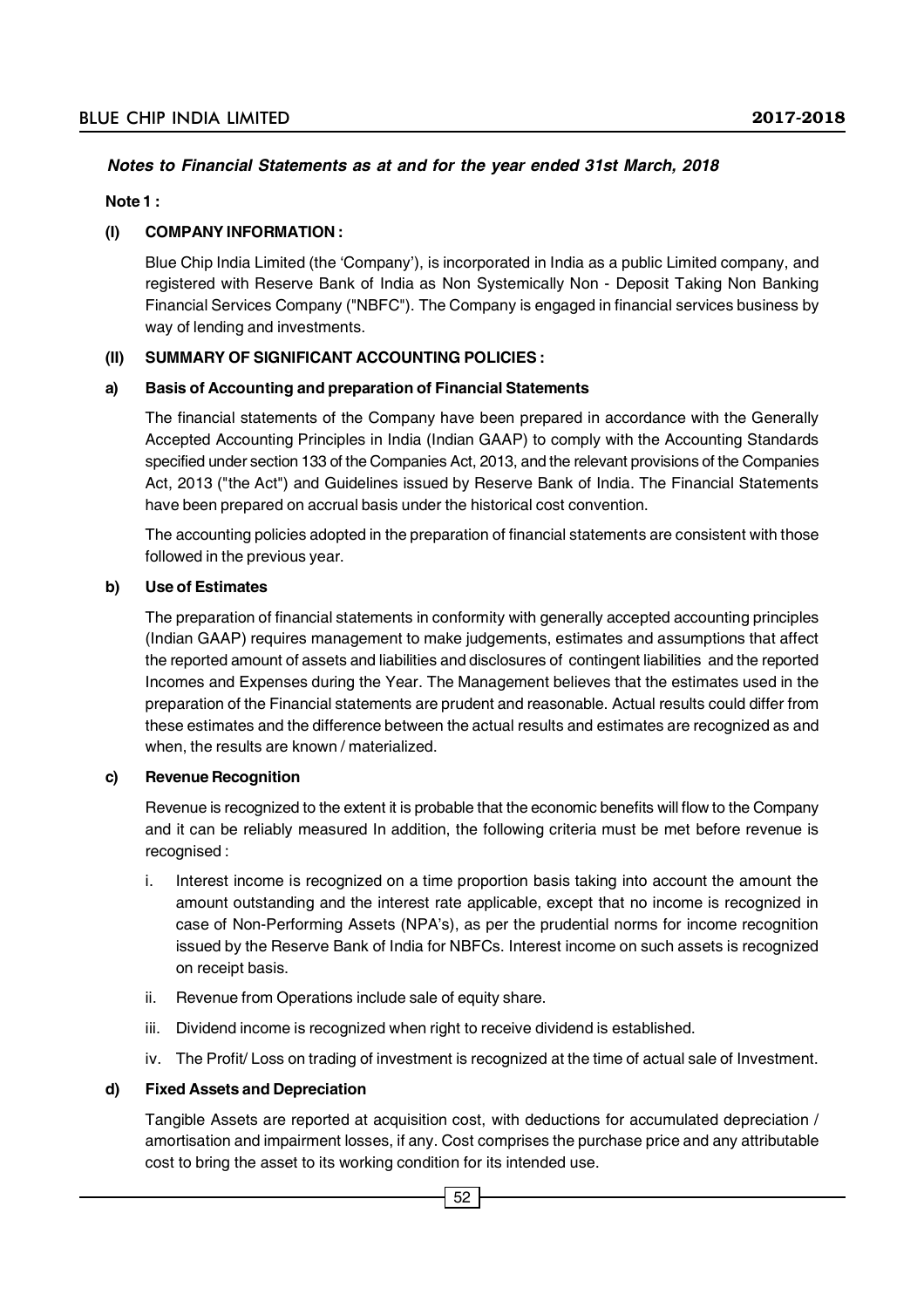All assets are depreciated on a Straight Line Method (SLM) of Depreciation, over the useful life of assets as prescribed under Schedule II of the Companies Act 2013 .

#### **e) Investments**

Investments are classified into non-current and current investments.

- i) Non-current investments are investments intended to be held for a period of more than a year. Non- current investments are carried individually at cost less provision for diminution, other than temporary, in the value of such investments.
- ii) Current investments are investments intended to be held for a period of less than a year. Current investments are stated at the lower of cost or market value determined on an individual investment basis.

#### **f) Inventories**

Inventories of quoted shares are valued at lower of cost or net realisable value. Inventories of unquoted share have been valued at cost.

#### **g) Taxation**

Income Tax comprises of Current tax and net changes in Deferred Tax Assets or Liability during the year. Current tax is determined at the amount of tax payable in respect of taxable income for the year as per the Income Tax Act, 1961 Deferred tax assets and liabilities are recognised for future tax consequences of timing differences between the book profit and tax profit. Deferred tax assets and liabilities, other than carry forward losses and unabsorbed depreciation as computed under the tax laws, are recognised when it is reasonably certain that there will be future taxable income. Carry forward losses and unabsorbed depreciation, if any, are recognised when it is virtually certain that there will be future taxable profit.

#### **h) Earnings per Share**

Basic Earnings per share is calculated by dividing the net profit or loss for the period attributable to equity shareholders by the weighted average number of equity shares outstanding during the year.

For the purpose of calculating diluted earnings per share, the net profit or loss for the year attributable to equity shareholders and the weighted average number of shares outstanding during the year are adjusted for the effects of all dilutive potential equity shares.

#### **i) Provisions and Contingencies**

A provision is recognized when the Company has a present obligation as a result of past event and it is probable that an outflow of resources will be required to settle the obligation and in respect of which a reliable estimate can be made. Contingent liabilities are not provided for and are disclosed by way of notes.

#### **j) Cash Flow Statement**

Cash flows are reported using the indirect method, whereby Profit / (loss) Before Tax is adjusted for the effects of transactions of non-cash nature and any deferrals or accruals of past or future cash receipts or payments. The cash flows from operating, investing and financing activities of the Company are segregated based on the available information.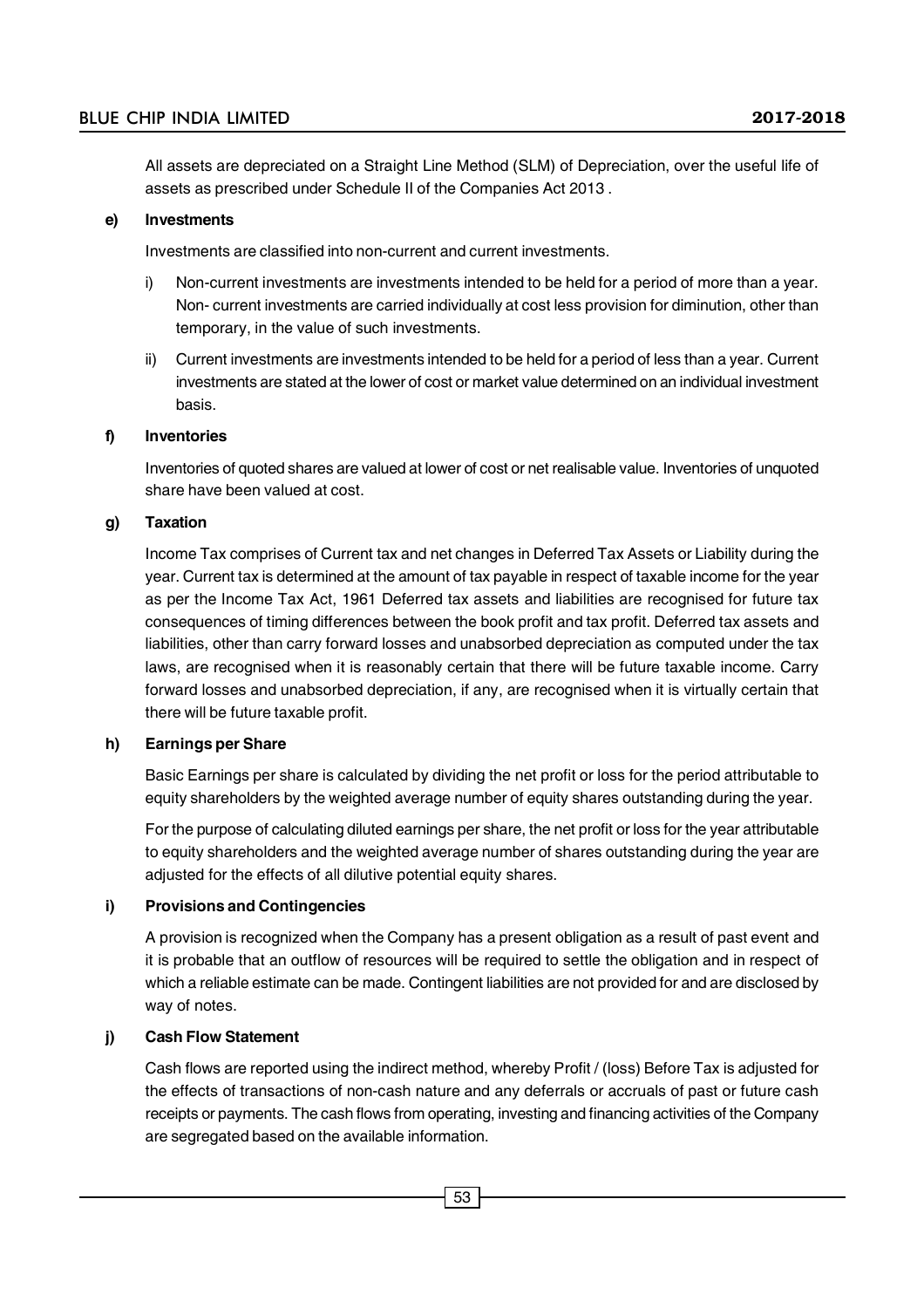|                                                 |                     | (Amount in Rs.)     |
|-------------------------------------------------|---------------------|---------------------|
| <b>Particulars</b>                              | As at<br>31.03.2018 | As at<br>31.03.2017 |
| <b>Notes: 2 Share Capital</b>                   |                     |                     |
| <b>AUTHORIZED CAPITAL</b>                       |                     |                     |
| 107,500,000 (Previous Year 107,500,000)         |                     |                     |
| Equity Shares of Rs. 2/- each.                  | 215,000,000.00      | 215,000,000.00      |
|                                                 | 215,000,000.00      | 215,000,000.00      |
| <b>ISSUED, SUBSCRIBED &amp; PAID UP CAPITAL</b> |                     |                     |
| 55,304,340 (Previous Year 55,304,340) Equity    |                     |                     |
| Shares of Rs. 2/- each fully paid up in Cash    | 110,608,680.00      | 110,608,680.00      |
| <b>Total</b>                                    | 110,608,680.00      | 110,608,680.00      |
|                                                 |                     |                     |

#### **(a) Details of Shareholders holding more than 5% of the shares in the Company :**

|                                | As at 31-03-2018 |       | As at 31-03-2017     |       |
|--------------------------------|------------------|-------|----------------------|-------|
|                                | No. of Shares    | %     | <b>No. of Shares</b> | %     |
| <b>Bahubali Properties Ltd</b> | 3.982.980        | 7.20% | 3.982.980            | 7.20% |
| <b>Total</b>                   | 3,982,980        | 7.20% | 3,982,980            | 7.20% |

#### **(b) Reconciliation of number of equity shares outstanding at the beginning and at the end of the year :**

|                                                 | As at 31-03-2018     |                | As at 31-03-2017     |                |
|-------------------------------------------------|----------------------|----------------|----------------------|----------------|
|                                                 | <b>No. of Shares</b> | Amount         | <b>No. of Shares</b> | <b>Amount</b>  |
| <b>Equity Shares</b>                            |                      |                |                      |                |
| Shares outstanding at the beginning of the year | 55,304,340           | 110,608,680.00 | 55,304,340           | 110,608,680.00 |
| Shares issued during the year                   |                      |                |                      |                |
| Share bought back during the year               |                      |                |                      |                |
| Shares outstanding at the end of the year       | 55,304,340           | 110,608,680.00 | 55,304,340           | 110,608,680.00 |

#### **(c) Terms of Issue**

The company has only one class of equity shares having a par value of Rs. 2/- per share to one vote per share. The company declares and pays dividend in Indian rupees. In the event of liquidation of the company, each shareholder is entitled to receive remaining assets of the company, after distribution of all preferential amounts, in proportion to the number of equity shares held by them.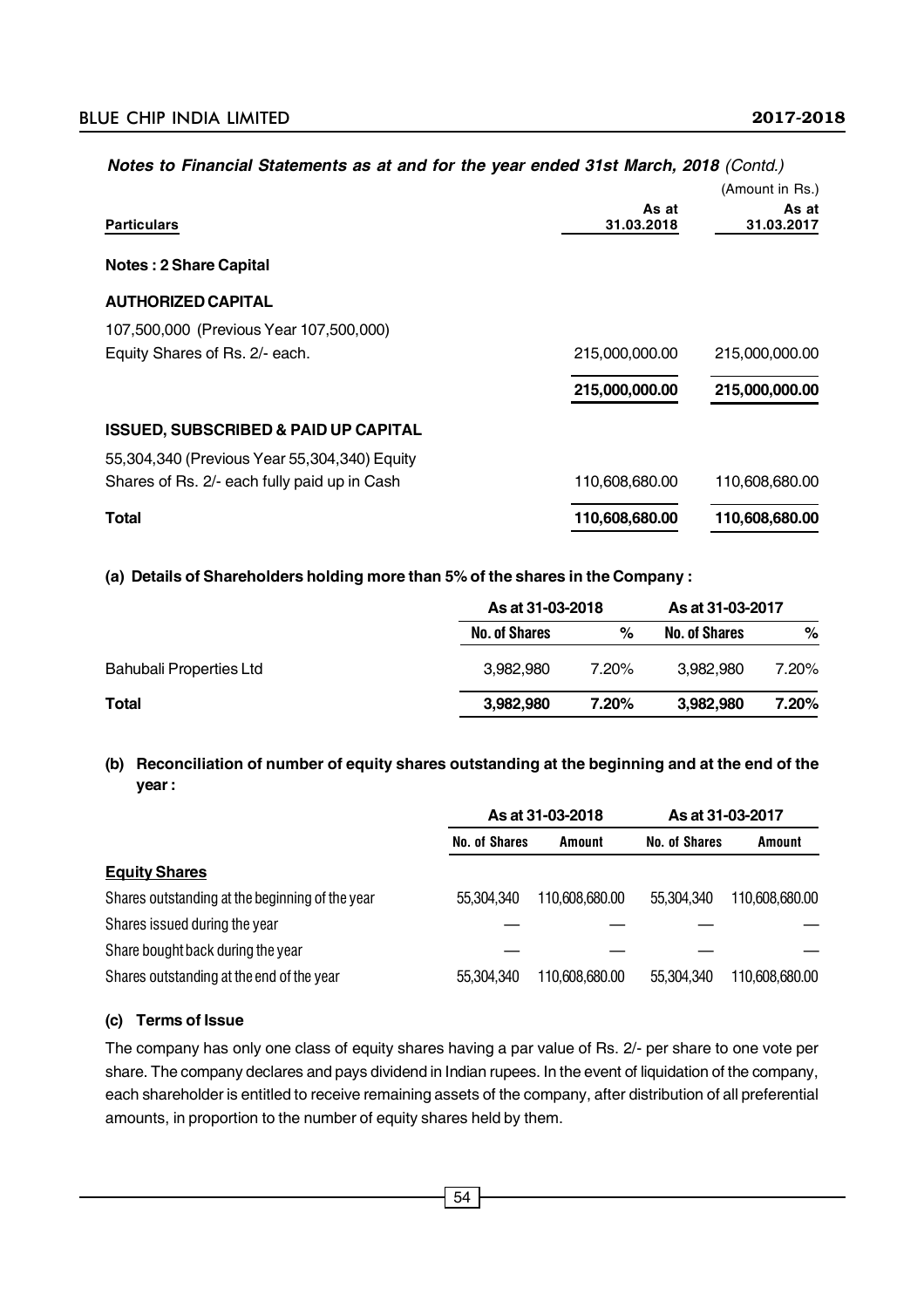|                                                  |                     | (Amount in Rs.)     |
|--------------------------------------------------|---------------------|---------------------|
| <b>Particulars</b>                               | As at<br>31.03.2018 | As at<br>31.03.2017 |
| <b>Notes: 3 Reserve &amp; Surplus</b>            |                     |                     |
| Amalgamation Reserve (A)                         | 12,831,689.45       | 12,831,689.45       |
| <b>Reserve Fund</b>                              |                     |                     |
| <b>Opening Balance</b>                           | 3,705,152.62        | 3,705,152.62        |
| Add: Transfer to RBI Fund                        |                     |                     |
| Closing Balance (B)                              | 3,705,152.62        | 3,705,152.62        |
| Share Premium(C)                                 | 27,393,500.00       | 27,393,500.00       |
| Surplus /(defecit) in statement of Profit & Loss |                     |                     |
| Balance as per last account                      | (144,005,608.67)    | (141, 164, 606.50)  |
| Add: Net Profit/(Loss) for the period            | (1,258,069.83)      | (2,841,002.17)      |
| Less: Transfer to RBI Fund                       |                     |                     |
| Closing Balance (D)                              | (145, 263, 678.50)  | (144,005,608.67)    |
| Total (A+B+C+D)                                  | (101, 333, 336.43)  | (100, 075, 266.79)  |
| <b>Notes: 4 Trades Payable</b>                   |                     |                     |
| <b>Trade Payables</b>                            | 2,157.00            | 2,157.00            |
| <b>Total</b>                                     | 2,157.00            | 2,157.00            |
| <b>Notes: 5 Other Current Liabilities</b>        |                     |                     |
| <b>Advance Received from Debtors</b>             | 49,303,172.06       | 54,636,606.45       |
| Others Payable                                   | 825,917.54          | 348,726.80          |
| <b>TDS Payable</b>                               | 8,037.00            | 3,837.00            |
| Total                                            | 50,137,126.60       | 54,989,170.25       |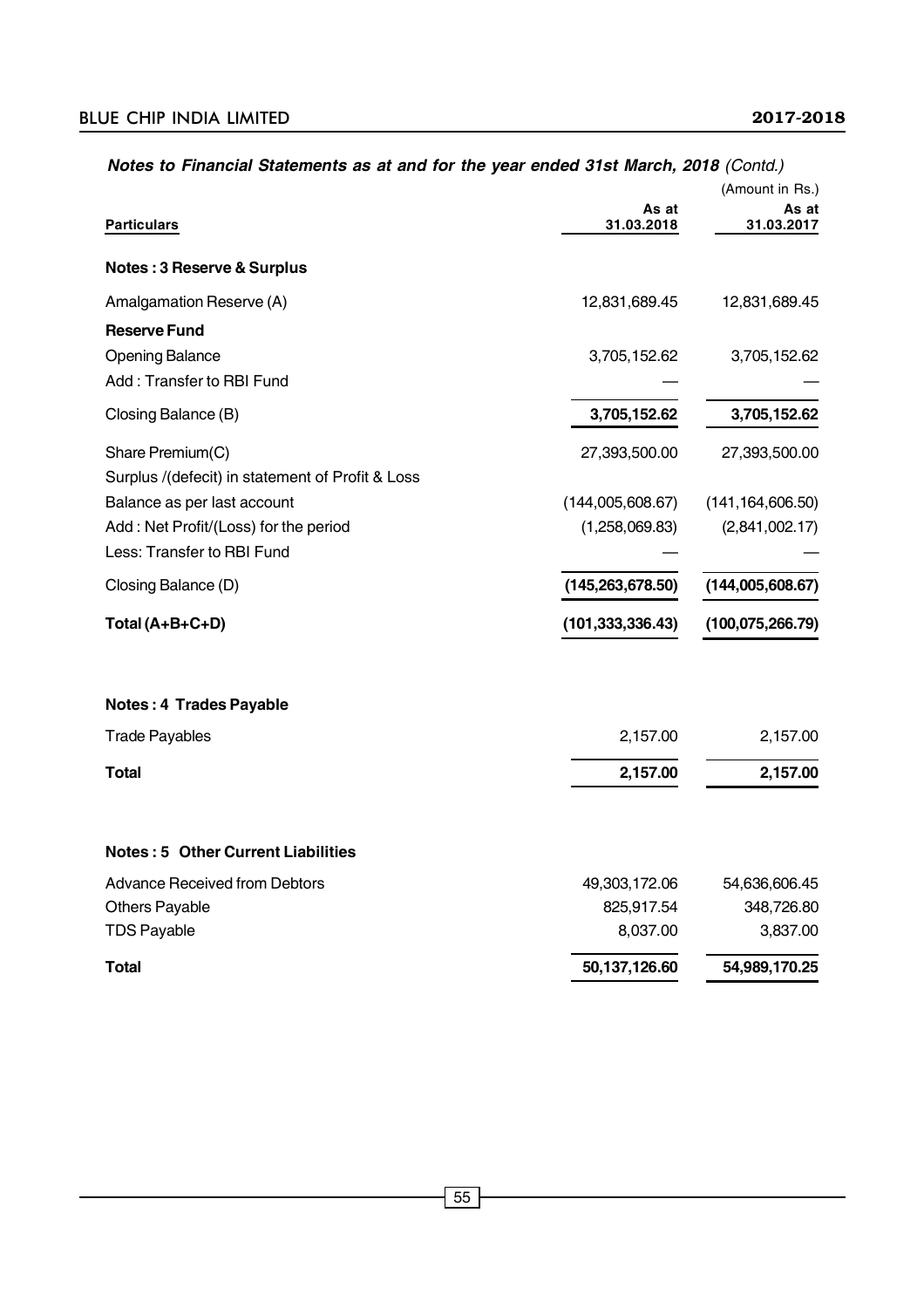| ۔<br>آ |  |
|--------|--|
|        |  |
|        |  |
|        |  |
|        |  |
|        |  |
| i      |  |
|        |  |
|        |  |
|        |  |
|        |  |
|        |  |

**2017-2018**

Notes to Financial Statements as at and for the year ended 31st March, 2018 (Contd.) *Notes to Financial Statements as at and for the year ended 31st March, 2018 (Contd.)*

**Notes : 6**

# FIXED ASSETS **FIXED ASSETS**

Balance as at<br>31.03.2017 30,574.00 78,495.00 67,613.50 220,549.50) 91,962.00 268,644.50 54,529.00) 78,495.00)  $(115, 731.00)$ 31.03.2017Land -- -- -- -- -- -- -- -- -- -- (1,000,000.00) (1,000,000.00) -- -- Electrical Installation 252,163.00 -- -- 252,163.00 221,589.00 23,955.00 -- 245,544.00 6,619.00 30,574.00 (252,1630,1631,520) (252,163.00) -- (221,589.00) (30,163.00,000,000,000,000,000,000,000) (54,529.00) (54,529.00) (54,529.00) -- (220,163.000) -- (220,163.000) -- (221,574.02) -- (221,589.00) -- (220,163.000) -- (220,163.00 Office Equipment 1,569,895.00 -- -- 1,569,895.00 1,491,400.00 -- -- 1,491,400.00 78,495.00 78,495.00 (1,569,895.00) (1,569,895.00) (1,491,400.00) (1,491,400.00) (78,495.00) (78,495.00) Furniture & Fixtures 2,237,350.00 -- 2,237,350.00 2,169,736.50 2,169,736.50 -- 2,204.00 -- 2,207,970.50 29,379.50 67,613.50 (2,237,350.00) (2,237,350.00) (2,016,800.50) (152,936.00) -- (2,169,736.50) (67,613.50) (220,549.50) Computer 135,377.00 -- 135,377.00 -- 135,377.00 43,415.00 -- 135,377.00 -- - - - 135,3716.00 -- 91,962.00 91,962.00 (132,502,000) (2,875.00) (2,875.00) (2,875.00) (16,877.00) (16,777.00) (16,777.00) (16,877.00) (15,795.00) (15,795.00) (15,795.00) **TOTAL 4,194,785.00 -- -- 4,194,785.00 3,926,140.50 88,905.00 -- 4,015,045.50 179,739.50 268,644.50**  $(469, 304.50)$ Previous Year ( **5,191,910.00**) (2,875.00) (1,000,000.00) (4,194,785.00 ) (3,722,605.50) (203,535.00) -- (3,926,140.50) (268,644.50) (469,304.50) (Amount in Rs.) (Amount in Rs.) NETBLOCK **G R O S S B L O C K D E P R E C I A T I O N N E T B L O C K** as at Balance 31.03.2018 ł 78,495.00  $(67, 613.50)$ 6,619.00 30,574.00)  $(78, 495.00)$ 29,379.50 65,246.00  $91,962.00$ 179,739.50  $(268, 644.50)$ Upto 31.03.2018  $\overline{1}$ 245,544.00 1,491,400.00 4,015,045.50 221,589.00)  $(1,491,400.00)$ 2,207,970.50  $(2, 169, 736.50)$ 70,131.00  $(43, 415.00)$  $(3,926,140.50)$  $\overline{z}$ C | A T | O  $\ddot{\phantom{1}}$ Sales/<br>Adjustment  $\overline{\phantom{a}}$  $\mathbf{I}$  $\overline{\phantom{a}}$  $\overline{\phantom{a}}$  $\mathbf{I}$  $\overline{1}$  $\overline{\phantom{a}}$ Adjustment  $\ddot{\phantom{0}}$ 23,955.00 38,234.00 26,716.00 88,905.00 23,955.00)  $(152, 936.00)$ 26,644.00) **PRE**  $(203, 535.00)$ year For the ш  $\Omega$ 2,169,736.50  $(2,016,800.50)$ 3,926,140.50 221,589.00  $(197, 634.00)$ 1,491,400.00 43,415.00  $(3,722,605.50)$ Upto 01.04.2017  $(1,491,400.00)$  $(16, 771.00)$ 1,569,895.00 2,237,350.00 Balance 252, 163.00 252, 163.00)  $(1,569,895.00)$ 135,377.00 4,194,785.00  $(4, 194, 785.00)$ as at 31.03.2018  $(2,237,350.00)$ 135, 377.00) BLOCK  $\mathbf{I}$  $\overline{1}$  $\overline{1}$ Ï  $(2,875.00)$   $(1,000,000.00)$  $(1,000,000.00)$ Sales/ Addition Sales/ Adjustment Adjustment (၈  $\overline{1}$  $\overline{1}$ Ï  $\overline{1}$  $(2,875.00)$ Addition ROS ල<br> Balance 252,163.00 1,569,895.00 2,237,350.00 135,377.00  $(1,000,000.00)$  $(252, 163.00)$  $(1,569,895.00)$  $(2,237,350.00)$  $(132, 502.00)$ 4,194,785.00  $(5, 191, 910.00)$ as at 01.04.2017 **PARTICULARS PARTICULARS** Electrical Installation Furniture & Fixtures Office Equipment Previous Year Computer **TOTAL** Land

56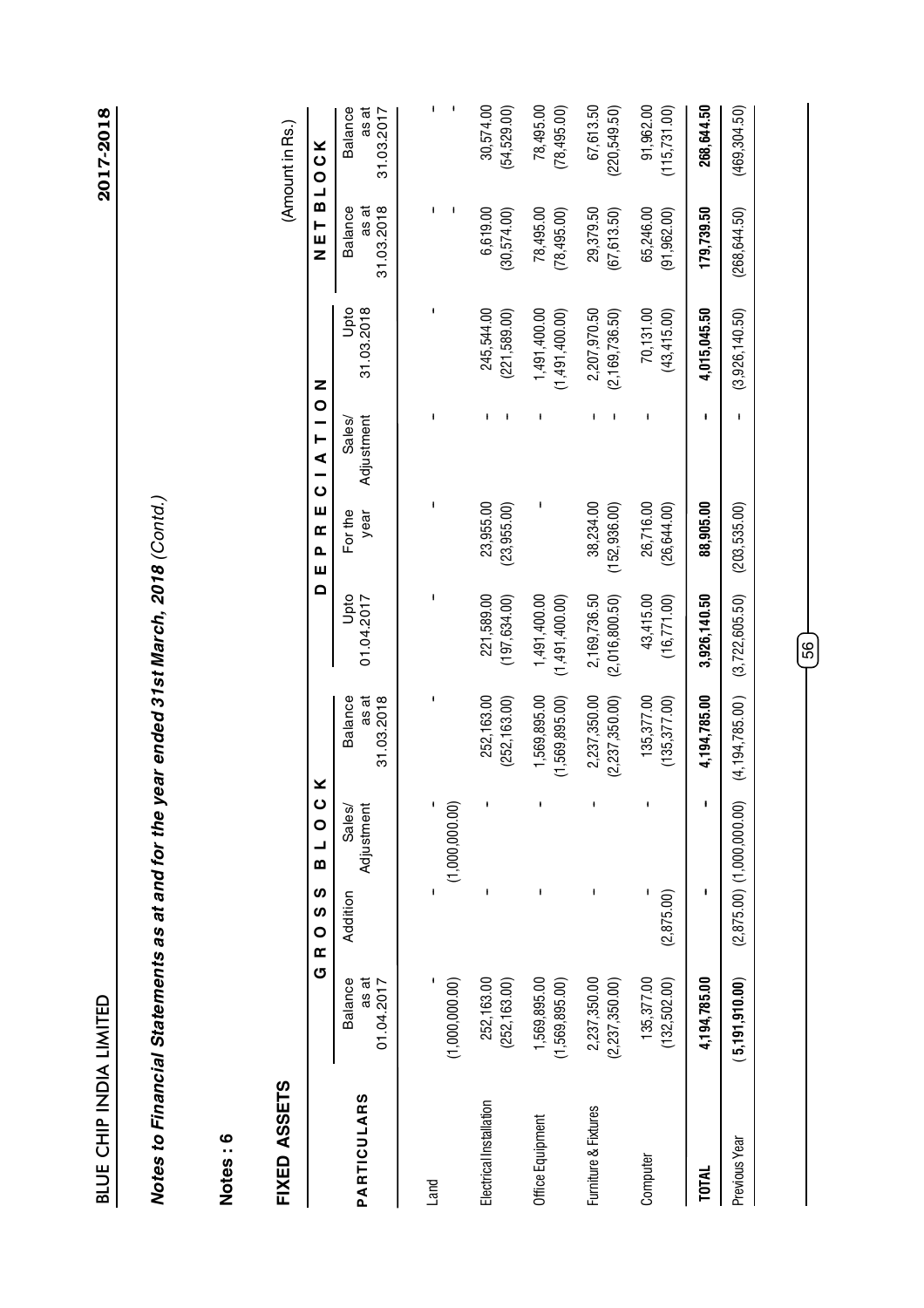|                                 |                     | (Amount in Rs.)     |
|---------------------------------|---------------------|---------------------|
| <b>Particulars</b>              | As at<br>31.03.2018 | As at<br>31.03.2017 |
| Notes: 7 Investments            |                     |                     |
| Long Term Investments (at cost) |                     |                     |
| Quoted Equity Share             | 17,100,625.75       | 22,668,359.65       |
| <b>Total</b>                    | 17,100,625.75       | 22,668,359.65       |

#### **Scrip Wise Details of Investments :**

| <b>Particulars</b>                 | <b>Face Value</b><br>per share |                        | As at March, 2018 |                        | As at March, 2017 |
|------------------------------------|--------------------------------|------------------------|-------------------|------------------------|-------------------|
|                                    |                                | No. of<br><b>Units</b> | Value             | No. of<br><b>Units</b> | Value             |
| <b>AFTEK LTD</b>                   | $\overline{2}$                 | 5000                   | 8,150.00          | 5000                   | 8,150.00          |
| AKAR LAMINATORS LTD                | 10                             | 400                    | 340.00            | 400                    | 340.00            |
| AMARA RAJA BATTERIES LTD           | 1                              | $\blacksquare$         |                   | 100                    | 12,919.00         |
| ASHIANA AGRO INDUST.LTD.           | 10                             |                        |                   | 2000                   | 3,320.00          |
| ASSOCIATES PIGMENT METALS LTD*     | 10                             | 1400                   | 14,000.00         | 1400                   | 14,000.00         |
| ATN INTERNATIONAL LTD              | $\overline{\mathbf{4}}$        | 22441                  | 6,283.48          | 90341                  | 25,295.48         |
| <b>BARTRONICS INDIA LTD</b>        | 10                             | 90                     | 1,732.50          | 90                     | 1,732.50          |
| <b>BHARITI SHIPYARD LTD</b>        | 10                             | $\blacksquare$         |                   | 2500                   | 38,625.00         |
| <b>B.L. KASHYAP &amp; SONS LTD</b> | $\mathbf{1}$                   | 600                    | 12,030.00         | 600                    | 12,030.00         |
| <b>BLOW PLAST LTD</b>              | 10                             | ÷.                     |                   | 3361                   | 356,938.20        |
| BST LTD <sup>*</sup>               | 10                             | 300                    | 600.00            | 300                    | 600.00            |
| CAUVERY SOFTWARE ENGG. LTD *       | 10                             | 1200                   | 1,200.00          | 1200                   | 1,200.00          |
| <b>C&amp;C CONSTRUCTIONS LTD</b>   | 10                             | 225                    | 3,307.50          | 225                    | 3,307.50          |
| CFL CAPITAL FINANCIAL LTD          | 10                             | ä,                     |                   | 200                    | 246.00            |
| <b>CMS FINVEST LTD</b>             | 10                             | 10000                  | 26,000.00         | 10000                  | 26,000.00         |
| CONSOLIDATED CONSTRUCTION          | $\overline{c}$                 | 400                    | 1,416.00          | 400                    | 1,416.00          |
| <b>CYIENT LTD</b>                  | 5                              | $\blacksquare$         |                   | 143                    | 42,100.63         |
| DECCAN CHRONICLE HOLD LTD *        | $\overline{2}$                 | 918                    | 1,900.26          | 918                    | 1,900.26          |
| DHANUS TECHNOLOGIES LTD *          | 10                             | 373                    | 29.84             | 373                    | 29.84             |
| <b>DIGJAM LTD</b>                  | 10                             |                        |                   | 66                     | 778.14            |
| DO ENTERTAINMENT INTL LTD          | 10                             |                        |                   | 80                     | 1,752.00          |
| ESKAY KN'IT (IND) LTD.             | $\mathbf{1}$                   |                        |                   | 500                    | 155.00            |
| <b>EVERONN EDUCATION LTD</b>       | 10                             | 20                     | 245.00            | 20                     | 245.00            |
| <b>GENUS PAPER LTD</b>             | 1                              | 12310                  |                   | 12310                  |                   |
| <b>GLODYNE TECHNOSERVE LTD</b>     | 6                              | 3000                   | 2,700.00          | 3000                   | 2,700.00          |
| <b>GTL LTD</b>                     | 10                             | 4000                   | 67,000.00         | 4000                   | 67,000.00         |
| <b>GUJARAT HEAVY CHEM LTD</b>      | 10                             | 106200                 | 4,658,994.00      | 106200                 | 4,658,994.00      |
| <b>GUJNRE DVR</b>                  | 10                             | 110                    | 309.10            | 110                    | 309.10            |
| <b>GVK POW &amp; INFRA LTD</b>     | 1                              |                        |                   | 5000                   | 27,050.00         |
| HELIOS & MATHESON INFO TECH LTD*   | 10                             | 3475                   | 31,170.75         | 3475                   | 31,170.75         |
| <b>HERALD COMMERCE LTD</b>         | 10                             | 217050                 | 412,395.00        | 217050                 | 412,395.00        |
| HINDUSTHAN ORGANIC CHEM LTD        | 10                             |                        |                   | 9000                   | 166,050.00        |
| HOTEL LEELA VENTURES LTD           | 2                              |                        |                   | 8900                   | 142,400.00        |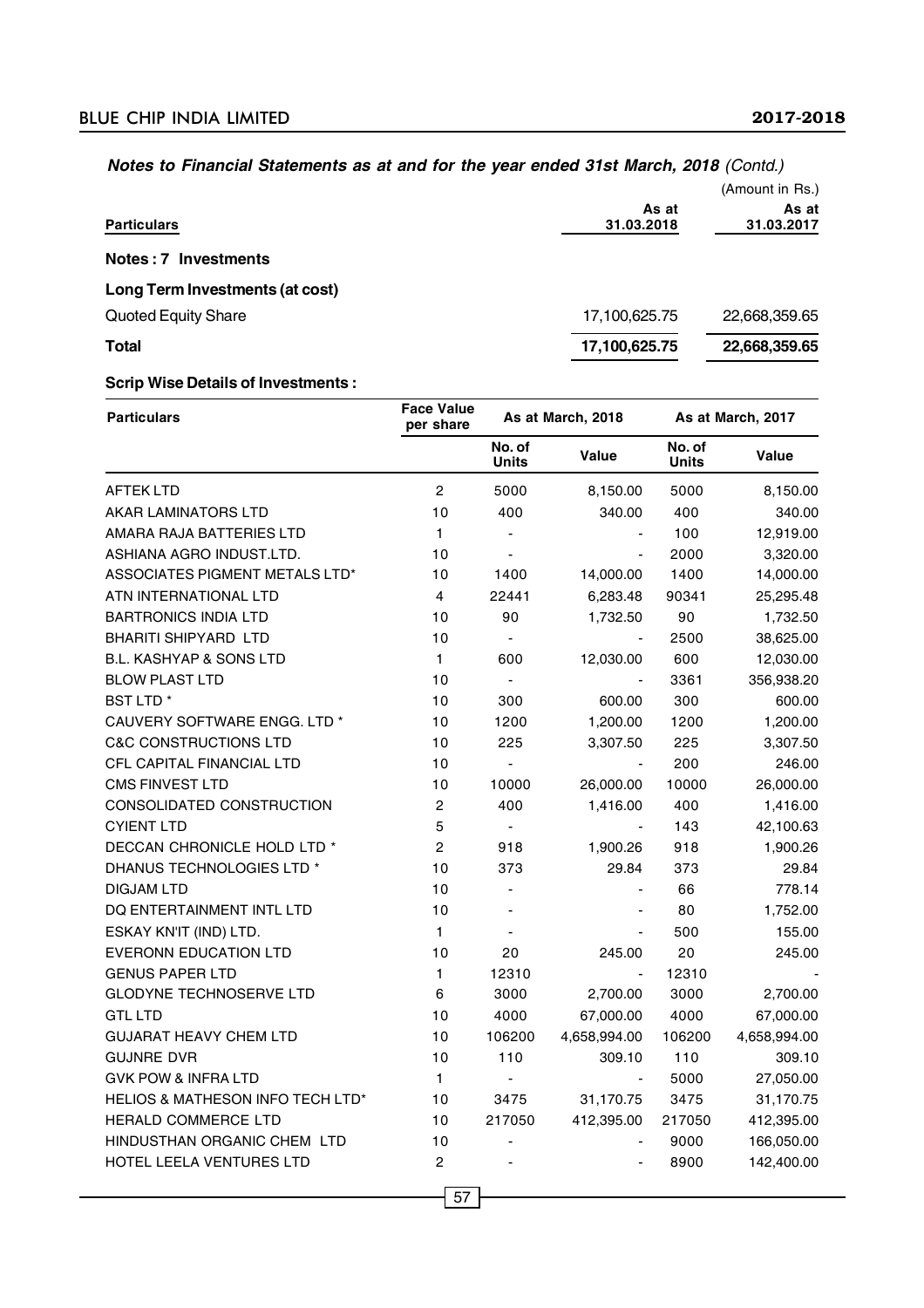| <b>Particulars</b>                      | <b>Face Value</b><br>per share |                          | As at March, 2018 |                        | As at March, 2017 |
|-----------------------------------------|--------------------------------|--------------------------|-------------------|------------------------|-------------------|
|                                         |                                | No. of<br><b>Units</b>   | Value             | No. of<br><b>Units</b> | Value             |
| <b>IDI-SALBUZU IND LTD</b>              | 10                             | $\overline{\phantom{a}}$ |                   | 1700                   | 25,500.00         |
| INDIABULLS REALESTATE LTD               | $\overline{c}$                 | 44000                    | 3,137,200.00      | 54000                  | 3,850,200.00      |
| <b>INDIA CEMENT LTD</b>                 | 10                             |                          |                   | 250                    | 15,415.00         |
| <b>INDIA NIVESH LTD</b>                 | $\mathbf{1}$                   | 5770                     | 220,702.50        | 5770                   | 220,702.50        |
| <b>INSILCO LTD</b>                      | 10                             |                          |                   | 800                    | 19,920.00         |
| <b>ISML LTD</b>                         | 5                              |                          |                   | 2746                   | 138,535.70        |
| <b>IVRCL INFRAST &amp; PROJECTS LTD</b> | $\overline{c}$                 | 4500                     | 19,755.00         | 4500                   | 19,755.00         |
| JAYPEE INFRATECH LTD                    | 10                             | 2020                     | 11,248.00         | 1520                   | 11,248.00         |
| KILBURN CHEMICAL LTD                    | 10                             | $\blacksquare$           |                   | 2000                   | 20,000.00         |
| <b>LCC INFOTECH LTD</b>                 | $\overline{c}$                 | 71330                    | 21,399.00         | 71330                  | 21,399.00         |
| <b>LOKESH MACHINES LTD</b>              | 10                             | 150                      | 6,622.50          | 150                    | 6,622.50          |
| MAN INFRA CONTRUCTION LTD               | $\overline{c}$                 | 410                      | 15,805.50         | 410                    | 15,805.50         |
| <b>MARAL OVERSEAS LTD</b>               | 10                             | $\frac{1}{2}$            |                   | 100                    | 2,800.00          |
| <b>MARSONS LTD</b>                      | 10                             | 2500                     | 3,975.00          | 2500                   | 3,975.00          |
| <b>MONIKA ELECTRONICS LTD</b>           | 10                             | 50                       | 545.00            | 50                     | 545.00            |
| MOSERBAER INDIA LTD                     | 10                             | 5294                     | 35,628.62         | 5294                   | 35,628.62         |
| MOUNT EVE INDIA LTD                     | 10                             | $\blacksquare$           |                   | 10000                  | 100,000.00        |
| NAGARJUNA FERT & CHEM LTD               | $\mathbf{1}$                   | 31875                    | 284,006.25        | 39875                  | 355,286.25        |
| NEPC AGRO FOODS LTD *                   | 10                             | 182                      | 209.30            | 363                    | 417.45            |
| NTPC L 8.49 25032025                    | Not yet listed                 | 3348                     |                   | 3348                   |                   |
| <b>OMAXE LTD</b>                        | 10                             | 37                       | 3,367.00          | 97                     | 8,827.00          |
| ORBIT CORP LTD                          | 10                             | 7771                     | 32,638.20         | 7771                   | 32,638.20         |
| ORISSA MINERAL DEV CO. LTD              | 1                              | 10                       | 21,121.00         | 10                     | 21,121.00         |
| PARSVNATH DEVLOPERS LTD                 | 5                              | 47500                    | 612,750.00        | 47500                  | 612,750.00        |
| PBA INFRASTRUCTRE LTD                   | 10                             | 5524                     | 112,965.80        | 5524                   | 112,965.80        |
| PCS INDUSTRIES LTD                      | 10                             | 1000                     | 27,800.00         | 3000                   | 83,400.00         |
| PENNAR AQUA EXPORTS LTD *               | 10                             | 38500                    | 385,000.00        | 38500                  | 385,000.00        |
| PLETHICO PHARMACUETICALS LTD *          | 10                             | 20                       | 158.80            | 20                     | 158.80            |
| PRITHVI INFORM SYSTEMS LTD              | 10                             | 15811                    | 20,238.08         | 15811                  | 20,238.08         |
| PRUDENTIAL SUGAR LTD *                  | 10                             | 2800                     | 3,836.00          | 2800                   | 3,836.00          |
| PUNJ LLOYD LTD                          | 2                              | 350                      | 6,562.50          | 350                    | 6,562.50          |
| PYRAMID SAIMIRA THETRE LTD *            | 10                             | 62                       | 327.98            | 62                     | 327.98            |
| RAMKAY INFRA LTD                        | 10                             | 2155                     | 132,506.79        | 5156                   | 317,032.49        |
| <b>RECRON SYNTHECIS LTD</b>             | 10                             | ۰                        |                   | 4900                   | 31,115.00         |
| REDICO KHAITAN FINAN LTD *              | 10                             | 11300                    | 80,908.00         | 11300                  | 80,908.00         |
| RELIANCE BROD / MEDIA WORLD LTD*        | 5                              | 8571                     | 170,391.48        | 8571                   | 170,391.48        |
| RELIANCE CAPITAL LTD                    | 10                             | ۰                        |                   | 200                    | 65,328.00         |
| RELIANCE IND INFRAS LTD                 | 10                             | 49895                    | 6,118,124.90      | 49895                  | 6,118,124.90      |
| RELIANCE INFRASTRUCTRE LTD              | 10                             | $\sim$                   |                   | 4104                   | 1,707,797.52      |
| RELIANCE MEDIA WORKS LTD *              | 5                              | 500                      | 211,050.00        | 500                    | 211,050.00        |
| RELIANCE POWER LTD                      | 10                             | 54                       | 2,227.50          | 54                     | 2,227.50          |
| <b>RICO AGROILS LTD</b>                 |                                | -                        |                   | 2400                   | 48,000.00         |
| RISHI LASER LTD                         | 10                             |                          |                   | 1935                   | 34,830.00         |
| ROLTA INDIA LTD                         | 10                             |                          |                   | 325                    | 19,662.50         |
| ORCHID HOTELS LTD                       | 10                             |                          |                   | 80                     | 5,660.00          |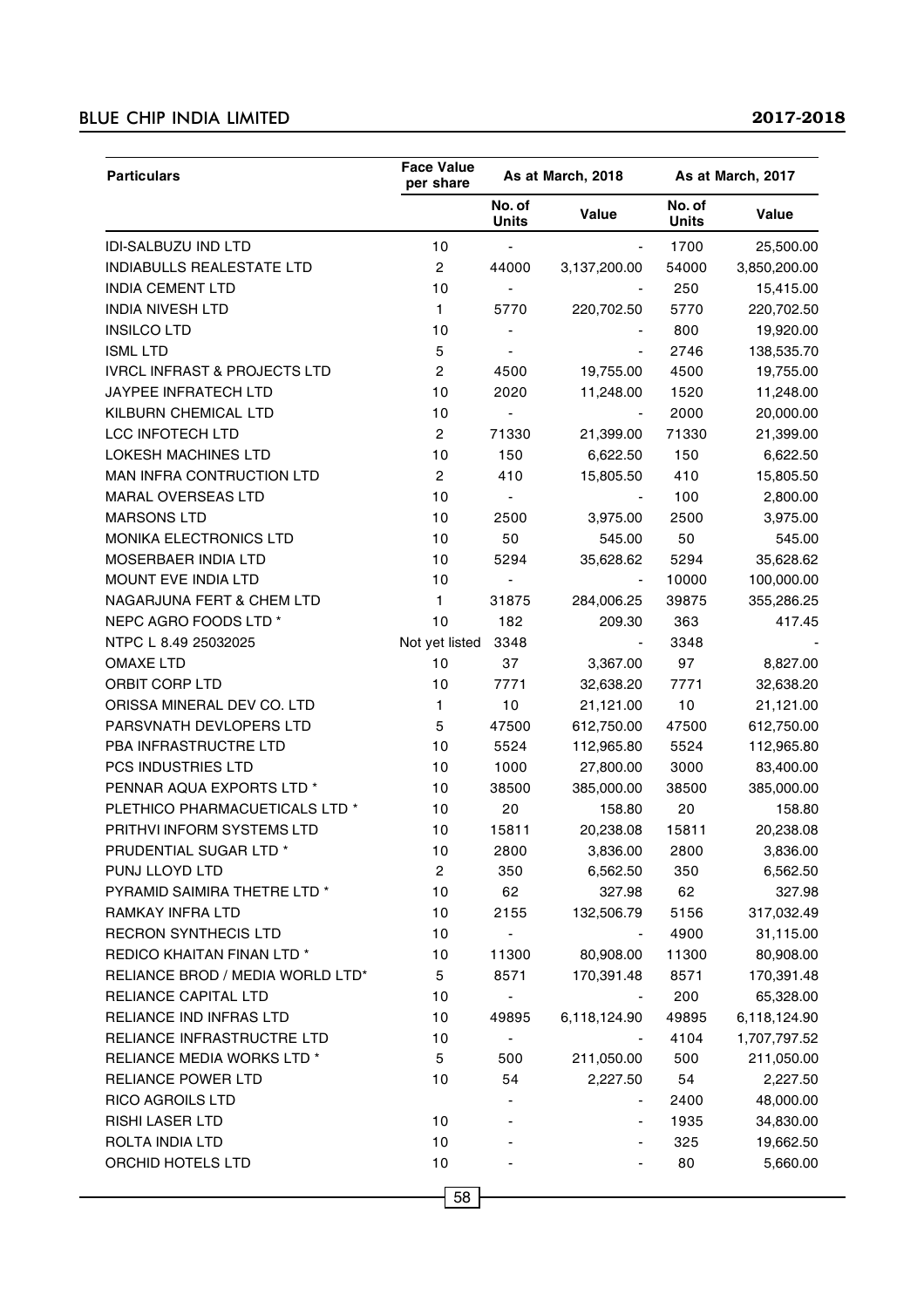| <b>Particulars</b>                     | <b>Face Value</b><br>per share |                              | As at March, 2018 |                        | As at March, 2017 |
|----------------------------------------|--------------------------------|------------------------------|-------------------|------------------------|-------------------|
|                                        |                                | No. of<br><b>Units</b>       | Value             | No. of<br><b>Units</b> | Value             |
| SASTA SUNDAR VENTURES LTD              | 10                             | 79                           | 5,806.50          | 79                     | 5,806.50          |
| <b>SHARP INDIA LTD</b>                 | 10                             | $\blacksquare$               |                   | 2790                   | 119,133.00        |
| <b>SHASUN FINANCE LTD *</b>            | 10                             | 200                          | 2,000.00          | 200                    | 2,000.00          |
| <b>SPONGE STEEL &amp; FOGINGS LTD*</b> | 10                             | 1800                         | 18,000.00         | 1800                   | 18,000.00         |
| SILICON VALLEY INFOTECH LTD            | $\mathbf{1}$                   | 141000                       | 33,840.00         | 141000                 | 33,840.00         |
| SILVERLINE TECHNOLOGIES LTD            | 10                             | $\qquad \qquad \blacksquare$ |                   | 2300                   | 12,880.00         |
| S KUMARS NATIONWIDE LTD                | 10                             | 11000                        | 25,850.00         | 11000                  | 25,850.00         |
| SM DYECHEM LTD                         | 10                             | 29                           | 216.63            | 29                     | 216.63            |
| SOBHA DEVELOPERS LTD                   | 10                             |                              |                   | 70                     | 17,244.50         |
| SPARTEK CERAMIC LTD (D)                | 10                             | $\blacksquare$               |                   | 210                    | 16,802.10         |
| SPARTEK CERAMIC LTD                    | 10                             | 369                          | 2,173.41          | 369                    | 2,173.41          |
| <b>S &amp; S INDUSTRIES LTD</b>        | 10                             | $\blacksquare$               |                   | 166                    | 6,153.62          |
| S & S POWER LTD *                      | 10                             | 80                           | 4,000.00          | 80                     | 4,000.00          |
| SUMEET INDUSTRIES LTD                  | 10                             | $\overline{\phantom{a}}$     | $\blacksquare$    | 1800                   | 20,250.00         |
| SUMITRA PHARMA LTD                     | 10                             | $\overline{a}$               | $\blacksquare$    | 260                    | 13,000.00         |
| SUPRIYA PHARMACEUTICAL LTD             | 10                             | $\overline{\phantom{a}}$     | $\blacksquare$    | 3700                   | 38,110.00         |
| SURYA MORPHY RECHARDS LTD              | 10                             | $\overline{a}$               | $\overline{a}$    | 600                    | 7,200.00          |
| <b>SVC RESOURCES LTD</b>               | 10                             | $\overline{\phantom{a}}$     |                   | 2551                   | 2,423.45          |
| <b>TANLA SOLUTIONS LTD</b>             | $\mathbf{1}$                   | 210                          | 6,300.00          | 210                    | 6,300.00          |
| TANTIA CONSTRUCTIONS LTD               | 10                             | $\overline{\phantom{a}}$     |                   | 1501                   | 23,490.65         |
| <b>TECPRO SYSTEMS LTD</b>              | 10                             | 62                           | 280.86            | 62                     | 280.86            |
| TERRYGOLD INDIA LTD *                  | 10                             | 13600                        | 14,960.00         | 13600                  | 14,960.00         |
| SIMBHAOLI SUGAR MILLS LTD              | 10                             | ۰                            |                   | 13500                  | 380,025.00        |
| TIMKEN INDIA LTD -D                    | 10                             | $\overline{\phantom{a}}$     |                   | 10                     | 1,000.00          |
| TULIP TELECOM LTD <sup>*</sup>         | $\overline{c}$                 | 25000                        | 38,250.00         | 25000                  | 38,250.00         |
| UNIVERSAL MEDIA NETW LTD               | 2                              | $\blacksquare$               |                   | 43900                  | 10,975.00         |
| UNIWORTH INTERNATIONAL LTD             | 10                             | 100                          | 80.00             | 100                    | 80.00             |
| USHA ISPAT LTD                         | 10                             | ÷,                           | $\blacksquare$    | 19400                  | 213,400.00        |
| CLASSIC GLOBE SECURITIES LTD           | 10                             |                              | $\blacksquare$    | 3                      | 3.60              |
| <b>WPIL LTD</b>                        | 10                             |                              |                   | 1497                   | 509,653.65        |
| ZOOM INDUSTRIAL SERV LTD               | $\overline{c}$                 |                              |                   | 2000                   | 100,000.00        |
| Total                                  |                                | 946,330                      | 17,100,625.75     | 1,196,620              | 22,668,359.65     |
| Aggeregate Market Value of Investments |                                |                              | 61,287,197.44     |                        | 173,927,813.00    |

\* In these cases Market Value not available and hence cost is considered.

|                              |                     | (Amount in Rs.)     |
|------------------------------|---------------------|---------------------|
| <b>Particulars</b>           | As at<br>31.03.2018 | As at<br>31.03.2017 |
| Notes: 8 Deferred Tax Assets |                     |                     |
| Deferred Tax Assets          | 15,629,893.00       | 15,629,893.00       |
| <b>Total</b>                 | 15,629,893.00       | 15,629,893.00       |
|                              |                     |                     |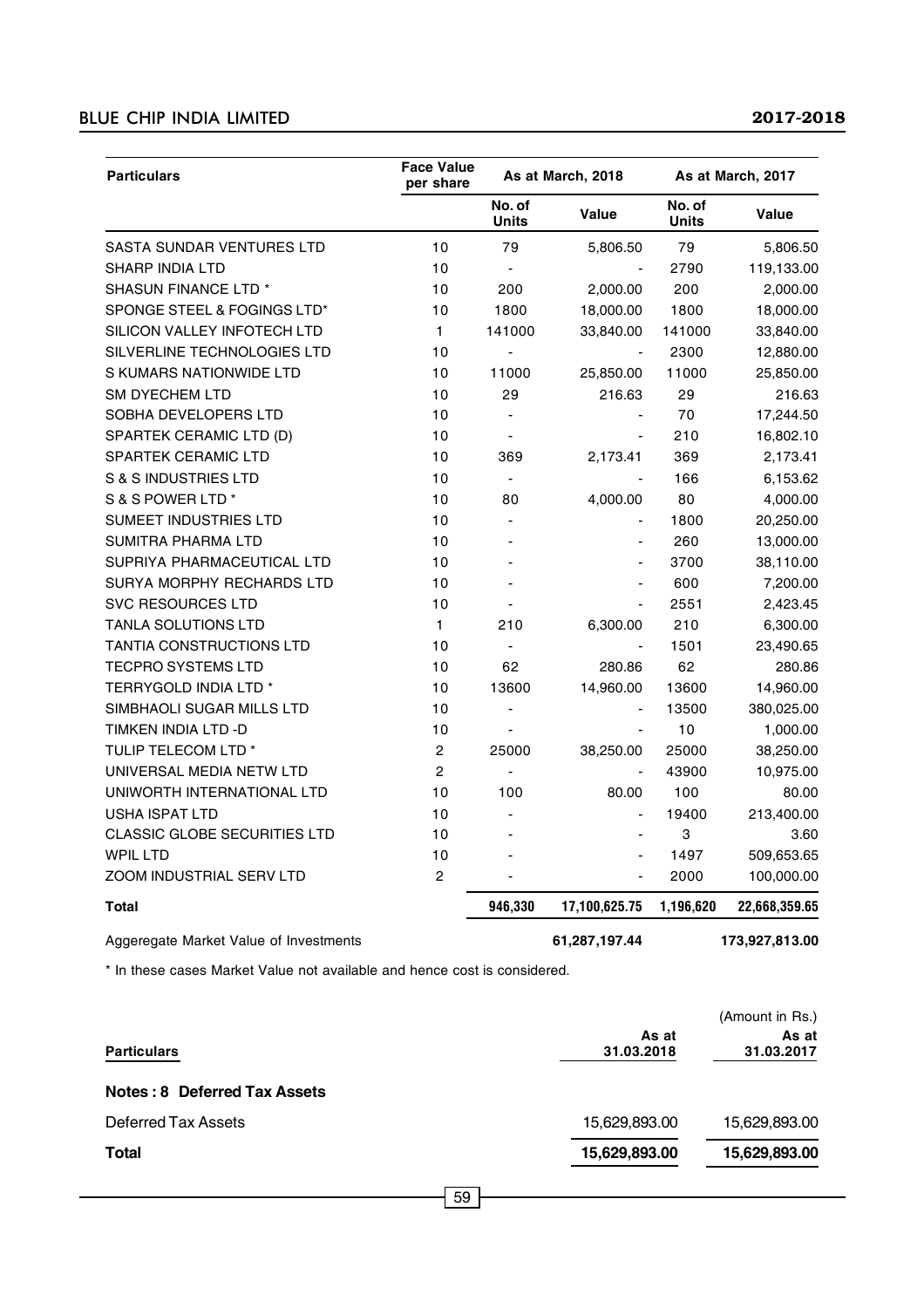|                                     |                     | (Amount in Rs.)     |
|-------------------------------------|---------------------|---------------------|
| <b>Particulars</b>                  | As at<br>31.03.2018 | As at<br>31.03.2017 |
| Notes: 9 Long Term Loans & Advances |                     |                     |
| <b>Unsecured, Considered Goods</b>  |                     |                     |
| <b>Security Deposit</b>             | 40,000.00           | 40,000.00           |
| Loan to Body Corporate              | 15,906,666.23       | 15,528,666.23       |
| <b>Other Advances</b>               |                     | 486,960.99          |
| <b>Total</b>                        | 15,946,666.23       | 16,055,627.22       |

|                        |                     |                        | (Amount in Rs.)     |
|------------------------|---------------------|------------------------|---------------------|
| No. of<br><b>Share</b> | As at<br>31.03.2018 | No. of<br><b>Share</b> | As at<br>31.03.2017 |
|                        |                     |                        |                     |
| 5.777                  | 63.324.00           | 6.327                  | 118,324.00          |
| 5.777                  | 63,324.00           | 6.327                  | 118,324.00          |
|                        |                     |                        |                     |

|                                              |                     | (Amount in Rs.)     |
|----------------------------------------------|---------------------|---------------------|
| <b>Particulars</b>                           | As at<br>31.03.2018 | As at<br>31.03.2017 |
| <b>Notes: 11 Trade Recievables</b>           |                     |                     |
| <b>Unsecured, Considered Good</b>            |                     |                     |
| More than six month from the date            |                     |                     |
| they are due for payment                     | 1,549.00            | 1,549.00            |
| <b>Other Debts</b>                           | 53,143.18           | 3,505.54            |
| <b>Total</b>                                 | 54,692.18           | 5,054.54            |
| Notes: 12 Cash & Cash Equivalents            |                     |                     |
| <b>Cash-in-Hand</b>                          |                     |                     |
| Cash Balance                                 | 97,908.50           | 45,157.50           |
| Sub Total (A)                                | 97,908.50           | 45,157.50           |
| <b>Balance with Banks in Current Account</b> |                     |                     |
| Canara Bank (Princep Street)                 | 79,251.09           | 43,199.72           |
| <b>HDFC Bank</b>                             | 4,992.44            | 10,575.85           |
| Sub Total (B)                                | 84,243.53           | 53,775.57           |
| Total $[A + B]$                              | 182,152.03          | 98,933.07           |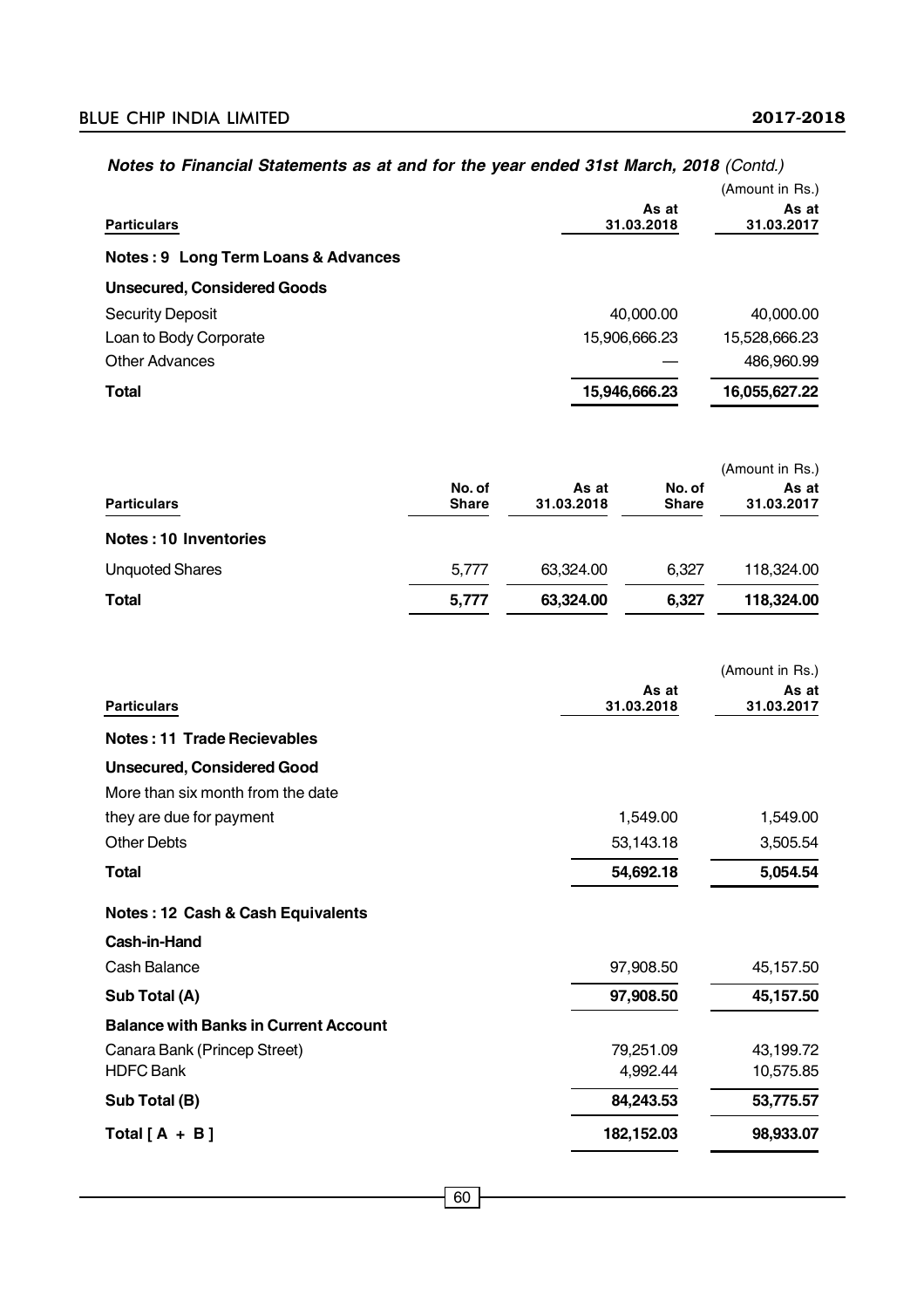|                                              |                     | (Amount in Rs.)     |
|----------------------------------------------|---------------------|---------------------|
| <b>Particulars</b>                           | As at<br>31.03.2018 | As at<br>31.03.2017 |
| Notes: 13 Short term Loans & Advances        |                     |                     |
| <b>Advance Paid</b>                          | 9,067,175.00        | 9,531,544.00        |
|                                              | 9,067,175.00        | 9,531,544.00        |
| <b>Notes: 14 Other Current Assets</b>        |                     |                     |
| <b>Balance with Government Authorities</b>   | 1,190,359.48        | 1,148,360.48        |
| <b>Total</b>                                 | 1,190,359.48        | 1,148,360.48        |
| <b>Notes: 15 Revenue from Operations</b>     |                     |                     |
| Sale of Equity Shares                        | 335,000.00          | 57,616,107.07       |
| <b>Dividend Received</b>                     | 8,052.10            | 22,979.63           |
| <b>Interest Received</b>                     | 419,999.00          | 418,850.00          |
| Profit on dealings in shares                 |                     | 5,367.07            |
| Profit on Sale of Investments                | 2,267,809.84        | 301,361.23          |
| <b>Total</b>                                 | 3,030,860.94        | 58,364,665.00       |
| Notes: 16 Other Income                       |                     |                     |
| <b>Liabilities Written Back</b>              | 596,217.45          |                     |
| Miscellaneous Income                         |                     | 2,730.00            |
| <b>Total</b>                                 | 596,217.45          | 2,730.00            |
|                                              |                     |                     |
| <b>Notes: 17 Purchases of Stock in Trade</b> |                     |                     |
| <b>Shares</b>                                | 280,000.00          | 45,875,189.33       |
| <b>Total</b>                                 | 280,000.00          | 45,875,189.33       |
| Notes: 18 Change in Inventories              |                     |                     |
| <b>Opening Stock</b>                         | 118,324.00          | 35,360,355.01       |
| Less: Transfer from Stock to Investment      |                     | 24,477,851.40       |
|                                              | 118,324.00          | 10,882,503.61       |
| <b>Closing Stock</b>                         | 63,324.00           | 118,324.00          |
| <b>Total</b>                                 | 55,000.00           | 10,764,179.61       |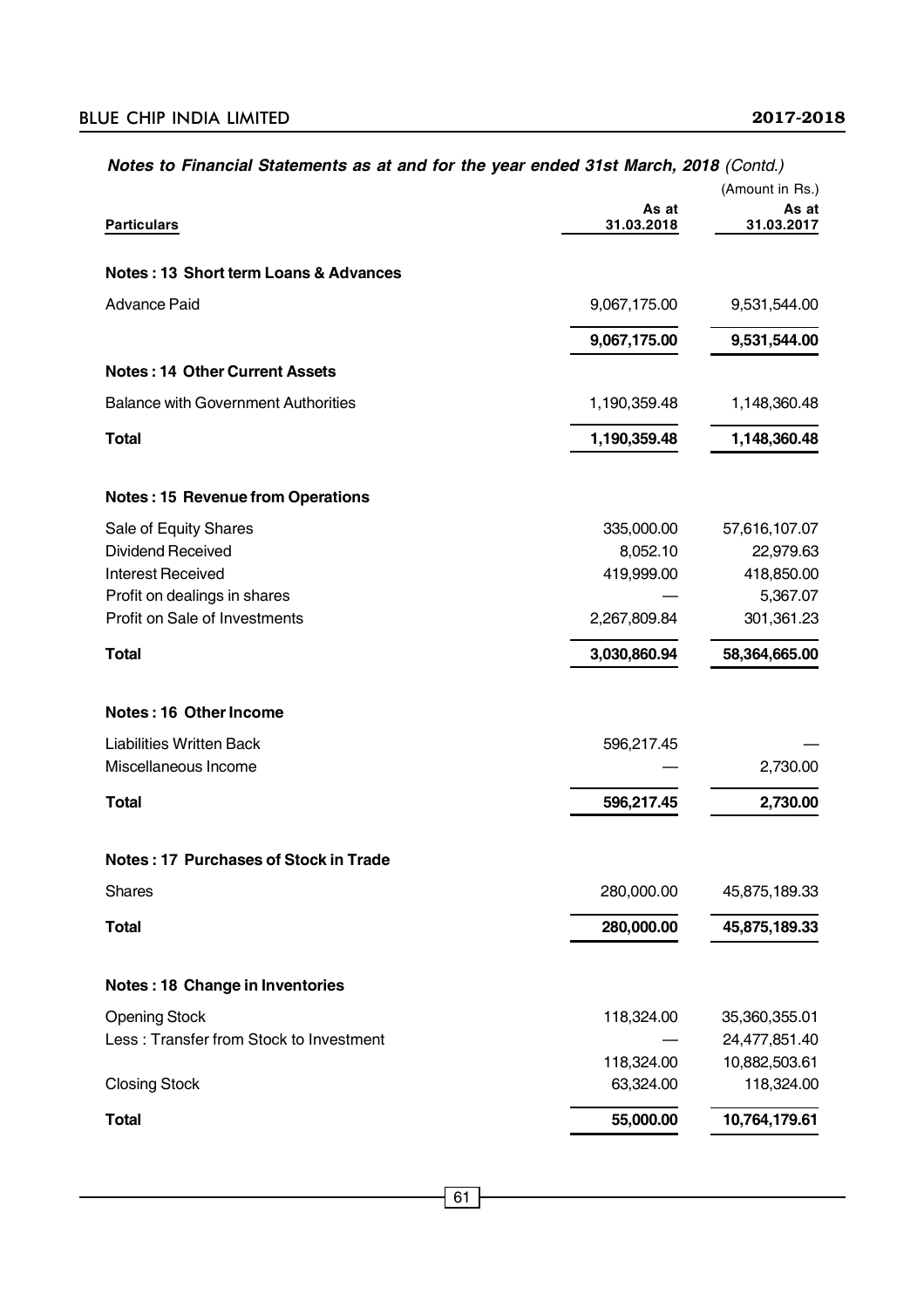|                                               |                     | (Amount in Rs.)     |
|-----------------------------------------------|---------------------|---------------------|
| <b>Particulars</b>                            | As at<br>31.03.2018 | As at<br>31.03.2017 |
| <b>Notes: 19 Employement Benefit Expenses</b> |                     |                     |
| Salaries, Bonus and other allowances          | 1,546,424.00        | 1,157,148.00        |
| <b>Contribution to Provident Fund</b>         | 44,576.00           | 36,456.00           |
| <b>Total</b>                                  | 1,591,000.00        | 1,193,604.00        |
| <b>Notes: 20 Other Expenses</b>               |                     |                     |
| Advertisement                                 | 36,427.00           | 51,750.00           |
| <b>Bank Charges</b>                           | 24,500.50           | 3,896.50            |
| <b>Custodian Charges</b>                      | 196,408.42          | 241,358.53          |
| Donation                                      | 450,000.00          |                     |
| <b>Electricity Charges</b>                    | 240,950.00          | 250,130.00          |
| <b>Filling Fees</b>                           | 27,690.00           | 31,200.00           |
| Late Payment Charges of Prof Tax              |                     | 2,781.00            |
| <b>Listing Fees</b>                           | 517,500.00          | 458,000.00          |
| Loss on Dealing in Shares                     | 27,544.06           |                     |
| Membership & Subcription                      | 16,100.00           | 16,100.00           |
| Miscellanious Expenses                        | 269.28              | 12,500.00           |
| Previous Year Adjustment                      | 44,135.00           |                     |
| <b>Printing &amp; Stationery</b>              | 36,360.00           | 78,335.00           |
| Payment to Auditors (Refer Note Below)        | 49,485.00           | 31,050.00           |
| Legal & Professional Fees                     | 38,210.00           | 49,525.00           |
| Rent                                          | 433,356.00          | 424,578.00          |
| Rates & Taxes                                 | 5,050.00            | 5,350.00            |
| Repair & Maintenance                          | 57,012.00           | 101,890.00          |
| <b>Share Trading &amp; Other Expenses</b>     | 44,981.69           | 49,023.47           |
| <b>Sundry Balances Written Off</b>            | 486,960.99          | 1,000,050.00        |
| <b>Telephone Charges</b>                      | 137,303.28          | 147,818.73          |
| <b>Total</b>                                  | 2,870,243.22        | 2,955,336.23        |
| <b>Payment to Auditors</b>                    |                     |                     |
| - Statutory Audit Fees                        | 20,060.00           | 19,550.00           |
| - Tax Audit Fees                              | 8,850.00            |                     |
| - Certification Fees                          | 20,575.00           | 11,500.00           |
| <b>Total</b>                                  | 49,485.00           | 31,050.00           |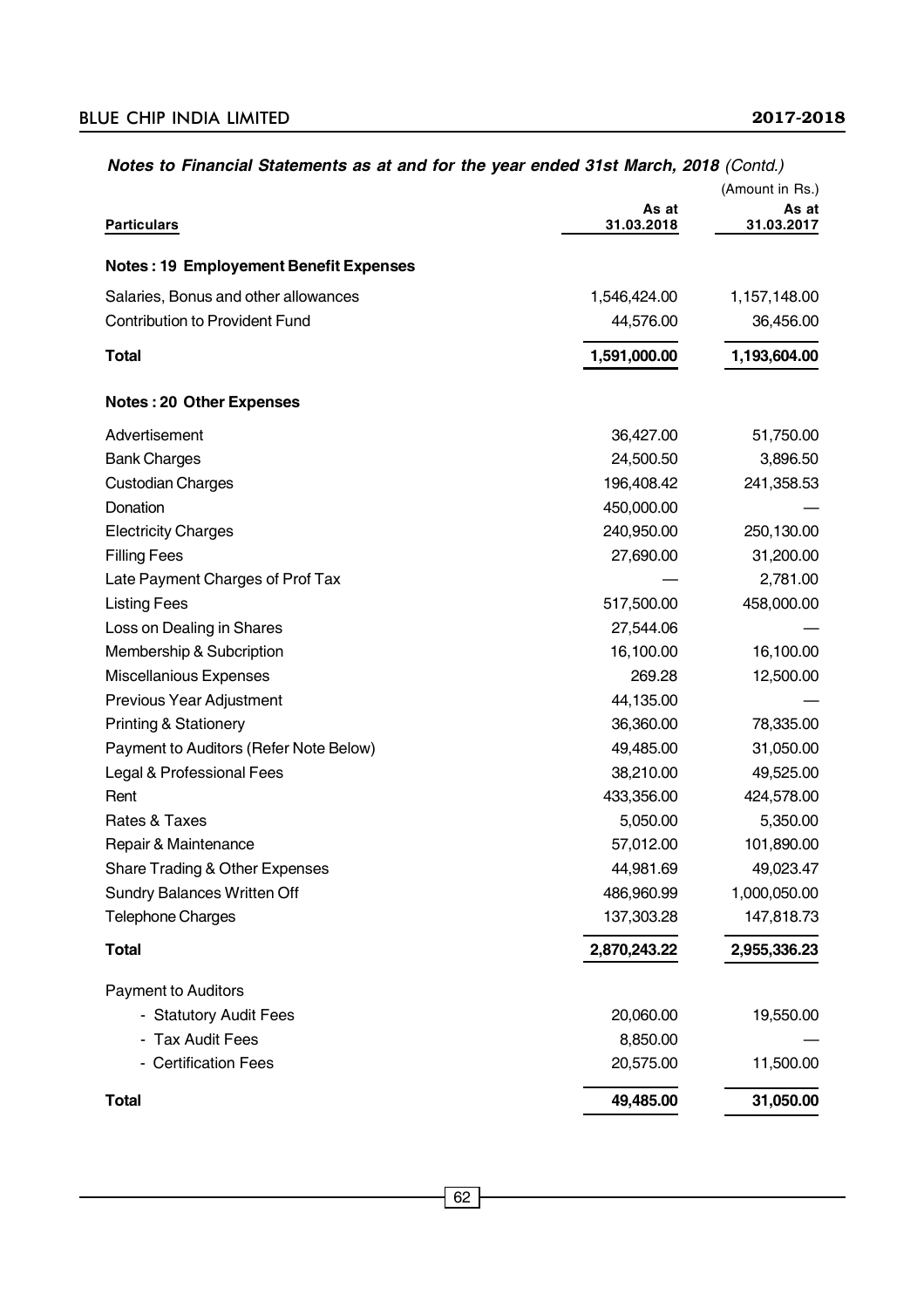- **21.** Earning in foregn exchange and expenditure in foreign Currency NIL (P.Y. NIL).
- **22.** There are no dues to Micro and small enterprises as defined in "The Micro, small and Medium Enterprises Development Act, 2006", as determined to the extent such parties have been identified on the basis of information available with the company.
- **23.** The Valuation of inventories of unquoted equity shares has been done at cost, as the break-up value (Fair Value) of the unquoted equity shares are not available.
- **24.** The Company has not made the provision of 0.25% on standard assets as per the RBI guide lines, as the amount being very small.
- **25.** (a) The company has given Loans & Advances of Rs. 2,08,92,859.23, which are outstanding since long time. The management is of the opinion that the amount will be fully recoverd and hence no provision is required for loans & advances.
	- (b) Out of the above, the Company has filed Criminal proceedings against M/s. Paradise Infrastructure Pvt. Ltd. and its directors u/s 138 of the Negotiable Instrument Act, before Hon'ble Calcutta High Court against non repayment of loan given of Rs. 1,18,25,684.23 (inclusive of interest). The case is under trial and the management is confident of favourable results.
	- (c) Interest receivable recognized before the relevant loans became non-performing and remaining unrealized are not reversed, considering the accumulated losses by the management. Interest on such loans & advances are being recognised on actual receipt basis.
- **26.** Since the company has operated only in one segment, i.e. fund based activities, provision relating to segment wise Report as per AS- 17 are not applicable.

#### **27. Related Party Disclosures**

List of Related parties with whom transctions have been taken place during the year.

#### **(a) Key Management Personnel**

- 1 Arihant Jain Managing Director
- 2 Pranab Chakarboty Independent Director
- 3 Amiya Kumar Basu Independent Director
- 4 Subhabrata Talukdar Independent Director
- 5 Madhu Barnwal Non Executive Director
- 6 Subhankar Kayal Non Executive Director
- 7 Jyoti Gupta Company Secretary
- **(b) Enterprises over which control or significant influence is exercised by KMP's (with whom transactions have taken place) :**

Saltlake Energy Ltd. Arissan Power Ltd. Rangbarshi Projects Pvt. Ltd.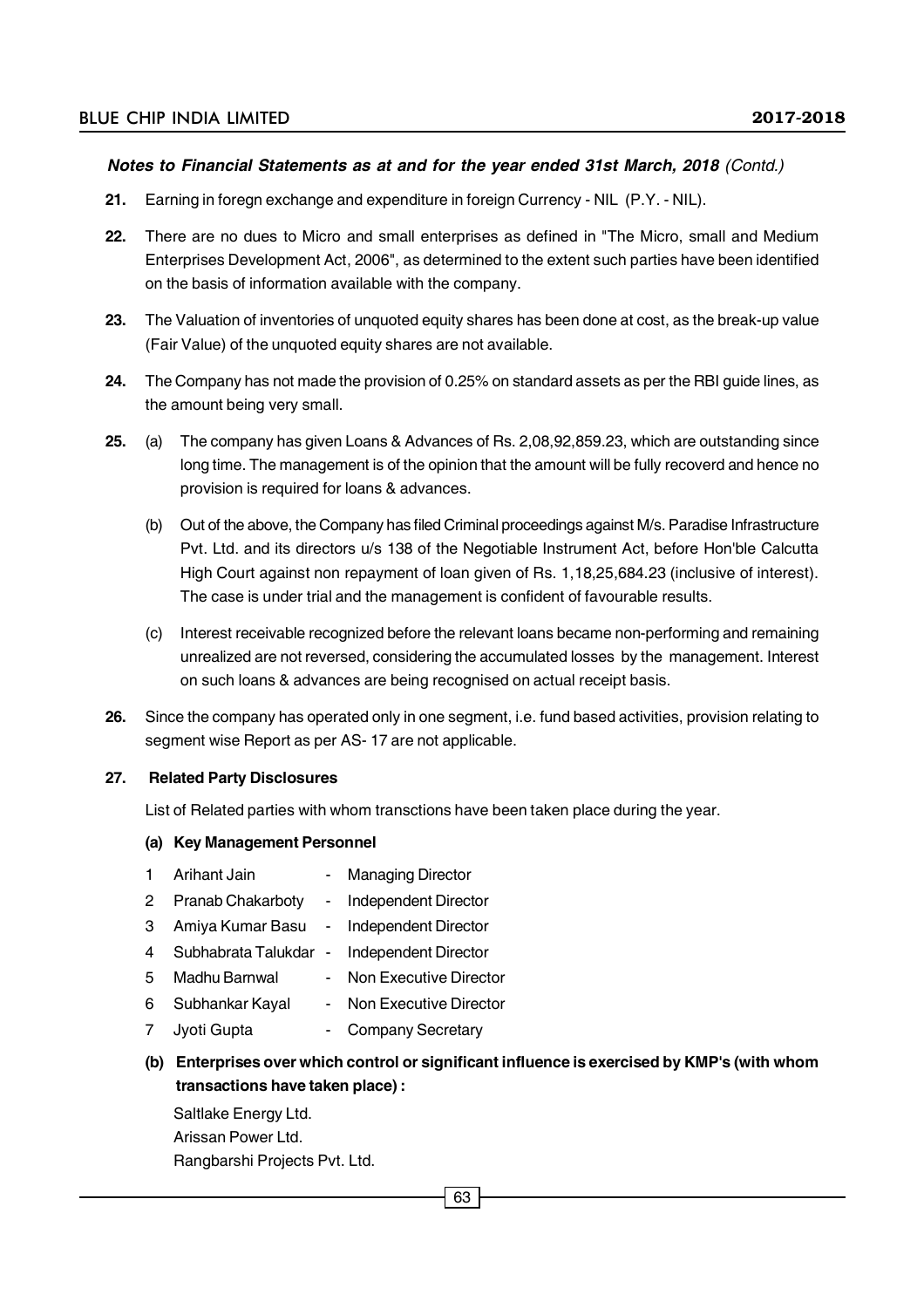| <b>Particulars</b>              | Year    | <b>Purchase</b><br>of Shares | Sales of<br><b>Shares</b> |
|---------------------------------|---------|------------------------------|---------------------------|
| Amluckie Investment Co Ltd.     | 2017-18 |                              |                           |
|                                 | 2016-17 | (7, 164, 500.00)             | (36,800,000.00)           |
| Bahubali Properties Ltd.        | 2017-18 |                              |                           |
|                                 | 2016-17 |                              | (195,000.00)              |
| <b>CMS Finvest Ltd.</b>         | 2017-18 |                              |                           |
|                                 | 2016-17 |                              | (85,000.00)               |
| Rangbarshi Projects Pvt Ltd     | 2017-18 |                              | 25,000.00                 |
|                                 | 2016-17 |                              | (50,000.00)               |
| Arissan Infrastructures Pvt Ltd | 2017-18 |                              |                           |
|                                 | 2016-17 | (214,000.00)                 |                           |
| Saltlake Energy Ltd             | 2017-18 | 50,000.00                    |                           |
|                                 | 2016-17 |                              |                           |
| <b>Arissan Power Ltd</b>        | 2017-18 | 230,000.00                   |                           |
|                                 | 2016-17 |                              |                           |
| <b>ATN International Ltd</b>    | 2017-18 |                              |                           |
|                                 | 2016-17 | (100,000.00)                 | (100,000.00)              |
| Gouri Merchandise Pvt Ltd       | 2017-18 |                              |                           |
|                                 | 2016-17 |                              | (350,000.00)              |

#### **(c) Transaction with the related parties :**

#### **28. Deferred Tax**

In view of no virtual certainty of future profits to set off losses, no provision for deferred tax asset has been made as required.

- **29.** The Company has accumulated losses of Rs. 145,263,678.31 as at 31st March, 2018 which is more than 50% of the net worth of the company and has incurred cash losses in the current financial year. However there was no cash loss in the immediately preceding financial year.
- **30.** Information pursuant to paragraph 13 of Non Banking Financial (Non-Deposit Accepting or Holding) Companies Prudential Norms (Reserve Bank) Directors, 2015 are given in Annexure - I.

#### **31. Retirement Benefits :**

Provision for retirement benefits has not been made, as gratuity is accounted in accounts as and when they become due.

**32.** Income Tax has raised Demand of Rs. 3,87,830/- for several Asst. years, for which no provision has been made in the books of account.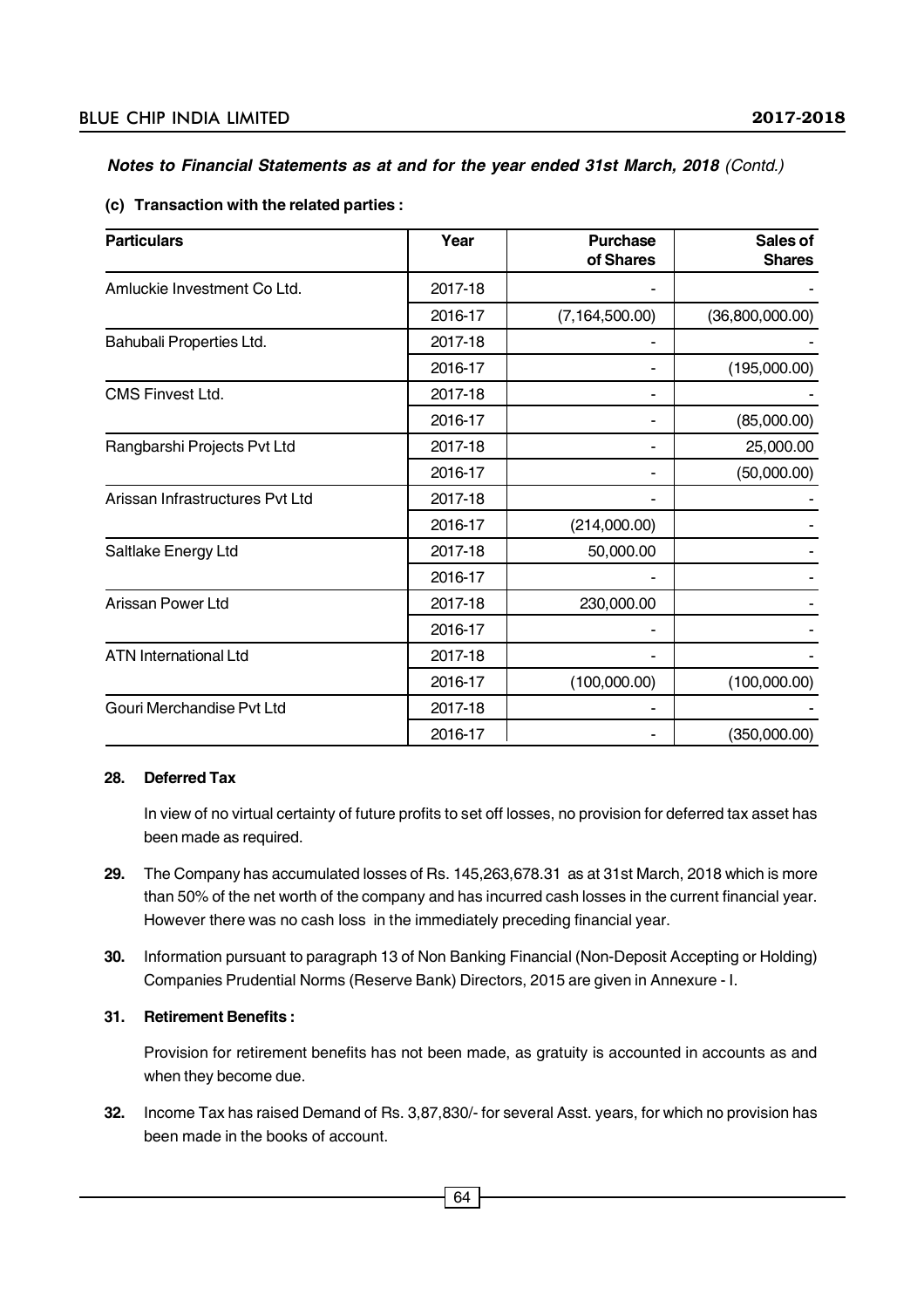#### **33. Contigent Liabilities :**

| <b>Particulars</b>                  | As at 31st<br><b>March, 2018</b> | As at 31st<br><b>March, 2017</b> |
|-------------------------------------|----------------------------------|----------------------------------|
| Income Tax demand pending in appeal | 850, 120/-                       | 850.120/-                        |

#### **34. Earnings per Share :**

The Company reports basic and diluted earnings per equity share in accordance with Accounting Standard - 20 Earnings per Share issued by the Institute of Chartered Accountants of India :

|                         | 2017-18        | 2016-17        |
|-------------------------|----------------|----------------|
| a) Profit after Tax     | (1,258,069.83) | (2,841,002.17) |
| b) No. of Equity Shares | 55.304.340     | 55.304.340     |
| c) Earning per Share    | (0.02)         | (0.05)         |

- **35.** Certain Trade receivables, Trade payables, Loans & Advances Payable and Loans & Advances receivables are subject to confirmation /reconciliation and consequential adjustments, if any arising thereof. In the opinion of the management, current assets, loans and advances will have value on realisation in the ordinary course of business at least equal to the amount at which they are stated in the Balance Sheet.
- **36.** Figures in brackets represent previous year figures.
- **37.** Previous Year figures have been regrouped, rearranged and recasted wherever considered necessary.

|                      | As per our Report of even date                        |                   | Arihant Jain                                 |
|----------------------|-------------------------------------------------------|-------------------|----------------------------------------------|
|                      | For DEOKI BIJAY & CO.<br><b>Chartered Accountants</b> |                   | <b>Managing Director</b><br>DIN No. 00174557 |
|                      | Firm Registration No. 313105E<br>CA. D. N. Agrawal    |                   | <b>Pranab Chakraborty</b>                    |
| Place: Kolkata       | Partner                                               | Jyoti Gupta       | Director                                     |
| Date: 25th May, 2018 | Membership No. 051157                                 | Company Secretary | DIN No. 03568360                             |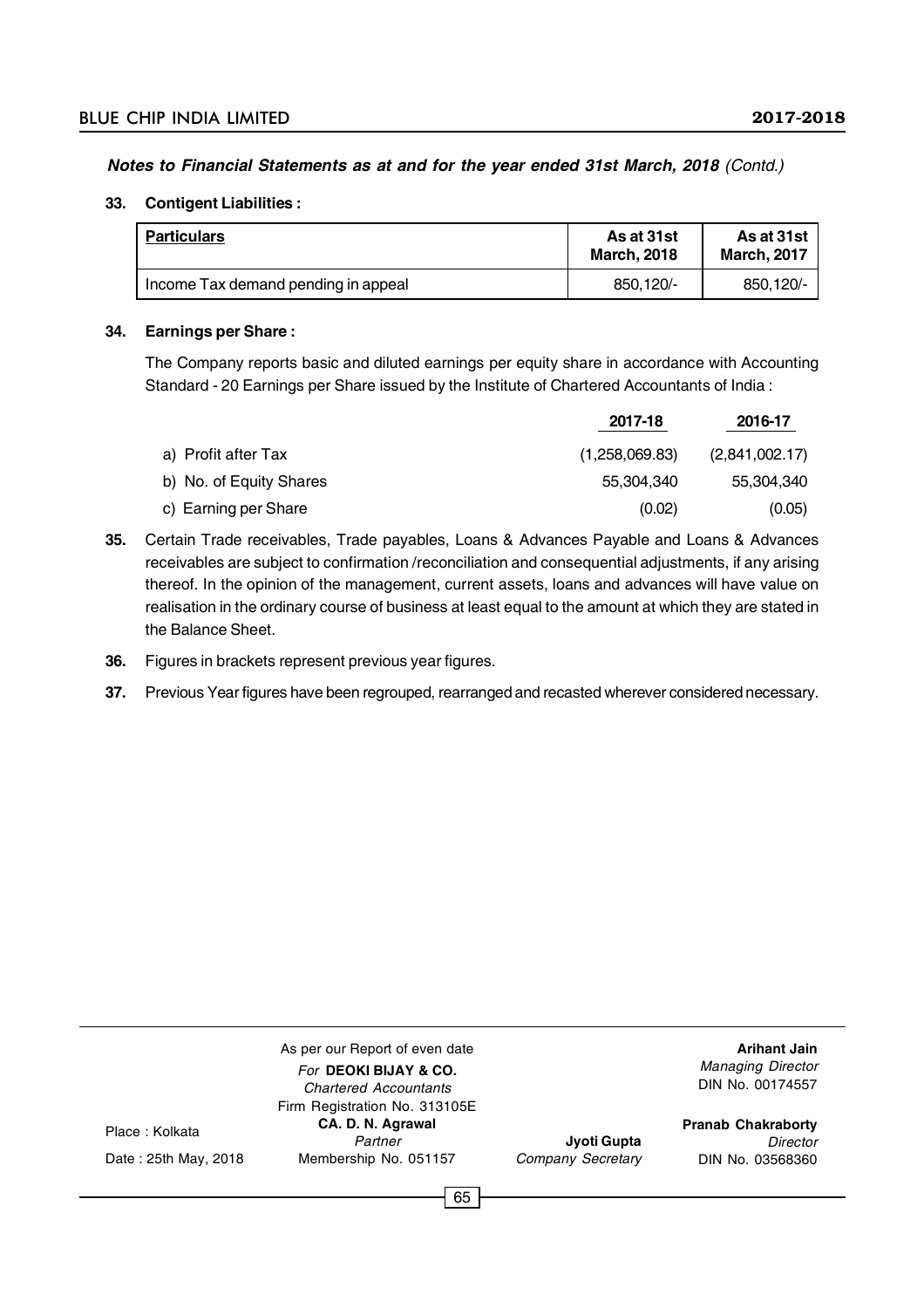#### **ANNEXURE - II**

#### **Schedule to the Balance Sheet of a non-deposit taking non-banking financial company**

(as required in terms of **Paragraph 13** on Non-Banking Financial (Non-Deposit Accepting or Holding) Companies Prudential Norms (Reserve Bank) Directions, 2015)

*(Rs. in Lakhs)*

|    | <b>Particulars</b>                                                                                                                              |                          |                          |
|----|-------------------------------------------------------------------------------------------------------------------------------------------------|--------------------------|--------------------------|
|    | Liabilities Side:                                                                                                                               |                          |                          |
| 1. | Loans and advances availed by the Non-banking<br><b>Financial Company inclusive of interest accrued</b>                                         | Amount<br>Outstanding    | Amount<br>Overdue        |
|    | thereon but not paid:<br>Debentures: Secured<br>(a)<br>Unsecured<br>(other than falling within the<br>meaning of public deposits <sup>*</sup> ) | <b>NIL</b><br><b>NIL</b> | <b>NIL</b><br><b>NIL</b> |
|    | <b>Deferred Credits</b><br>(b)                                                                                                                  | <b>NIL</b>               | <b>NIL</b>               |
|    | Term Loans<br>(c)                                                                                                                               | <b>NIL</b>               | <b>NIL</b>               |
|    | (d)<br>Inter-corporate Loans and Borrowings                                                                                                     | <b>NIL</b>               | <b>NIL</b>               |
|    | <b>Commercial Paper</b><br>(e)                                                                                                                  | <b>NIL</b>               | <b>NIL</b>               |
|    | (f)<br>Other Loans (specify nature)                                                                                                             | <b>NIL</b>               | <b>NIL</b>               |
|    | *Please see Note 1 below                                                                                                                        |                          |                          |

|    |                                                                       | Assets Side :                                                                                            |                           |
|----|-----------------------------------------------------------------------|----------------------------------------------------------------------------------------------------------|---------------------------|
|    |                                                                       |                                                                                                          | <b>Amount Outstanding</b> |
| 2. |                                                                       | Break-up of Loans and Advances including bills<br>receivables (other than those included in (4) below) : |                           |
|    | (a)                                                                   | Secured                                                                                                  | <b>NIL</b>                |
|    | (b)                                                                   | Unsecured                                                                                                | 250.14                    |
| 3. |                                                                       | Break-up of Leased Assets and Stock on hire and<br>other assets counting towards AFC activities :        |                           |
|    | (i)                                                                   | Lease assets including lease rentals under<br>sundry debtors:                                            |                           |
|    |                                                                       | <b>Financial Lease</b><br>(a)                                                                            | <b>NIL</b>                |
|    |                                                                       | <b>Operating Lease</b><br>(b)                                                                            | <b>NIL</b>                |
|    | Stock on hire including hire charges under<br>(ii)<br>sundry debtors: |                                                                                                          |                           |
|    |                                                                       | Assets on hire<br>(a)                                                                                    | <b>NIL</b>                |
|    |                                                                       | (b)<br><b>Repossessed Assets</b>                                                                         | <b>NIL</b>                |
|    | (iii)                                                                 | Other loans counting towards AFC activities :                                                            |                           |
|    |                                                                       | Loans where assets have been repossessed<br>(a)                                                          | <b>NIL</b>                |
|    |                                                                       | Loans other than (a) above<br>(b)                                                                        | <b>NIL</b>                |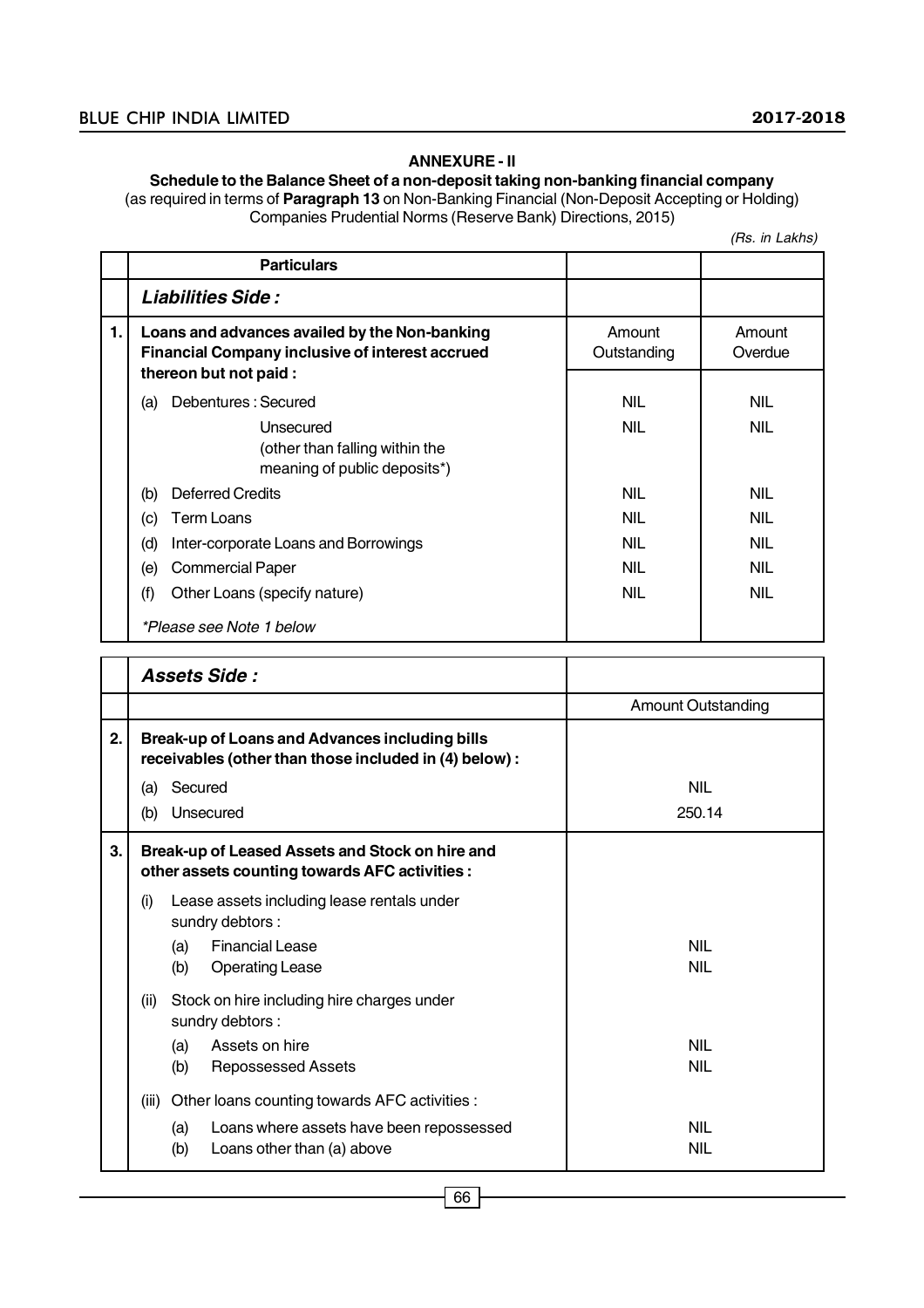|    |    |       | <b>Particulars</b>              | <b>Amount Outstanding</b> |
|----|----|-------|---------------------------------|---------------------------|
|    |    |       |                                 |                           |
| 4. |    |       | <b>Break-up of Investments:</b> |                           |
|    |    |       | <b>Current Investments:</b>     |                           |
|    | 1. |       | Quoted:                         |                           |
|    |    | (i)   | Shares: (a) Equity              | <b>NIL</b>                |
|    |    |       | (b) Preference                  | <b>NIL</b>                |
|    |    | (ii)  | Debentures and Bonds            | <b>NIL</b>                |
|    |    | (iii) | Units of Mutual Funds           | <b>NIL</b>                |
|    |    | (iv)  | <b>Government Securities</b>    | <b>NIL</b>                |
|    |    | (v)   | Others (please specify)         | <b>NIL</b>                |
|    | 2. |       | Un-Quoted:                      |                           |
|    |    | (i)   | Shares:<br>(a) Equity           | <b>NIL</b>                |
|    |    |       | (b) Preference                  | <b>NIL</b>                |
|    |    | (ii)  | Debentures and Bonds            | <b>NIL</b>                |
|    |    | (iii) | Units of Mutual Funds           | <b>NIL</b>                |
|    |    | (iv)  | <b>Government Securities</b>    | <b>NIL</b>                |
|    |    | (v)   | Others (Please specify)         | <b>NIL</b>                |
|    |    |       | <b>Long Term Investments:</b>   |                           |
|    | 1. |       | Quoted:                         |                           |
|    |    | (i)   | <b>Shares</b><br>(a) Equity     | 171.01                    |
|    |    |       | (b) Preference                  | <b>NIL</b>                |
|    |    | (ii)  | Debentures and Bonds            | <b>NIL</b>                |
|    |    | (iii) | Units of Mutual Funds           | <b>NIL</b>                |
|    |    | (iv)  | <b>Government Securities</b>    | <b>NIL</b>                |
|    |    | (v)   | Others (please specify)         | <b>NIL</b>                |
|    | 2. |       | Un-Quoted:                      |                           |
|    |    | (i)   | <b>Shares</b><br>(a) Equity     | <b>NIL</b>                |
|    |    |       | (b) Preference                  | <b>NIL</b>                |
|    |    | (ii)  | <b>Debentures and Bonds</b>     | <b>NIL</b>                |
|    |    | (iii) | <b>Units of Mutual Funds</b>    | <b>NIL</b>                |
|    |    | (iv)  | <b>Government Securities</b>    | <b>NIL</b>                |
|    |    | (v)   | Others (please specify)         | <b>NIL</b>                |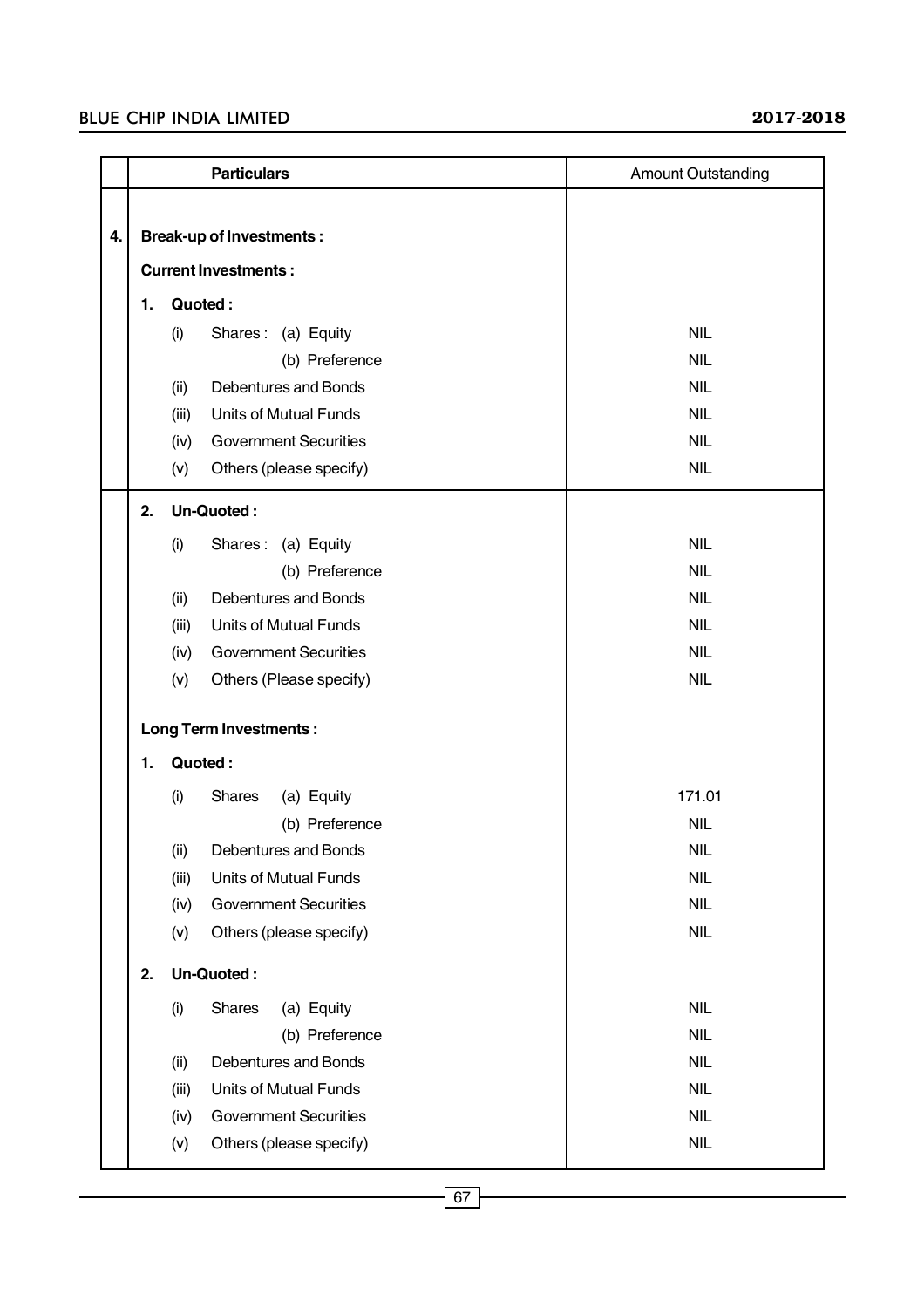| 5. | Borrower group-wise classification of assets financed as in (2) and (3) above :<br>Please see Note 2 below                                                       |  |                                               |            |            |                                          |  |
|----|------------------------------------------------------------------------------------------------------------------------------------------------------------------|--|-----------------------------------------------|------------|------------|------------------------------------------|--|
|    | Amount net of provisions                                                                                                                                         |  |                                               |            |            |                                          |  |
|    | Category                                                                                                                                                         |  | Secured                                       |            | Unsecured  | Total                                    |  |
|    | <b>Related Parties**</b><br>1.                                                                                                                                   |  |                                               |            |            |                                          |  |
|    | (a) Subsidiaries                                                                                                                                                 |  | <b>NIL</b>                                    |            | <b>NIL</b> | <b>NIL</b>                               |  |
|    | Companies in the same group<br>(b)                                                                                                                               |  | <b>NIL</b>                                    | <b>NIL</b> |            | <b>NIL</b>                               |  |
|    | Other related parties<br>(c)                                                                                                                                     |  | <b>NIL</b>                                    |            | <b>NIL</b> | <b>NIL</b>                               |  |
|    | 2.<br>Other than related parties                                                                                                                                 |  | <b>NIL</b>                                    |            | 250.14     | 250.14                                   |  |
|    | <b>Total</b>                                                                                                                                                     |  | <b>NIL</b>                                    |            | 250.14     | 250.14                                   |  |
| 6. | Investor group-wise classification of all investments (Current and Long Term) in shares and<br>securities (both quoted and unquoted):<br>Please see Note 3 below |  |                                               |            |            |                                          |  |
|    | Category                                                                                                                                                         |  | Market Value/Break-up or<br>Fair Value or NAV |            |            | <b>Book Value</b><br>(Net of Provisions) |  |
|    | <b>Related Parties**</b><br>1.<br>Subsidiaries<br>(a)<br>Companies in the same group<br>(b)<br>Other related parties<br>(c)                                      |  | <b>NIL</b><br><b>NIL</b><br><b>NIL</b>        |            |            | <b>NIL</b><br><b>NIL</b><br><b>NIL</b>   |  |
|    | 2.<br>Other than related parties                                                                                                                                 |  | <b>NIL</b>                                    |            | <b>NIL</b> |                                          |  |
|    | <b>Total</b>                                                                                                                                                     |  | <b>NIL</b>                                    |            | <b>NIL</b> |                                          |  |
|    | ** As per Accounting Standard of ICAI (Please see Note 3).                                                                                                       |  |                                               |            |            |                                          |  |
| 7. | Other Information:                                                                                                                                               |  |                                               |            |            |                                          |  |
|    | Particulars                                                                                                                                                      |  |                                               |            | Amount     |                                          |  |
|    | <b>Gross Non-Performing Assets</b><br>(i)<br><b>Related Parties</b><br><b>NIL</b><br>(a)<br><b>NIL</b><br>Other than related parties<br>(b)                      |  |                                               |            |            |                                          |  |

| Other than related parties<br>(b)                                                                 | NIL                      |
|---------------------------------------------------------------------------------------------------|--------------------------|
| (ii) Net Non-Performing Assets<br><b>Related Parties</b><br>(a)<br>(b) Other than related parties | <b>NIL</b><br><b>NIL</b> |
| (iii) Assets acquired in satisfaction of debt                                                     | <b>NIL</b>               |

#### *Notes :*

- 1. As defined in paragraph 2(1)(xii) of Non-Banking Financial Companies Acceptance of Public Deposits (Reserve Bank) Directions, 1998.
- 2. Provisioning norms shall be applicable as prescribed in Non-Banking Financial (Non-Deposit Accepting or Holding) Companies Prudential Norms (Reserve Bank) Directions, 2007.
- 3. All Accounting Standards and Guidance Notes issued by ICAI are applicable including for valuation of investments and other assets as also assets acquired in satisfaction of debt. However, market value in respect of quoted investments and break up/fair value / NAV in respect of unquoted investments should be disclosed irrespective of whether they are classified as long term or current in (4) above.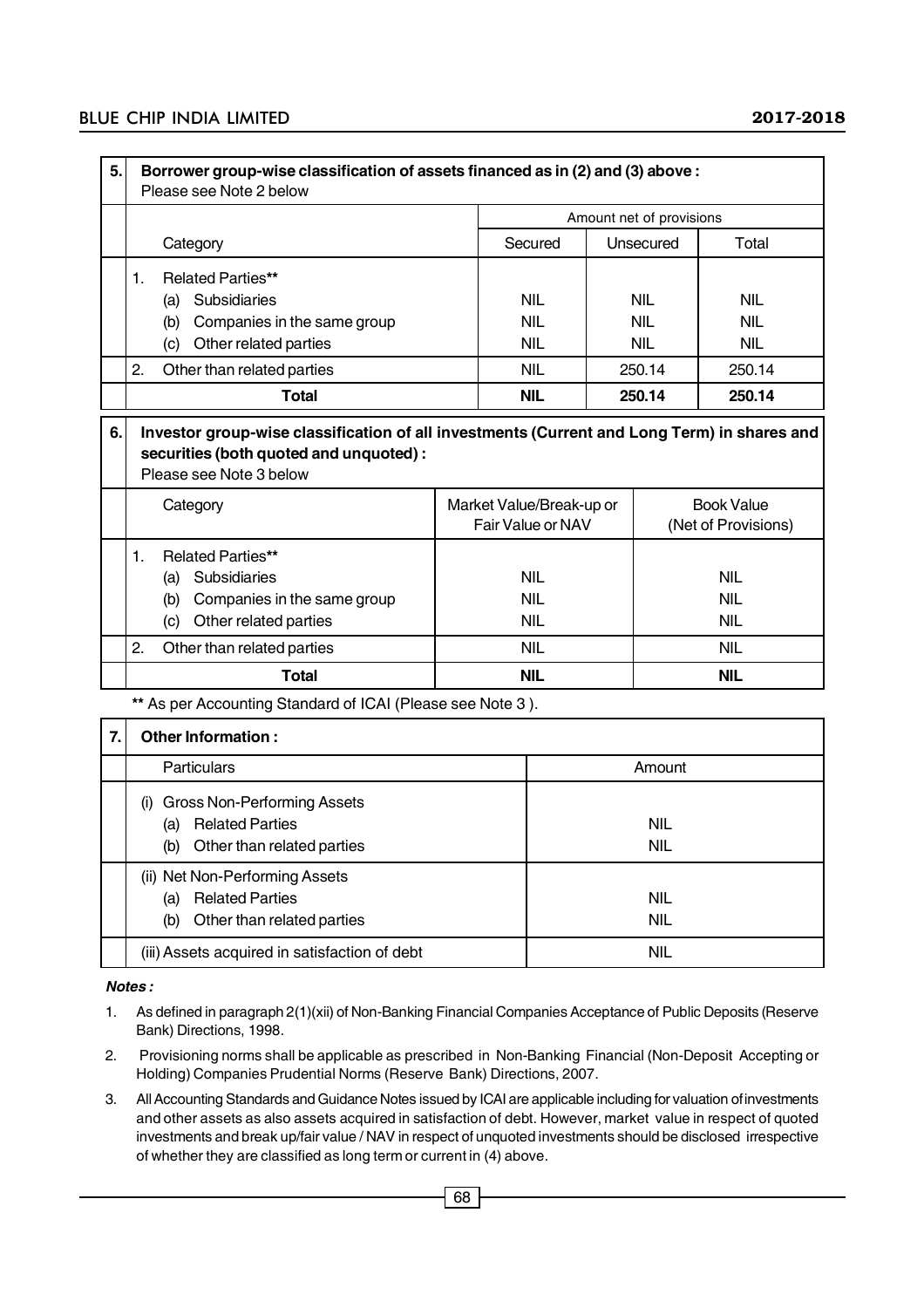#### **E-MAIL REGISTRATION FORM FOR SHAREHOLDERS HOLDING SHARES IN PHYSICAL FORM**

To, **Maheshwari Datamatics Pvt. Ltd. Unit : Blue Chip India Limited** 23, R. N. Mukherjee Road, 5th Floor Kolkata - 700 001 Phone : 033-2243-5029/2248-2248

Dear Sirs,

#### **Re : Registration of email ID for receiving communications in electronic form**

I/We am/are shareholder of the Company. I/We want to receive all communication from the Company including AGM and other General Meeting notices and explanatory statement(s) thereto. Balance Sheets, Directors Report, Auditor's Report etc. through email. Please register my e-mail ID, set out below, in your records for sending communication through e-mail :

| Folio No.                     |          |                                                                                                                                                                                                                                  |
|-------------------------------|----------|----------------------------------------------------------------------------------------------------------------------------------------------------------------------------------------------------------------------------------|
| Name of 1st Registered Holder |          | $\ddotsc$ . The communication of the communication of the communication of the communication of the communication of the communication of the communication of the communication of the communication of the communication of th |
| Name of Joint Holder(s)       |          |                                                                                                                                                                                                                                  |
|                               |          |                                                                                                                                                                                                                                  |
| Address                       |          |                                                                                                                                                                                                                                  |
|                               |          |                                                                                                                                                                                                                                  |
| Pin Code                      |          |                                                                                                                                                                                                                                  |
| E-mail ID (to be registered)  |          |                                                                                                                                                                                                                                  |
| Contact Tel. Nos.: Mobile     |          |                                                                                                                                                                                                                                  |
|                               | Landline |                                                                                                                                                                                                                                  |
| PAN No.                       |          |                                                                                                                                                                                                                                  |
|                               |          |                                                                                                                                                                                                                                  |

Date : …………………………….. Signature : …………..……………………………….

#### **Important Notes :**

- 1. On registration, all the communication will be sent to the e-mail ID registered in the folio.
- 2. The form is also available on the website of the Company www.bluechipind.net
- 3. Any change in e-mail ID, from time to time, may please be registered in the records of the Company.

#### **FOR SHAREHOLDERS HOLDING SHARES IN DEMAT FORM**

Members holding share in demat form may register the e-mails with their respective depository participant.